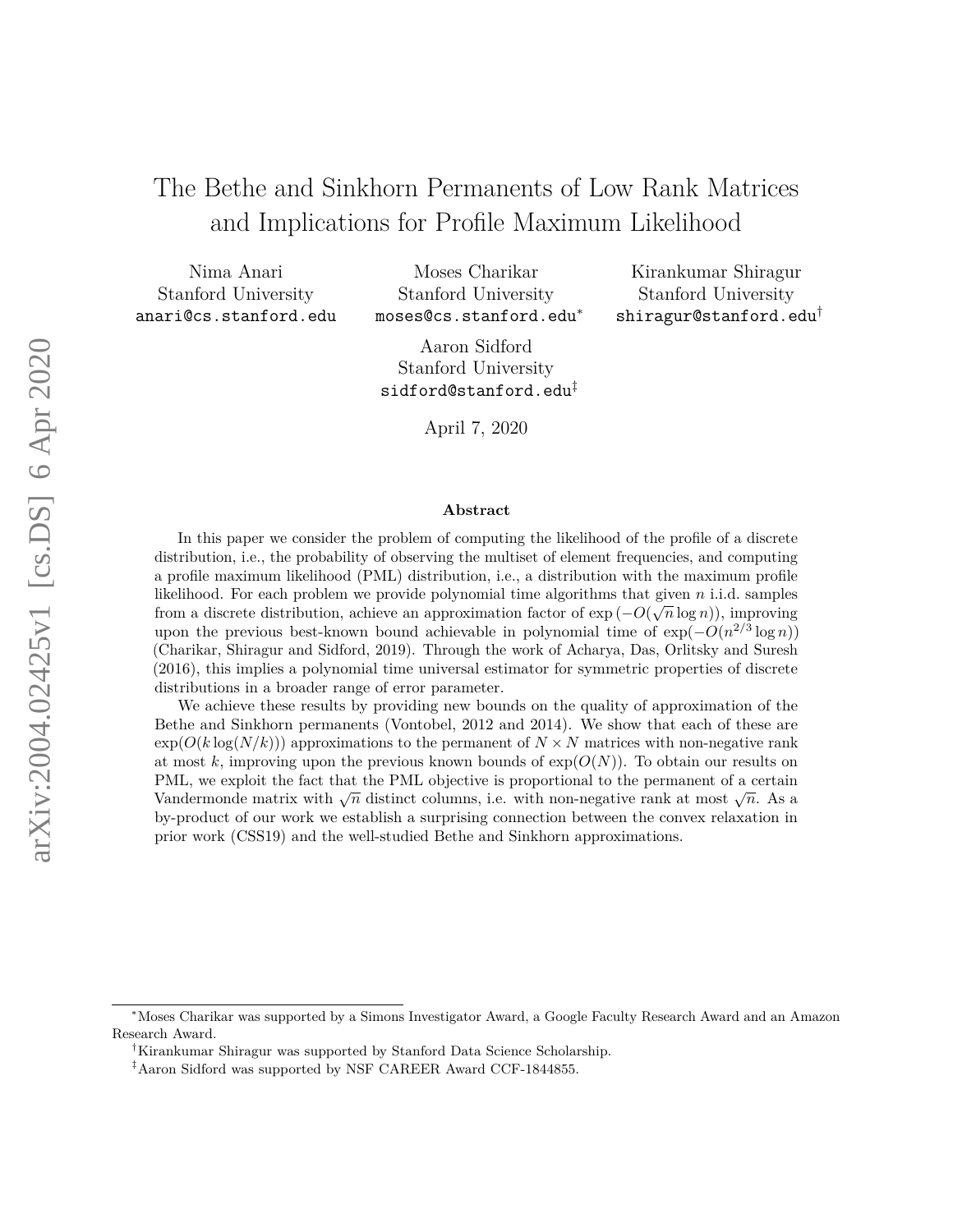## **1 Introduction**

Symmetric property estimation of distributions<sup>[1](#page-1-0)</sup> is an important and well studied problem in statistics and theoretical computer science. Given access to *n* i.i.d samples from a hidden discrete distribution **p** the goal is to estimate  $f(p)$ , for a symmetric property  $f(\cdot)$ . Formally, a property is symmetric if it is invariant to permutating the labels, i.e. it is a function of the multiset of probabilities and does not depend on the symbol labels. There are many well-known well-studied such properties, including support size and coverage, entropy, distance to uniformity, Renyi entropy, and sorted  $\ell_1$  distance. Understanding the computational and sample complexity for estimating these symmetric properties has led to an extensive line of interesting research over the past decade.

Symmetric property estimation spans applications in many different fields. For instance, entropy estimation has found applications in neuroscience [\[RWdRvSB99\]](#page-56-0), physics [\[VBB](#page-56-1)+12] and others [\[PW96,](#page-56-2) [PGM](#page-55-0)+01]. Support size and coverage estimation were initially used in estimating ecological diversity [\[Cha84,](#page-53-0) [CL92,](#page-54-0) [BF93,](#page-53-1)  $CCG<sup>+</sup>12$  $CCG<sup>+</sup>12$ ] and subsequently applied to many different applications [\[ET76,](#page-54-1) [TE87,](#page-56-3) [Für05,](#page-54-2) [KLR99,](#page-55-1) [PBG](#page-55-2)+01, [DS13,](#page-54-3) [RCS](#page-56-4)+09, [GTPB07,](#page-54-4) [HHRB01\]](#page-54-5). For applications of other symmetric properties we refer the reader to [\[HJWW17,](#page-55-3) [HJM17,](#page-54-6) [AOST14,](#page-53-3) [RVZ17,](#page-56-5) [ZVV](#page-57-0)+16, [WY16b,](#page-57-1) [RRSS07,](#page-56-6) [WY15,](#page-57-2) [OSW16,](#page-55-4) [VV11b,](#page-57-3) [WY16a,](#page-57-4) [JVHW15,](#page-55-5) [JHW16,](#page-55-6) [VV11a\]](#page-57-5).

Early work on symmetric property estimation developed estimators tailored to the particular property of interest. Consequently, a fundamental and important open questions was to come up with an estimator that is *universal*, i.e. the same esstimator could be used for all symmetric properties. A natural approach for constructing universal estimators is plug-in approach, where given samples we first compute a distribution independent of the property and later we output the (value of this) property for the computed distribution as our estimate.

Our approach is based on the observation (see [\[ADOS16\]](#page-53-4)) that a sufficient statistic for estimating a symmetric property from a sequence of samples is the profile, i.e. the multiset of frequencies of symbols in the sequence; e.g. the profile of sequence *abbc* is  $\{2, 1, 1\}$ . We provide an efficient universal estimator that is based on the plug-in approach applied to the *profile maximum likelihood (PML)* distribution introduced by Orlitsky et al. [\[OSS](#page-55-7)+04]: given a sequence of *n* samples, PML is the distribution that maximizes the likelihood of the observed profile. The problem of computing the PML distribution has been studied in several papers since, applying heuristic approaches such as Bethe/Sinkhorn approximation [\[Von12,](#page-56-7) [Von14\]](#page-57-6), the EM algorithm [\[OSS](#page-55-7)+04], a dynamic programming [\[PJW17\]](#page-56-8) and algebraic methods [\[ADM](#page-53-5)+10].

A recent paper of Acharya et al. [\[ADOS16\]](#page-53-4) showed that a plug-in estimator using the optimal PML distribution is universal in estimating various symmetric properties of distributions. In fact it suffices to compute a *β*-approximate PML distribution (i.e. a distribution that approximates the PML objective to within a factor of  $\beta$ ) for  $\beta > \exp(-n^{1-\delta})$  for constant  $\delta > 0$ . Previous work of the authors in [\[CSS19\]](#page-54-7), gave the first efficient algorithm to compute a *β*-approximate PML for some non-trivial  $\beta$ . In particular, [\[CSS19\]](#page-54-7) gave a nearly linear running time algorithm to compute an exp( $-O(n^{2/3} \log n)$ )-approximate PML distribution. In this work, we give an efficient algorithm to compute an  $\exp(-O(\sqrt{n}\log n))$ -approximate PML distribution.

The parameter *β* in *β*-approximate PML effects the error parameter regime under which the estimator is sample complexity optimal. Smaller values of *β* yield a universal estimator that is sample optimal over broader parameter regime. For instance, [\[CSS19\]](#page-54-7) show that  $\exp(-O(n^{2/3}\log n))$ -

<span id="page-1-0"></span><sup>&</sup>lt;sup>1</sup>Throughout this paper, we use the word distribution to refer to discrete distributions.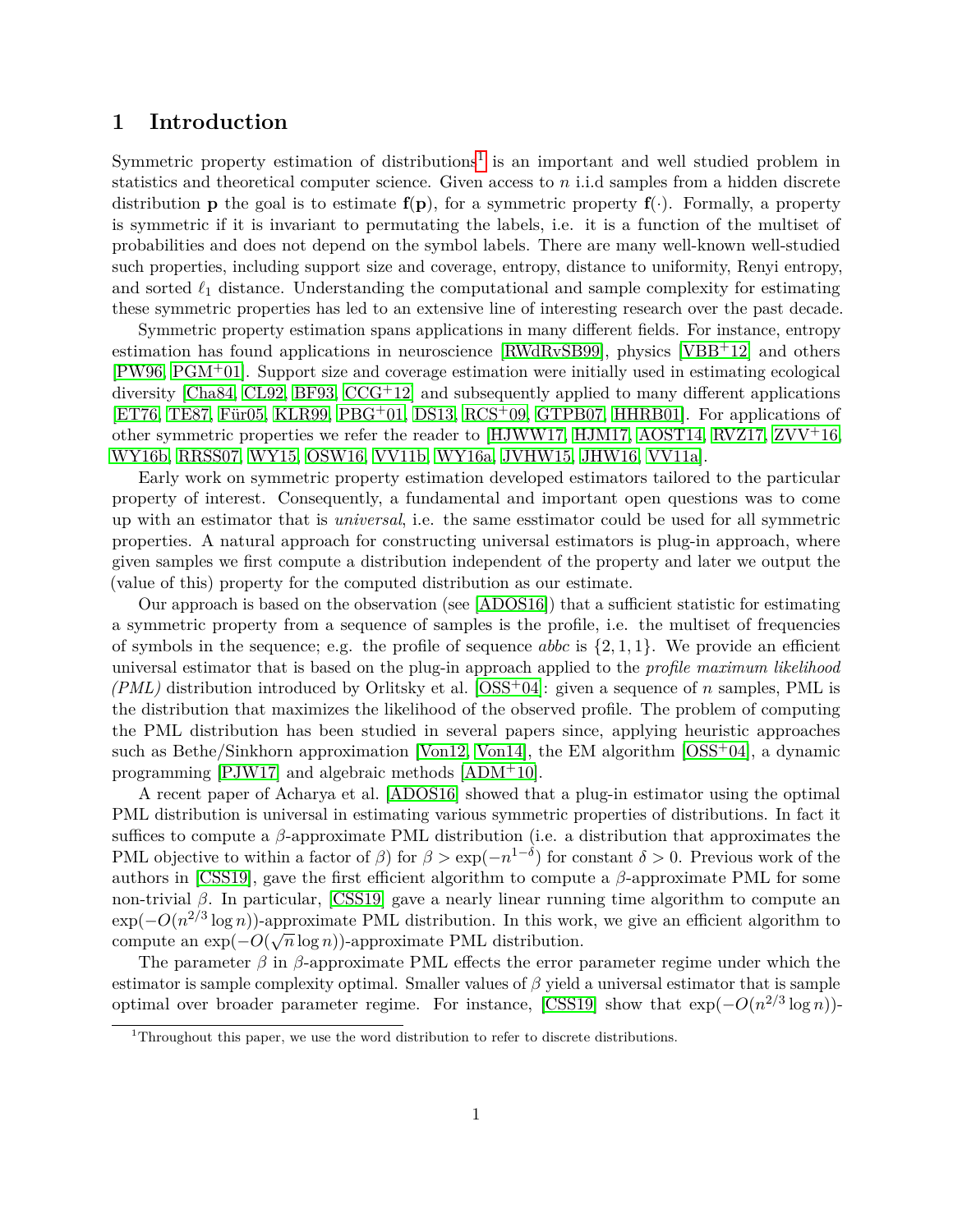approximate  $\text{PML}^2$  $\text{PML}^2$  is sample complexity optimal for estimating certain symmetric properties within accuracy for  $\epsilon > n^{-0.16666}$ . On the other hand [\[ADOS16\]](#page-53-4) showed that computing an exp( $-O(\sqrt{n}\log n)$ )-approximate PML is sample complexity optimal for  $\epsilon > n^{-0.249}$ . However note that, using the current analysis techniques  $[ADOS16]$  we are unsure on how to exploit the computation of exact PML any better than computing an  $\exp(-O(\sqrt{n}\log n))$ -approximate PML and they both are sample complexity optimal over the same error parameter regime.

In our work, we use the Bethe approximation of the permanent or the Bethe permanent (for short), a previously proposed heuristic to compute an approximate PML distribution. This is based on the Bethe free energy approximation originating in statistical physics and is very closely connected to the belief propagation algorithm [\[YFW05,](#page-57-7) [Von13\]](#page-57-8). The idea of using the Bethe permanent for computing an approximate PML distribution comes from the fact that the likelihood of a profile with respect to a distribution can be written as the permanent of a non-negative Vandermonde matrix (which we call the profile probability matrix). For a  $N \times N$  non-negative matrix, [\[GS14\]](#page-54-8) show that the ratio between the permanent and the Bethe permanent of a matrix is upper bounded by  $1.9022^N \leq 2^N$ , that was later improved to  $\sqrt{2}^N$  [\[AR18\]](#page-53-6)<sup>[3](#page-2-1)</sup>. A natural question is *whether the approximation ratio of the Bethe permanent depends on some other structural parameter better than the input dimension of the matrix?* In this work, we show that the approximation ratio between the permanent and the Bethe permanent is upper bounded by an exponential in the non-negative rank of the matrix (up to a logarithmic factor). We also give an explicit construction of a matrix to show that our result for this structural parameter is asymptotically tight. As the non-negative rank of any  $N \times N$  non-negative matrix is at most N, our analysis implies an upper bound of  $c^N$  for some constant  $c > 0$  on the approximation ratio. Therefore our work (asymptotically) generalizes previous results for general non-negative matrices.

To obtain our efficient algorithm, we prove a slightly stronger statement than the bound of the Bethe permanent of a matrix with non-negative rank at most *k*. We show that a scaling of a simpler approximation of the permanent known as the Sinkhorn<sup>[4](#page-2-2)</sup> permanent also approximates the permanent up to exponential in the non-negative rank of the matrix (up to log factors). This implies our bound for the Bethe permanent and shows that scaled Sinkhorn is a compelling alternative to Sinkhorn, with a tighter worst-case multiplicative approximation to the permanent.

An immediate application of our work on the Bethe and the scaled Sinkhorn permanent is to approximate PML. Given *n* samples, the number of distinct columns in the profile probability matrix approximate r ML. Given *n* samples, the number of ulstrict columns in the profile probability matrix is always upper bounded by  $\sqrt{n}$ , i.e. its non-negative rank is at most  $\sqrt{n}$ . Therefore our analysis s always upper bounded by  $\sqrt{n}$ , i.e. its hon-negative raint is at most  $\sqrt{n}$ . Therefore our analysis of the scaled Sinkhorn permanent immediately implies an  $\exp(-O(\sqrt{n}\log n))$  approximation to the PML objective with respect to a fixed distribution. This result, combined with probability discretization, results in a convex program whose optimal solution is a fractional representation of an approximate PML distribution. We round this fractional solution to output a valid distribution that is an exp ( $-O(\sqrt{n}\log n)$ )-approximate PML distribution. Surprisingly the resulting convex program is exactly the same as the one in [\[CSS19\]](#page-54-7), where a completely different (combinatorial) technique was used to arrive at the convex program. Our work here provides a better analysis of the convex program in [\[CSS19\]](#page-54-7) using a more delicate and sophisticated rounding algorithm.

<span id="page-2-1"></span><span id="page-2-0"></span><sup>&</sup>lt;sup>2</sup>Throughout this paper,  $\widetilde{O}(\cdot)$  hides poly log *n* terms.

<sup>3</sup>Note that previous results on the Bethe permanent do not immediately imply non-trivial results for PML. For consistency with the literature, we use approximation factors *<* 1 for PML.

<span id="page-2-2"></span><sup>4</sup>Sinkhorn is also called as capacity in the literature.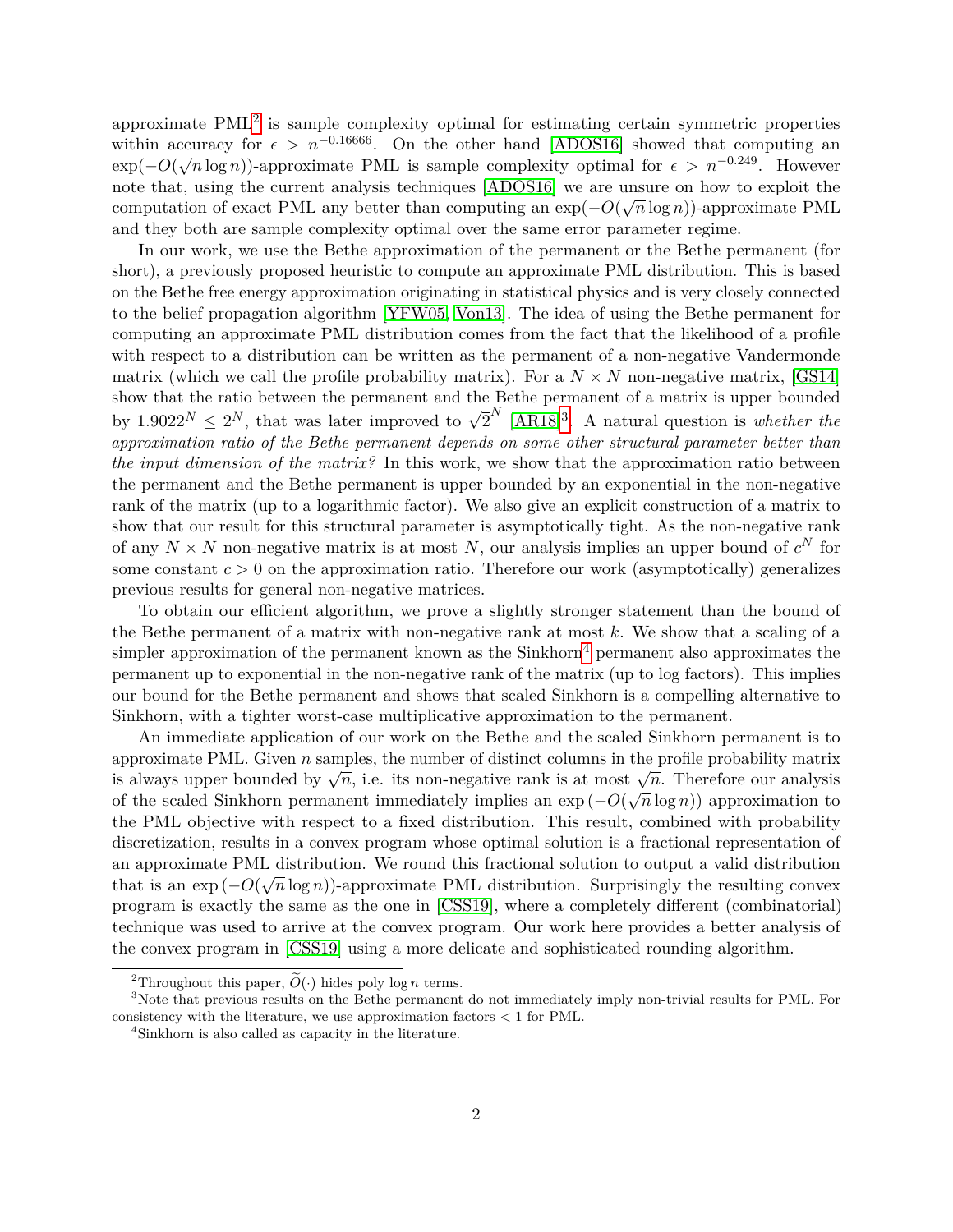**Organization of the paper:** In Section [2](#page-5-0) we present preliminaries. In Section [3,](#page-8-0) we provide the main results of the paper. In Section [4,](#page-12-0) we analyze the scaled Sinkhorn permanent of structured matrices. In Section [4.1,](#page-12-1) we prove an upper bound for the approximation ratio of the scaled Sinkhorn permanent to the permanent as a function of the number of distinct columns. In Section [4.2,](#page-19-0) we prove the generalized result of the scaled Sinkhorn permanent for the low non-negative rank matrices. In Section [5,](#page-24-0) we prove the lower bound for the Bethe and scaled Sinkhorn approximations of the permanent. In Section [6,](#page-25-0) we combine the result for the scaled Sinkhorn permanent with the idea of probability discretization to provide the convex program that returns a fractional representation of an approximate PML distribution. In the same section, we provide the rounding algorithm to return a valid approximate PML distribution.

### **1.1 Overview of Techniques**

In [\[CSS19\]](#page-54-7), the authors presented a convex relaxation for the PML objective. This was obtained by a combinatorial view of the PML problem. In a sequence of steps, they discretized the set of probabilities and the frequencies, grouped the terms in the objective into groups and developed a relaxation for the sum of terms in the largest group, giving an  $\exp(-O(n^{2/3}\log n))$  approximation. In this paper, we exploit the fact that the likelihood of a profile with respect to a distribution is the permanent of a certain non-negative Vandermonde matrix (referred to here as the profile probability matrix with respect to a distribution) and that the PML objective is an optimization problem over such permanents. We work with the same convex relaxation we derived earlier, but relate it to the well known Bethe and scaled Sinkhorn approximations for the permanent. In fact, Vontobel [\[Von12,](#page-56-7) [Von14\]](#page-57-6) proposed the Bethe and Sinkhorn permanents as a heuristic approximation of the PML objective, but bounding the quality of the solution was an open problem [\[Von11\]](#page-56-9). We show that both the Bethe and scaled Sinkhorn permanents are within a factor  $\exp(-O(\sqrt{n}\log n))$ of the PML objective. Enroute, we show that the approximation ratio of the Bethe and scaled Sinkhorn permanents for any non-negative matrix *A* are upper bounded by the exponential in the non-negative rank of matrix A. This is a strengthening of the well known  $\exp(O(N))$  upper bound on the approximation ratio of both the Bethe and scaled Sinkhorn permanents of an  $N \times N$  matrix.

In [\[CSS19\]](#page-54-7), the fact that the convex problem we obtained was a relaxation of the PML objective followed directly from the combinatorial derivation of our relaxation. By contrast, our analysis here exploits the non-trivial fact that the Bethe and scaled Sinkhorn approximations are lower bounds for the permanent of a non-negative matrix. The Bethe and scaled Sinkhorn permanents of the profile probability matrix *A* with respect to a fixed distribution are optimum solutions to maximization problems over doubly stochastic matrices *Q* where the objective functions have entropy-like terms involving the entries of *A* and *Q*. In order to obtain an upper bound on the Bethe and scaled Sinkhorn approximation as a function of the non-negative rank, we show the existence of a doubly stochastic matrix *Q* as a witness such that the objective of the Bethe and scaled Sinkhorn w.r.t. *Q* upper bounds the permanent of *A* within the desired factor.

We first work with a simpler setting of matrices  $A$  with at most  $k$  distinct columns.<sup>[5](#page-3-0)</sup> Here we consider a modified matrix *A*ˆ that contains the *k* distinct columns of *A*. We define a distribution

<span id="page-3-0"></span><sup>&</sup>lt;sup>5</sup>In the final preparation of this paper for posting an anonymous reviewer showed that a simpler proof for the distinct column case can be derived using Corollary 3.4.5 of Barvinok's book [\[Bar17\]](#page-53-7). The proof of the Corollary 3.4.5 further uses the famous Bregman–Minc inequality. We thank the anonymous reviewer for this and include the derivation in Appendix [A.](#page-57-9) In constrast, our proof is self-contained and we believe it provides further insight into the structure of the Sinkhorn/Bethe approximations. See Section [3.1](#page-10-0) for further details.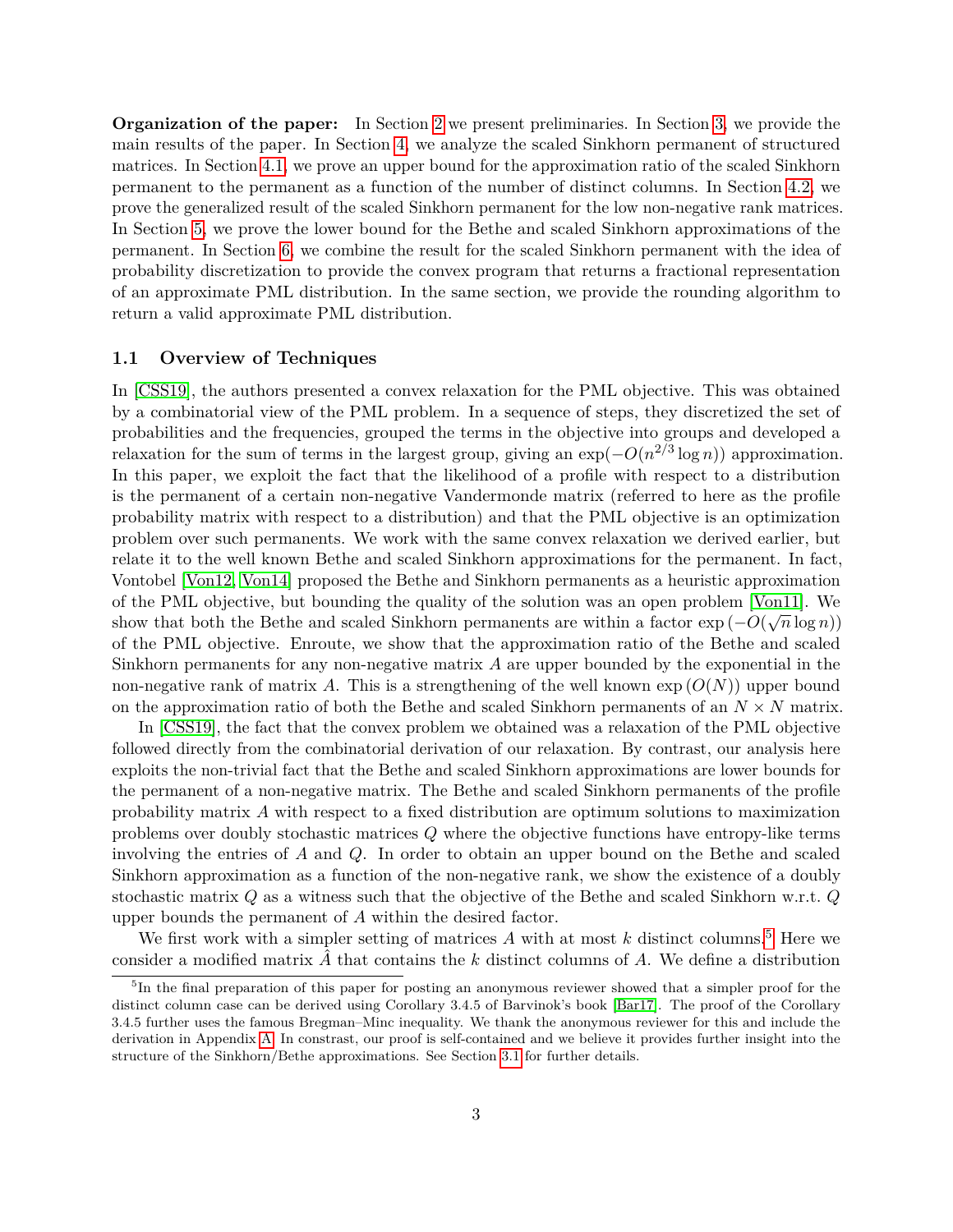$\mu$  on permutations of the domain where the probability of a permutation  $\sigma$  is proportional to its contribution to the permanent of *A*. There is a many-to-one mapping from such permutations to 0-1  $N \times k$  matrices with row sums 1 and column sums  $\phi_j$ , the number of times the *j*th column of  $\tilde{A}$  appears in  $A$ . We next define an  $N \times k$  real-valued, non-negative matrix  $P$  with row sums 1 and column sums  $\phi_j$ , in terms of the marginals of the distribution  $\mu$ . We also define a different distribution  $\nu$  on 0-1  $N \times k$  row-stochastic matrices by independent sampling from P. Finally, we use the fact that the KL-divergence between  $\mu$  and  $\nu$  is non-negative to get the required upper bound on the scaled Sinkhorn approximation with a doubly stochastic witness *Q* (obtained from *P*). This proof technique is inspired by the recent work of Anari and Rezaei [\[AR18\]](#page-53-6) that gives a tight √  $\overline{2}^N$  bound on the approximation ratio of the Bethe approximation for the permanent of an  $N \times N$ non-negative matrix.

Though this bound on the quality of the Bethe and scaled Sinkhorn approximations for nonnegative matrices with *k* distinct columns suffices for our PML applications, interestingly we show that it can be extended to non-negative matrices with bounded rank. In order to obtain an upper bound on the Bethe and scaled Sinkhorn approximation as a function of the non-negative rank of *A*, recall that we need to show the existence of a suitable doubly stochastic witness *Q* which certifies the required guarantee. We express the permanent of *A* as the sum of  $O(\exp(k \log(N/k)))$  terms of the form  $\text{perm}(U)\text{perm}(V)$  where matrices U and V have at most k distinct columns. We focus on the largest of these terms, and construct a doubly stochastic witness *Q* for matrix *A* from the witnesses for matrices *U* and *V* in this largest term. This doubly stochastic witness *Q* certifies the required guarantee and we get an upper bound on the scaled Sinkhorn approximation as a function of the non-negative rank. This result for the scaled Sinkhorn approximation further implies an upper bound for the Bethe approximation.

Even with this improved bound on the quality of the Bethe and scaled Sinkhorn approximations as applied to the PML objective, challenges remain in obtaining an improved approximate PML distribution. In particular, we do not know of an efficient algorithm to maximize the Bethe or the scaled Sinkhorn permanent of the profile probability matrix over a family of distributions as it would be needed to compute the Bethe or the scaled Sinkhorn approximation to the optimum of the PML objective. Prior work by Vontobel suggests an alternating maximization approach, but this is only guaranteed to produce a local optimum. To address this, we revisit the efficiently computable convex relaxation from [\[CSS19\]](#page-54-7) and show that this is suitably close to the scaled Sinkhorn approximation. This is quite surprising as the prior derivation of this relaxation in [\[CSS19\]](#page-54-7) was purely combinatorial and had nothing to do with the scaled Sinkhorn approximation.

The final challenge towards obtaining our PML results is to round the fractional solution produced so that the approximation guarantee is preserved. The rounding procedure from [\[CSS19\]](#page-54-7) does not immediately suffice, but we present a more sophisticated and delicate rounding procedure that does indeed give us the required approximation guarantee. The rounding algorithm proceeds in three steps, where in the first step we first apply a procedure analogous to [\[CSS19\]](#page-54-7) to handle large probability values and in the later steps we provide a new procedure to the smaller probability values; in each step, we ensure that the objective function does not drop significantly. The input to the rounding procedure is a matrix where the rows correspond to discretized probability values and the columns correspond to distinct frequencies. We create rows corresponding to new probability values in the course of the rounding algorithm, maintain column sums and eventually ensure that all row sums are integral, and ensure that the objective function has not dropped significantly.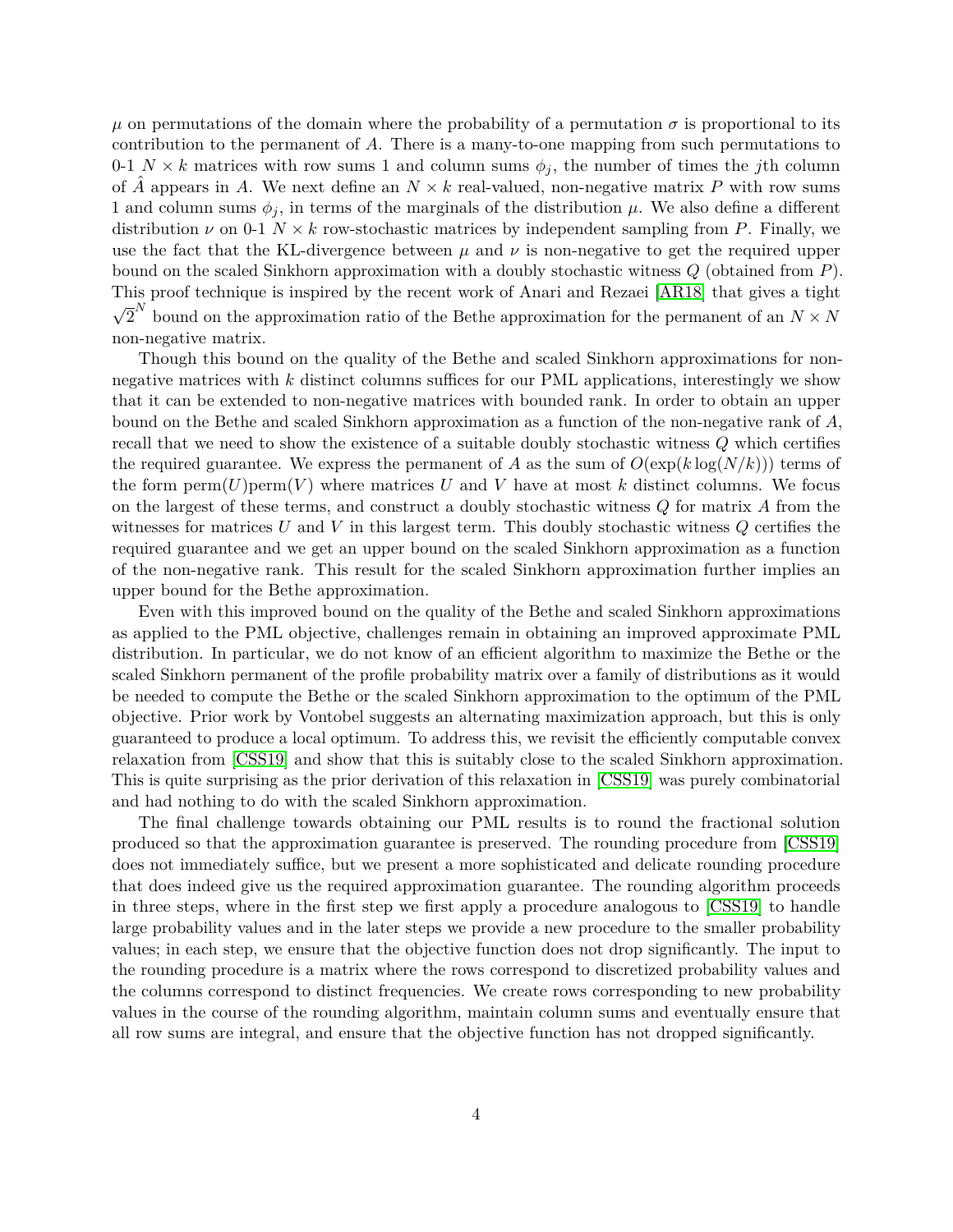## <span id="page-5-0"></span>**2 Preliminaries**

Let  $[a, b]$  and  $[a, b]$ <sub>R</sub> denote the interval of integers and reals  $\ge a$  and  $\le b$  respectively. Let  $\mathcal D$  be the domain of elements and  $N \stackrel{\text{def}}{=} |\mathcal{D}|$  be its size. Let  $\mathbf{A} \in \mathbb{R}^{\mathcal{D} \times \mathcal{D}}$  be a non-negative matrix, where its  $(x, y)$ 'th entry is denoted by  $\mathbf{A}_{x,y}$ . We further use  $\mathbf{A}_{x}$  and  $\mathbf{A}_{y}$  to denote the row and column corresponding to x and y respectively. The non-negative rank of a non-negative matrix  $\mathbf{A} \in \mathbb{R}^{\mathcal{D} \times \mathcal{D}}$ is equal to the smallest number *k* such there exist non-negative vectors  $\mathbf{v}_j, \mathbf{u}_j \in \mathbb{R}^{\mathcal{D}}$  for  $j \in [1, k]$ such that  $\mathbf{A} = \sum_{j \in [1,k]} \mathbf{v}_j \mathbf{u}_j^{\top}$ . Let  $S_{\mathcal{D}}$  be the set of all permutations of domain  $\mathcal{D}$  and we denote a permutation  $\sigma$  in the following way  $\sigma = \{(x, \sigma(x))\}$  for all  $x \in \mathcal{D}\}\)$ . The permanent of a matrix **A** denoted by  $perm(A)$  is defined as follows,

perm(**A**) 
$$
\stackrel{\text{def}}{=} \sum_{\sigma \in S_{\mathcal{D}}} \prod_{e \in \sigma} \mathbf{A}_e
$$
.

Let  $\mathbf{K}_{rc} \subseteq \mathbb{R}_{\geq 0}^{\mathcal{D} \times \mathcal{D}}$  be the set of all non-negative matrices that are doubly stochastic. For any matrix  $\mathbf{A} \in \mathbb{R}_{\geq 0}^{\mathcal{D} \times \mathcal{D}}$  and  $\mathbf{Q} \in \mathbf{K}_{rc}$ , we define the following set of functions:

<span id="page-5-2"></span>
$$
U(\mathbf{A}, \mathbf{Q}) \stackrel{\text{def}}{=} \sum_{(x,y)\in \mathcal{D}\times \mathcal{D}} \mathbf{Q}_{x,y} \log \left( \frac{\mathbf{A}_{x,y}}{\mathbf{Q}_{x,y}} \right) \quad \text{and} \quad V(\mathbf{Q}) = \sum_{(x,y)\in \mathcal{D}\times \mathcal{D}} (1 - \mathbf{Q}_{x,y}) \log \left( 1 - \mathbf{Q}_{x,y} \right) \ . \tag{1}
$$

Further,

$$
F(\mathbf{A},\mathbf{Q}) \stackrel{\text{def}}{=} U(\mathbf{A},\mathbf{Q}) + V(\mathbf{Q}) \ .
$$

Using these definitions, we define the Bethe permanent of a matrix.

**Definition 2.1.** For a matrix  $\mathbf{A} \in \mathbb{R}_{\geq 0}^{\mathcal{D}\times\mathcal{D}}$ , the Bethe permanent of  $\mathbf{A}$  is defined as follows,

$$
\mathrm{bethe}(\mathbf{A})\stackrel{\mathrm{def}}{=}\max_{\mathbf{Q}\in\mathbf{K}_{rc}}\exp\left(\mathrm{F}(\mathbf{A},\mathbf{Q})\right) \ .
$$

A well known and important result about the Bethe permanent is that it lower bounds the value of permanent of a non-negative matrix and we state this result next.

<span id="page-5-1"></span>**Lemma 2.2** ([\[Gur11\]](#page-54-9) based on [\[Sch98\]](#page-56-10)). For any non-negative  $A \in \mathbb{R}_{\geq 0}^{\mathcal{D}\times\mathcal{D}}$ , the following holds,

$$
\mathrm{bethe}(\bm{A})\leq \mathrm{perm}(\bm{A})
$$

We next define the Sinkhorn permanent of a matrix and later we state the relationship between the Bethe and the Sinkhorn permanent.

**Definition 2.3.** For a matrix  $\mathbf{A} \in \mathbb{R}_{\geq 0}^{\mathcal{D}\times\mathcal{D}}$ , the Sinkhorn permanent of  $\mathbf{A}$  is defined as follows,

$$
\sin\text{khorn}(\mathbf{A}) \stackrel{\text{def}}{=} \max_{\mathbf{Q} \in \mathbf{K}_{rc}} \exp\left(\mathrm{U}(\mathbf{A}, \mathbf{Q})\right) .
$$

To establish the relationship between the Bethe and the Sinkhorn permanent we need the following lemma from [\[GS14\]](#page-54-8).

**Lemma 2.4** (Proposition 3.1 in [\[GS14\]](#page-54-8)). *For any distribution*  $p \in \mathbb{R}_{\geq 0}^{\mathcal{D}}$ , the following holds,

$$
\sum_{x \in \mathcal{D}} (1 - p_x) \log(1 - p_x) \geq -1.
$$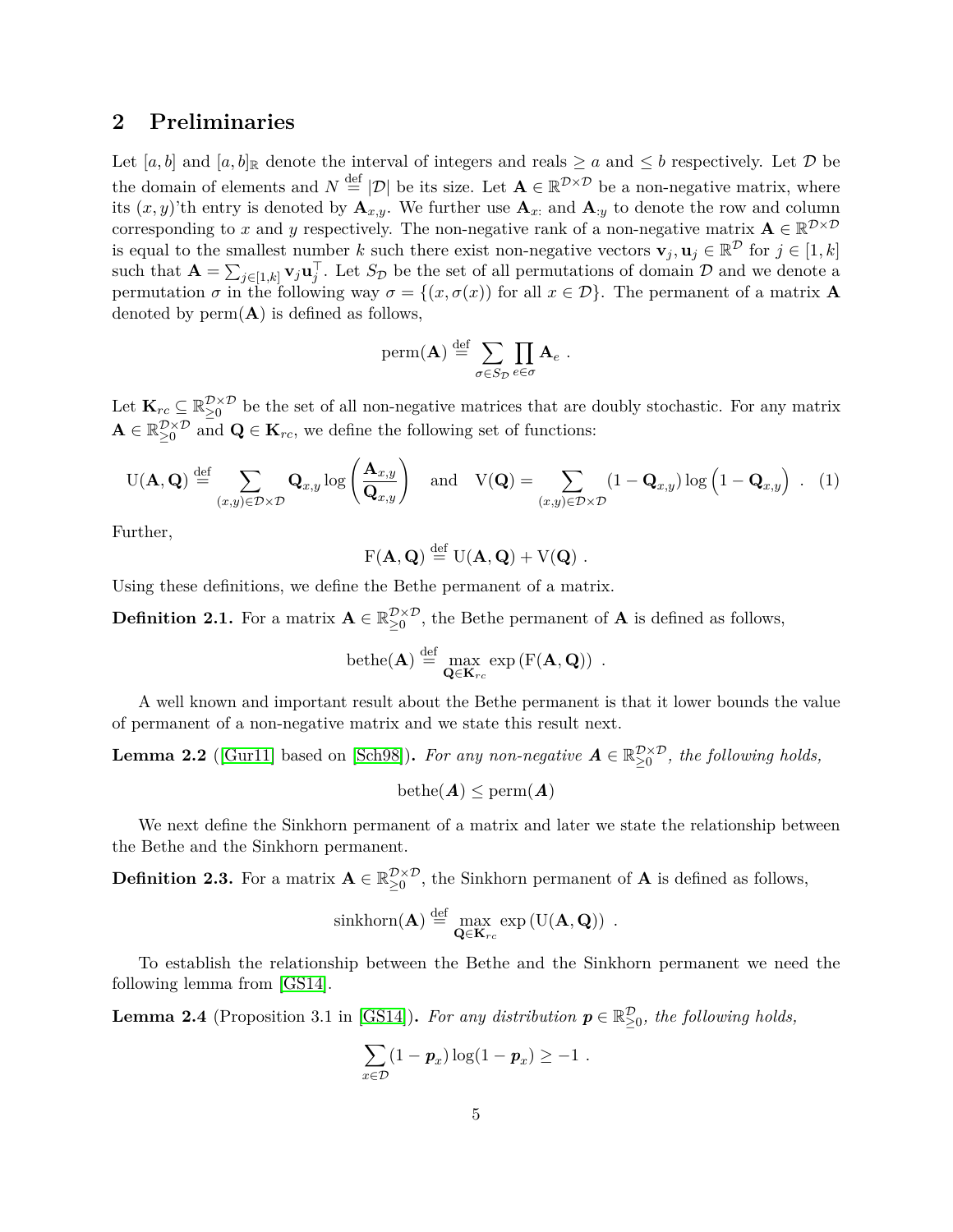For any matrix  $\mathbf{Q} \in \mathbf{K}_{rc}$ , each row of  $\mathbf{Q}$  is a distribution; therefore the following holds,

$$
V(\mathbf{Q}) \geq -N.
$$

<span id="page-6-0"></span>As a corollary of the above inequality we have,

**Corollary 2.5.** For any non-negative matrix  $A \in \mathbb{R}_{\geq 0}^{\mathcal{D} \times \mathcal{D}}$ , the following inequality holds,

 $\exp(-N)\sin\text{khorn}(\boldsymbol{A}) \leq \text{bethe}(\boldsymbol{A})$ .

Later we will see that it is convenient to work with  $exp(-N)$ sinkhorn(**A**) than sinkhorn(**A**) itself; we define this expression to be scaled Sinkhorn and we formally state it next.

<span id="page-6-4"></span>**Definition 2.6.** For a matrix  $\mathbf{A} \in \mathbb{R}_{\geq 0}^{\mathcal{D}\times\mathcal{D}}$ , the scaled Sinkhorn permanent of  $\mathbf{A}$  is defined as follows,

scaledsinkhorn(**A**) 
$$
\stackrel{\text{def}}{=} \max_{\mathbf{Q} \in \mathbf{K}_{rc}} \exp(U(\mathbf{A}, \mathbf{Q}) - N)
$$
.

The above expression can be equivalently stated as,

$$
scaledsinkhorn(\mathbf{A}) = exp(-N)sinkhorn(\mathbf{A}) .
$$

Combining Lemma [2.2](#page-5-1) and Corollary [2.5](#page-6-0) we get the following result.

<span id="page-6-1"></span>**Corollary 2.7.** For any matrix  $A \in \mathbb{R}_{\geq 0}^{\mathcal{D} \times \mathcal{D}}$ , the following inequality holds,

scaledsinkhorn $(A) \leq \text{bethe}(A)$ ,

*which further implies,*

$$
scaledsinkhorn(\mathbf{A}) \leq perm(\mathbf{A}) .
$$

Other than approximations to the permanent of a matrix, we next state two important results that will be helpful throughout the paper. The first result is the Stirling's approximation for factorial function and the second is the non-negativity result of KL divergence between two distributions.

<span id="page-6-3"></span>**Lemma 2.8** (Stirling's approximation). For all  $n \in \mathbb{Z}_+$ , the following holds:

 $\exp(n \log n - n) \leq n! \leq O(n)$ √  $\overline{n}$ ) exp( $n \log n - n$ ) .

Let  $\mu$  and  $\nu$  be distributions defined on some domain  $\Omega$ . The *KL divergence* denoted KL ( $\mu$ || $\nu$ ) between distributions  $\mu$  and  $\nu$  is defined as follows,

KL 
$$
(\mu||\nu) \stackrel{\text{def}}{=} \sum_{\mathbf{X} \in \Omega} \mu(\mathbf{X}) \log \frac{\mu(\mathbf{X})}{\nu(\mathbf{X})} = \mathbb{E}_{\mathbf{X} \sim \mu} [\log \mu(\mathbf{X})] - \mathbb{E}_{\mathbf{X} \sim \mu} [\log \nu(\mathbf{X})]
$$

<span id="page-6-2"></span>**Lemma 2.9** (Non-negativity of KL divergence)**.** *For any distributions µ and ν defined on domain* Ω*, the KL divergence between distributions µ and ν satisfies,*

$$
KL(\mu\|\nu) \ge 0.
$$

In the remainder of this section we provide formal definitions related to PML.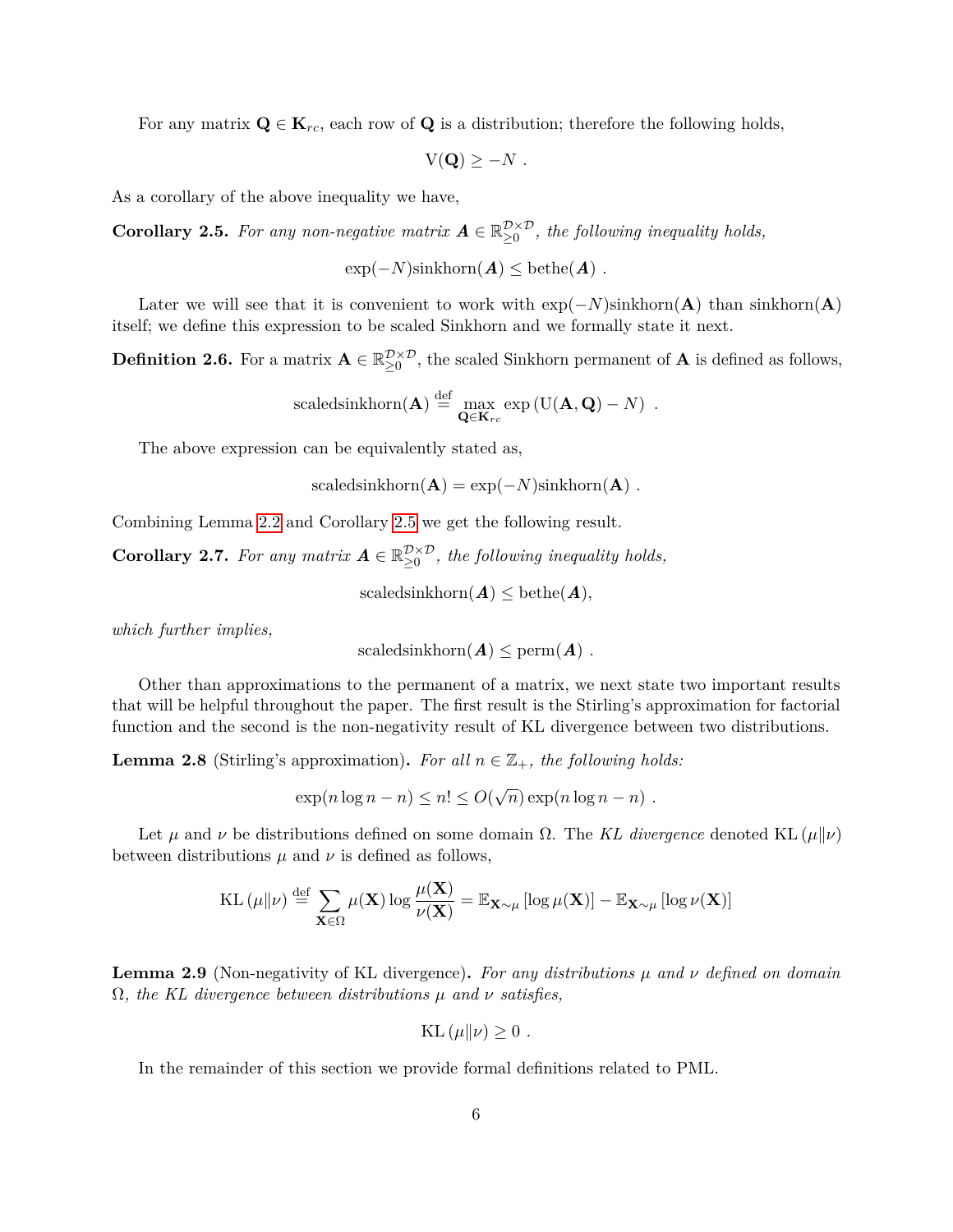#### **2.1 Profile maximum likelihood**

Let  $\Delta^{\mathcal{D}} \subset [0,1]_{\mathbb{R}}^{\mathcal{D}}$  be the set of all discrete distributions supported on domain  $\mathcal{D}$ . Here on we use the word distribution to refer to discrete distributions. Throughout this paper we assume that we receive a sequence of *n* independent samples from an underlying distribution  $p \in \Delta^{\mathcal{D}}$ . Let  $\mathcal{D}^n$  be the set of all length *n* sequences and  $y^n \in \mathcal{D}^n$  be one such sequence with  $y_i^n$  denoting its *i*th element. The probability of observing sequence  $y^n$  is:

$$
\mathbb{P}(\mathbf{p},y^n) \stackrel{\text{def}}{=} \prod_{x \in \mathcal{D}} \mathbf{p}_x^{\mathbf{f}(y^n,x)}
$$

where  $f(y^n, x) = |\{i \in [n] \mid y_i^n = x\}|$  is the frequency/multiplicity of symbol *x* in sequence  $y^n$  and  $\mathbf{p}_x$  is the probability of domain element  $x \in \mathcal{D}$ .

For any given sequence one could define its profile (histogram of a histogram or fingerprint) that is sufficient statistic for symmetric property estimation.

**Definition 2.10** (Profile). For any sequence  $y^n \in \mathcal{D}^n$ , let  $\mathbf{M} = {\mathbf{f}(y^n, x)}_{x \in \mathcal{D}} \setminus \{0\}$  be the set of all its non-zero distinct frequencies and  $\mathbf{m}_1, \mathbf{m}_2, \ldots, \mathbf{m}_{|\mathbf{M}|}$  be elements of the set **M**. The *profile* of a sequence  $y^n \in \mathcal{D}^n$  denoted  $\phi = \Phi(y^n) \in \mathbb{Z}_+^{|\mathbf{M}|}$  is

$$
\phi \stackrel{\text{def}}{=} (\phi_j)_{j \in [1, |\mathbf{M}|]}
$$
, where  $\phi_j = \phi_j(y^n) \stackrel{\text{def}}{=} |\{x \in \mathcal{D} \mid \mathbf{f}(y^n, x) = \mathbf{m}_j\}|$ 

is the number of domain elements with frequency  $\mathbf{m}_j$  in  $y^{n6}$  $y^{n6}$  $y^{n6}$ . We call *n* the length of profile  $\phi$  and as a function of profile  $\phi$ ,  $n = \sum_{j \in [1, |\mathbf{M}|]} \mathbf{m}_j \cdot \phi_j$ . Let  $\Phi^n$  denote the set of all profiles of length *n*. We use *k* to denote the number of distinct frequencies in the profile  $\phi$  and  $k = |M|$ .<sup>[7](#page-7-1)</sup> For convenience we use  $\overrightarrow{m} \in \mathbb{Z}_+^k$  to denote the vector of observed frequencies, therefore  $\overrightarrow{m}_j = m_j$  for all  $j \in [1, k]$ .

For any distribution  $\mathbf{p} \in \Delta^{\mathcal{D}}$ , the probability of a profile  $\phi \in \Phi^n$  is defined as:

$$
\mathbb{P}(\mathbf{p}, \phi) \stackrel{\text{def}}{=} \sum_{\{y^n \in \mathcal{D}^n \ |\ \Phi(y^n) = \phi\}} \mathbb{P}(\mathbf{p}, y^n) \tag{2}
$$

Let  $x^n$  be a sequence such that  $\Phi(x^n) = \phi$ . We define a *profile probability matrix*  $\mathbf{A}^{\mathbf{p}, \phi}$  with respect to sequence  $x^n$  (therefore profile  $\phi$ ) and distribution **p** as follows,

$$
\mathbf{A}_{z,y}^{\mathbf{p},\phi} \stackrel{\text{def}}{=} \mathbf{p}_z^{\mathbf{f}_y} \text{ for all } z, y \in \mathcal{D},\tag{3}
$$

where  $f_y \stackrel{\text{def}}{=} f(x^n, y)$  is the frequency of domain element  $y \in \mathcal{D}$  in sequence  $x^n$  and recall  $\Phi(x^n) = \phi$ . We are interested in the permanent of the matrix  $\mathbf{A}^{\mathbf{p},\phi}$ , and note that the perm $(\mathbf{A}^{\mathbf{p},\phi})$  is invariant under the choice of sequences  $x^n$  that satisfy  $\Phi(x^n) = \phi$ . Therefore we index the matrix  $\mathbf{A}^{\mathbf{p},\phi}$  with profile  $\phi$  rather than sequence  $x^n$  itself. The number of distinct columns in  $\mathbf{A}^{\mathbf{p},\phi}$  is equal to number of distinct observed frequencies plus one (for the unseen), i.e.  $k+1$ .

The probability of a profile  $\phi \in \Phi^n$  with respect to distribution **p** (from Equation 20 in [\[OSZ03\]](#page-55-8), Equation 15 in [\[PJW17\]](#page-56-8)) in terms of permanent of matrix  $\mathbf{A}^{\mathbf{p},\phi}$  is given below:

<span id="page-7-2"></span>
$$
\mathbb{P}(\mathbf{p}, \phi) = C_{\phi} \cdot \left( \prod_{j \in [0, k]} \frac{1}{\phi_j!} \right) \cdot \text{perm}(\mathbf{A}^{\mathbf{p}, \phi}) \tag{4}
$$

<span id="page-7-0"></span> ${}^{6}$ The profile does not contain information about the number of unseen domain elements.

<span id="page-7-1"></span>The prome does not contain information about the number of distent domain elements.<br><sup>7</sup>Note the number of distinct frequencies denoted *k* in a length *n* sequence is always upper bounded by  $\sqrt{n}$ .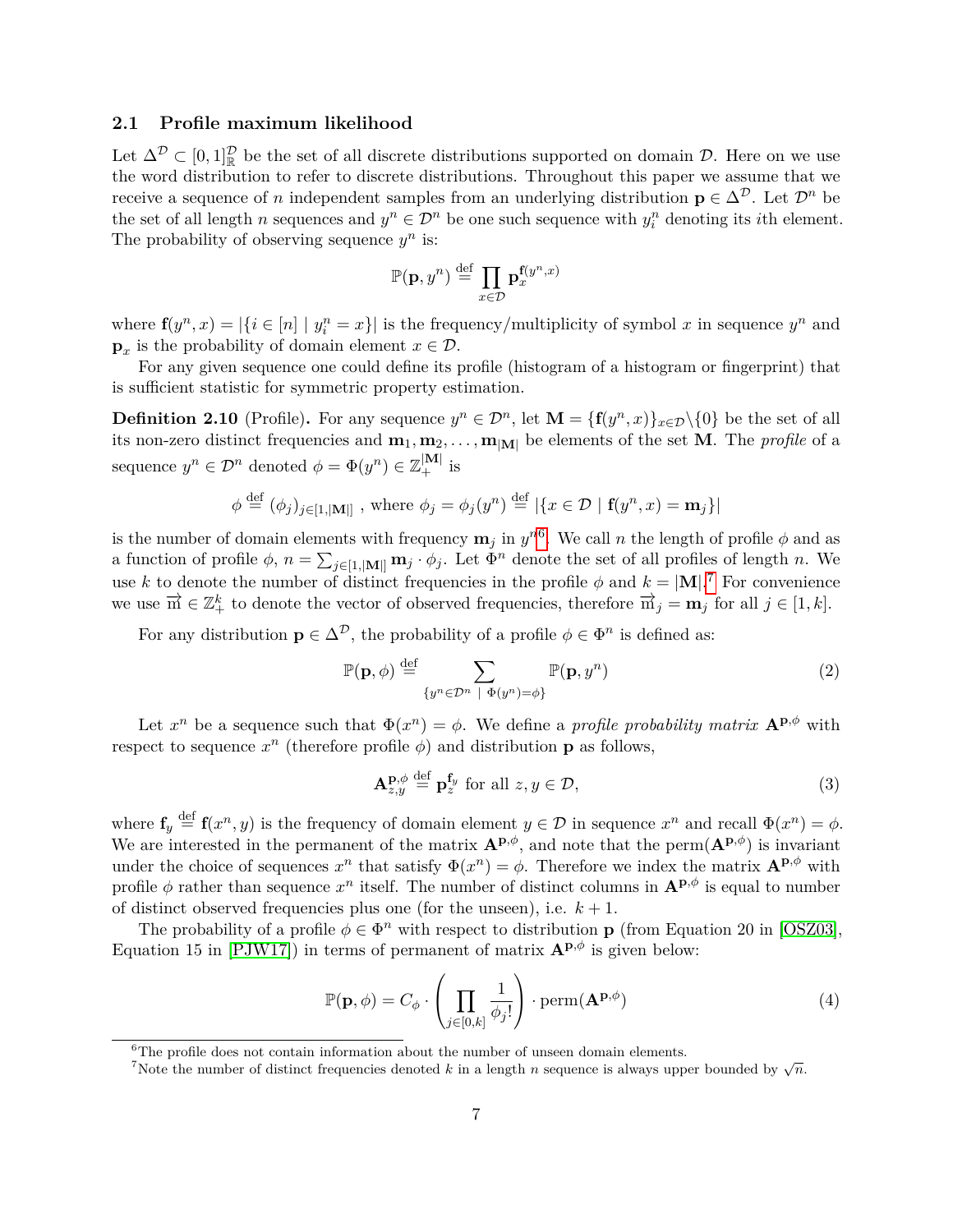where  $C_{\phi} \stackrel{\text{def}}{=} \frac{n!}{\prod_{j \in [1,k]} (\mathbf{m}_j!)^{\phi_j}}$  and  $\phi_0$  is the number of unseen domain elements<sup>[8](#page-8-1)</sup>.

The distribution which maximizes the probability of a profile  $\phi$  is the profile maximum likelihood distribution which we formally define next.

**Definition 2.11** (Profile maximum likelihood). For any profile  $\phi \in \Phi^n$ , a *profile maximum likelihood* (PML) distribution  $\mathbf{p}_{pml,\phi}\in\Delta^{\mathcal{D}}$  is:

$$
\mathbf{p}_{\text{pml},\phi} \in \argmax_{\mathbf{p} \in \Delta^{\mathcal{D}}} \mathbb{P}(\mathbf{p},\phi)
$$

and  $\mathbb{P}(\mathbf{p}_{\text{pml},\phi},\phi)$  is the maximum PML objective value.

The central goal of this paper is to define efficient algorithms for computing approximate PML distributions defined as follows.

**Definition 2.12** (Approximate PML). For any profile  $\phi \in \Phi^n$ , a distribution  $\mathbf{p}_{pml,\phi}^{\beta} \in \Delta^{\mathcal{D}}$  is a *β*-*approximate PML* distribution if

$$
\mathbb{P}(\mathbf{p}_{pml,\phi}^{\beta},\phi) \geq \beta \cdot \mathbb{P}(\mathbf{p}_{pml,\phi},\phi)
$$

## <span id="page-8-0"></span>**3 Results**

Here we state the main results of this paper. In our first class of main results, we improve the analysis of the scaled Sinkhorn permanent for structured non-negative matrices. We first show that the scaled Sinkhorn permanent approximates the permanent of a non-negative matrix **A**, where the approximation factor (up to log factors) depends exponentially on the non-negative rank of the smatrix **A**. We formally state this result next.

<span id="page-8-2"></span>**Theorem 3.1** (Scaled Sinkhorn permanent approximation for low non-negative rank matrices)**.** For any matrix  $A \in \mathbb{R}_{\geq 0}^{\mathcal{D} \times \mathcal{D}}$  with non-negative rank at most k, the following inequality holds,

$$
\text{scaledsinkhorn}(\boldsymbol{A}) \le \text{perm}(\boldsymbol{A}) \le \exp\left(O\left(k\log\frac{N}{k}\right)\right)\text{scaledsinkhorn}(\boldsymbol{A})\ .\tag{5}
$$

Further using scaledsinkhorn $(A) \leq \text{bethe}(A)$  (See Corollary [2.7\)](#page-6-1) and  $\text{bethe}(A) \leq \text{perm}(A)$  (See Lemma [2.2\)](#page-5-1) we immediately get the same result for the Bethe permanent.

<span id="page-8-3"></span>**Corollary 3.2** (Bethe permanent approximation for low non-negative rank matrices)**.** *For any*  $matrix \; A \in \mathbb{R}_{\geq 0}^{\mathcal{D} \times \mathcal{D}}$  with non-negative rank at most k, the following inequality holds,

$$
\text{bethe}(\boldsymbol{A}) \le \text{perm}(\boldsymbol{A}) \le \exp\left(O\left(k\log\frac{N}{k}\right)\right)\text{bethe}(\boldsymbol{A})\ .\tag{6}
$$

Interestingly, in the worst case, Sinkhorn is an  $e^N$  approximation to the permanent of  $\mathbf{A} \in \mathbb{R}_{\geq 0}^{\mathcal{D}\times\mathcal{D}}$ , even when **A** has at most 1 distinct column (e.g. consider the all 1's matrix). Consequently, for matrices with non-negative rank at most k, whenever  $k = o(N/\log N)$ , scaled Sinkhorn is a compelling alternative to Sinkhorn, with a tighter worst-case multiplicative approximation to the permanent.

<span id="page-8-1"></span><sup>&</sup>lt;sup>8</sup>Given a distribution **p**, we know its domain  $\mathcal{D}$  and therefore the value of  $\phi_0$ .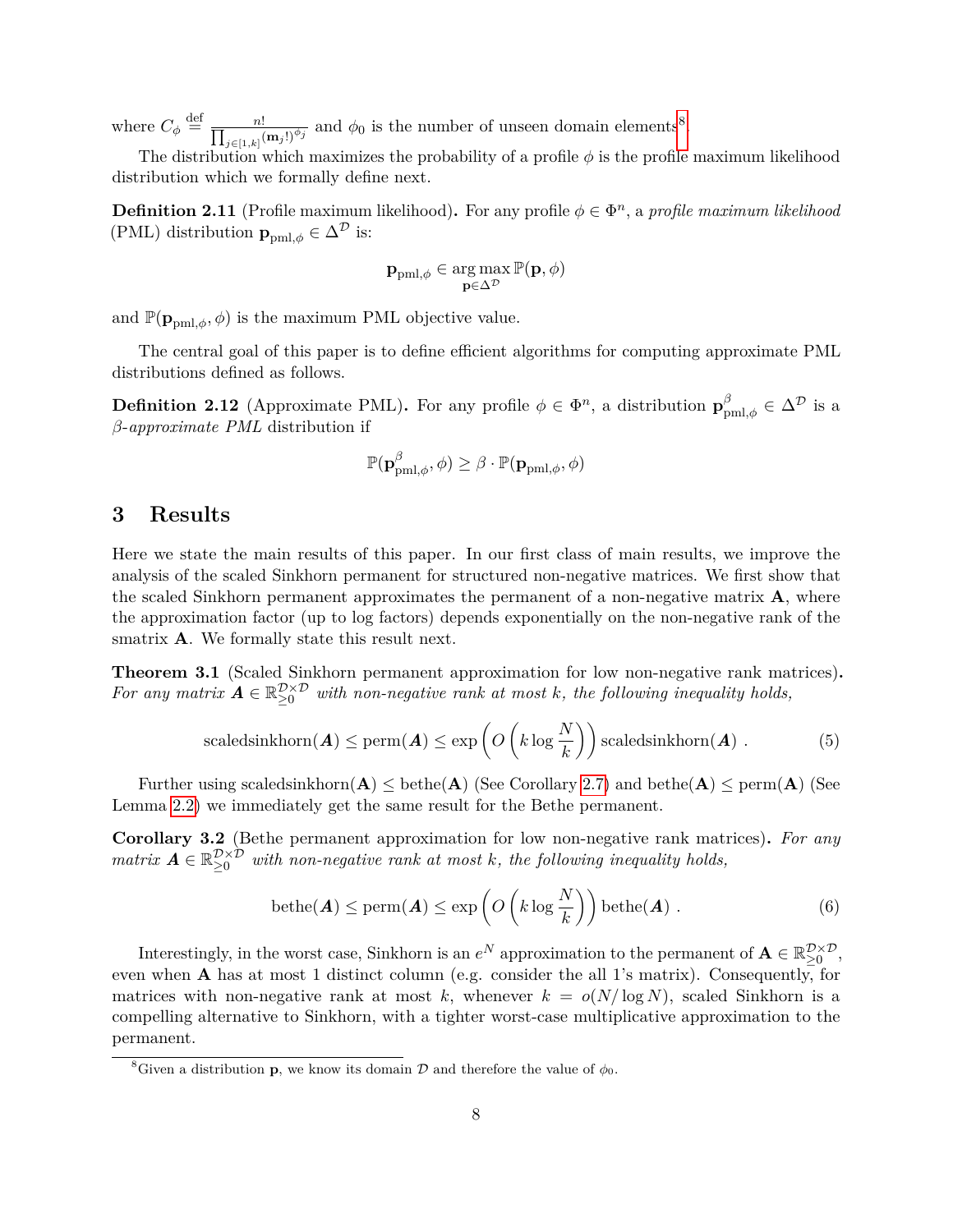Our results improve the analysis of the Bethe permanent for such structured matrices. Previously, our results improve the analysis of the Bethe permanent showed an  $\sqrt{2}^N$ -approximation factor to the permanent [\[AR18\]](#page-53-6). The analysis in [\[AR18\]](#page-53-6) is tight for general non-negative matrices and the authors showed that this bound cannot be improved without leveraging further structure. Our next result is of similar flavor, and we provide an asymptotically tight example for Theorem [3.1](#page-8-2) and Corollary [3.2.](#page-8-3)

<span id="page-9-2"></span>**Theorem 3.3** (Lower bound for the Bethe and the scaled Sinkhorn permanents approximation)**.** *There exists a matrix*  $\mathbf{A} \in \mathbb{R}_{\geq 0}^{\mathcal{D} \times \mathcal{D}}$  *with non-negative rank k, that satisfies* 

$$
\text{perm}(\boldsymbol{A}) \ge \exp\left(\Omega\left(k\log\frac{N}{k}\right)\right)\text{bethe}(\boldsymbol{A}),\tag{7}
$$

*which further implies,*

$$
\text{perm}(\boldsymbol{A}) \ge \exp\left(\Omega\left(k\log\frac{N}{k}\right)\right)\text{scaledsinkhorn}(\boldsymbol{A})\ .
$$
 (8)

An immediate application of these above stated results is for PML. Recall, that for any fixed distribution **p** and profile  $\phi$ ,  $\mathbb{P}(\mathbf{p}, \phi)$  is proportional to the permanent of the non-negative matrix  $\mathbf{A}^{\mathbf{p},\phi}$  (See Section [2](#page-5-0) for the definition of  $\mathbf{A}^{\mathbf{p},\phi}$ ). Note the number of distinct columns in the profile probability matrix  $A^{p,\phi}$  is upper bounded by the number of distinct frequencies plus one, prome probability matrix  $A^*$  is upper bounded by the number of distinct requencies plus one, which further is always less than  $\sqrt{n} + 1$  (where *n* is the length of the profile). Therefore the which further is always less than  $\sqrt{n+1}$  (where *n* is the length of the profile). Therefore the non-negative rank of the profile probability matrix  $A^{p,\phi}$  is always upper bounded by  $\sqrt{n+1}$ . Since scaledsinkhorn( $\bf{A}$ ) can be computed in polynomial time  $[CSS19]$ <sup>[9](#page-9-0)</sup>, Theorem [3.1](#page-8-2) implies an efficient algorithm to approximate the value  $\mathbb{P}(\mathbf{p}, \phi)$  for a fixed distribution **p** up to multiplicative  $\exp(O(\sqrt{n}\log n))$  factor, and is also the best known approximation factor achieved by a deterministic algorithm.

Analyzing the relationship between the Bethe permanent and the permanent of the profile probability matrix was posed as an interesting research direction in [\[Von11\]](#page-56-9) (See Section VII). Moreover, one of the primary interests in the area of algorithmic statistics/machine learning is to efficiently compute the PML distribution. Exploiting the structure of doubly stochastic matrix **Q** that maximizes scaledsinkhorn $(\mathbf{A}^{\mathbf{p}, \phi}, \mathbf{Q})$  combined with the probability discretization idea from [\[CSS19\]](#page-54-7) we provide an efficient algorithm to compute an approximate PML distribution. We use Lemma [4.1](#page-12-2) to argue the approximation of our approximate PML distribution and we summarize this result below.

<span id="page-9-1"></span>**Theorem 3.4** ( $\exp(\sqrt{n}\log n)$ -approximate PML). For any given profile  $\phi \in \Phi^n$ , Algorithm [4](#page-40-0) *computes an*  $\exp(-O(\sqrt{n}\log n))$ *-approximate PML* distribution in  $\widetilde{O}(n^{1.5})$  time.

Previous to our work, the best known result [\[CSS19\]](#page-54-7) gave an efficient algorithm to compute  $\exp(-O(n^{2/3}\log n))$ -approximate PML distribution.

One important application of approximate PML is in symmetric property estimation. In [\[ADOS16\]](#page-53-4), the authors showed that approximate PML distribution based plug-in estimator is sample complexity optimal for estimating entropy, support, support coverage and distance to uniformity. Further combining their result with our Theorem [3.4](#page-9-1) we get the efficient version of Theorem 2 in [\[ADOS16\]](#page-53-4) and we summarize this result next.

<span id="page-9-0"></span><sup>&</sup>lt;sup>9</sup>scaledsinkhorn(**A**) corresponds to a convex optimization problem and a minor modification of the approach in [\[CSS19\]](#page-54-7) to solve a related, but slightly different optimization problem, yields a polynomial time algorithm to compute scaledsinkhorn $(A)$  up to high accuracy.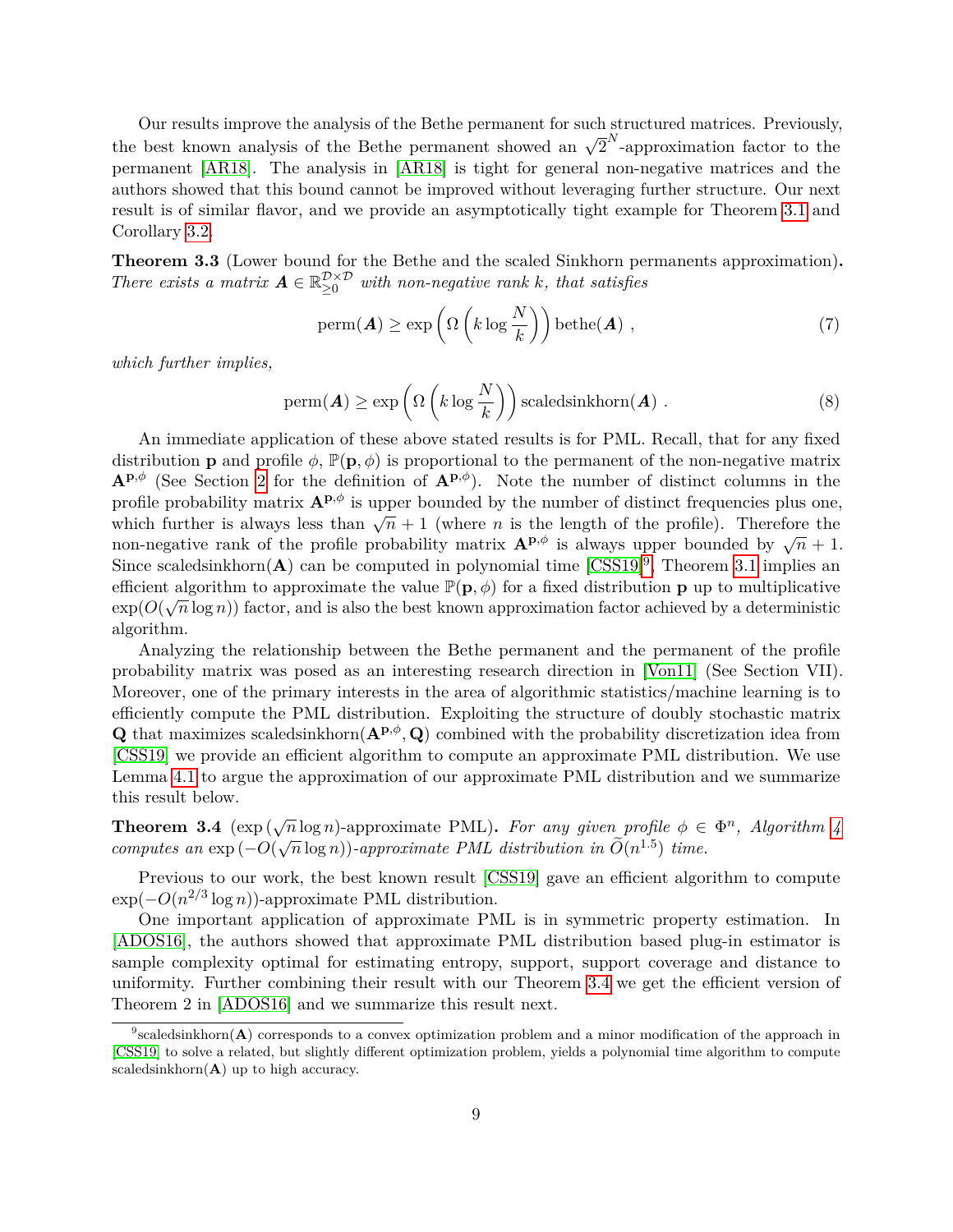**Theorem 3.5** (Efficient universal estimator using approximate PML)**.** *Let n be the optimal sample complexity of estimating entropy, support, support coverage and distance to uniformity. If*  $\epsilon \geq \frac{c}{n^{0.2499}}$ *for some constant c >* 0*, then there exists a PML based universal plug-in estimator that runs in*  $time \ \widetilde{O}(n^{1.5})$  and is sample complexity optimal for estimating entropy, support, support coverage and distance to uniformity to accuracy  $\epsilon$ .

Note the dependency on  $\epsilon$  in the above theorem and the approximation factor in Theorem [3.4](#page-9-1) are strictly better than [\[CSS19\]](#page-54-7), which is another efficient PML based approach for universal symmetric property estimation; [\[CSS19\]](#page-54-7) works when the error parameter  $\epsilon \geq \frac{1}{n^{0.166}}$ .

Recent work [\[HO19\]](#page-55-9), further gives the broad optimality of approximate PML. [\[HO19\]](#page-55-9) shows optimality of approximate PML distribution based estimator for other symmetric properties, such as, sorted distribution estimation (under  $\ell_1$  distance),  $\alpha$ -Renyi entropy for non-integer  $\alpha > 3/4$ . and other broad class of additive properties that are Lipschitz. [\[HO19\]](#page-55-9) also provides a PML-based tester to test whether an unknown distribution is  $\geq \epsilon$  far from a given distribution in  $\ell_1$  distance and achieves the optimal sample complexity up to logarithmic factors. Our result further implies an efficient version of all these results.

#### <span id="page-10-0"></span>**3.1 Related work**

We divide the related work into two broad categories: permanent approximations and profile maximum likelihood.

**Permanent approximations:** The first set of related work is with respect to computing the permanent of matrices. [\[Val79\]](#page-56-11) showed that computing the permanent of matrices even when it has entries in 0, 1 is  $\#P$ -Hard. This led to the study of computing approximations to the permanent. Additive approximation to the permanent for arbitrary **A** was given by [\[Gur05\]](#page-54-10). On the other hand, multiplicative approximation to the permanent (or even determining the sign) is hard for general **A** [\[AA11,](#page-53-8) [GS18\]](#page-54-11). This hardness results led to the study of the multiplicative approximation to the permanent for special class of matrices and one such class is the set of non-negative matrices. In this direction, [\[JSV04\]](#page-55-10) gave the first efficient randomized algorithm to approximate the permanent within  $(1 + \epsilon)$  multiplicative accuracy. There has also been a rich literature on coming up with deterministic approximation to the permanent of non-negative matrices. [\[LSW98\]](#page-55-11) gave the first deterministic algorithm to the permanent of  $N \times N$  non-negative matrices with approximation ratio  $\leq e^N$ . [\[Gur11\]](#page-54-9) using an inequality from [\[Sch98\]](#page-56-10) showed that the Bethe permanent lower bounds the value of the permanent of non-negative matrices. We refer the reader to [\[Von13,](#page-57-8) [GS14\]](#page-54-8) for the polynomial computability of the Bethe permanent and [\[AR18\]](#page-53-6) for a more rigorous literature survey on the Bethe permanent and other related work.

As discussed in the footnote of the introduction, an anonymous reviewer showed us an alternative and simpler proof for the upper bound on the scaled Sinkhorn approximation to the permanent of matrices with at most *k* distinct columns (Lemma [4.1\)](#page-12-2). This alternative proof is deferred to Appendix [A](#page-57-9) and is derived using Corollary 3.4.5. in Barvinok's book [\[Bar17\]](#page-53-7). The result in turn, is proved using the Bregman-Minc inequality conjectured by Minc, cf. [\[Spe82\]](#page-56-12) and later proved by Bregman [\[Bre73\]](#page-53-9). The Bregman-Minc inequality is well-known and there are many different proofs [\[Sch78,](#page-56-13) [Rad97,](#page-56-14) [AS04\]](#page-53-10) known. In comparison to this alternative proof for matrices with *k* distinct columns (Lemma [4.1\)](#page-12-2), our proof is self contained and intuitive. We believe it could help provide further insights into the Sinkhorn/Bethe approximations.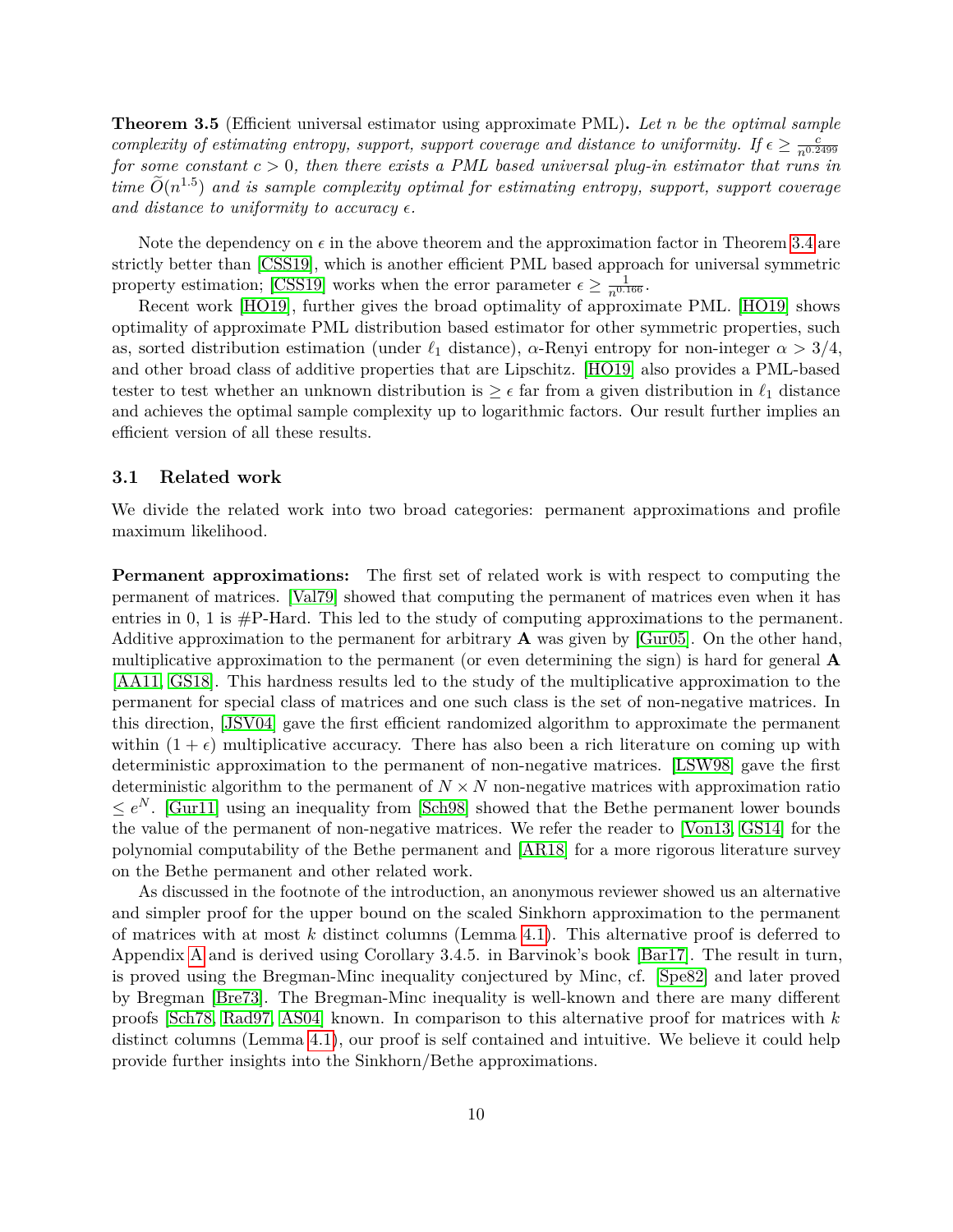**Profile maximum likelihood:** The second set of related work is with respect to profile maximum likelihood and its applications. As discussed in the introduction, PML was introduced by [\[OSS](#page-55-7)<sup>+</sup>04]. Many heuristic approaches such as the EM algorithm  $[OSS^+04]$  $[OSS^+04]$ , algebraic approaches  $[ADM^+10]$  $[ADM^+10]$  and a dynamic programming approach [\[PJW17\]](#page-56-8) have been proposed to compute approximations to PML. Further [\[Von12,](#page-56-7) [Von14\]](#page-57-6) used the Bethe permanent as a heuristic to compute the PML distribution. All these approaches don't provide any theoretical guarantees for the quality of the approximate PML distribution and it was an open question to efficiently compute a non-trivial approximate PML distribution. [\[CSS19\]](#page-54-7) gave the first efficient algorithm to compute the exp(−*n* 2*/*3 log *n*) approximate PML distribution, where *n* is the number of samples.

The connection between PML and universal estimators was first studied in [\[ADOS16\]](#page-53-4). [\[ADOS16\]](#page-53-4) showed that an approximate PML distribution can be used as an universal estimator for estimating symmetric properties, namely entropy, distance to uniformity, support size and coverage. See [\[HO19\]](#page-55-9) for broad applicability of approximate PML in property testing and estimating other symmetric properties such as sorted  $\ell_1$  distance, Renyi entropy, and other broad class of additive properties. [\[CSS19\]](#page-54-7) combined with [\[ADOS16\]](#page-53-4), gave the first efficient PML based universal estimator for symmetric property estimation. There have been several other approaches for designing universal estimators for symmetric properties. Valiant and Valiant [\[VV11b\]](#page-57-3) adopted and rigorously analyzed a linear programming based approach for universal estimators proposed by [\[ET76\]](#page-54-1) and showed that it is sample complexity optimal in the constant error regime for estimating certain symmetric properties (namely, entropy, support size, support coverage, and distance to uniformity). Recent work of Han, Jiao and Weissman [\[HJW18\]](#page-54-12) applied a local moment matching based approach in designing efficient universal symmetric property estimators for a single distribution. [\[HJW18\]](#page-54-12) achieves the optimal sample complexity in a broader error regimes for estimating the power sum function, support and entropy.

Estimating symmetric properties of a distribution is a rich field and extensive work has been dedicated to studying their optimal sample complexity for estimating each of these properties. Optimal sample complexities for estimating many symmetric properties were resolved in the past few years; support [\[VV11b,](#page-57-3) [WY15\]](#page-57-2), support coverage [\[OSW16,](#page-55-4) [ZVV](#page-57-0)+16], entropy [\[VV11b,](#page-57-3) [WY16a\]](#page-57-4), distance to uniformity [\[VV11a,](#page-57-5) [JHW16\]](#page-55-6), sorted  $\ell_1$  distance [VV11a, [HJW18\]](#page-54-12), Renyi entropy [\[AOST14,](#page-53-3) [AOST17\]](#page-53-11), KL divergence [\[BZLV16,](#page-53-12) [HJW16\]](#page-54-13) and many others.

**Comparison to [\[CSS19\]](#page-54-7)**: [\[CSS19\]](#page-54-7) provides the first efficient algorithm for computing *β*approximate PML distribution for  $\beta > \exp(-n^{1-\delta})$  for some constant  $\delta > 0$ , where *n* is the number of samples. Formally, [\[CSS19\]](#page-54-7) computes an  $\exp(-n^{2/3}\log n)$ -approximate PML distribution. Suppose  $\ell$  and  $k$  are the number of distinct probability values and frequencies respectively, then [\[CSS19\]](#page-54-7) provides a convex program that using *combinatorial techniques* they analyze and show that it approximates the PML objective up to  $\exp(-O(\ell \times k))$  multiplicative factor. Further this convex program outputs a fractional solution and [\[CSS19\]](#page-54-7) provides a rounding algorithm that outputs a valid integral solution (that corresponds to a valid distribution). [\[CSS19\]](#page-54-7) further incurs a  $\exp(-\widetilde{O}(\ell \times k))$  multiplicative loss in the rounding procedure. Using the discretization results, up to  $\exp(-n^{2/3}\log n)$ -multiplicative loss one can assume  $\ell, k \leq n^{1/3}$  and therefore [\[CSS19\]](#page-54-7) provides a exp(−*n* 2*/*3 log *n*)-approximate PML distribution.

However in our current work, using results for the scaled Sinkhorn permanent, we show that the same convex program in [\[CSS19\]](#page-54-7) approximates the PML objective up to  $\exp(-O(\ell + k))$ multiplicative factor. Further we also provide a better rounding algorithm that outputs a valid distribution and incur a  $\exp(-\tilde{O}(\ell + k))$  multiplicative loss. Further using the discretization results,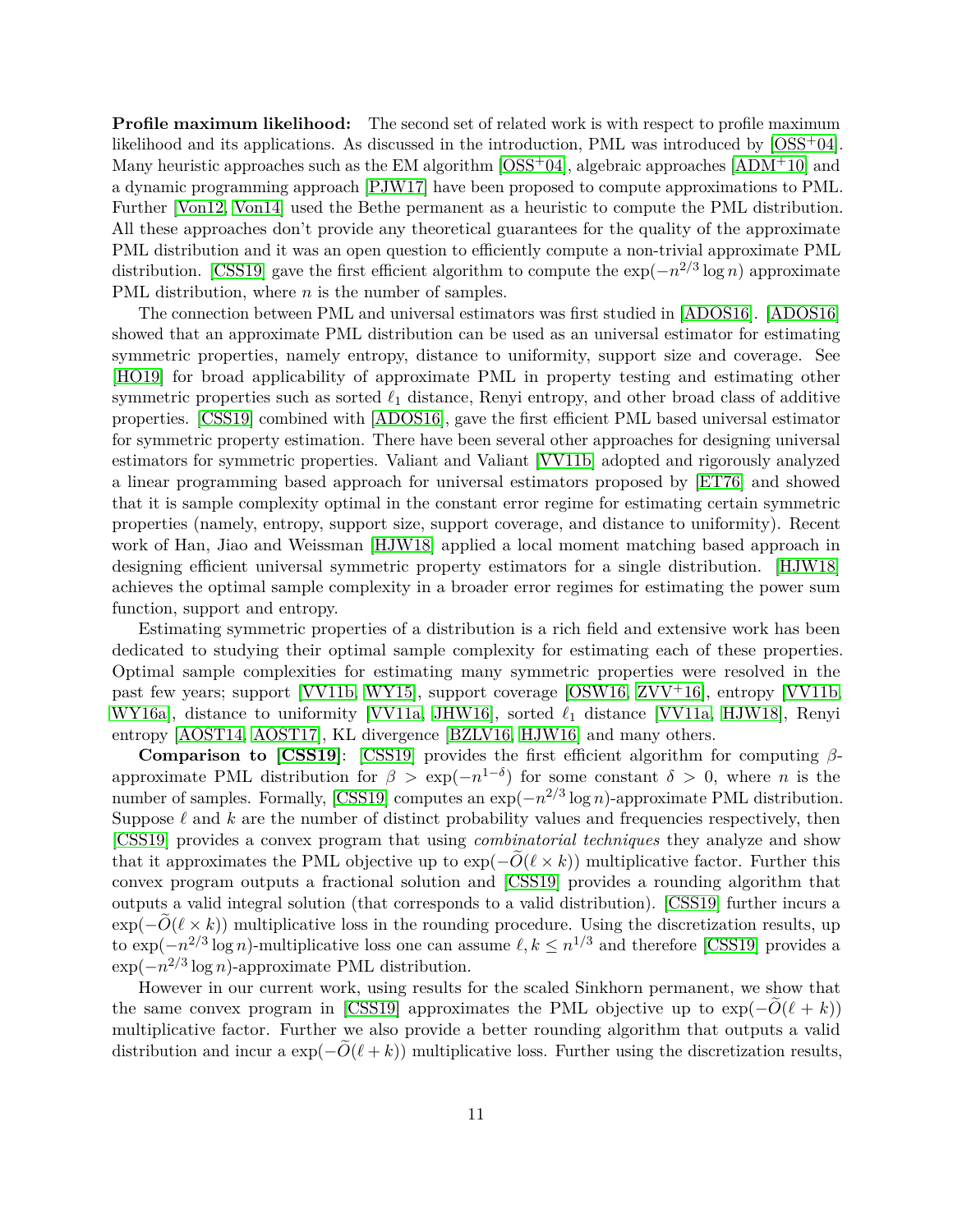up to  $\exp(-\sqrt{n}\log n)$ -multiplicative loss one can assume  $\ell, k \leq \sqrt{n}$  and therefore our work provides a  $\exp(-\sqrt{n}\log n)$ -approximate PML distribution.

## <span id="page-12-0"></span>**4 The Sinkhorn permanent for structured matrices.**

In this section, we provide the proof for our first main theorem (Theorem [3.1\)](#page-8-2). We show that the scaled Sinkhorn permanent of a non-negative matrix approximates its permanent, where the approximation factor is exponential in the non-negative of the matrix (up to log factors). Our proof is divided into two parts. First in Section [4.1,](#page-12-1) we work with a simpler setting of matrices *A* with at most *k* distinct columns and prove the following lemma.

<span id="page-12-2"></span>**Lemma 4.1** (Scaled Sinkhorn permanent approximation). For any matrix  $A \in \mathbb{R}_{\geq 0}^{\mathcal{D} \times \mathcal{D}}$  with at most *k distinct columns, the following holds,*

$$
\text{scaledsinkhorn}(\boldsymbol{A}) \le \text{perm}(\boldsymbol{A}) \le \exp\left(O\left(k \log \frac{N}{k}\right)\right) \text{scaledsinkhorn}(\boldsymbol{A})\ . \tag{9}
$$

Further using the above result, in Section [4.2](#page-19-0) we prove our main theorem (Theorem [3.1\)](#page-8-2) for low non-negative rank matrices.

#### <span id="page-12-1"></span>**4.1 The Sinkhorn permanent for distinct column case.**

We start this section by defining some notation that captures the structure of repetition of columns in a matrix. For the remainder of this section we fix a matrix  $\mathbf{A} \in \mathbb{R}_{\geq 0}^{\mathcal{D}\times\mathcal{D}}$ . We let *k* denote the number of distinct columns of **A** and use  $c_1, c_2, \ldots, c_k$  to denote these distinct columns. Further we let  $\hat{\mathbf{A}} = [\mathbf{c}_1 \mid \mathbf{c}_2 \mid \dots \mid \mathbf{c}_k]$  denote the  $\mathcal{D} \times k$  matrix formed by these distinct columns. We use  $\mathbf{A}_{:y}$ to denote the *y*'th column of matrix **A** and let  $\phi_j \stackrel{\text{def}}{=} |\{y \in \mathcal{D} \mid \mathbf{A}_{:y} = \mathbf{c}_j\}|$  denote the number of columns equal to  $\mathbf{c}_j$ . It is immediate that,

$$
\sum_{j\in[1,k]}\phi_j=N\tag{10}
$$

where  $N = |\mathcal{D}|$  is the size of the domain. For any matrix  $\mathbf{P} \in \mathbb{R}_{\geq 0}^{\mathcal{D} \times k}$  define,

<span id="page-12-5"></span>
$$
\mathbf{f}(\mathbf{A}, \mathbf{P}) \stackrel{\text{def}}{=} \sum_{x \in \mathcal{D}} \sum_{j \in [1, k]} \mathbf{P}_{x, j} \log \frac{\hat{\mathbf{A}}_{x, j}}{\mathbf{P}_{x, j}} + \sum_{j \in [1, k]} \phi_j \log \phi_j - \sum_{j \in [1, k]} \phi_j.
$$
 (11)

In the first half of this section, we show existence of a matrix  $P \in \mathbb{R}_{\geq 0}^{\mathcal{D}\times k}$  (See Lemma [4.4\)](#page-14-0) such that  $\sum_{j\in[1,k]} \mathbf{P}_{x,j} = 1$  for all  $x \in \mathcal{D}$ ,  $\sum_{x \in \mathcal{D}} \mathbf{P}_{x,j} = \phi_j$  for all  $j \in [1,k]$ , and further (See Lemma [4.5\)](#page-14-1),

<span id="page-12-3"></span>
$$
\log \text{perm}(\mathbf{A}) \le O\left(k \log \frac{N}{k}\right) + \mathbf{f}(\mathbf{A}, \mathbf{P})\ .\tag{12}
$$

Later in the second half (See Lemma [4.6\)](#page-16-0), we show that for any matrix  $P \in \mathbb{R}_{\geq 0}^{\mathcal{D}\times k}$  that satisfies  $\sum_{j\in[1,k]}$  **P**<sub>*x*</sub><sub>j</sub> = 1 for all  $x \in \mathcal{D}$  and  $\sum_{x \in \mathcal{D}} \mathbf{P}_{x,j} = \phi_j$  for all  $j \in [1,k]$ , there exists a matrix  $\mathbf{Q} \in \mathbf{K}_{rc}$ (recall  $\mathbf{K}_{rc}$  is the set of all  $\mathcal{D} \times \mathcal{D}$  doubly stochastic matrices) that satisfies,

<span id="page-12-4"></span>
$$
\mathbf{f}(\mathbf{A}, \mathbf{P}) = U(\mathbf{A}, \mathbf{Q}) - N \tag{13}
$$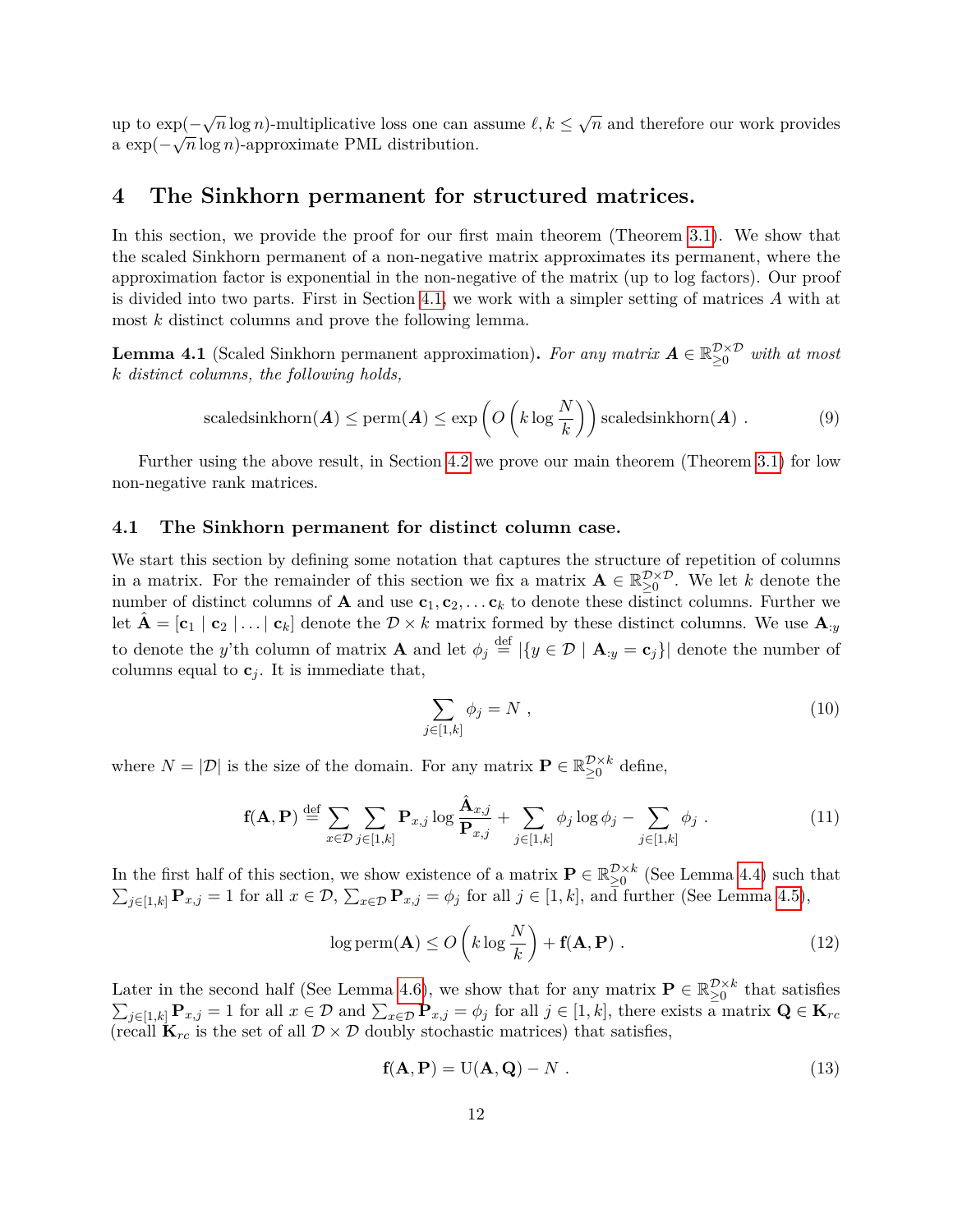However, using Corollary [2.7](#page-6-1) we already know that, scaledsinkhorn $(\mathbf{A}) \leq \log \text{perm}(\mathbf{A})$ . Further using the definition of scaledsinkhorn $(A)$  and combining with Equations [\(12\)](#page-12-3) and [\(13\)](#page-12-4) we get,

$$
\text{scaledsinkhorn}(\mathbf{A}) \le \text{perm}(\mathbf{A}) \le \exp\left(O\left(k\log\frac{N}{k}\right)\right)\text{scaledsinkhorn}(\mathbf{A})\;.
$$

In the remainder, we provide proofs for all the above mentioned inequalities and we need the following set of definitions. Let  $\mathbf{K}_r \subseteq \{0,1\}^{\mathcal{D}\times k}$ , be the subset of all  $\mathcal{D} \times k$  matrices that are row stochastic, meaning there is exactly single 1 in each row. Let  $\mathbf{K}_A \subseteq \mathbf{K}_r$  be the set of matrices such that any  $\mathbf{X} \in \mathbf{K}_{\mathbf{A}}$  satisfies  $\sum_{x \in \mathcal{D}} \mathbf{X}_{x,j} = \phi_j$  for all  $j \in [1, k]$ .

**Definition 4.2.** Let  $\mathbf{h}_{\mathbf{A}} : S_{\mathcal{D}} \to \mathbf{K}_{\mathbf{A}}$  be the function that takes a permutation  $\sigma \in S_{\mathcal{D}}$  as input and returns a matrix  $X \in K_A$  in the following way,

$$
\mathbf{X}_{x,j} = \begin{cases} 1 & \text{if } \mathbf{A}_{:\sigma(x)} = \mathbf{c}_j \\ 0 & \text{otherwise} \end{cases} \quad \text{for all } x \in \mathcal{D}.
$$
 (14)

**Remark**: Note that as desired  $h_A(\sigma) \in K_A$  for all  $\sigma \in S_D$  because of the following. For any  $\sigma \in S_{\mathcal{D}}$ , let  $\mathbf{X} \stackrel{\text{def}}{=} \mathbf{h}_{\mathbf{A}}(\sigma)$ . Since  $\mathbf{c}_j$  for all  $j \in [1, k]$  are distinct, we have  $\sum_{j \in [1, k]} \mathbf{X}_{x, j} = 1$ . Further  $\text{for any } j \in [1, k], \sum_{x \in \mathcal{D}} \mathbf{X}_{x,j} = \sum_{\{x \in \mathcal{D} \; | \; \mathbf{A}_{:\sigma(x)} = \mathbf{c}_j\}} 1 = \sum_{\{x \in \mathcal{D} \; | \; \mathbf{A}_{:x} = \mathbf{c}_j\}} 1 = \phi_j.$ 

We next define the probability of a permutation  $\sigma \in S_{\mathcal{D}}$  with respect to matrix **A** as follows,

<span id="page-13-0"></span>
$$
\Pr\left(\sigma\right) \stackrel{\text{def}}{=} \frac{\prod_{e \in \sigma} \mathbf{A}_e}{\text{perm}(\mathbf{A})} \tag{15}
$$

Further we define a marginal distribution  $\mu$  on  $\mathbf{K}_r$  and later we will establish that this is indeed a probability distribution, that is, probabilities add up to 1.

$$
\mu(\mathbf{X}) \stackrel{\text{def}}{=} \begin{cases} 0 & \text{if } \mathbf{X} \in \mathbf{K}_r \backslash \mathbf{K}_{\mathbf{A}} \\ \sum_{\{\sigma \in S_{\mathcal{D}} \mid \mathbf{h}_{\mathbf{A}}(\sigma) = \mathbf{X}\}} \Pr\left(\sigma\right) & \text{if } \mathbf{X} \in \mathbf{K}_{\mathbf{A}} \end{cases} \tag{16}
$$

For  $X \in K_A$ , we next provide another equivalent expression for  $\mu(X)$ .

$$
\mu(\mathbf{X}) = \sum_{\{\sigma \in S_{\mathcal{D}} \mid \mathbf{h}_{\mathbf{A}}(\sigma) = \mathbf{X}\}} \Pr\left(\sigma\right) = \sum_{\{\sigma \in S_{\mathcal{D}} \mid \mathbf{h}_{\mathbf{A}}(\sigma) = \mathbf{X}\}} \frac{\prod_{(x, \sigma(x))} \mathbf{A}_{x, \sigma(x)}}{\text{perm}(\mathbf{A})},
$$
\n
$$
= \frac{1}{\text{perm}(\mathbf{A})} \sum_{\{\sigma \in S_{\mathcal{D}} \mid \mathbf{h}_{\mathbf{A}}(\sigma) = \mathbf{X}\}} \prod_{x \in \mathcal{D}} \prod_{j \in [1, k]} \hat{\mathbf{A}}_{x, j}^{\mathbf{X}_{x, j}} \left(\text{17}\right)
$$
\n
$$
= \left(\prod_{j \in [1, k]} \phi_j! \right) \left(\prod_{x \in \mathcal{D}} \prod_{j \in [1, k]} \hat{\mathbf{A}}_{x, j}^{\mathbf{X}_{x, j}}\right) \left(\frac{1}{\text{perm}(\mathbf{A})}\right)
$$
\n(17)

In the first and second equality, we used definitions of  $\mu(\mathbf{X})$  and Pr ( $\sigma$ ) (See Equation [\(15\)](#page-13-0)). For any  $\sigma \in S_{\mathcal{D}}$ , let  $\mathbf{X} = \mathbf{h}_{\mathbf{A}}(\sigma)$ . Further for any  $x \in \mathcal{D}$ , let j' be such that  $\mathbf{A}_{:\sigma(x)} = \mathbf{c}_{j'}$ , then  $\mathbf{A}_{x,\sigma(x)} = \hat{\mathbf{A}}_{x,j'}$ that is further equal to  $\prod_{j\in[1,k]} \hat{\mathbf{A}}_{x,j}^{\mathbf{X}_{x,j}}$  because  $\mathbf{X}_{x,j}$  is equal to 1 if  $j=j'$  and 0 otherwise. Therefore the third equality holds. For the final equality, observe that for any  $\sigma \in S_{\mathcal{D}}$  if we let  $\mathbf{X} = \mathbf{h}_{\mathbf{A}}(\sigma)$ , then for each  $j \in [1, k]$ , any permutation within the subset of elements  $\{x \in \mathcal{D} \mid \mathbf{A}_{:\sigma(x)} = \mathbf{c}_j\}$  results in a permutation  $\sigma'$  that satisfies  $\mathbf{h}_{\mathbf{A}}(\sigma') = \mathbf{X}$ . These permutations can be carried out independently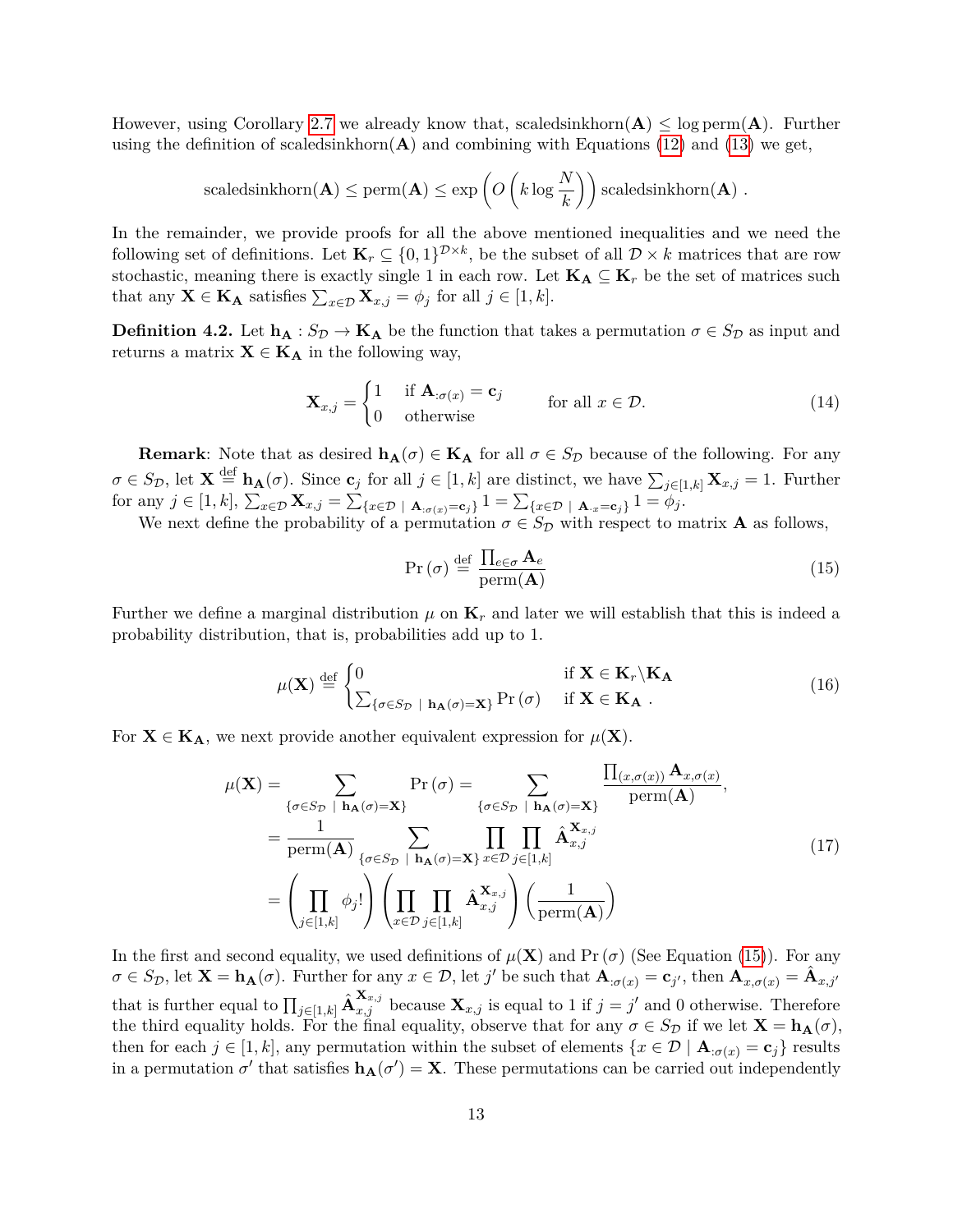for each  $j \in [1, k]$  that corresponds to  $\prod_{j \in [1, k]} \phi_j!$  number of permutations and all of them have the same  $\prod_{x \in \mathcal{D}} \prod_{j \in [1,k]} \hat{\mathbf{A}}_{x,j}^{\mathbf{X}_{x,j}}$  value.

Using the derivation from above, the definition for  $\mu$  can also be written as follows:

$$
\mu(\mathbf{X}) = \begin{cases} 0 & \text{if } \mathbf{X} \in \mathbf{K}_r \setminus \mathbf{K}_{\mathbf{A}} \\ \left( \prod_{j \in [1,k]} \phi_j! \right) \left( \prod_{x \in \mathcal{D}} \prod_{j \in [1,k]} \hat{\mathbf{A}}_{x,j}^{\mathbf{X}_{x,j}} \right) \left( \frac{1}{\text{perm}(\mathbf{A})} \right) & \text{if } \mathbf{X} \in \mathbf{K}_{\mathbf{A}} \end{cases} (18)
$$

Note for  $X \in K_A$ , the expression for  $\mu(X)$  can be equivalently written as follows:

<span id="page-14-3"></span>
$$
\mu(\mathbf{X}) = \left(\prod_{j \in [1,k]} \phi_j!\right) \left(\prod_{\{(x,j) \in \mathcal{D} \times [1,k] \mid \mathbf{X}_{x,j} = 1\}} \hat{\mathbf{A}}_{x,j}\right) \left(\frac{1}{\text{perm}(\mathbf{A})}\right) .
$$
\n(19)

We next show that the  $\mu$  defined above is a valid distribution.

$$
\sum_{\mathbf{X} \in \mathbf{K}_r} \mu(\mathbf{X}) = \sum_{\mathbf{X} \in \mathbf{K}_{\mathbf{A}}} \mu(\mathbf{X}) = \sum_{\mathbf{X} \in \mathbf{K}_{\mathbf{A}}} \sum_{\{\sigma \in S_{\mathcal{D}} \mid \mathbf{h}_{\mathbf{A}}(\sigma) = \mathbf{X}\}} \Pr(\sigma) = \sum_{\sigma \in S_{\mathcal{D}}} \Pr(\sigma) = 1
$$

**Remark**: The domain of distribution  $\mu$  is  $\mathbf{K}_r$ , but its support is subset of  $\mathbf{K}_A$ .

**Definition 4.3.** For the distribution  $\mu$ , we define a non-negative matrix  $P \in \mathbb{R}_{\geq 0}^{\mathcal{D}\times k}$  with respect to  $\mu$  as follows:

<span id="page-14-2"></span>
$$
\mathbf{P}_{x,j} \stackrel{\text{def}}{=} \Pr_{\mathbf{X} \sim \mu}(\mathbf{X}_{x,j} = 1) = \sum_{\{\mathbf{X} \in \mathbf{K}_{\mathbf{A}} \ | \ \mathbf{X}_{x,j} = 1\}} \mu(\mathbf{X}) \ . \tag{20}
$$

<span id="page-14-0"></span>**Lemma 4.4.** *The matrix P defined in Equation* [\(20\)](#page-14-2) *satisfies the following conditions:*

$$
\sum_{j\in[1,k]} P_{x,j} = 1 \text{ for all } x \in \mathcal{D} \quad \text{ and } \quad \sum_{x \in \mathcal{D}} P_{x,j} = \phi_j \text{ for all } j \in [1,k] . \tag{21}
$$

*Proof.* We first evaluate the row sum. For each  $x \in \mathcal{D}$ ,

$$
\sum_{j\in[1,k]} \mathbf{P}_{x,j} = \sum_{j\in[1,k]} \sum_{\{\mathbf{X}\in \mathbf{K}_{\mathbf{A}}\ |\ \mathbf{X}_{x,j}=1\}} \mu(\mathbf{X}) = \sum_{\mathbf{X}\in \mathbf{K}_{\mathbf{A}}} \mu(\mathbf{X}) = 1.
$$

In the second inequality we used that  $\mathbf{X} \in \mathbf{K}_{\mathbf{A}}$ , meaning for each  $x \in \mathcal{D}$ ,  $\sum_{j\in[1,k]} \mathbf{X}_{x,j} = 1$ . Next we evaluate the column sum, for each  $j \in [1, k]$ ,

$$
\sum_{x \in \mathcal{D}} \mathbf{P}_{x,j} = \sum_{x \in \mathcal{D}} \sum_{\{\mathbf{X} \in \mathbf{K}_{\mathbf{A}} \mid \mathbf{X}_{x,j} = 1\}} \mu(\mathbf{X}) = \sum_{\mathbf{X} \in \mathbf{K}_{\mathbf{A}} \{x \in \mathcal{D} \mid \mathbf{X}_{x,j} = 1\}} \sum_{\mathbf{X} \in \mathbf{K}_{\mathbf{A}}} \mu(\mathbf{X})
$$
\n
$$
= \sum_{\mathbf{X} \in \mathbf{K}_{\mathbf{A}}} \mu(\mathbf{X}) \sum_{\{x \in \mathcal{D} \mid \mathbf{X}_{x,j} = 1\}} 1 = \sum_{\mathbf{X} \in \mathbf{K}_{\mathbf{A}}} \mu(\mathbf{X}) \phi_j = \phi_j
$$

In the first equality we used the definition of  $P_{x,j}$ . In the second inequality we interchanged the summations. In the final equality we used  $\sum_{\mathbf{X} \in \mathbf{K}_{\mathbf{A}}} \mu(\mathbf{X}) = 1$ .  $\Box$ 

<span id="page-14-1"></span>The matrix **P** defined in Equation [\(20\)](#page-14-2) is important because we can upper bound the permanent of matrix **A** in terms of entries of this matrix. We formalize this result in our next lemma.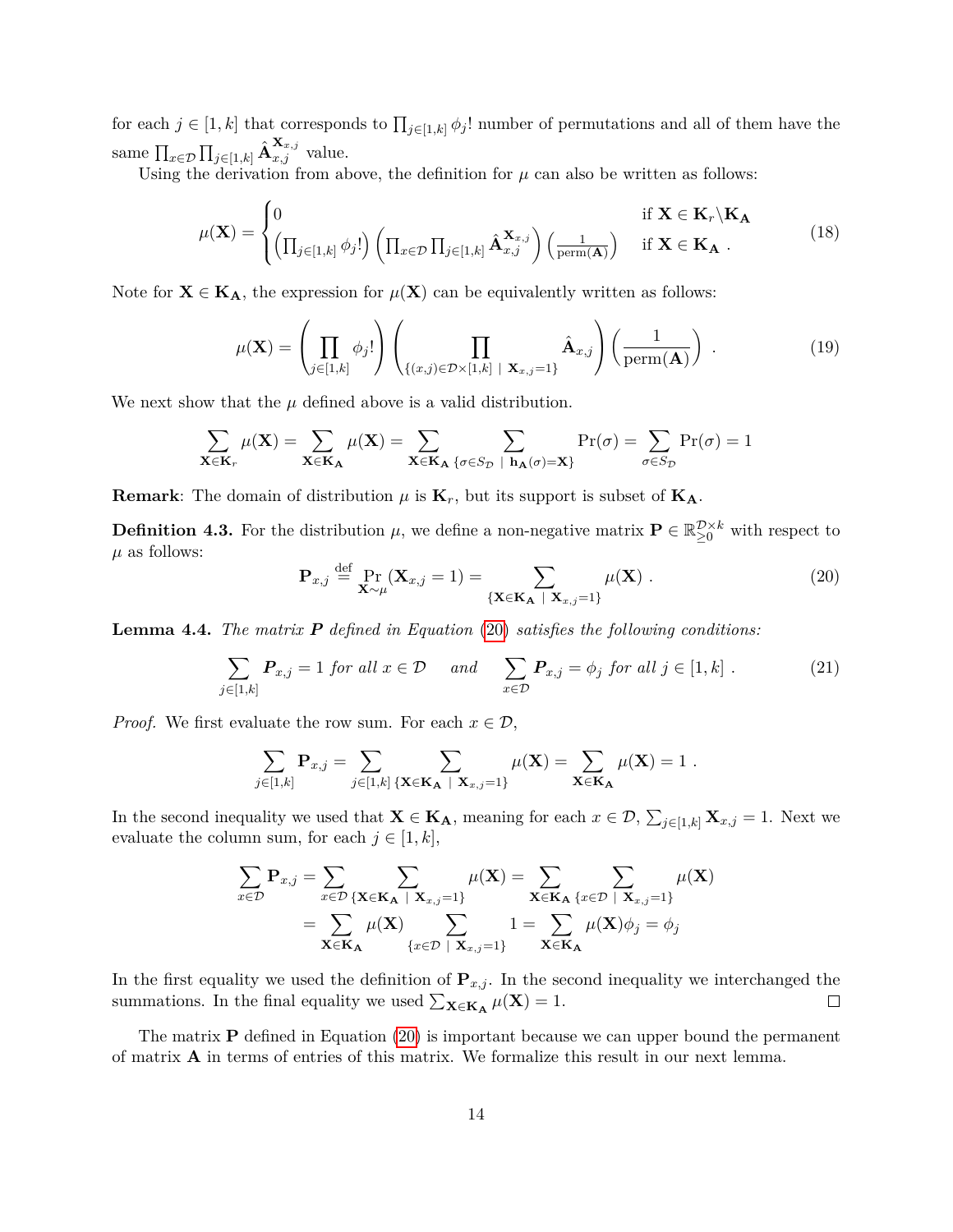**Lemma 4.5.** For matrix  $A \in \mathbb{R}_{\geq 0}^{\mathcal{D} \times \mathcal{D}}$ , if **P** is the matrix defined in Equation [\(20\)](#page-14-2), then

$$
\log \mathrm{perm}(\boldsymbol{A}) \le O\left(k\log\frac{N}{k}\right) + f(\boldsymbol{A},\boldsymbol{P})
$$

*Proof.* We first calculate the expectation of  $\log(\mu(\bf{X}))$  and express it in terms of matrix **P**.

<span id="page-15-0"></span>
$$
\mathbb{E}_{\mathbf{X}\sim\mu}[\log\mu(\mathbf{X})] = \sum_{\mathbf{X}\in\mathbf{K}_{r}} \mu(\mathbf{X}) \log\mu(\mathbf{X}) = \sum_{\mathbf{X}\in\mathbf{K}_{\mathbf{A}}} \mu(\mathbf{X}) \log\mu(\mathbf{X}),
$$
  
\n
$$
= \sum_{\mathbf{X}\in\mathbf{K}_{\mathbf{A}}} \mu(\mathbf{X}) \log\left(\left(\prod_{j\in[1,k]} \phi_{j}!\right) \left(\prod_{\{(x,j)\in\mathcal{D}\times[1,k] \mid \mathbf{X}_{x,j}=1\}} \hat{\mathbf{A}}_{x,j}\right) \left(\frac{1}{\text{perm}(\mathbf{A})}\right)\right),
$$
  
\n
$$
= \log\left(\prod_{j\in[1,k]} \phi_{j}!\right) - \log \text{perm}(\mathbf{A}) + \sum_{\mathbf{X}\in\mathbf{K}_{\mathbf{A}}} \mu(\mathbf{X}) \log\left(\prod_{\{(x,j)\in\mathcal{D}\times[1,k] \mid \mathbf{X}_{x,j}=1\}} \hat{\mathbf{A}}_{x,j}\right).
$$
(22)

The second equality holds because the support of distribution  $\mu$  is subset of  $K_A$ . In the third equality we used Equation [\(19\)](#page-14-3). We now simplify the last term in the final expression from the above derivation.

<span id="page-15-1"></span>
$$
\sum_{\mathbf{X}\in\mathbf{K}_{\mathbf{A}}} \mu(\mathbf{X}) \log \left( \prod_{\{(x,j)\in\mathcal{D}\times[1,k] \mid \mathbf{X}_{x,j}=1\}} \hat{\mathbf{A}}_{x,j} \right) = \sum_{\mathbf{X}\in\mathbf{K}_{\mathbf{A}}} \mu(\mathbf{X}) \sum_{\{(x,j)\in\mathcal{D}\times[1,k] \mid \mathbf{X}_{x,j}=1\}} \log \hat{\mathbf{A}}_{x,j},
$$
\n
$$
= \sum_{(x,j)\in\mathcal{D}\times[1,k]} \log \hat{\mathbf{A}}_{x,j} \sum_{\{\mathbf{X}\in\mathbf{K}_{\mathbf{A}} \mid \mathbf{X}_{x,j}=1\}} \mu(\mathbf{X}), \quad (23)
$$
\n
$$
= \sum_{(x,j)\in\mathcal{D}\times[1,k]} \mathbf{P}_{x,j} \log \hat{\mathbf{A}}_{x,j}.
$$

Combining Equation [\(22\)](#page-15-0) and Equation [\(23\)](#page-15-1) together we get,

$$
\mathbb{E}_{\mathbf{X}\sim\mu}\left[\log\mu(\mathbf{X})\right] = \log\left(\prod_{j\in[1,k]}\phi_j!\right) - \log\operatorname{perm}(\mathbf{A}) + \sum_{(x,j)\in\mathcal{D}\times[1,k]} \mathbf{P}_{x,j}\log\hat{\mathbf{A}}_{x,j}. \tag{24}
$$

We next define a different distribution  $\nu$  on  $\mathbf{K}_r$  using the following sampling procedure: For each  $x \in \mathcal{D}$ , pick a column  $j \in [1, k]$  independently with probability  $\mathbf{P}_{x,j}$ . Note that this is a valid sampling procedure because for each  $x \in \mathcal{D}$ ,  $\sum_{j\in[1,k]} \mathbf{P}_{x,j} = 1$ . The description of distribution  $\nu$  is as follows: for each  $\mathbf{X} \in \mathbf{K}_r$ ,

$$
\nu(\mathbf{X}) \stackrel{\text{def}}{=} \prod_{\{(x,j)\in\mathcal{D}\times[1,k] \mid \mathbf{X}_{x,j}=1\}} \mathbf{P}_{x,j}
$$
(25)

**Remark**: Note that  $\sum_{X \in \mathbf{K}_r} \nu(\mathbf{X}) = \prod_{x \in \mathcal{D}} (\sum_{j \in [1,k]} \mathbf{P}_{x,j}) = 1$  and  $\nu$  is a valid distribution.

We next calculate the expectation of  $\log(\nu(\mathbf{X}))$  with respect to distribution  $\mu$  and express it in terms of matrix **P**. Note that  $\sum_{\mathbf{X} \in \mathbf{K}_r} \mu(\mathbf{X}) \log \nu(\mathbf{X}) = \sum_{\mathbf{X} \in \mathbf{K}_\mathbf{A}} \mu(\mathbf{X}) \log \nu(\mathbf{X})$  because  $\mu(\mathbf{X}) = 0$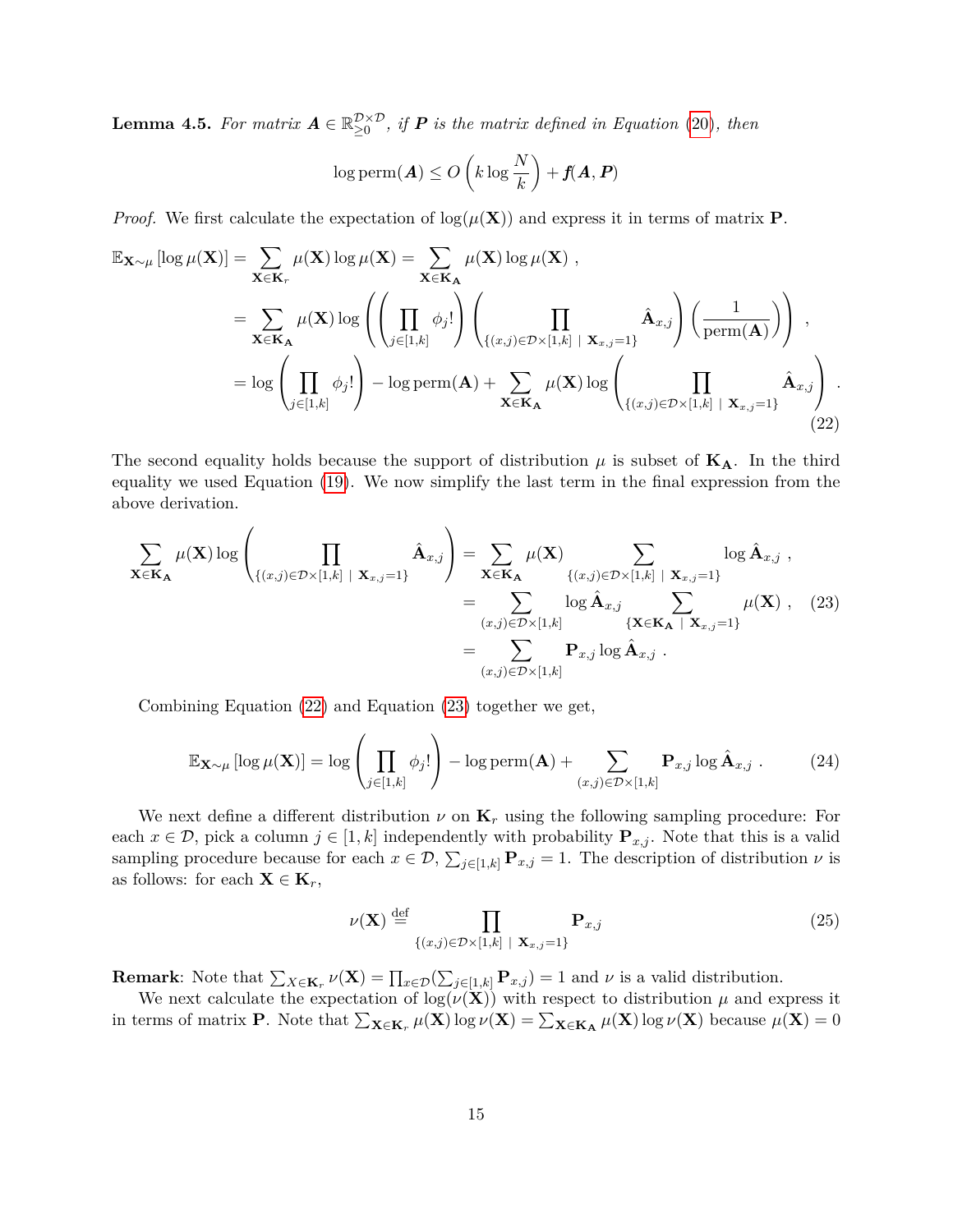for all  $X \in K_r \backslash K_A$  and we get,

$$
\mathbb{E}_{\mathbf{X}\sim\mu}[\log\nu(\mathbf{X})] = \sum_{\mathbf{X}\in\mathbf{K}_{\mathbf{A}}}\mu(\mathbf{X})\log\nu(\mathbf{X}) = \sum_{\mathbf{X}\in\mathbf{K}_{\mathbf{A}}}\mu(\mathbf{X})\log\left(\prod_{\{(x,j)\in\mathcal{D}\times[1,k]\mid \mathbf{X}_{x,j}=1\}}\mathbf{P}_{x,j}\right)
$$
  
\n
$$
= \sum_{\mathbf{X}\in\mathbf{K}_{\mathbf{A}}}\mu(\mathbf{X})\sum_{\{(x,j)\in\mathcal{D}\times[1,k]\mid \mathbf{X}_{x,j}=1\}}\log\mathbf{P}_{x,j} = \sum_{(x,j)\in\mathcal{D}\times[1,k]}\log\mathbf{P}_{x,j}\sum_{\{\mathbf{X}\in\mathbf{K}_{\mathbf{A}}|\mathbf{X}_{x,j}=1\}}\mu(\mathbf{X})
$$
  
\n
$$
= \sum_{(x,j)\in\mathcal{D}\times[1,k]}\mathbf{P}_{x,j}\log\mathbf{P}_{x,j}
$$

We now calculate the KL divergence KL  $(\mu||\nu)$  between distributions  $\mu$  and  $\nu$ .

KL 
$$
(\mu || \nu) = \mathbb{E}_{\mathbf{X} \sim \mu} [\log \mu(\mathbf{X})] - \mathbb{E}_{\mathbf{X} \sim \mu} [\log \nu(\mathbf{X})]
$$
  
=  $\log \left( \prod_{j \in [1,k]} \phi_j! \right) - \log \text{perm}(\mathbf{A}) + \sum_{(x,j) \in \mathcal{D} \times [1,k]} \mathbf{P}_{x,j} \log \hat{\mathbf{A}}_{x,j} - \sum_{(x,j) \in \mathcal{D} \times [1,k]} \mathbf{P}_{x,j} \log \mathbf{P}_{x,j}$ 

Using Lemma [2.9,](#page-6-2) we have KL  $(\mu||\nu) \geq 0$ , that further implies,

$$
\log \text{perm}(\mathbf{A}) \le \log \left( \prod_{j \in [1,k]} \phi_j! \right) + \sum_{(x,j) \in \mathcal{D} \times [1,k]} \mathbf{P}_{x,j} \log \frac{\hat{\mathbf{A}}_{x,j}}{\mathbf{P}_{x,j}} \n\le \sum_{j \in [1,k]} O(\log \phi_j) + \sum_{j \in [1,k]} \phi_j \log \phi_j - \sum_{j \in [1,k]} \phi_j + \sum_{(x,j) \in \mathcal{D} \times [1,k]} \mathbf{P}_{x,j} \log \frac{\hat{\mathbf{A}}_{x,j}}{\mathbf{P}_{x,j}} \n\le O(k \log \frac{N}{k}) + \sum_{j \in [1,k]} \phi_j \log \phi_j - \sum_{j \in [1,k]} \phi_j + \sum_{(x,j) \in \mathcal{D} \times [1,k]} \mathbf{P}_{x,j} \log \frac{\hat{\mathbf{A}}_{x,j}}{\mathbf{P}_{x,j}} \n\tag{26}
$$

In the second inequality we used Lemma [2.8](#page-6-3) on each  $\phi_j$  and further in the third inequality we used  $\sum_{j\in[1,k]} \phi_j = N$  and the fact that the function  $\sum_{j\in[1,k]} \log \phi_j$  is always upper bounded by  $O(k \log \frac{N}{k})$ . Further using the definition of  $f(A, P)$  (See Equation [\(11\)](#page-12-5)), we conclude the proof.

We provided an upper bound to the permanent of matrix **A** and all that remains is to relate this upper bound to the scaled Sinkhorn permanent of matrix **A**. Our next lemma will serve this purpose.

<span id="page-16-0"></span>**Lemma 4.6.** For any matrix  $P \in \mathbb{R}_{\geq 0}^{\mathcal{D}\times[1,k]}$  $\sum_{n=0}^{\infty}$ <sup>1,k<sub>1</sub></sup> that satisfies,

$$
\sum_{j\in[1,k]} P_{x,j} = 1 \text{ for all } x \in \mathcal{D} \quad \text{ and } \quad \sum_{x \in \mathcal{D}} P_{x,j} = \phi_j \text{ for all } j \in [1,k] . \tag{27}
$$

*there exists a doubly stochastic matrix*  $Q \in \mathbb{R}_{\geq 0}^{\mathcal{D} \times \mathcal{D}}$  such that,

$$
f(A, P) = U(A, Q) - N
$$
 (28)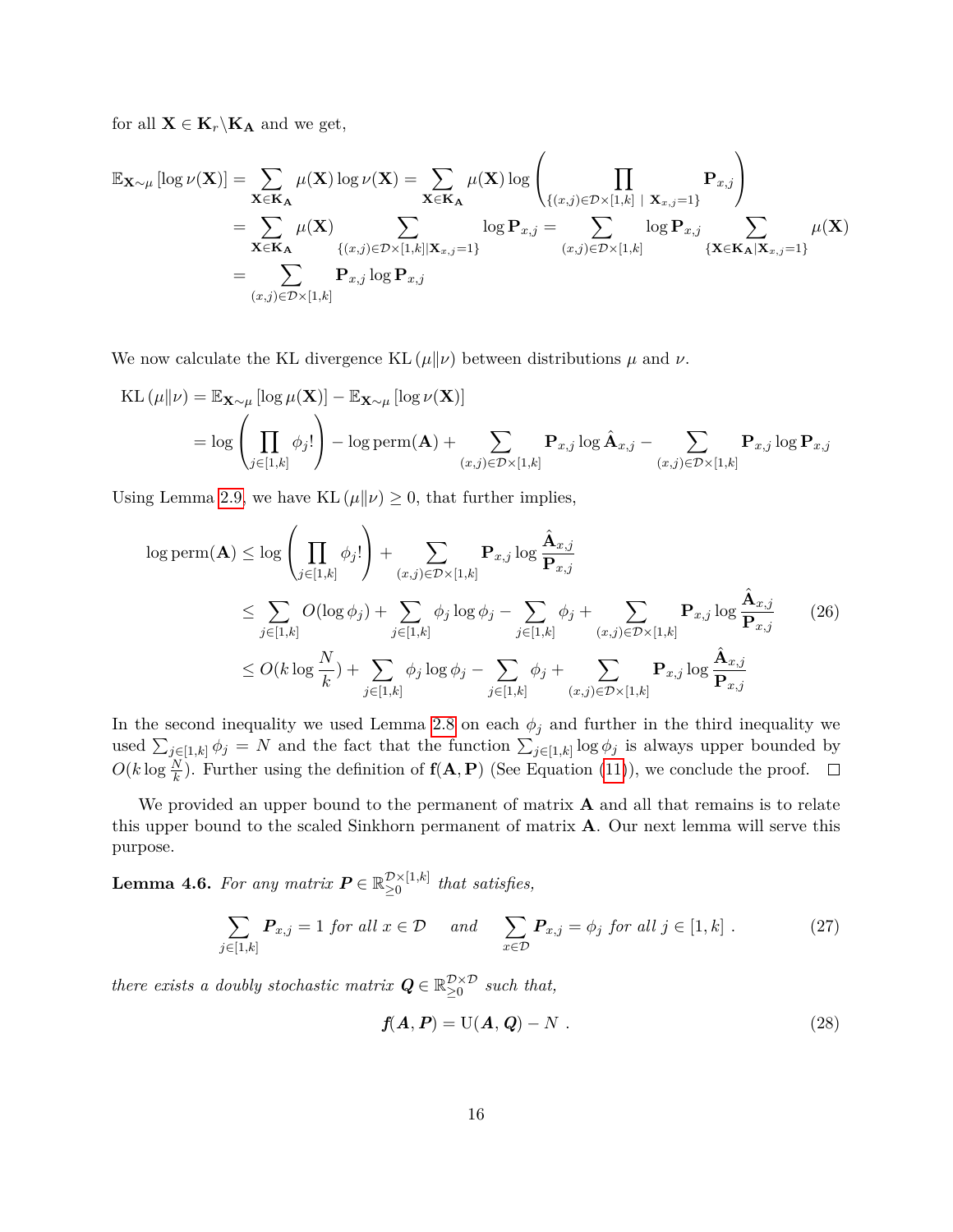*Proof.* Define matrix  $\mathbf{Q} \in \mathbb{R}^{\mathcal{D} \times \mathcal{D}}$  as follows,

$$
\mathbf{Q}_{x,y} \stackrel{\text{def}}{=} \frac{\mathbf{P}_{x,j}}{\phi_j}
$$

where in the definition above *j* is such that  $\mathbf{A}_{:y} = \mathbf{c}_j$ . Now we verify the row and column sums of matrix **Q**. For each  $x \in \mathcal{D}$ ,

$$
\sum_{y \in \mathcal{D}} \mathbf{Q}_{x,y} = \sum_{j \in [1,k]} \sum_{\{y \in \mathcal{D} \mid \mathbf{A}_{:y} = \mathbf{c}_j\}} \frac{\mathbf{P}_{x,j}}{\phi_j} = \sum_{j \in [1,k]} \frac{\mathbf{P}_{x,j}}{\phi_j} \sum_{\{y \in \mathcal{D} \mid \mathbf{A}_{:y} = \mathbf{c}_j\}} 1
$$
\n
$$
= \sum_{j \in [1,k]} \frac{\mathbf{P}_{x,j}}{\phi_j} \cdot \phi_j = \sum_{j \in [1,k]} \mathbf{P}_{x,j} = 1
$$
\n(29)

We next evaluate the column sums. For each  $y \in \mathcal{D}$ , let *j*<sup>[10](#page-17-0)</sup> be such that  $\mathbf{A}_{:y} = \mathbf{c}_j$ , then

$$
\sum_{x \in \mathcal{D}} \mathbf{Q}_{x,y} = \sum_{x \in \mathcal{D}} \frac{\mathbf{P}_{x,j}}{\phi_j} = \frac{1}{\phi_j} \sum_{x \in \mathcal{D}} \mathbf{P}_{x,j} = \frac{1}{\phi_j} \phi_j = 1.
$$
\n(30)

Therefore the matrix  $\bf{Q}$  is doubly stochastic and we next relate  $U(\bf{A}, \bf{Q})$  with  ${\bf f}(\bf{A}, \bf{P})$ . Recall the definition of  $U(\mathbf{A}, \mathbf{Q})$  (Equation [\(1\)](#page-5-2)),

<span id="page-17-3"></span>
$$
U(\mathbf{A}, \mathbf{Q}) = \sum_{(x,y)\in\mathcal{D}\times\mathcal{D}} \mathbf{Q}_{x,y} \log(\frac{\mathbf{A}_{x,y}}{\mathbf{Q}_{x,y}}) \tag{31}
$$

We analyze the above term and express it in terms of entries of matrices  $P$  and  $\hat{A}$ .

<span id="page-17-1"></span>
$$
\sum_{(x,y)\in\mathcal{D}\times\mathcal{D}} \mathbf{Q}_{x,y} \log(\frac{\mathbf{A}_{x,y}}{\mathbf{Q}_{x,y}}) = \sum_{x\in\mathcal{D}} \sum_{j\in[1,k]} \left[ \sum_{\{y\in\mathcal{D} \mid \mathbf{A}_{:y}=\mathbf{c}_{j}\}} \mathbf{Q}_{x,y} \log(\frac{\mathbf{A}_{x,y}}{\mathbf{Q}_{x,y}}) \right]
$$
\n
$$
= \sum_{x\in\mathcal{D}} \sum_{j\in[1,k]} \left[ \sum_{\{y\in\mathcal{D} \mid \mathbf{A}_{:y}=\mathbf{c}_{j}\}} \frac{\mathbf{P}_{x,j}}{\phi_{j}} \log(\frac{\mathbf{A}_{x,j}\phi_{j}}{\mathbf{P}_{x,j}}) \right]
$$
\n
$$
= \sum_{x\in\mathcal{D}} \sum_{j\in[1,k]} \left[ \phi_{j} \cdot \frac{\mathbf{P}_{x,j}}{\phi_{j}} \log(\frac{\mathbf{A}_{x,j}\phi_{j}}{\mathbf{P}_{x,j}}) \right] = \sum_{x\in\mathcal{D}} \sum_{j\in[1,k]} \left[ \mathbf{P}_{x,j} \log(\frac{\mathbf{A}_{x,j}\phi_{j}}{\mathbf{P}_{x,j}}) \right]
$$
\n(32)

The first equality follows because  $c_j$  for all  $j \in [1, k]$  are distinct. The second equality follows because for each  $x \in \mathcal{D}$ , consider any  $y \in \mathcal{D}$  such that  $\mathbf{A}_{:y} = \mathbf{c}_j$  and note that for all such  $y$ 's,  $\mathbf{A}_{x,y} = \hat{\mathbf{A}}_{x,j}$ and  $\mathbf{Q}_{x,y} = \frac{\mathbf{P}_{x,j}}{\phi_i}$  $\sum_{y \in \mathcal{D}} {y \in \mathcal{D} | \mathbf{A}_{y} = \mathbf{c}_j} = \left| \{ y \in \mathcal{D} \mid \mathbf{A}_{y} = \mathbf{c}_j \} \right| = \phi_j.$ 

We further simplify the final term in the above derivation.

<span id="page-17-2"></span>
$$
\sum_{x \in \mathcal{D}} \sum_{j \in [1,k]} \left[ \mathbf{P}_{x,j} \log(\frac{\hat{\mathbf{A}}_{x,j} \phi_j}{\mathbf{P}_{x,j}}) \right] = \sum_{x \in \mathcal{D}} \sum_{j \in [1,k]} \left[ \mathbf{P}_{x,j} \log(\frac{\hat{\mathbf{A}}_{x,j}}{\mathbf{P}_{x,j}}) \right] + \sum_{x \in \mathcal{D}} \sum_{j \in [1,k]} \mathbf{P}_{x,j} \log \phi_j
$$
\n
$$
= \sum_{x \in \mathcal{D}} \sum_{j \in [1,k]} \left[ \mathbf{P}_{x,j} \log(\frac{\hat{\mathbf{A}}_{x,j}}{\mathbf{P}_{x,j}}) \right] + \sum_{j \in [1,k]} \log \phi_j \sum_{x \in \mathcal{D}} \mathbf{P}_{x,j} \tag{33}
$$
\n
$$
= \sum_{x \in \mathcal{D}} \sum_{j \in [1,k]} \left[ \mathbf{P}_{x,j} \log(\frac{\hat{\mathbf{A}}_{x,j}}{\mathbf{P}_{x,j}}) \right] + \sum_{j \in [1,k]} \phi_j \log \phi_j .
$$

<span id="page-17-0"></span><sup>10</sup>Note that *j* is a function of *y*. For convenience, in our notation we don't capture its dependence on *y*.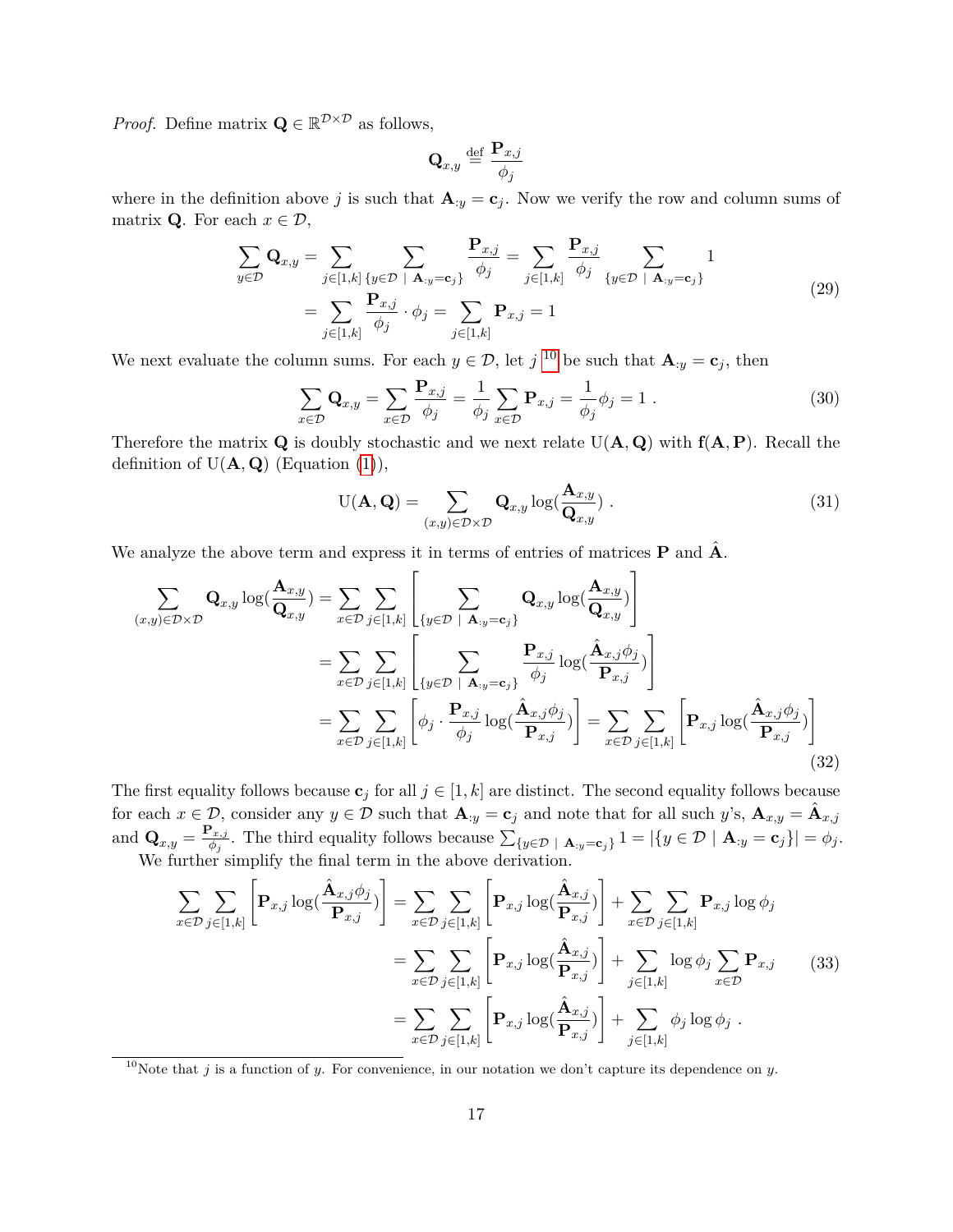Combining Equation [\(32\)](#page-17-1), Equation [\(33\)](#page-17-2) and further substituting back in Equation [\(31\)](#page-17-3) we get,

$$
U(\mathbf{A}, \mathbf{Q}) = \sum_{x \in \mathcal{D}} \sum_{j \in [1, k]} \left[ \mathbf{P}_{x, j} \log(\frac{\hat{\mathbf{A}}_{x, j}}{\mathbf{P}_{x, j}}) \right] + \sum_{j \in [1, k]} \phi_j \log \phi_j
$$
  
=  $\mathbf{f}(\mathbf{A}, \mathbf{Q}) + N$ . (34)

In the final expression, we used the definition of  $f(A, Q)$  and combined it with  $N = \sum_{j \in [1,k]} \phi_j$ .  $\Box$ 

We are now ready to prove our main lemma of this section and is restated for convenience.

**Lemma 4.1** (Scaled Sinkhorn permanent approximation). For any matrix  $A \in \mathbb{R}_{\geq 0}^{\mathcal{D} \times \mathcal{D}}$  with at most *k distinct columns, the following holds,*

$$
\text{scaledsinkhorn}(\boldsymbol{A}) \le \text{perm}(\boldsymbol{A}) \le \exp\left(O\left(k \log \frac{N}{k}\right)\right) \text{scaledsinkhorn}(\boldsymbol{A})\ . \tag{9}
$$

*Proof.* Consider the matrix **P** defined in Equation [\(20\)](#page-14-2). By Lemma [4.4,](#page-14-0) matrix **P** satisfies the conditions of Lemma [4.6;](#page-16-0) therefore, there exists a doubly stochastic matrix  $\mathbf{Q} \in \mathbf{K}_{rc}$  such that **f**( $\mathbf{A}, \mathbf{P}$ ) = U( $\mathbf{A}, \mathbf{Q}$ ) – *N*. Combining it with Lemma [4.5](#page-14-1) we get log perm( $\mathbf{A}$ )  $\leq O(k \log \frac{N}{k})$  +  $U(\mathbf{A}, \mathbf{Q}) - N$ , which further implies perm $(\mathbf{A}) \leq \exp(O(k \log \frac{N}{k}))$ scaledsinkhorn $(\mathbf{A})$ . The lower bound for the perm(**A**) follows from Corollary [2.7](#page-6-1) and we conclude the proof.  $\Box$ 

We next state another interesting property of the matrix **P** defined in Equation [\(20\)](#page-14-2). This property will be useful for the purposes of PML (Section [6\)](#page-25-0).

<span id="page-18-0"></span>**Theorem 4.7.** For matrix  $A \in \mathbb{R}_{\geq 0}^{\mathcal{D} \times \mathcal{D}}$ , the matrix  $P$  defined in Equation [\(20\)](#page-14-2) satisfies the following: *If*  $x, y \in \mathcal{D}$  are such that  $\mathbf{A}_x = \mathbf{A}_y$ , then, for all  $j \in [1, k]$  we have  $\mathbf{P}_{x,j} = \mathbf{P}_{y,j}$ .

*Proof.* For any  $j \in [1, k]$ , recall by the definitions of terms  $\mathbf{P}_{x,j}$  and  $\mathbf{P}_{y,j}$ ,

$$
\mathbf{P}_{x,j} = \sum_{\{\mathbf{X} \in \mathbf{K}_{\mathbf{A}} \mid \mathbf{X}_{x,j}=1\}} \left( \prod_{j' \in [1,k]} \phi_{j'}! \right) \left( \prod_{(z,j') \in \mathcal{D} \times [1,k]} \hat{\mathbf{A}}_{z,j'}^{\mathbf{X}_{z,j'}} \right) \left( \frac{1}{\text{perm}(\mathbf{A})} \right),
$$
\n
$$
= \left( \prod_{j' \in [1,k]} \phi_{j'}! \right) \left( \frac{1}{\text{perm}(\mathbf{A})} \right) \sum_{\{\mathbf{X} \in \mathbf{K}_{\mathbf{A}} \mid \mathbf{X}_{x,j}=1\} (z,j') \in \mathcal{D} \times [1,k]} \hat{\mathbf{A}}_{z,j'}^{\mathbf{X}_{z,j'}}.
$$
\n
$$
\mathbf{P}_{y,j} = \left( \prod_{j' \in [1,k]} \phi_{j'}! \right) \left( \frac{1}{\text{perm}(\mathbf{A})} \right) \sum_{\{\mathbf{X}' \in \mathbf{K}_{\mathbf{A}} \mid \mathbf{X}_{y,j'=1}\} (z,j') \in \mathcal{D} \times [1,k]} \hat{\mathbf{A}}_{z,j'}^{\mathbf{X}'_{z,j'}}.
$$
\n(36)

For any  $Y \in \{X \in K_A \mid X_{x,j} = 1\}$  we next construct a unique  $Y' \in \{X' \in K_A \mid X'_{y,j} = 1\}$  (and vice versa) such that,

$$
\prod_{(z,j')\in\mathcal{D}\times[1,k]}\hat{\textbf{A}}_{z,j'}^{\textbf{Y}_{z,j'}}=\prod_{(z,j')\in\mathcal{D}\times[1,k]}\hat{\textbf{A}}_{z,j'}^{\textbf{Y}'_{z,j'}}
$$

Each  $Y \in K_A$  corresponds to a bipartite graph where vertices correspond to set  $D$  on left side and [1, k] on the other, such that, degree of every left vertex  $x \in \mathcal{D}$  is 1 and degree of every right vertex  $j \in [1, k]$  is  $\phi_j$ .

Consider  $Y \in \{X \in K_A \mid X_{x,j} = 1\}$ , we divide the analysis into the following two cases,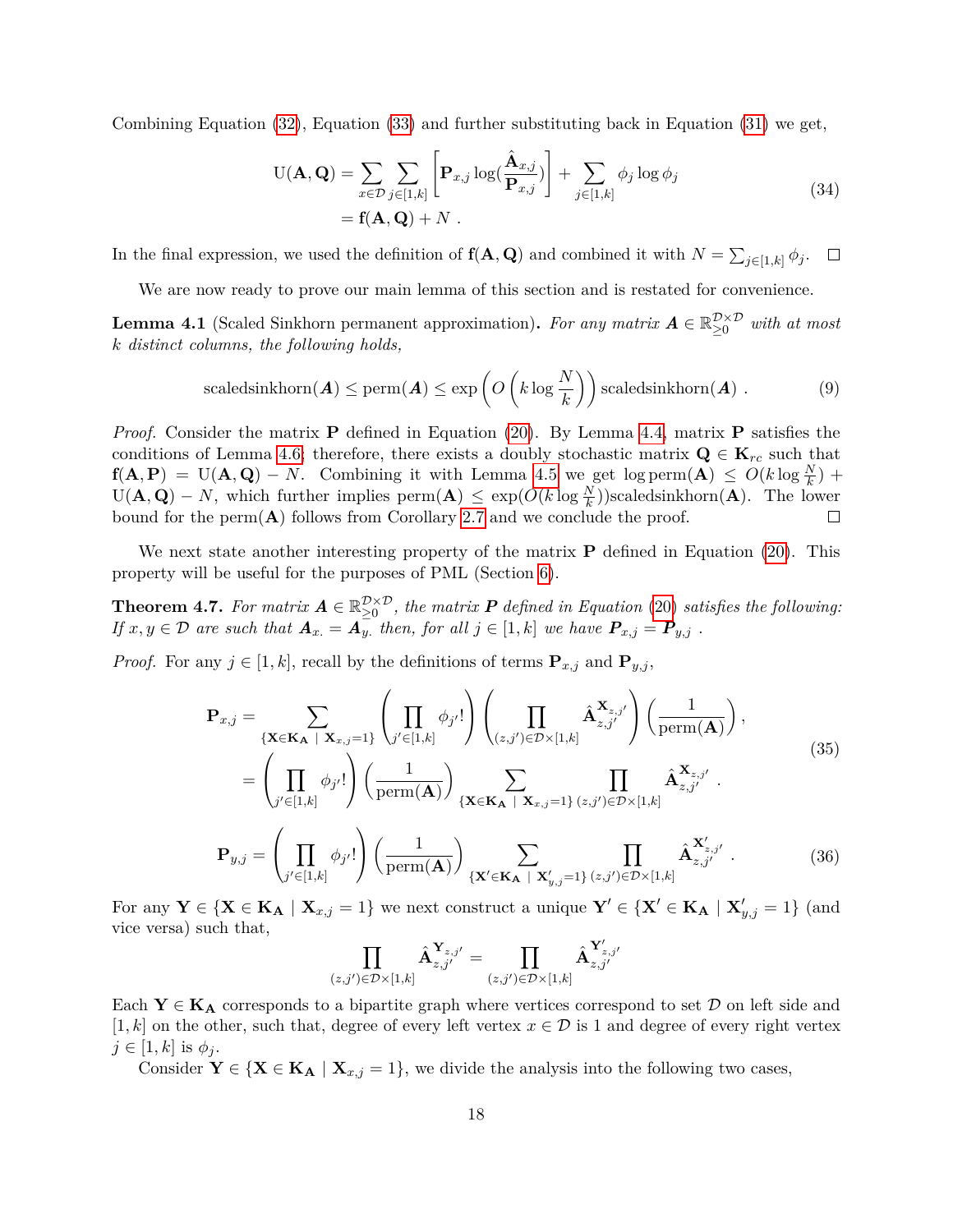- 1. If  $\mathbf{Y}_{y,j} = 1$ , meaning both vertices  $x, y \in \mathcal{D}$  are connected to  $j \in [1, k]$  in our bipartite graph representation. Then,  $\mathbf{Y}' \stackrel{\text{def}}{=} \mathbf{Y}$ .
- 2. If  $\mathbf{Y}_{y,j} = 0$ , meaning vertex *x* is connected to *j* and *y* to some other vertex  $j' \neq j$ . In this case we swap the edges, meaning we remove edges  $(x, j)$ ,  $(y, j')$  and add  $(x, j')$ ,  $(y, j)$  to construct  $\mathbf{Y}'$ . We formally define  $\mathbf{Y}'$  next,

$$
\mathbf{Y}'_{z,j''} \stackrel{\text{def}}{=} \begin{cases} 1 \text{ if } z = y \text{ and } j'' = j, \\ 0 \text{ if } z = y \text{ and } j'' = j', \\ 1 \text{ if } z = x \text{ and } j'' = j', \\ 0 \text{ if } z = x \text{ and } j'' = j, \\ \mathbf{Y}_{z,j'} \text{ otherwise.} \end{cases}
$$
(37)

In both cases, clearly  $Y' \in \{X' \in K_A \mid X'_{y,j} = 1\}$ . Further,  $A_{x.} = A_{y.}$  implies  $\hat{A}_{x,j'} = \hat{A}_{y,j}$  for all  $j' \in [1, k]$  and the following equality holds,

$$
\prod_{(z,j')\in\mathcal{D}\times[1,k]}\hat{\mathbf{A}}_{z,j'}^{\mathbf{Y}_{z,j'}}=\prod_{(z,j')\in\mathcal{D}\times[1,k]}\hat{\mathbf{A}}_{z,j'}^{\mathbf{Y}'_{z,j'}}
$$

The same analysis also holds when we start with a  $Y' \in \{X' \in K_A \mid X'_{y,j} = 1\}$  and construct **Y** ∈ {**X** ∈ **KA** | **X**<sub>*x,j*</sub> = 1}. We have a one to one correspondence between elements **Y** and **Y**<sup>*'*</sup> in the sets  $\{X \in K_A \mid X_{x,j} = 1\}$  and  $\{X' \in K_A \mid X'_{y,j} = 1\}$  respectively, satisfying,

$$
\prod_{(z,j')\in\mathcal{D}\times[1,k]}\hat{\mathbf{A}}_{z,j'}^{\mathbf{Y}_{z,j'}}=\prod_{(z,j')\in\mathcal{D}\times[1,k]}\hat{\mathbf{A}}_{z,j'}^{\mathbf{Y}'_{z,j'}}\;.
$$

Therefore,  $\mathbf{P}_{x,j} = \mathbf{P}_{y,j}$  and we conclude the proof.

#### <span id="page-19-0"></span>**4.2 Generalization to low non-negative rank matrices**

Here we prove our main result for the scaled Sinkhorn permanent of low non-negative rank matrices (Theorem [3.1\)](#page-8-2). To prove this result, we use the performance result of the scaled Sinkhorn permanent for non-negative matrices with *k* distinct columns. The following lemma relates the permanent of a matrix **A** of non-negative rank *k* to matrices with at most *k* distinct columns and will be crucial for our analysis.

 $\bf{Lemma \ 4.8 \ (}[Bar96]). \ \ } For \ any \ matrix \ \bf{A} \in \mathbb{R}_{\geq 0}^{\mathcal{D} \times \mathcal{D}} \ \ of \ non-negative \ rank \ k. \ \ If \ \bf{A} \stackrel{\text{def}}{=} \sum_{j \in [k]} \bm{v}_j \bm{u}_j^{\top}$  $\bf{Lemma \ 4.8 \ (}[Bar96]). \ \ } For \ any \ matrix \ \bf{A} \in \mathbb{R}_{\geq 0}^{\mathcal{D} \times \mathcal{D}} \ \ of \ non-negative \ rank \ k. \ \ If \ \bf{A} \stackrel{\text{def}}{=} \sum_{j \in [k]} \bm{v}_j \bm{u}_j^{\top}$  $\bf{Lemma \ 4.8 \ (}[Bar96]). \ \ } For \ any \ matrix \ \bf{A} \in \mathbb{R}_{\geq 0}^{\mathcal{D} \times \mathcal{D}} \ \ of \ non-negative \ rank \ k. \ \ If \ \bf{A} \stackrel{\text{def}}{=} \sum_{j \in [k]} \bm{v}_j \bm{u}_j^{\top}$ *for*  $v_j, u_j \in \mathbb{R}_{\geq 0}^{\mathcal{D}}$ *, then* 

$$
\mathrm{perm}(\boldsymbol{A})=\sum_{\{\alpha\subseteq\mathbb{Z}_{+}^{k}|\sum_{j\in[k]}\alpha_{j}=N\}}\frac{1}{\prod_{j\in[k]}\alpha_{j}!}\mathrm{perm}(\,\boldsymbol{V}^{\alpha})\mathrm{perm}(\,\boldsymbol{U}^{\alpha}),
$$

 $where \ \ \boldsymbol{V}^{\alpha} \stackrel{\mathrm{def}}{=} [\boldsymbol{v}_{1} \dots \boldsymbol{v}_{1}]$  $\alpha_1$ <sup>2</sup>  $\mid~\bm{v}_2 \ldots \bm{v}_2$  $\alpha_2$ <sup>2</sup>  $\mid\;\ldots\;\mid\bm{v}_k\ldots\bm{v}_k$  ${\alpha_k}$  $] ,\; \textbf{\emph{U}}^{\alpha} \stackrel{\text{def}}{=} [\textbf{\emph{u}}_1 \ldots \textbf{\emph{u}}_1]$  $\alpha_1$ <sup>2</sup>  $\mid~$   $\bm{u}_2 \ldots \bm{u}_2$  $\alpha_2$  $\mid\;\ldots\;\mid\bm{u}_{k}\ldots\bm{u}_{k}$  ${\alpha_k}$ ]*.*

As the number of terms in the above summation is low, the maximizing term is a good approximation to the permanent of **A**.

 $\Box$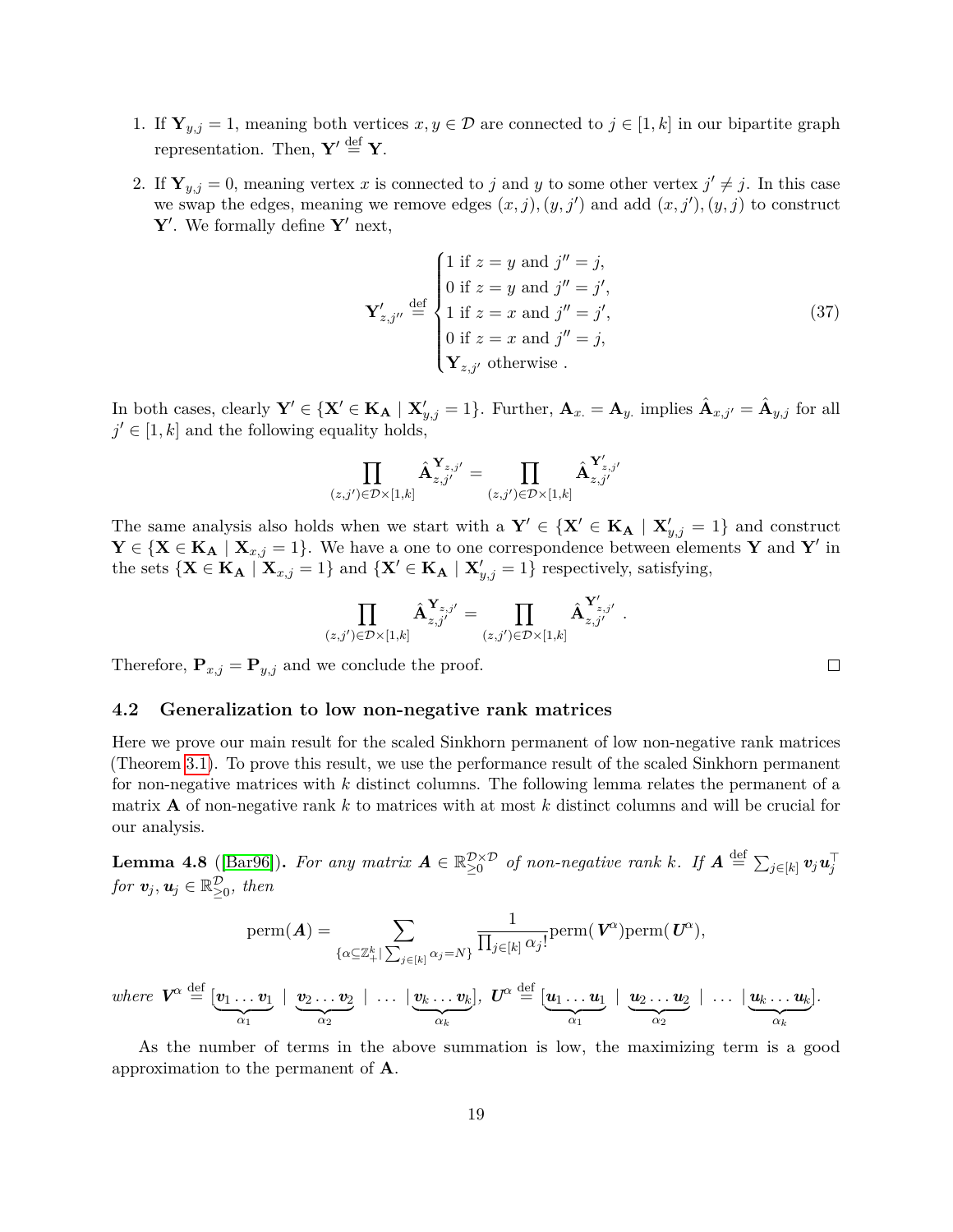**Corollary 4.9.** *Given a non-negative matrix*  $A \in \mathbb{R}_{\geq 0}^{\mathcal{D} \times \mathcal{D}}$ , let *k* denote the non-negative rank of the *matrix.* If  $A = \sum_{j \in [k]} v_j u_j^{\top}$  for  $v_j, u_j \in \mathbb{R}_{\geq 0}^{\mathcal{D}}$  is any non-negative matrix factorization of  $A$ , then

<span id="page-20-0"></span>
$$
\text{perm}(\boldsymbol{A}) \le \exp\left(O(k \log \frac{N}{k})\right)_{\{\alpha \subseteq \mathbb{Z}_{+}^{k}| \sum_{j \in [k]} \alpha_{j} = N\}} \frac{1}{\prod_{j \in [k]} \alpha_{j}!} \text{perm}(\boldsymbol{V}^{\alpha}) \text{perm}(\boldsymbol{U}^{\alpha}) . \tag{38}
$$

*Proof.* The number of feasible *α*'s in the set  $\{\alpha \subseteq \mathbb{Z}_{+}^{k} | \sum_{j\in[k]} \alpha_j = N\}$  is at most  $\binom{N+k-1}{k-1} \in$  $\exp\left(O(k \log \frac{N}{k})\right)$  and we conclude the proof.  $\Box$ 

<span id="page-20-2"></span> $\bf{Lemma \ 4.10.} \ \ Let \ \boldsymbol{Q'}, \boldsymbol{Q''} \in \mathbb{R}_{\geq 0}^{\mathcal{D} \times \mathcal{D}} \ \ be \ any \ doubly \ stochastic \ matrices. \ \ Then \ \boldsymbol{Q} \stackrel{\rm def}{=} \boldsymbol{Q'}\boldsymbol{Q''} \ \ is \ a \ doubly \ probability \ continuous.$ *stochastic matrix.*

*Proof.* We first consider the row sums,

$$
Q1 = Q'Q''1 = Q'1 = 1 \ .
$$

Therefore the matrix **Q** is row stochastic. In the above derivation, the second and third equalities follow because  $\mathbf{Q}^{\prime\prime}$  and  $\mathbf{Q}^{\prime}$  are row stochastic matrices respectively. We now consider the column sums,

$$
\mathbf{Q}^\top \mathbf{1} = \mathbf{Q}''^\top \mathbf{Q}'^\top \mathbf{1} = \mathbf{Q}''^\top \mathbf{1} = \mathbf{1}.
$$

The above derivation follows because  $\mathbf{Q}'$  and  $\mathbf{Q}''$  are column stochastic and therefore the matrix  $\mathbf{Q}$ is column stochastic. As the matrix **Q** is both row and column stochastic we conclude the proof.  $\Box$ 

We are now ready to prove our main result of this section and we restate it for convenience.

**Theorem 3.1** (Scaled Sinkhorn permanent approximation for low non-negative rank matrices)**.** For any matrix  $A \in \mathbb{R}_{\geq 0}^{\mathcal{D} \times \mathcal{D}}$  with non-negative rank at most k, the following inequality holds,

scaledsinkhorn(**A**) 
$$
\leq
$$
 perm(**A**)  $\leq$  exp  $\left( O\left(k \log \frac{N}{k}\right)\right)$  scaledsinkhorn(**A**) . (5)

*Proof.* Let  $\alpha$  be the maximizer of the optimization problem [38,](#page-20-0) then

<span id="page-20-1"></span>
$$
\text{perm}(\mathbf{A}) \le \exp\left(O(k \log \frac{N}{k})\right) \frac{1}{\prod_{j \in [k]} \alpha_j!} \text{perm}(\mathbf{V}^{\alpha}) \text{perm}(\mathbf{U}^{\alpha}) . \tag{39}
$$

Recall to prove the theorem, we need to construct a doubly stochastic witness **Q** that satisfies:

$$
\log \mathrm{perm}(\mathbf{A}) \le O(k \log \frac{N}{k}) + \mathrm{U}(\mathbf{A}, \mathbf{Q}) - N.
$$

We construct such a witness **Q** from the doubly stochastic witnesses for matrices  $V^{\alpha}$  and  $U^{\alpha}$ . For all  $j \in [k]$  define  $S_j \stackrel{\text{def}}{=} \{y \in \mathcal{D} \mid \mathbf{V}_{:y}^{\alpha} = \mathbf{v}_j\}$ , equivalently  $S_j = \{y \in \mathcal{D} \mid \mathbf{U}_{:y}^{\alpha} = \mathbf{u}_j\}$  and note that  $\alpha_j = |S_j|$ . Let **Q**<sup>*i*</sup> and **Q**<sup>*i*</sup> be the doubly stochastic matrices that maximize the scaled Sinkhorn permanent for matrices  $V^{\alpha}$  and  $U^{\alpha}$  respectively. Therefore by Lemma [4.1](#page-12-2) the following inequalities hold,

$$
\log \text{perm}(\mathbf{V}^{\alpha}) \le O(k \log \frac{N}{k}) + \text{U}(\mathbf{V}^{\alpha}, \mathbf{Q}') - N , \qquad (40)
$$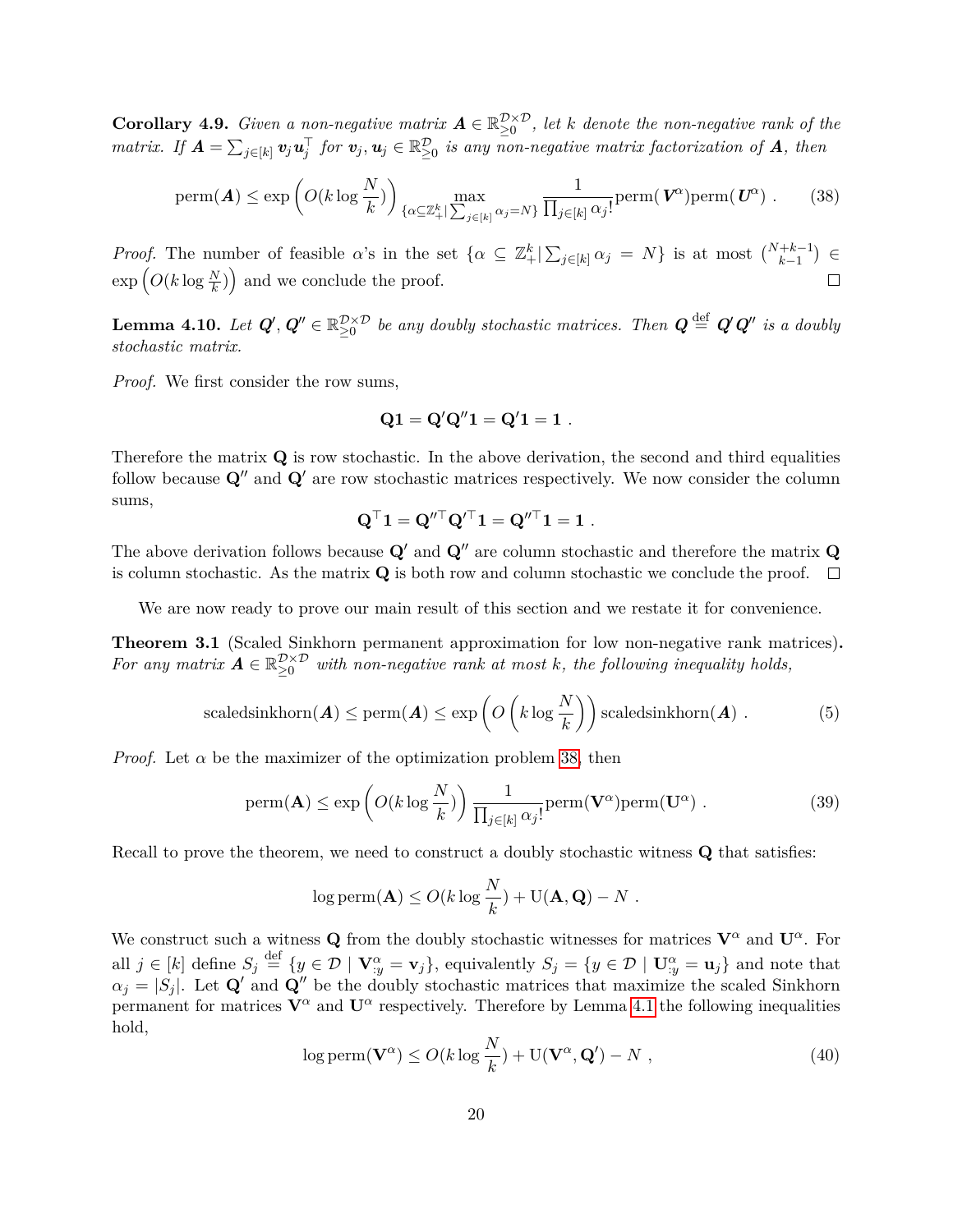<span id="page-21-0"></span>
$$
\log \text{perm}(\mathbf{U}^{\alpha}) \le O(k \log \frac{N}{k}) + \text{U}(\mathbf{U}^{\alpha}, \mathbf{Q}'') - N , \qquad (41)
$$

where recall  $U(\mathbf{V}^{\alpha}, \mathbf{Q}') = \sum_{x,y \in \mathcal{D} \times \mathcal{D}} \mathbf{Q}'_{x,y} \log \frac{\mathbf{V}^{\alpha}_{x,y}}{\mathbf{Q}'_{x,y}}$  and  $U(\mathbf{U}^{\alpha}, \mathbf{Q}'') = \sum_{x,y \in \mathcal{D} \times \mathcal{D}} \mathbf{Q}''_{x,y} \log \frac{\mathbf{U}^{\alpha}_{x,y}}{\mathbf{Q}''_{x,y}}$ . Without loss of generality by the symmetry (with respect to columns within  $S_i$ ) and concavity of the scaled Sinkhorn objective, we can assume that the maximizing matrices  $\mathbf{Q}'$  and  $\mathbf{Q}''$  satisfy the following: for all  $x \in \mathcal{D}$  and  $j \in [k]$ ,

<span id="page-21-5"></span>
$$
\mathbf{Q}'_{x,y} = \mathbf{Q}'_{x,y'} \text{ and } \mathbf{Q}''_{x,y} = \mathbf{Q}''_{x,y'} \text{ for all } y, y' \in S_j \text{ and } x \in \mathcal{D}. \tag{42}
$$

Note that the doubly stochastic matrix that we constructed for the proof of Lemma [4.1](#page-12-2) also satisfies the above collection of equalities. Now combining Equations [\(39\)](#page-20-1) to [\(41\)](#page-21-0) we get,

<span id="page-21-1"></span>
$$
\log \text{perm}(\mathbf{A}) \le O(k \log \frac{N}{k}) - \log \prod_{j \in [k]} \alpha_j! + \text{U}(\mathbf{V}^{\alpha}, \mathbf{Q}') - N + \text{U}(\mathbf{U}^{\alpha}, \mathbf{Q}'') - N ,
$$
  
\n
$$
\le O(k \log \frac{N}{k}) - \sum_{j \in [k]} (\alpha_j \log \alpha_j - \alpha_j) + \text{U}(\mathbf{V}^{\alpha}, \mathbf{Q}') - N + \text{U}(\mathbf{U}^{\alpha}, \mathbf{Q}'') - N , \quad (43)
$$
  
\n
$$
\le O(k \log \frac{N}{k}) - \sum_{j \in [k]} \alpha_j \log \alpha_j + \text{U}(\mathbf{V}^{\alpha}, \mathbf{Q}') + \text{U}(\mathbf{U}^{\alpha}, \mathbf{Q}'') - N .
$$

In the second inequality we use the Stirling's approximation (Lemma [2.8\)](#page-6-3) and the error term due to this approximation is upper bounded by  $O(k \log \frac{N}{k})$ . In the third inequality we used  $\sum_{j \in [k]} \alpha_j = N$ .

Let  $\mathbf{Q} = \mathbf{Q}' \mathbf{Q}''^{\top}$ , then by Lemma [4.10](#page-20-2) the matrix  $\mathbf{Q}$  is doubly stochastic. In the remainder of the proof we show that,

<span id="page-21-2"></span>
$$
-\sum_{j\in[k]} \alpha_j \log \alpha_j + U(\mathbf{V}^{\alpha}, \mathbf{Q}') + U(\mathbf{U}^{\alpha}, \mathbf{Q}'') \leq U(\mathbf{A}, \mathbf{Q}) ,
$$
\n(44)

where recall  $U(A, Q) = \sum_{x,y \in \mathcal{D} \times \mathcal{D}} Q_{x,y} \log \frac{A_{x,y}}{Q_{x,y}}$ . As matrix Q is doubly stochastic, the above inequality combined with Equation [\(43\)](#page-21-1) concludes the proof. Therefore in the remainder we focus our attention to prove Equation [\(44\)](#page-21-2) and we start by simplifying the above expression. Define,

<span id="page-21-4"></span>
$$
\beta_{x,y}^{j} \stackrel{\text{def}}{=} \frac{1}{\mathbf{Q}_{x,y}} \sum_{z \in S_j} \mathbf{Q}'_{x,z} \mathbf{Q}''_{y,z} \quad \text{for all } x \in \mathcal{D}, y \in \mathcal{D} \text{ and for all } j \in [k]. \tag{45}
$$

For all  $x \in \mathcal{D}$  and  $y \in \mathcal{D}$  the variables defined above satisfy the following,

<span id="page-21-3"></span>
$$
\sum_{j\in[k]}\beta_{x,y}^j = \frac{1}{\mathbf{Q}_{x,y}}\sum_{j\in[k]}\sum_{z\in S_j}\mathbf{Q}_{x,z}'\mathbf{Q}_{y,z}'' = \frac{1}{\mathbf{Q}_{x,y}}\sum_{z\in\mathcal{D}}\mathbf{Q}_{x,z}'\mathbf{Q}_{y,z}'' = \frac{1}{\mathbf{Q}_{x,y}}\mathbf{Q}_{x,y} = 1,
$$
\n(46)

where in the third inequality we used the definition of  $\mathbf{Q} = \mathbf{Q}' \mathbf{Q}''^{\top}$ . We next simplify and lower bound the term  $U(A, Q)$  in terms of these newly defined variables.

$$
\log \mathbf{A}_{x,y} = \log \sum_{j \in [k]} \mathbf{v}_j(x) \mathbf{u}_j(y) \ge \log \prod_{j \in [k]} \left( \frac{\mathbf{v}_j(x) \mathbf{u}_j(y)}{\beta_{x,y}^j} \right)^{\beta_{x,y}^j} = \sum_{j \in [k]} \beta_{x,y}^j \log \left( \frac{\mathbf{v}_j(x) \mathbf{u}_j(y)}{\beta_{x,y}^j} \right) , \quad (47)
$$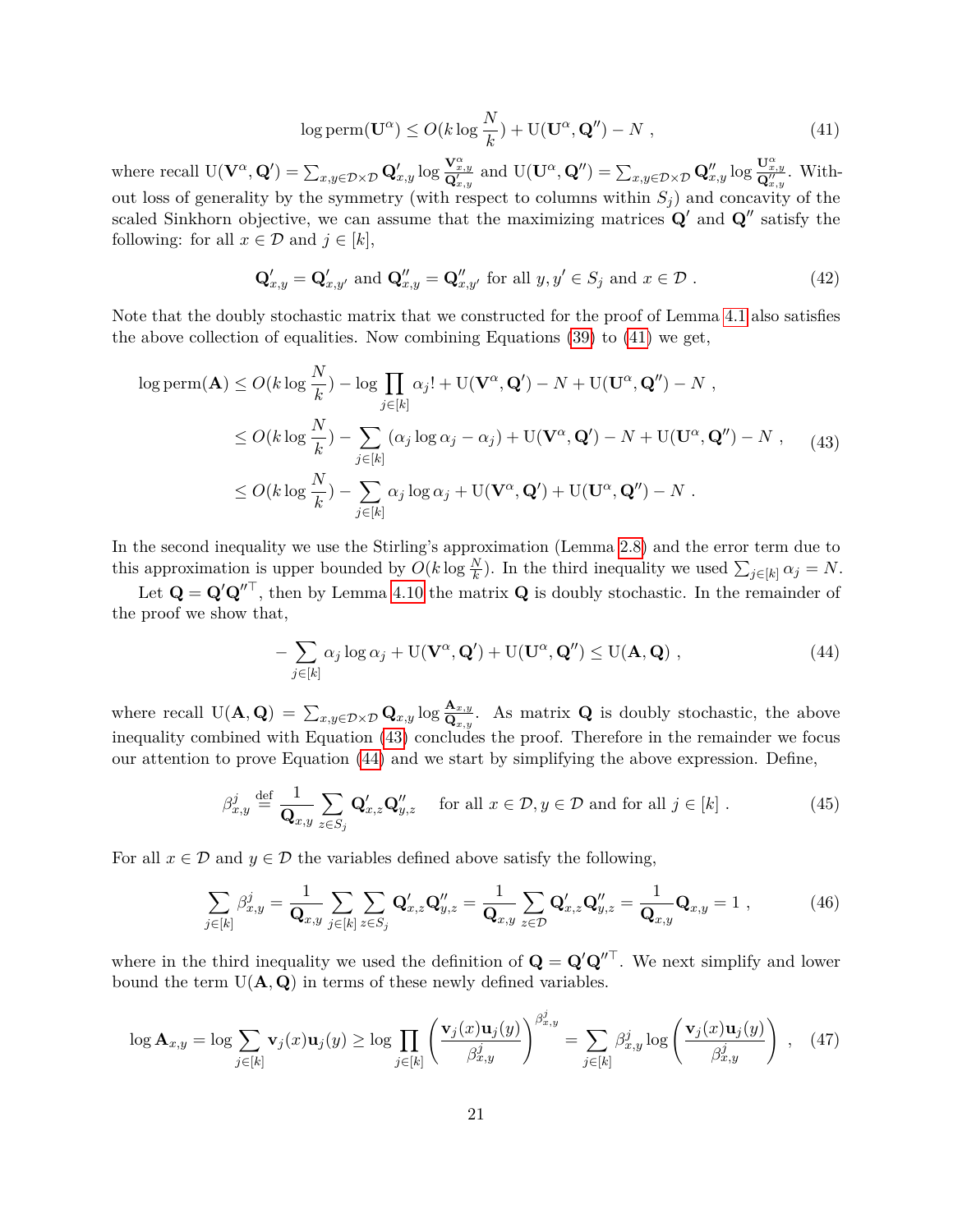where in the first equality we used  $\mathbf{A} = \sum_{j \in [k]} \mathbf{v}_j \mathbf{u}_j^\top$ . In the second inequality we used weighted AM-GM inequality. Now consider the term  $\mathbf{Q}_{x,y}$  log  $\mathbf{A}_{x,y}$  and substitute the above lower bound,

$$
\mathbf{Q}_{x,y}\log \mathbf{A}_{x,y} \ge \mathbf{Q}_{x,y} \sum_{j\in[k]} \beta_{x,y}^j (\log \mathbf{v}_j(x) + \log \mathbf{u}_j(y)) - \mathbf{Q}_{x,y} \sum_{j\in[k]} \beta_{x,y}^j \log \beta_{x,y}^j.
$$
(48)

Summing over all the  $(x, y)$  pairs we get,

<span id="page-22-2"></span>
$$
\sum_{x,y \in \mathcal{D} \times \mathcal{D}} \mathbf{Q}_{x,y} \log \mathbf{A}_{x,y} \ge \sum_{x \in \mathcal{D}} \sum_{j \in [k]} \log \mathbf{v}_j(x) \left( \sum_{y \in \mathcal{D}} \mathbf{Q}_{x,y} \beta_{x,y}^j \right) + \sum_{y \in \mathcal{D}} \sum_{j \in [k]} \log \mathbf{v}_j(y) \left( \sum_{x \in \mathcal{D}} \mathbf{Q}_{x,y} \beta_{x,y}^j \right),
$$
\n
$$
- \sum_{x,y \in \mathcal{D} \times \mathcal{D}} \mathbf{Q}_{x,y} \sum_{j \in [k]} \beta_{x,y}^j \log \beta_{x,y}^j.
$$
\n(49)

In the above expression the following terms simplify,

<span id="page-22-0"></span>
$$
\sum_{y \in \mathcal{D}} \mathbf{Q}_{x,y} \beta_{x,y}^j = \sum_{y \in \mathcal{D}} \mathbf{Q}_{x,y} \frac{1}{\mathbf{Q}_{x,y}} \sum_{z \in S_j} \mathbf{Q}_{x,z}' \mathbf{Q}_{y,z}'' = \sum_{z \in S_j} \mathbf{Q}_{x,z}' \sum_{y \in \mathcal{D}} \mathbf{Q}_{y,z}'' = \sum_{z \in S_j} \mathbf{Q}_{x,z}' .
$$
 (50)

Similarly,

$$
\sum_{x \in \mathcal{D}} \mathbf{Q}_{x,y} \beta_{x,y}^j = \sum_{z \in S_j} \mathbf{Q}_{y,z}'' \tag{51}
$$

Also note that,

<span id="page-22-1"></span>
$$
\sum_{x,y \in \mathcal{D} \times \mathcal{D}} \mathbf{Q}_{x,y} \sum_{j \in [k]} \beta_{x,y}^j \log \beta_{x,y}^j = \sum_{x,y \in \mathcal{D} \times \mathcal{D}} \mathbf{Q}_{x,y} \sum_{j \in [k]} \beta_{x,y}^j \log \frac{\beta_{x,y}^j \mathbf{Q}_{x,y}}{\mathbf{Q}_{x,y}},
$$
\n
$$
= \sum_{x,y \in \mathcal{D} \times \mathcal{D}} \mathbf{Q}_{x,y} \sum_{j \in [k]} \beta_{x,y}^j \log(\beta_{x,y}^j \mathbf{Q}_{x,y}) - \sum_{x,y \in \mathcal{D} \times \mathcal{D}} \mathbf{Q}_{x,y} \sum_{j \in [k]} \beta_{x,y}^j \log \mathbf{Q}_{x,y},
$$
\n
$$
= \sum_{x,y \in \mathcal{D} \times \mathcal{D}} \sum_{j \in [k]} \beta_{x,y}^j \mathbf{Q}_{x,y} \log(\beta_{x,y}^j \mathbf{Q}_{x,y}) - \sum_{x,y \in \mathcal{D} \times \mathcal{D}} \mathbf{Q}_{x,y} \log \mathbf{Q}_{x,y} ,
$$
\n
$$
= \sum_{x,y \in \mathcal{D} \times \mathcal{D}} \sum_{j \in [k]} \sum_{z \in S_j} \mathbf{Q}'_{x,z} \mathbf{Q}''_{y,z} \log(\sum_{z \in S_j} \mathbf{Q}'_{x,z} \mathbf{Q}''_{y,z}) - \sum_{x,y \in \mathcal{D} \times \mathcal{D}} \mathbf{Q}_{x,y} \log \mathbf{Q}_{x,y} .
$$
\n(52)

In the third and fourth inequality we used Equation [\(46\)](#page-21-3) and Equation [\(45\)](#page-21-4) respectively. Substituting Equations  $(50)$  to  $(52)$  in Equation  $(49)$  we get,

$$
\sum_{x,y \in \mathcal{D} \times \mathcal{D}} \mathbf{Q}_{x,y} \log \mathbf{A}_{x,y} \ge \sum_{x \in \mathcal{D}} \sum_{j \in [k]} \log \mathbf{v}_j(x) \left( \sum_{z \in S_j} \mathbf{Q}'_{x,z} \right) + \sum_{y \in \mathcal{D}} \sum_{j \in [k]} \log \mathbf{v}_j(y) \left( \sum_{z \in S_j} \mathbf{Q}''_{y,z} \right) \n- \sum_{x,y \in \mathcal{D} \times \mathcal{D}} \sum_{j \in [k]} \left( \sum_{z \in S_j} \mathbf{Q}'_{x,z} \mathbf{Q}''_{y,z} \right) \log \left( \sum_{z \in S_j} \mathbf{Q}'_{x,z} \mathbf{Q}''_{y,z} \right) + \sum_{x,y \in \mathcal{D} \times \mathcal{D}} \mathbf{Q}_{x,y} \log \mathbf{Q}_{x,y} .
$$
\n(53)

By rearranging terms the above expression can be equivalently written as,

<span id="page-22-3"></span>
$$
U(\mathbf{A}, \mathbf{Q}) = \sum_{x,y \in \mathcal{D} \times \mathcal{D}} \mathbf{Q}_{x,y} \log \frac{\mathbf{A}_{x,y}}{\mathbf{Q}_{x,y}} \ge \sum_{x \in \mathcal{D}} \sum_{j \in [k]} \log \mathbf{v}_j(x) \left( \sum_{z \in S_j} \mathbf{Q}'_{x,z} \right) + \sum_{y \in \mathcal{D}} \sum_{j \in [k]} \log \mathbf{u}_j(y) \left( \sum_{z \in S_j} \mathbf{Q}''_{y,z} \right) - \sum_{x,y \in \mathcal{D} \times \mathcal{D}} \sum_{j \in [k]} \sum_{z \in S_j} \left( \sum_{z \in S_j} \mathbf{Q}'_{x,z} \mathbf{Q}''_{y,z} \right) \log \left( \sum_{z \in S_j} \mathbf{Q}'_{x,z} \mathbf{Q}''_{y,z} \right).
$$
\n(54)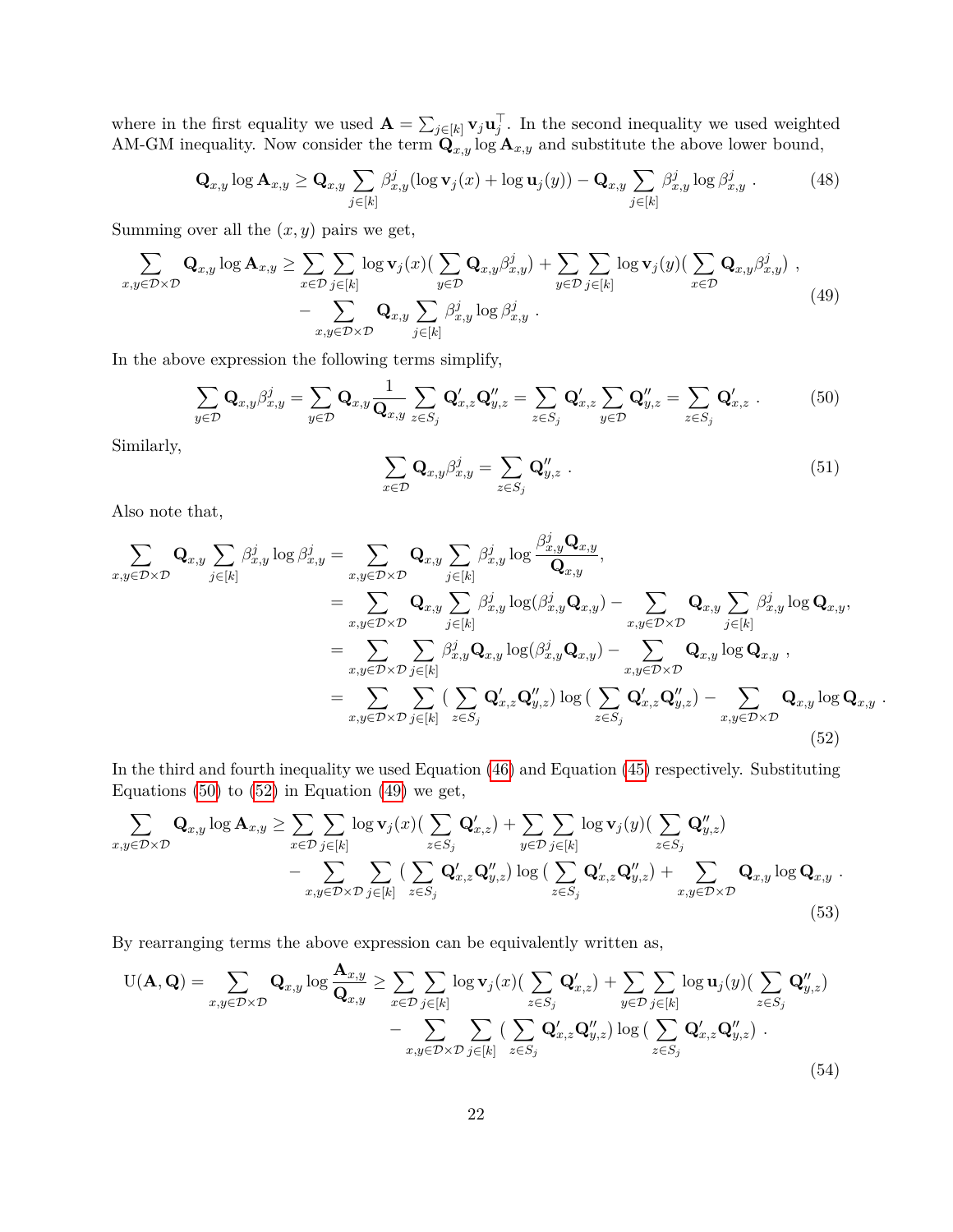In the above expression we have a lower bound for the term  $U(A, Q)$  and we relate it to terms  $U(V^{\alpha}, Q')$  and  $U(U^{\alpha}, Q'')$ . Consider the following term,

<span id="page-23-0"></span>
$$
\sum_{x,y \in \mathcal{D} \times \mathcal{D}} \mathbf{Q}'_{x,y} \log \mathbf{V}^{\alpha}_{x,y} = \sum_{x \in \mathcal{D}} \sum_{j \in [k]} \sum_{y \in S_j} \mathbf{Q}'_{x,y} \log \mathbf{V}^{\alpha}_{x,y} = \sum_{x \in \mathcal{D}} \sum_{j \in [k]} \sum_{y \in S_j} \mathbf{Q}'_{x,y} \log \mathbf{v}_j(x) ,
$$
\n
$$
= \sum_{x \in \mathcal{D}} \sum_{j \in [k]} \log \mathbf{v}_j(x) \Big( \sum_{y \in S_j} \mathbf{Q}'_{x,y} \Big) = \sum_{x \in \mathcal{D}} \sum_{j \in [k]} \log \mathbf{v}_j(x) \Big( \sum_{z \in S_j} \mathbf{Q}'_{x,z} \Big) ,
$$
\n
$$
(55)
$$

In the final equality we renamed the variables and the rest of equalities are straightforward. Carrying out similar derivation we also get,

<span id="page-23-1"></span>
$$
\sum_{x,y \in \mathcal{D} \times \mathcal{D}} \mathbf{Q}''_{x,y} \log \mathbf{U}^{\alpha}_{x,y} = \sum_{x \in \mathcal{D}} \sum_{j \in [k]} \log \mathbf{u}_j(x) \left( \sum_{y \in S_j} \mathbf{Q}''_{x,y} \right) = \sum_{y \in \mathcal{D}} \sum_{j \in [k]} \log \mathbf{u}_j(y) \left( \sum_{z \in S_j} \mathbf{Q}''_{y,z} \right). \tag{56}
$$

As before in the final equality we renamed variables. Substituting Equations [\(55\)](#page-23-0) and [\(56\)](#page-23-1) in Equation [\(54\)](#page-22-3) we get,

<span id="page-23-6"></span>
$$
U(\mathbf{A}, \mathbf{Q}) \geq \sum_{x,y \in \mathcal{D} \times \mathcal{D}} \mathbf{Q}'_{x,y} \log \mathbf{V}^{\alpha}_{x,y} + \sum_{x,y \in \mathcal{D} \times \mathcal{D}} \mathbf{Q}''_{x,y} \log \mathbf{U}^{\alpha}_{x,y} - \sum_{x,y \in \mathcal{D} \times \mathcal{D}} \left( \sum_{z \in S_j} \mathbf{Q}'_{x,z} \mathbf{Q}''_{y,z} \right) \log \left( \sum_{z \in S_j} \mathbf{Q}'_{x,z} \mathbf{Q}''_{y,z} \right)
$$
  
\n
$$
= U(\mathbf{V}^{\alpha}, \mathbf{Q}') + U(\mathbf{U}^{\alpha}, \mathbf{Q}'') + \sum_{x,y \in \mathcal{D} \times \mathcal{D}} \mathbf{Q}'_{x,y} \log \mathbf{Q}'_{x,y} + \sum_{x,y \in \mathcal{D} \times \mathcal{D}} \mathbf{Q}''_{x,y} \log \mathbf{Q}''_{x,y}
$$
  
\n
$$
- \sum_{x,y \in \mathcal{D} \times \mathcal{D}} \sum_{j \in [k]} \left( \sum_{z \in S_j} \mathbf{Q}'_{x,z} \mathbf{Q}''_{y,z} \right) \log \left( \sum_{z \in S_j} \mathbf{Q}'_{x,z} \mathbf{Q}''_{y,z} \right).
$$
  
\n(57)

Therefore to prove Equation [\(44\)](#page-21-2), all that remains is to show that,

<span id="page-23-2"></span>
$$
\sum_{x,y \in \mathcal{D} \times \mathcal{D}} (\mathbf{Q}'_{x,y} \log \mathbf{Q}'_{x,y} + \mathbf{Q}''_{x,y} \log \mathbf{Q}''_{x,y}) - \sum_{x,y \in \mathcal{D} \times \mathcal{D}} (\sum_{z \in S_j} \mathbf{Q}'_{x,z} \mathbf{Q}''_{y,z}) \log (\sum_{z \in S_j} \mathbf{Q}'_{x,z} \mathbf{Q}''_{y,z}) \ge - \sum_{j \in [k]} \alpha_j \log \alpha_j.
$$
\n
$$
(58)
$$

To prove the above inequality we use the symmetry in the solutions  $Q'$  and  $Q''$ . Recall from Equation [\(42\)](#page-21-5), for all  $x \in \mathcal{D}$  and  $j \in [k]$  we have  $\mathbf{Q}'_{x,y} = \mathbf{Q}'_{x,y'}$  and  $\mathbf{Q}''_{x,y} = \mathbf{Q}''_{x,y'}$  for all  $y, y' \in \mathcal{D}$  $S_j$  and  $x \in \mathcal{D}$ . Define  $\mathbf{R}_{x,j}' = \mathbf{Q}_{x,y}'$  and  $\mathbf{R}_{x,j}'' = \mathbf{Q}_{x,y}''$  for any  $y \in S_j$ . We next substitute these definitions and simplify terms on the left hand side of Equation [\(58\)](#page-23-2),

$$
\sum_{x,y \in \mathcal{D} \times \mathcal{D}} \mathbf{Q}'_{x,y} \log \mathbf{Q}'_{x,y} = \sum_{x \in \mathcal{D}} \sum_{j \in [k]} \sum_{y \in S_j} \mathbf{Q}'_{x,y} \log \mathbf{Q}'_{x,y} = \sum_{x \in \mathcal{D}} \sum_{j \in [k]} \sum_{y \in S_j} \mathbf{R}'_{x,j} \log \mathbf{R}'_{x,j},
$$
\n
$$
= \sum_{x \in \mathcal{D}} \sum_{j \in [k]} \alpha_j \mathbf{R}'_{x,j} \log \mathbf{R}'_{x,j} .
$$
\n(59)

<span id="page-23-4"></span>In the final equality we used  $|S_j| = \alpha_j$  and the rest of the equalities are straightforward. Similar argument as above also gets us,

$$
\sum_{x,y \in \mathcal{D} \times \mathcal{D}} \mathbf{Q}''_{x,y} \log \mathbf{Q}''_{x,y} = \sum_{x \in \mathcal{D}} \sum_{j \in [k]} \alpha_j \mathbf{R}''_{x,j} \log \mathbf{R}''_{x,j} = \sum_{y \in \mathcal{D}} \sum_{j \in [k]} \alpha_j \mathbf{R}''_{y,j} \log \mathbf{R}''_{y,j}.
$$
 (60)

<span id="page-23-5"></span>Note in the final equality we renamed variables. Finally,

<span id="page-23-3"></span>
$$
\sum_{x,y \in \mathcal{D} \times \mathcal{D}} \sum_{j \in [k]} \left( \sum_{z \in S_j} \mathbf{Q}'_{x,z} \mathbf{Q}''_{y,z} \right) \log \left( \sum_{z \in S_j} \mathbf{Q}'_{x,z} \mathbf{Q}''_{y,z} \right) = \sum_{x,y \in \mathcal{D} \times \mathcal{D}} \sum_{j \in [k]} \alpha_j \mathbf{R}'_{x,j} \mathbf{R}''_{y,j} \log \alpha_j \mathbf{R}'_{x,j} \mathbf{R}''_{y,j} ,
$$
\n
$$
= \sum_{x,y \in \mathcal{D} \times \mathcal{D}} \sum_{j \in [k]} \alpha_j \mathbf{R}'_{x,j} \mathbf{R}''_{y,j} \left( \log \alpha_j + \log \mathbf{R}'_{x,j} + \log \mathbf{R}''_{y,j} \right) ,
$$
\n(61)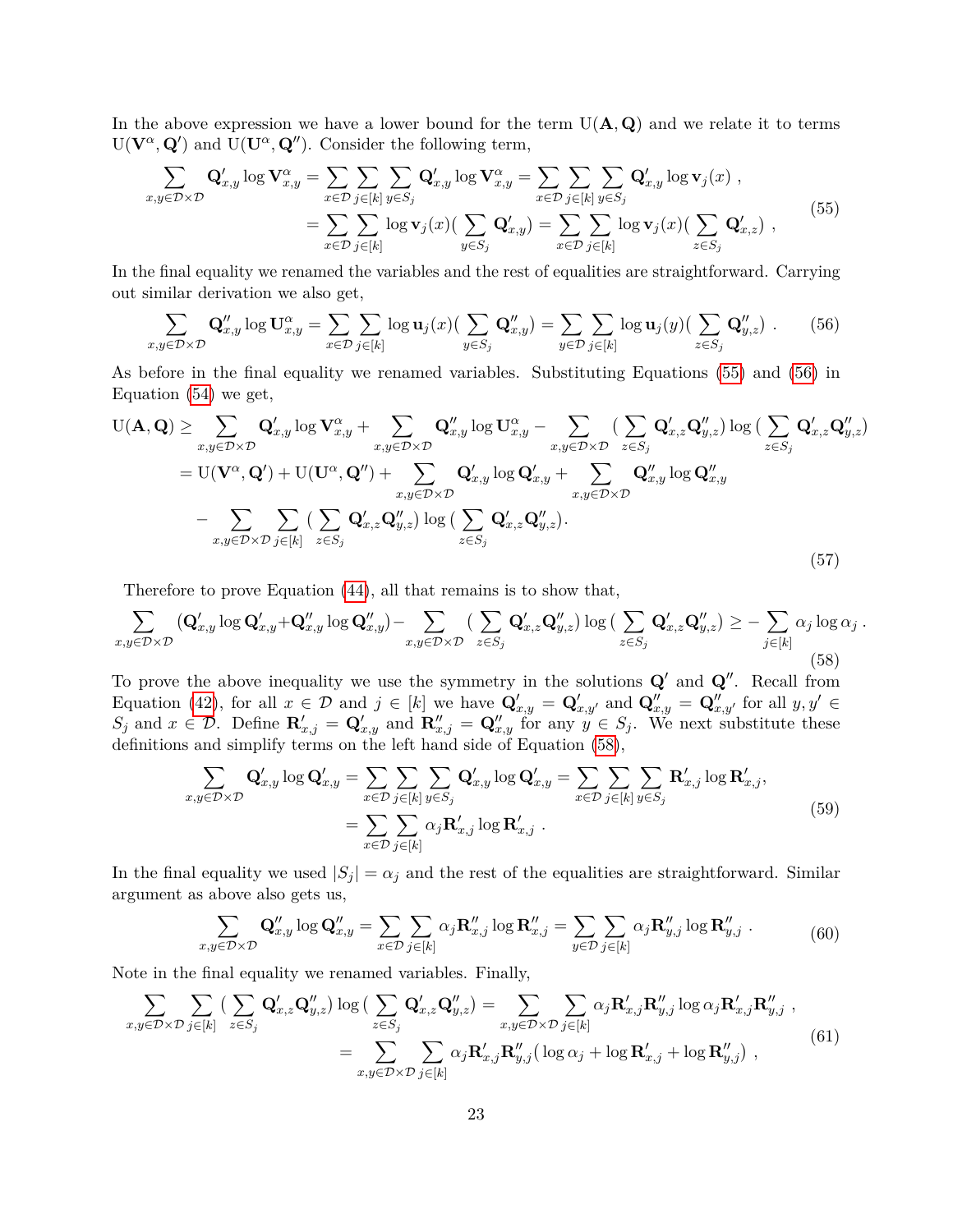Again each of the terms in the parenthesis further simplify as follows,

$$
\sum_{x,y \in \mathcal{D} \times \mathcal{D}} \sum_{j \in [k]} \alpha_j \mathbf{R}'_{x,j} \mathbf{R}''_{y,j} \log \alpha_j = \sum_{j \in [k]} \alpha_j \log \alpha_j \sum_{x,y \in \mathcal{D} \times \mathcal{D}} \mathbf{R}'_{x,j} \mathbf{R}''_{y,j} = \sum_{j \in [k]} \alpha_j \log \alpha_j \sum_{x \in \mathcal{D}} \mathbf{R}'_{x,j} \sum_{y \in \mathcal{D}} \mathbf{R}''_{y,j},
$$

$$
= \sum_{j \in [k]} \alpha_j \log \alpha_j.
$$

$$
\sum_{x,y\in\mathcal{D}\times\mathcal{D}}\sum_{j\in[k]}\alpha_j\mathbf{R}'_{x,j}\mathbf{R}''_{y,j}\log\mathbf{R}'_{x,j} = \sum_{x\in\mathcal{D}}\sum_{j\in[k]}\alpha_j\mathbf{R}'_{x,j}\log\mathbf{R}'_{x,j}\sum_{y\in\mathcal{D}}\mathbf{R}''_{y,j} = \sum_{x\in\mathcal{D}}\sum_{j\in[k]}\alpha_j\mathbf{R}'_{x,j}\log\mathbf{R}'_{x,j}.
$$

Similarly,

$$
\sum_{x,y\in\mathcal{D}\times\mathcal{D}}\sum_{j\in[k]}\alpha_j\mathbf{R}'_{x,j}\mathbf{R}''_{y,j}\log\mathbf{R}''_{y,j}=\sum_{y\in\mathcal{D}}\sum_{j\in[k]}\alpha_j\mathbf{R}''_{y,j}\log\mathbf{R}''_{y,j}.
$$

Substituting back all the above three expressions in Equation [\(61\)](#page-23-3) we get,

<span id="page-24-1"></span>
$$
\sum_{x,y \in \mathcal{D} \times \mathcal{D}} \sum_{j \in [k]} \left( \sum_{z \in S_j} \mathbf{Q}'_{x,z} \mathbf{Q}''_{y,z} \right) \log \left( \sum_{z \in S_j} \mathbf{Q}'_{x,z} \mathbf{Q}''_{y,z} \right) = \sum_{x \in \mathcal{D}} \sum_{j \in [k]} \alpha_j \mathbf{R}'_{x,j} \log \mathbf{R}'_{x,j} + \sum_{y \in \mathcal{D}} \sum_{j \in [k]} \alpha_j \mathbf{R}''_{y,j} \log \mathbf{R}''_{y,j} + \sum_{j \in [k]} \alpha_j \log \alpha_j + \sum_{j \in [k]} \alpha_j \log \alpha_j \right).
$$
\n(62)

Further substituting Equations [\(59\)](#page-23-4), [\(60\)](#page-23-5) and [\(62\)](#page-24-1) in the derivation below we get,

$$
\sum_{x,y\in\mathcal{D}\times\mathcal{D}}\left(\mathbf{Q}'_{x,y}\log\mathbf{Q}'_{x,y}+\mathbf{Q}''_{x,y}\log\mathbf{Q}''_{x,y}\right)-\sum_{x,y\in\mathcal{D}\times\mathcal{D}}\left(\sum_{z\in S_j}\mathbf{Q}'_{x,z}\mathbf{Q}''_{y,z}\right)\log\left(\sum_{z\in S_j}\mathbf{Q}'_{x,z}\mathbf{Q}''_{y,z}\right)=-\sum_{j\in[k]}\alpha_j\log\alpha_j.
$$

Therefore the above derivation proves Equation [\(58\)](#page-23-2) and we further substitute it in Equation [\(57\)](#page-23-6) to get,

$$
U(\mathbf{A}, \mathbf{Q}) \ge U(\mathbf{V}^{\alpha}, \mathbf{Q}') + U(\mathbf{U}^{\alpha}, \mathbf{Q}'') - \sum_{j \in [k]} \alpha_j \log \alpha_j.
$$
 (63)

The above expression combined with Equation [\(43\)](#page-21-1) gives the following upper bound on the log of permanent,

$$
\log \text{perm}(\mathbf{A}) \le O(k \log \frac{N}{k}) + \text{U}(\mathbf{A}, \mathbf{Q}) - N \tag{64}
$$

The above expression combined with definition of the scaled Sinkhorn permanent concludes the proof.  $\Box$ 

## <span id="page-24-0"></span>**5 Lower bound for Bethe and scaled Sinkhorn permanent approximations**

Here we provide the proof of Theorem [3.3](#page-9-2) that is stated below for convenience.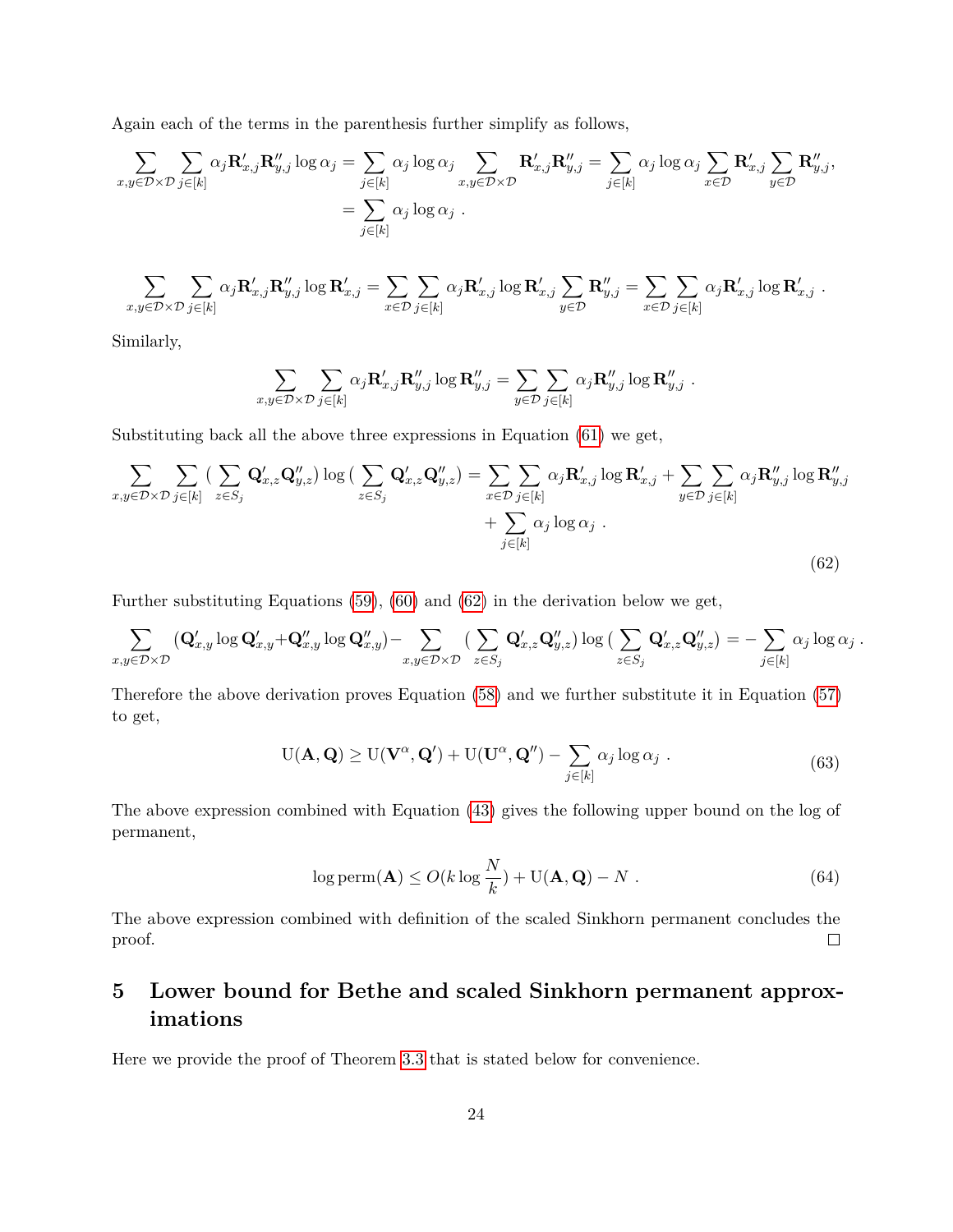**Theorem 3.3** (Lower bound for the Bethe and the scaled Sinkhorn permanents approximation)**.** *There exists a matrix*  $\mathbf{A} \in \mathbb{R}_{\geq 0}^{\mathcal{D} \times \mathcal{D}}$  *with non-negative rank k, that satisfies* 

$$
\text{perm}(\boldsymbol{A}) \ge \exp\left(\Omega\left(k\log\frac{N}{k}\right)\right)\text{bethe}(\boldsymbol{A}),\tag{7}
$$

*which further implies,*

$$
\text{perm}(\boldsymbol{A}) \ge \exp\left(\Omega\left(k\log\frac{N}{k}\right)\right) \text{scaledsinkhorn}(\boldsymbol{A})\ .
$$
 (8)

*Proof.* Assume *N* is divisible by *k*. Let **1** and **0** be  $\frac{N}{k} \times \frac{N}{k}$  $\frac{N}{k}$  all ones and all zeros matrices respectively. Note that bethe(1)  $\leq \frac{N}{k}$  $\frac{N}{k}$  log  $\frac{N}{k} - \frac{N}{k} + 1$  and the proof for this statement follows because  $\frac{k}{N}$ **1** is the maximizer of the optimization problem max**<sup>Q</sup>** F(**1***,* **Q**) over all doubly stochastic matrices **Q**. On the other hand  $\log \text{perm}(\mathbf{1}) = \log \frac{N}{k}! \geq \frac{N}{k}$  $\frac{N}{k} \log \frac{N}{k} - \frac{N}{k} + \Omega(\log \frac{N}{k})$ , where in the last inequality we used the Stirling's approximation. Now consider the following matrix,

$$
\mathbf{A} \stackrel{\text{def}}{=} \begin{bmatrix} 1 & 0 & \dots & 0 \\ 0 & 1 & \dots & 0 \\ \vdots & \dots & \ddots & \vdots \\ 0 & 0 & \dots & 1 \end{bmatrix}
$$

In the above definition, **A** is a  $N \times N$  matrix, with  $k \times k$  blocks. For the matrix **A** we have,  $\log \text{perm}(\mathbf{A}) = k \cdot \log \text{perm}(\mathbf{1}) \geq k \left( \frac{N}{k} \right)$  $\frac{N}{k}$  log  $\frac{N}{k} - \frac{N}{k} + \Omega(\log \frac{N}{k})$  and bethe(**A**) =  $k \cdot \text{bethe(1)} \leq$  $k\left(\frac{N}{k}\right)$  $\frac{N}{k} \log \frac{N}{k} - \frac{N}{k} + 1$ . Therefore log perm $(A)$  – bethe $(A) \ge \Omega(k \log \frac{N}{k})$ .

The proof for the case when *N* is not divisible by *k* is similar. Here matrix **A** is the  $N \times N$  block diagonal matrix where the first *k* blocks correspond to  $\frac{N}{k}$  $\lfloor \frac{N}{k} \rfloor \times \lfloor \frac{N}{k} \rfloor$  all ones matrix and the final block corresponds to  $r \times r$  all ones matrix, where  $r \stackrel{\text{def}}{=} N - k \vert \frac{N}{k}$  $\frac{N}{k}$ . For this definition of matrix **A** we have,  $\log \text{perm}(\mathbf{A}) = k \cdot \log \left| \frac{N}{k} \right|$  $\frac{N}{k}$ ]! + log *r*!  $\geq k \left( \lfloor \frac{N}{k} \rfloor \right)$  $\frac{N}{k}$ ]  $\log\left[\frac{N}{k}\right]$  $\frac{N}{k}$ ] –  $\lfloor \frac{N}{k} \rfloor$  +  $\Omega(\log \frac{N}{k})$  +  $r \log r - r + \Omega(\log r)$  and  $\text{beta}(\mathbf{A}) = k \cdot \text{beta}(\mathbf{1}) \leq k \left( \frac{N}{k} \right)$  $\frac{N}{k}$ ]  $\log\left[\frac{N}{k}\right]$  $\frac{N}{k}$ ] –  $\lfloor \frac{N}{k} \rfloor + 1$  + *r* log *r* – *r* + 1. Therefore log perm(**A**) –  $\text{beta}(\mathbf{A}) \geq \Omega(k \log \frac{N}{k})$ . The first condition of the theorem follows by taking exponentials on both sides of the previous inequality.

The second inequality in the theorem follows by using bethe( $\mathbf{A}$ ) > scaledsinkhorn( $\mathbf{A}$ ) (See Corollary [2.7\)](#page-6-1). As the matrix  $\bf{A}$  constructed here is of non-negative rank  $k$ , we conclude the proof.  $\Box$ 

## <span id="page-25-0"></span>**6 Improved approximation to profile maximum likelihood**

In this section, we provide an efficient algorithm to compute an exp (−*O*( √ *n* log *n*))-approximate PML distribution. We first introduce the setup and some new notation. For convenience, we also recall some definitions from Section [2.](#page-5-0)

We are given access to *n* independent samples from a hidden distribution  $\mathbf{p} \in \Delta^{\mathcal{D}}$  supported on domain D. Let  $x^n$  be this length *n* sequence and  $\phi = \Phi(x^n)$  be its corresponding profile. Let **f**( $x^n, y$ ) be the frequency for domain element  $y \in \mathcal{D}$  in sequence  $x^n$ . Let k be the number of non-zero distinct frequencies and we use  ${\bf{m}}_1, \ldots, {\bf{m}}_j, \ldots, {\bf{m}}_k$  to denote these distinct frequencies. Note that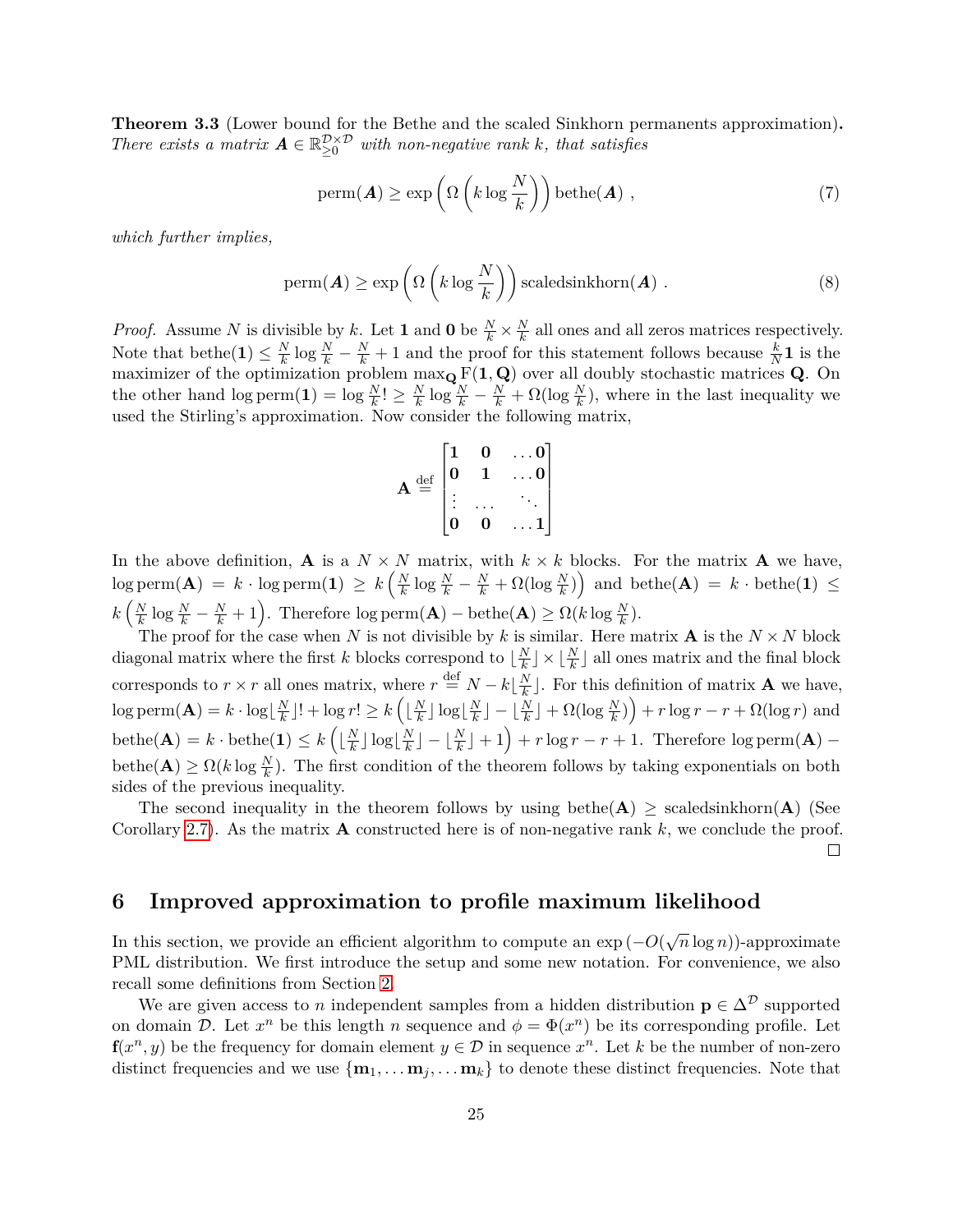the number of non-zero distinct frequencies *k* is always upper bounded by  $\sqrt{n}$ . For  $j \in [1, k]$ , we define  $\phi_j \stackrel{\text{def}}{=} |\{y \in \mathcal{D} \mid \mathbf{f}(x^n, y) = \mathbf{m}_j\}|$ . Let  $\mathbf{p}_{pml}$  be the PML distribution with respect to profile  $\phi$ and is formally defined as follows,

$$
\mathbf{p}_{pml} \in \argmin_{\mathbf{p} \in \Delta^{\mathcal{D}}} \mathbb{P}(\mathbf{p}, \phi) \ .
$$

Recall the definition of profile probability matrix  $\mathbf{A}^{\mathbf{q},\phi}$  with respect to profile  $\phi$  and distribution **p**,

<span id="page-26-1"></span>
$$
\mathbf{A}_{x,y}^{\mathbf{p},\phi} \stackrel{\text{def}}{=} \mathbf{p}_x^{\mathbf{f}_y} \text{ for all } x, y \in \mathcal{D},\tag{65}
$$

where  $f_y \stackrel{\text{def}}{=} f(x^n, y)$  is the frequency of domain element  $y \in \mathcal{D}$  in the observed sequence  $x^n$  and recall  $\Phi(x^n) = \phi$ . Note that the number of distinct columns is equal to number of distinct observed frequencies plus one (for the unseen) and therefore it is  $k + 1$ .

From Equation [\(4\)](#page-7-2), the probability of profile  $\phi$  with respect to distribution **p** is,

<span id="page-26-0"></span>
$$
\mathbb{P}(\mathbf{p},\phi) = C_{\phi} \cdot \left(\prod_{j \in [0,k]} \frac{1}{\phi_j!}\right) \cdot \text{perm}(\mathbf{A}^{\mathbf{p},\phi}) \ , \quad \text{where} \quad C_{\phi} = \frac{n!}{\prod_{j \in [1,k]} (\mathbf{m}_j!)^{\phi_j}} \ . \tag{66}
$$

 $\phi_0$  here denotes the number of unseen domain elements and note that it is not part of the profile. Given a distribution  $\bf{p}$  we know its domain  $\mathcal D$  therefore the unseen domain elements. Also, note that  $C_{\phi}$  is independent of the term  $\phi_0$ , therefore it depends just on the profile  $\phi$  and not on the underlying distribution **p**.

We now provide the motivation behind the techniques used in this section. Recall that the goal of this section is to compute an approximate PML distribution and we wish to do this using the results from the previous section. A first attempt would be to use the scaled Sinkhorn (or the Bethe) permanent as a proxy for the term perm $(\mathbf{A}^{p,\phi})$  in Equation [\(66\)](#page-26-0) and solve the following optimization problem:

$$
\max_{\mathbf{p}\in\Delta^{\mathcal{D}}} C_{\phi} \cdot \left(\prod_{j\in[0,k]} \frac{1}{\phi_j!}\right) \cdot \text{scaledsinkhorn}(\mathbf{A}^{\mathbf{p},\phi}) \ .
$$

The above optimization problem is indeed a good proxy for the PML objective and recall the above optimization problem is equivalent to the following:

$$
\max_{\mathbf{p}\in\Delta^{\mathcal{D}}} C_{\phi}\cdot \left(\prod_{j\in[0,k]} \frac{1}{\phi_j!}\right)\cdot \max_{\mathbf{Q}\in \mathbf{Z}_{rc}} \exp\left(\mathrm{U}(\mathbf{A}^{\mathbf{p},\phi},\mathbf{Q})\right) \ .
$$

Taking log and ignoring the constants we get the following equivalent optimization problem,

$$
\max_{\mathbf{p}\in\Delta^{\mathcal{D}}} \max_{\mathbf{Q}\in \mathbf{Z}_{rc}} \left( \log \frac{1}{\phi_0!} + \mathrm{U}(\mathbf{A}^{\mathbf{p},\phi}, \mathbf{Q}) \right)
$$

Interestingly, the function  $U(\mathbf{A}^{\mathbf{p},\phi},\mathbf{Q})$ , is concave with respect to **p** for a fixed **Q** and concave with respect to **Q** for a fixed **p** (See [\[Von14\]](#page-57-6)). However, unfortunately the function  $U(A^{p,\phi}, Q)$  in general is not a concave function with respect to **p** and **Q** simultaneously [\[Von14\]](#page-57-6) and we do not know how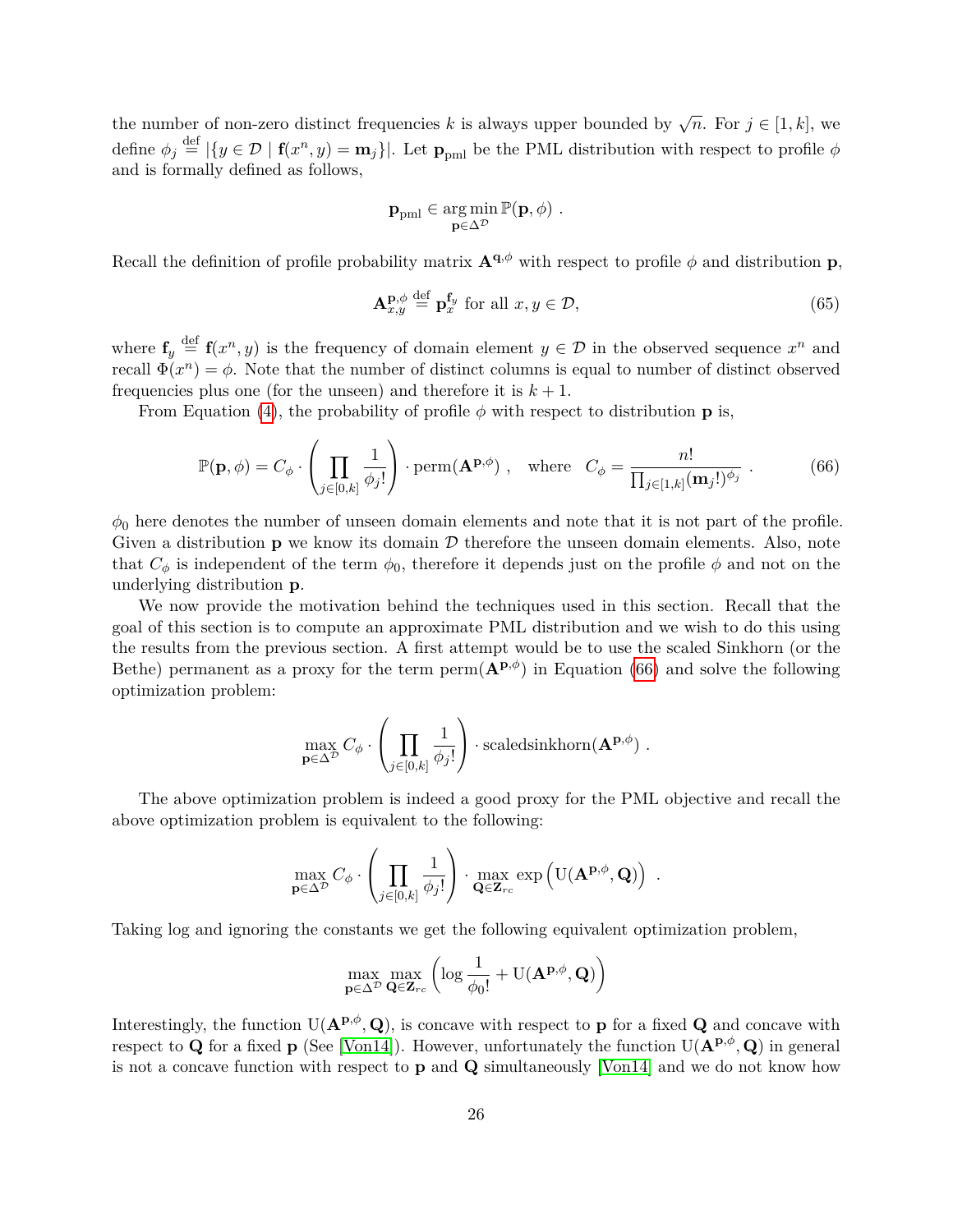to solve the above optimization problem. Vontobel [\[Von14\]](#page-57-6) proposed an alternating maximization algorithm to solve the above optimization problem, and studied its implementation and convergence to a stationary point; see [\[Von14\]](#page-57-6) for empirical performance of this approach. Using the Bethe permanent as a proxy in the above optimization problem has similar issues; see [\[Von12,](#page-56-7) [Von14\]](#page-57-6) for further details.

To address the above issue we use the idea of probability discretization from [\[CSS19\]](#page-54-7), meaning we assume distribution takes all its probability values from some fixed predefined set. We use this idea in a different way than [\[CSS19\]](#page-54-7) and further exploit the structure of optimal solution **Q** to write a convex optimization problem that approximates the PML objective. The solution of this convex optimization problem returns a fractional representation of the distribution that we later round to return the approximate PML distribution with desired guarantees. Surprisingly, the final convex optimization problem we write is exactly same as the one in [\[CSS19\]](#page-54-7) and our work gives a better analysis of the same convex program by a completely different approach.

The rest of this section is organized as follows. In Section [6.1,](#page-27-0) we study the probability discretization. In the same section, we also study the application of results from Section [4](#page-12-0) for approximating the permanent of profile probability matrix  $(\mathbf{A}^{\mathbf{p},\phi})$ . We further provide the convex optimization problem at the end of this section that can be solved efficiently and returns a fractional representation of the approximate PML distribution. In Section [6.2,](#page-34-0) we provide the rounding algorithm that returns our final approximate PML distribution. Till this point, all our results are independent of the choice of the probability discretization set. Later in Section [6.3,](#page-39-0) we choose an appropriate probability discretization set and further combine analysis from all the previous  $\left( \begin{array}{c} \mathcal{O}(\sqrt{2}) \end{array} \right)$ sections. In this section, we state and analyze our final algorithm that returns a  $\exp(-O(\sqrt{n}\log n))$ approximate PML distribution. Note that our rounding algorithm is technical and for the continuity of reading we defer all the proofs for results in Section [6.2](#page-34-0) to Section [6.4.](#page-41-0)

#### <span id="page-27-0"></span>**6.1 Probability discretization**

Here we study the idea of probability discretization that is also used in [\[CSS19\]](#page-54-7). We combine this with other ideas from Section [4](#page-12-0) to provide a convex program that approximates the PML objective.

Let  $\mathbf{R} \subseteq [0,1]_{\mathbb{R}}$  be some discretization of the probability space and in this section we consider distributions that take all its probability values in set **R**. All results in this section hold for finite set **R** and we specify the exact definition of **R** in Section [6.3.](#page-39-0)

The discretization introduces a technicality of probability values not summing up to one and we redefine pseudo-distribution and discrete pseudo-distribution from [\[CSS19\]](#page-54-7) to deal with these.

**Definition 6.1** (Pseudo-distribution).  $\mathbf{q} \in [0,1]_{\mathbb{R}}^{D}$  is a *pseudo-distribution* if  $\|\mathbf{q}\|_{1} \leq 1$  and a *discrete pseudo-distribution* with respect to **R** if all its entries are in **R** as well. We use  $\Delta_{pseudo}^{\mathcal{D}}$  and  $\Delta_{\mathbf{R}}^{\mathcal{D}}$  to denote the set of all such pseudo-distributions and discrete pseudo-distributions with respect to **R** respectively.

We extend and use the following definition for  $\mathbb{P}(\mathbf{v}, y^n)$  for any vector  $\mathbf{v} \in \mathbb{R}_{\geq 0}^{\mathcal{D}}$  and therefore for pseudo-distributions as well,

$$
\mathbb{P}(\mathbf{v},y^n) \stackrel{\text{def}}{=} \prod_{x \in \mathcal{D}} \mathbf{v}_x^{\mathbf{f}(y^n,x)}.
$$

Further, for any probability terms defined involving **p**, we define those terms for any vector **v**  $\in \mathbb{R}^{\mathcal{D}}_{\geq 0}$ just by replacing  $\mathbf{p}_x$  by  $\mathbf{v}_x$  everywhere. For convenience we refer to  $\mathbb{P}(\mathbf{q},\phi)$  for any pseudo-distribution **q** as the "probability" of profile  $\phi$  with respect to **q**.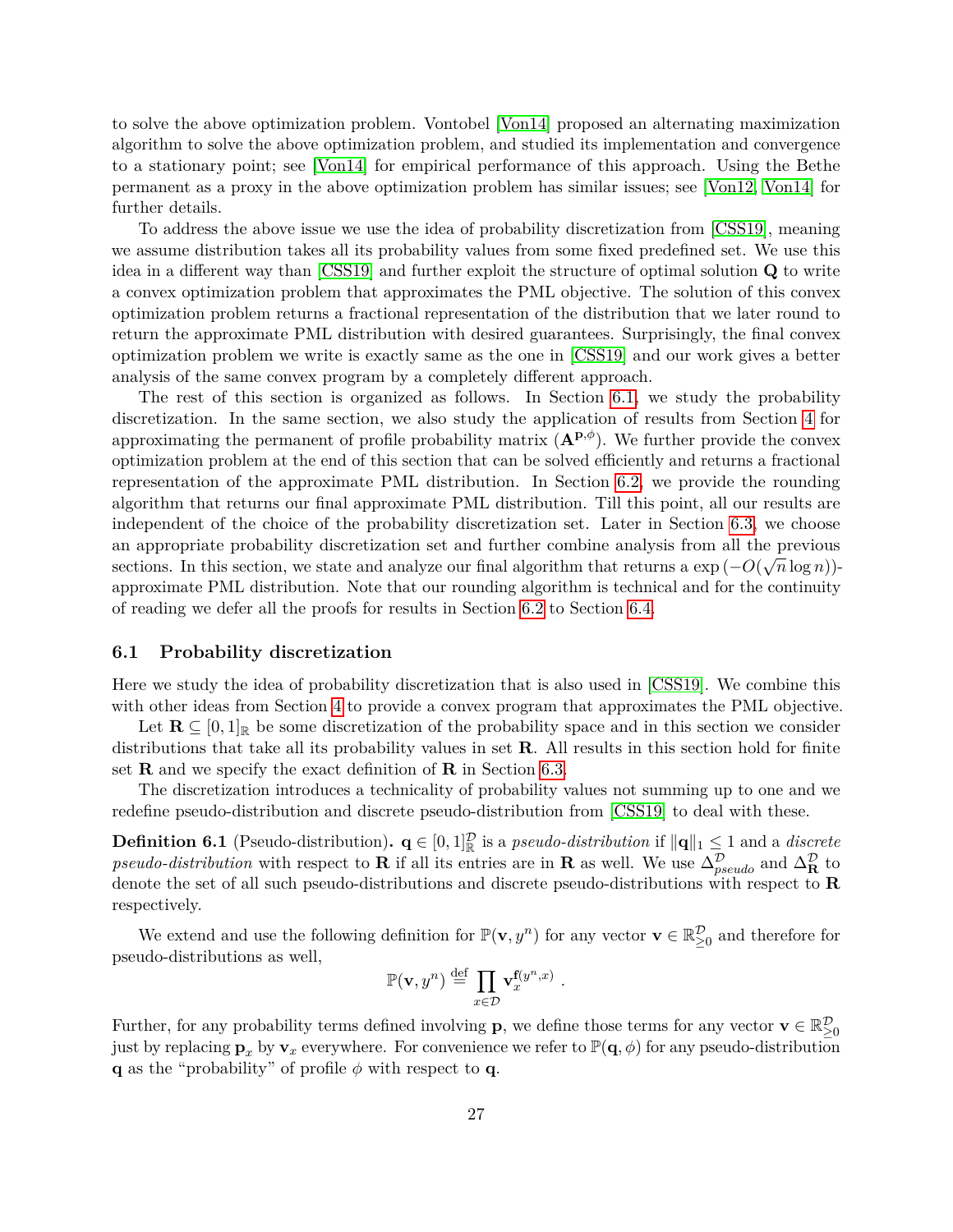For a scalar *c* and set **S**, define  $\lfloor c \rfloor_S$  and  $\lceil c \rceil_S$  as follows:

$$
\lfloor c \rfloor_{\mathbf{S}} \stackrel{\text{def}}{=} \sup_{s \in \mathbf{S}: s \le c} s \quad \text{and} \quad \lceil c \rceil_{\mathbf{S}} \stackrel{\text{def}}{=} \inf_{s \in \mathbf{S}: s \ge c} s
$$

**Definition 6.2** (Discrete pseudo-distribution). For any distribution  $p \in \Delta^{\mathcal{D}}$ , its *discrete pseudo*distribution **q** = disc(**p**)  $\in \Delta_{\mathbf{R}}^{\mathcal{D}}$  with respect to **R** is defined as:

$$
\mathbf{q}_x \stackrel{\text{def}}{=} \lfloor \mathbf{p}_x \rfloor_\mathbf{R} \quad \forall x \in \mathcal{D}
$$

We now define some additional definitions and notation that will help us lower and upper bound the permanent of profile probability matrix by a convex optimization problem.

- Let  $\ell \stackrel{\text{def}}{=} |\mathbf{R}|$  be the cardinality of set **R** and  $\mathbf{r}_i$  be the *i*'th element of set **R**.
- For any discrete pseudo-distribution **q** with respect to **R**, that is  $\mathbf{q} \in \Delta_{\mathbf{R}}^{\mathcal{D}}$ , we let  $\ell_i^{\mathbf{q}}$  $\frac{\mathbf{q}}{i} \stackrel{\text{def}}{=} |\{y \in$  $\mathcal{D} \mid \mathbf{q}_y = \mathbf{r}_i\,$ , be the number of domain elements with probability  $\mathbf{r}_i$ .
- Let  $\mathbf{Z}_{\mathbf{R}}^{\mathbf{q},\phi} \subseteq \mathbb{R}_{\geq 0}^{\ell \times (k+1)}$  $\sum_{k=0}^{\ell} (k+1)$  be the set of non-negative matrices such that, for any  $S \in \mathbb{Z}_{R}^{q,\phi}$  the following holds:

$$
\sum_{j \in [0,k]} \mathbf{S}_{i,j} = \ell_i^{\mathbf{q}} \text{ for all } i \in [1,\ell] \quad \text{and} \quad \sum_{i \in [1,\ell]} \mathbf{S}_{i,j} = \phi_j \text{ for all } j \in [0,k] \tag{67}
$$

where  $\phi_0$ <sup>[11](#page-28-0)</sup> is the number of unseen domain elements and we use  $\mathbf{m}_0 \stackrel{\text{def}}{=} 0$  to denote the corresponding frequency element.

• For any  $\mathbf{S} \in \mathbb{R}_{\geq 0}^{\ell \times (k+1)}$  $\geq 0$ <sup>cx(k+1)</sup> define,

$$
\mathbf{h}(\mathbf{S}) = \sum_{i \in [1,\ell]} \sum_{j \in [0,k]} \left[ \mathbf{S}_{i,j} \log(\frac{\mathbf{r}_i^{\mathbf{m}_j}}{\mathbf{S}_{i,j}}) \right] + \sum_{i \in [1,\ell]} \left( \sum_{j \in [0,k]} \mathbf{S}_{i,j} \right) \log \left( \sum_{j \in [0,k]} \mathbf{S}_{i,j} \right) + \sum_{j \in [0,k]} \phi_j \log \phi_j - \sum_{j \in [0,k]} \phi_j . \tag{68}
$$

• Throughout this section, for convenience unless stated otherwise we abuse notation and use **A** to denote the matrix  $\mathbf{A}^{\mathbf{q},\phi}$ . The underlying pseudo-distribution **q** and profile  $\phi$  with respect to matrix **A** will be clear from the context.

The first half of this section is dedicated to bound the perm $(A)$  in terms of function  $h(S)$ . For any fixed discrete pseudo-distribution **q** and profile  $\phi$ , we will show that,

$$
\max_{\mathbf{S}\in \mathbf{Z}_{\mathbf{R}}^{\mathbf{q},\phi}} \mathbf{h}(\mathbf{S}) \le \log \mathrm{perm}(\mathbf{A}^{\mathbf{q},\phi}) \le O(k \log \frac{N}{k}) + \max_{\mathbf{S}\in \mathbf{Z}_{\mathbf{R}}^{\mathbf{q},\phi}} \mathbf{h}(\mathbf{S}) .
$$

Later in the second half, we use the above inequality to maximize over all the discrete pseudodistributions to find the approximate PML distribution and the summary of which is stated later. We start by showing the lower bound first and later in Theorem [6.4](#page-30-0) we prove the upper bound.

<span id="page-28-1"></span><span id="page-28-0"></span> $11\phi_0$  is not part of the profile and is not given to us. Later in this section, we get rid of this dependency on  $\phi_0$ .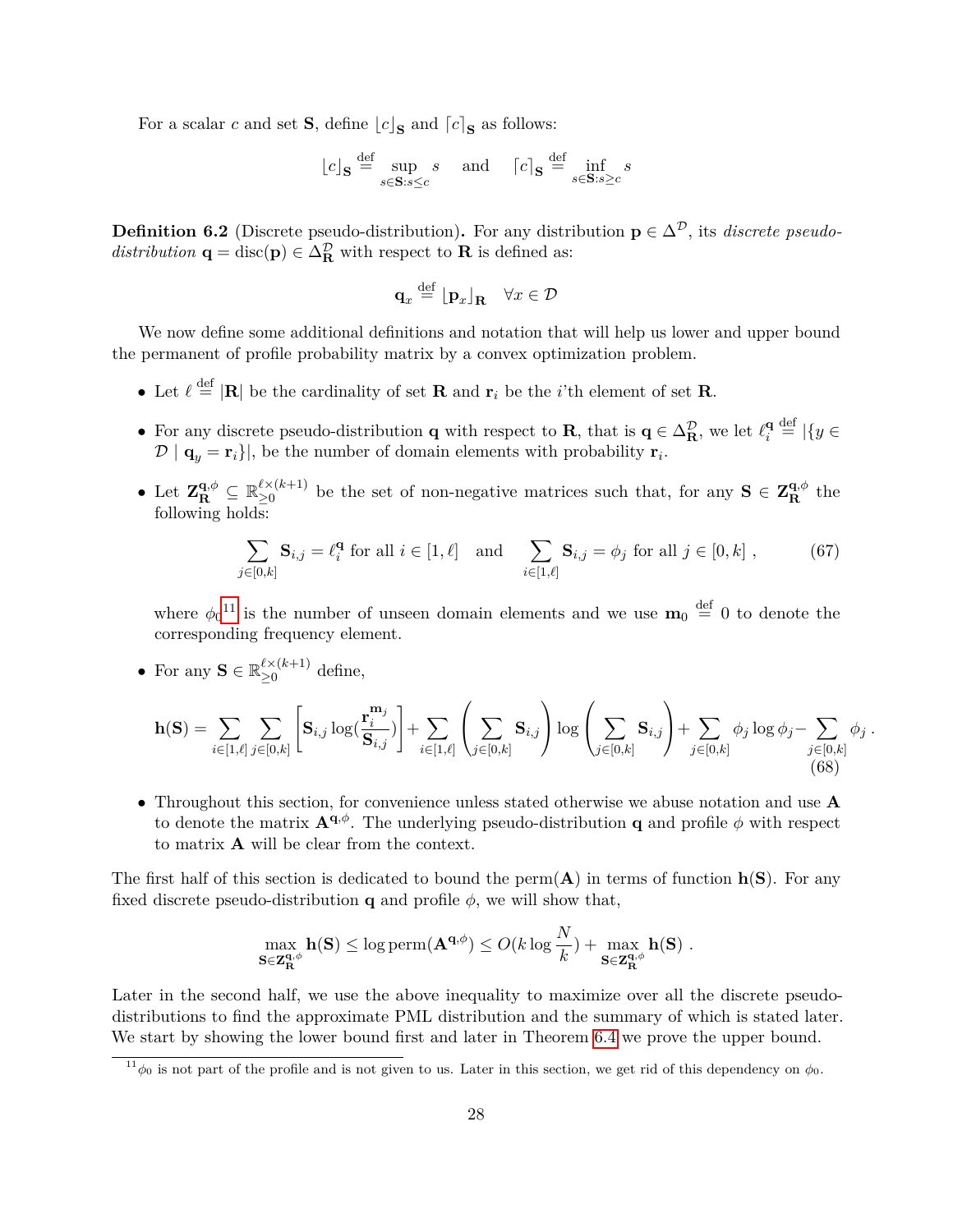**Theorem 6.3.** For any discrete pseudo-distribution q with respect to  $\bf{R}$  and profile  $\phi$ , let  $\bf{A}$  be the *matrix defined (with respect to*  $q$  *and*  $\phi$ ) *in Equation* [\(65\)](#page-26-1)*, then the following holds,* 

$$
\log \mathrm{perm}(\boldsymbol{A}) \ge \max_{\boldsymbol{S} \in \mathbf{Z}^{q,\phi}_{R}} \boldsymbol{h}(\boldsymbol{S}) . \tag{69}
$$

*Proof.* For any matrix  $S \in \mathbb{Z}_{R}^{\mathbf{q}, \phi}$ , define matrix  $\mathbf{Q} \in \mathbb{R}^{\mathcal{D} \times \mathcal{D}}$  as follows,

$$
\mathbf{Q}_{x,y} \stackrel{\text{def}}{=} \frac{\mathbf{S}_{i,j}}{\ell_i^{\mathbf{q}}\phi_j}
$$

where in the definition above *i* and *j* are such that  $\mathbf{q}_x = \mathbf{r}_i$  and  $\mathbf{f}_y = \mathbf{m}_j$ . We now establish that matrix **Q** is doubly stochastic. For each  $x \in \mathcal{D}$ , let *i* be such that  $\mathbf{q}_x = \mathbf{r}_i$ , then

$$
\sum_{y \in \mathcal{D}} \mathbf{Q}_{x,y} = \sum_{j \in [0,k]} \sum_{\{y \in \mathcal{D} \mid \mathbf{f}_y = \mathbf{m}_j\}} \frac{\mathbf{S}_{i,j}}{\ell_i^q \phi_j} = \sum_{j \in [0,k]} \frac{\mathbf{S}_{i,j}}{\ell_i^q \phi_j} \sum_{\{y \in \mathcal{D} \mid \mathbf{f}_y = \mathbf{m}_j\}} 1
$$
\n
$$
= \sum_{j \in [0,k]} \frac{\mathbf{S}_{x,\mathbf{m}_j}}{\ell_i^q \phi_j} \cdot \phi_j = \frac{1}{\ell_i^q} \sum_{j \in [0,k]} \mathbf{S}_{x,\mathbf{m}_j} = 1.
$$
\n(70)

For each  $y \in \mathcal{D}$ , let *j* be such that  $\mathbf{f}_y = \mathbf{m}_j$ , then

$$
\sum_{x \in \mathcal{D}} \mathbf{Q}_{x,y} = \sum_{i \in [1,\ell]} \sum_{\{x \in \mathcal{D} \mid \mathbf{q}_x = \mathbf{r}_i\}} \frac{\mathbf{S}_{i,j}}{\ell_i^{\mathbf{q}} \phi_j} = \sum_{i \in [1,\ell]} \frac{\mathbf{S}_{i,j}}{\ell_i^{\mathbf{q}} \phi_j} \sum_{\{x \in \mathcal{D} \mid \mathbf{q}_x = \mathbf{r}_i\}} 1
$$
\n
$$
= \sum_{i \in [1,\ell]} \frac{\mathbf{S}_{x,\mathbf{m}_j}}{\ell_i^{\mathbf{q}} \phi_j} \cdot \ell_i^{\mathbf{q}} = \frac{1}{\phi_j} \sum_{i \in [1,\ell]} \mathbf{S}_{x,\mathbf{m}_j} = 1 .
$$
\n(71)

Since matrix **Q** is doubly stochastic, by the definition of the scaled Sinkhorn permanent (See Definition [2.6\)](#page-6-4) and Corollary [2.7](#page-6-1) we have  $log \text{perm}(A) \ge U(A, Q) - N$ . To conclude the proof we show that  $U(\mathbf{A}, \mathbf{Q}) - N = \mathbf{h}(\mathbf{S}).$ 

$$
U(\mathbf{A}, \mathbf{Q}) = \sum_{(x,y)\in\mathcal{D}\times\mathcal{D}} \mathbf{Q}_{x,y} \log(\frac{\mathbf{A}_{x,y}}{\mathbf{Q}_{x,y}}) = \sum_{i\in[1,\ell]} \sum_{j\in[0,k]} \ell_i^{\mathbf{q}} \phi_j \cdot \frac{\mathbf{S}_{i,j}}{\ell_i^{\mathbf{q}} \phi_j} \log(\frac{\mathbf{r}_i^{\mathbf{m}_j} \ell_i^{\mathbf{q}} \phi_j}{\mathbf{S}_{i,j}})
$$
  
= 
$$
\sum_{i\in[1,\ell]} \sum_{j\in[0,k]} \mathbf{S}_{i,j} \log(\frac{\mathbf{r}_i^{\mathbf{m}_j} \ell_i^{\mathbf{q}} \phi_j}{\mathbf{S}_{i,j}}).
$$
 (72)

<span id="page-29-0"></span>We consider the final expression above and simplify it. First note that,

$$
\sum_{i\in[1,\ell]}\sum_{j\in[0,k]}{\bf S}_{i,j}\log\ell_i^{\mathbf q}=\sum_{i\in[1,\ell]}\log\ell_i^{\mathbf q}\sum_{j\in[0,k]}{\bf S}_{i,j}=\sum_{i\in[1,\ell]}\ell_i^{\mathbf q}\log\ell_i^{\mathbf q}\ .
$$

Similarly,

$$
\sum_{i \in [1,\ell]} \sum_{j \in [0,k]} \mathbf{S}_{i,j} \log \phi_j = \sum_{j \in [0,k]} \log \phi_j \sum_{i \in [1,\ell]} \mathbf{S}_{i,j} = \sum_{j \in [0,k]} \phi_j \log \phi_j.
$$

Using the above two expressions, the final expression of Equation [\(72\)](#page-29-0) can be equivalently written as,

<span id="page-29-1"></span>
$$
\sum_{i\in[1,\ell]} \sum_{j\in[0,k]} \mathbf{S}_{i,j} \log(\frac{\mathbf{r}_i^{\mathbf{m}_j} \ell_i^{\mathbf{q}} \phi_j}{\mathbf{S}_{i,j}}) = \sum_{i\in[1,\ell]} \sum_{j\in[0,k]} \left[ \mathbf{S}_{i,j} \log(\frac{\mathbf{r}_i^{\mathbf{m}_j}}{\mathbf{S}_{i,j}}) \right] + \sum_{i\in[1,\ell]} \ell_i^{\mathbf{q}} \log \ell_i^{\mathbf{q}} + \sum_{j\in[0,k]} \phi_j \log \phi_j
$$
 (73)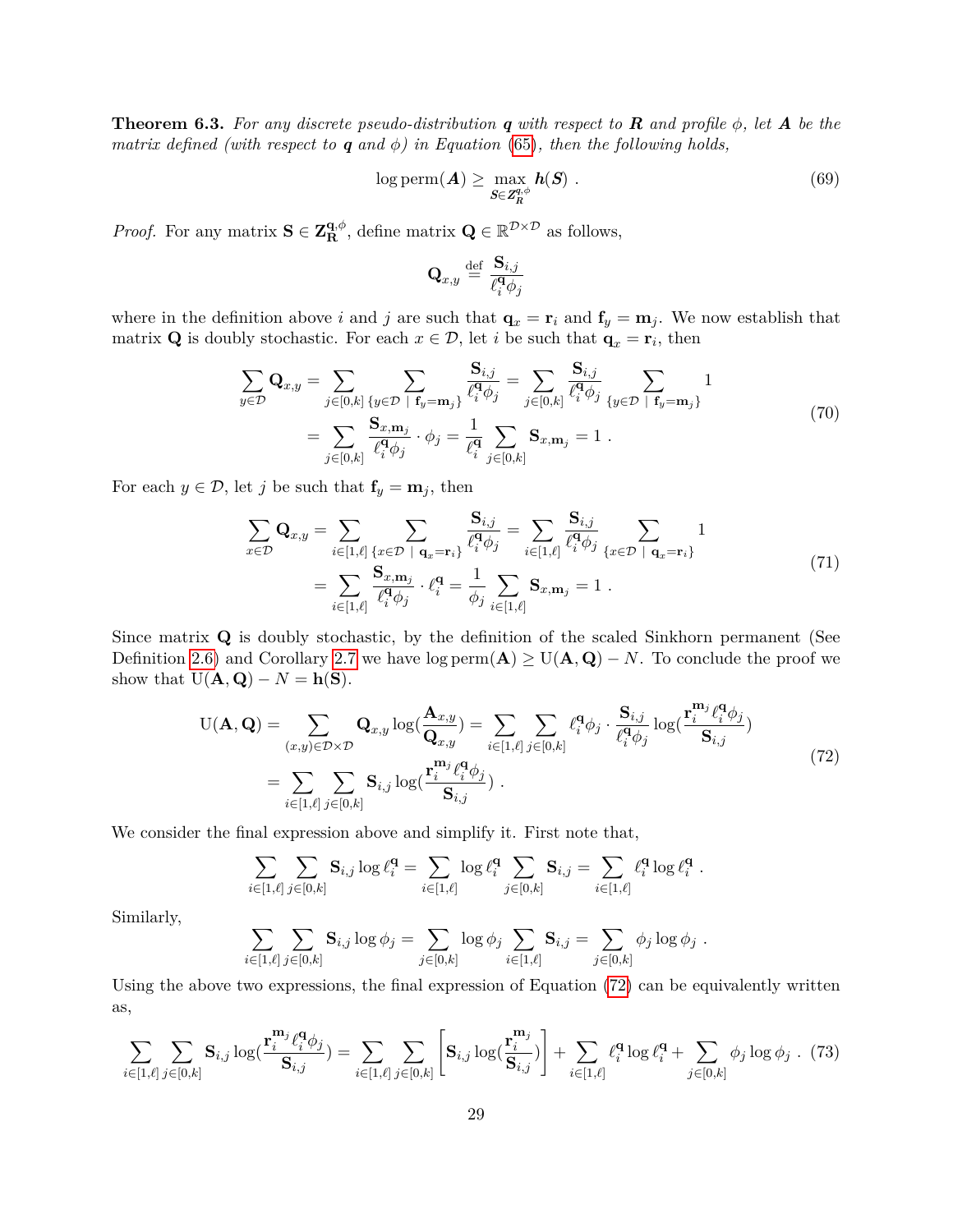Combining Equation [\(72\)](#page-29-0), Equation [\(73\)](#page-29-1) and substituting  $N = \sum_{j \in [0,k]} \phi_j$ , we get:

$$
U(\mathbf{A},\mathbf{Q})-N=\sum_{i\in[1,\ell]}\sum_{j\in[0,k]}S_{i,j}\log(\frac{\mathbf{r}_{i}^{\mathbf{m}_{j}}}{\mathbf{S}_{i,j}})+\sum_{i\in[1,\ell]}\ell_{i}^{\mathbf{q}}\log\ell_{i}^{\mathbf{q}}+\sum_{j\in[0,k]}\phi_{j}\log\phi_{j}-\sum_{j\in[0,k]}\phi_{j}=\mathbf{h}(\mathbf{S}) .
$$

In the above equality we used  $\sum_{j \in [0,k]} \mathbf{S}_{i,j} = \ell_i^{\mathbf{q}}$ **<sup>q</sup>** for all  $i \in [1, \ell]$  and for any **S**  $\in \mathbf{Z}_{\mathbf{R}}^{\mathbf{q},\phi}$ . Combining the above inequality with  $\log \text{perm}(A) \ge U(A, Q) - N$  we get,

$$
\log \mathrm{perm}(\mathbf{A}) \geq \mathbf{h}(\mathbf{S}) \ .
$$

The above inequality holds for any  $S \in \mathbb{Z}_{\mathbb{R}}^{q,\phi}$  (and therefore holds for the maximizer as well) and we conclude the proof.  $\Box$ 

We next give an upper bound for the log of permanent of  $\bf{A}$  in terms of  $\bf{h}(S)$ .

<span id="page-30-0"></span>**Theorem 6.4.** For any discrete pseudo-distribution q with respect to  $\bf{R}$  and profile  $\phi$ , let  $\bf{A}$  be the *matrix defined (with respect to*  $q$  *and*  $\phi$ ) *in Equation* [\(65\)](#page-26-1)*. Then,* 

$$
\log \mathrm{perm}(\boldsymbol{A}) \leq O(k \log \frac{N}{k}) + \max_{\boldsymbol{S} \in \mathbb{Z}_R^{q,\phi}} \boldsymbol{h}(\boldsymbol{S}) \ .
$$

*Proof.* Here we construct a particular matrix  $S \in \mathbb{Z}_{\mathbb{R}}^{q,\phi}$  such that  $\log \text{perm}(\mathbf{A}) \leq O(k \log \frac{N}{k}) + \mathbf{h}(\mathbf{S}),$ which immediately implies the theorem. Recall by Lemmas [4.4](#page-14-0) and [4.5,](#page-14-1) there exists a matrix  $\mathbf{P} \in \mathbb{R}_{>0}^{\mathcal{D} \times (k+1)}$  $\sum_{i=0}^{D} P_{x,i}(x+1)$  such that,  $\sum_{j\in[0,k]} P_{x,j} = 1$  for all  $x \in \mathcal{D}$  and  $\sum_{x\in\mathcal{D}} P_{x,j} = \phi_j$  for all  $j \in [0,k]$ , and satisfies  $\log \text{perm}(\mathbf{A}) \leq O(k \log \frac{N}{k}) + \mathbf{f}(\mathbf{A}, \mathbf{P})$ <sup>[12](#page-30-1)</sup>. Further using the definition of  $\mathbf{f}(\mathbf{A}, \mathbf{P})$  we get,

<span id="page-30-2"></span>
$$
\log \text{perm}(\mathbf{A}) \le O(k \log \frac{N}{k}) + \sum_{j \in [0,k]} \phi_j \log \phi_j - \sum_{j \in [0,k]} \phi_j + \sum_{(x,j) \in \mathcal{D} \times [0,k]} \mathbf{P}_{x,j} \log \frac{\hat{\mathbf{A}}_{x,j}}{\mathbf{P}_{x,j}} ,\qquad(74)
$$

where for the matrix **A** defined (with respect to **q** and  $\phi$ ) in Equation [\(65\)](#page-26-1), we have,

$$
\hat{\mathbf{A}}_{x,j} = \mathbf{q}_x^{\mathbf{m}_j} .
$$

We now define the matrix **S** that satisfies the conditions of the lemma.

$$
\mathbf{S}_{i,j} \stackrel{\text{def}}{=} \sum_{\{x \in \mathcal{D} \; | \; \mathbf{q}_x = \mathbf{r}_i\}} \mathbf{P}_{x,j}
$$

By Theorem [4.7,](#page-18-0) for any fixed  $j \in [0, k]$ , all  $x \in \mathcal{D}$  such that  $\mathbf{q}_x = \mathbf{r}_i$ , share the same probability value  $P_{x,j}$  and we use the notation  $P_{i,j}$  to denote this value. Using this definition, we have:

<span id="page-30-3"></span>
$$
\mathbf{S}_{i,j} = \ell_i^{\mathbf{q}} \mathbf{P}_{i,j} \tag{75}
$$

Further note that for any  $i \in [1, \ell]$ , if  $x \in \mathcal{D}$  is any element such that  $\mathbf{q}_x = \mathbf{r}_i$ , then

$$
\sum_{j\in[0,k]} \mathbf{P}_{i,j} = \sum_{j\in[0,k]} \mathbf{P}_{x,j} = 1
$$

<span id="page-30-1"></span><sup>&</sup>lt;sup>12</sup>The inequality holds because matrix **A** has  $k+1$  distinct columns and  $O((k+1)\log \frac{N}{k+1})$  is asymptotically same as  $O(k \log \frac{N}{k})$ .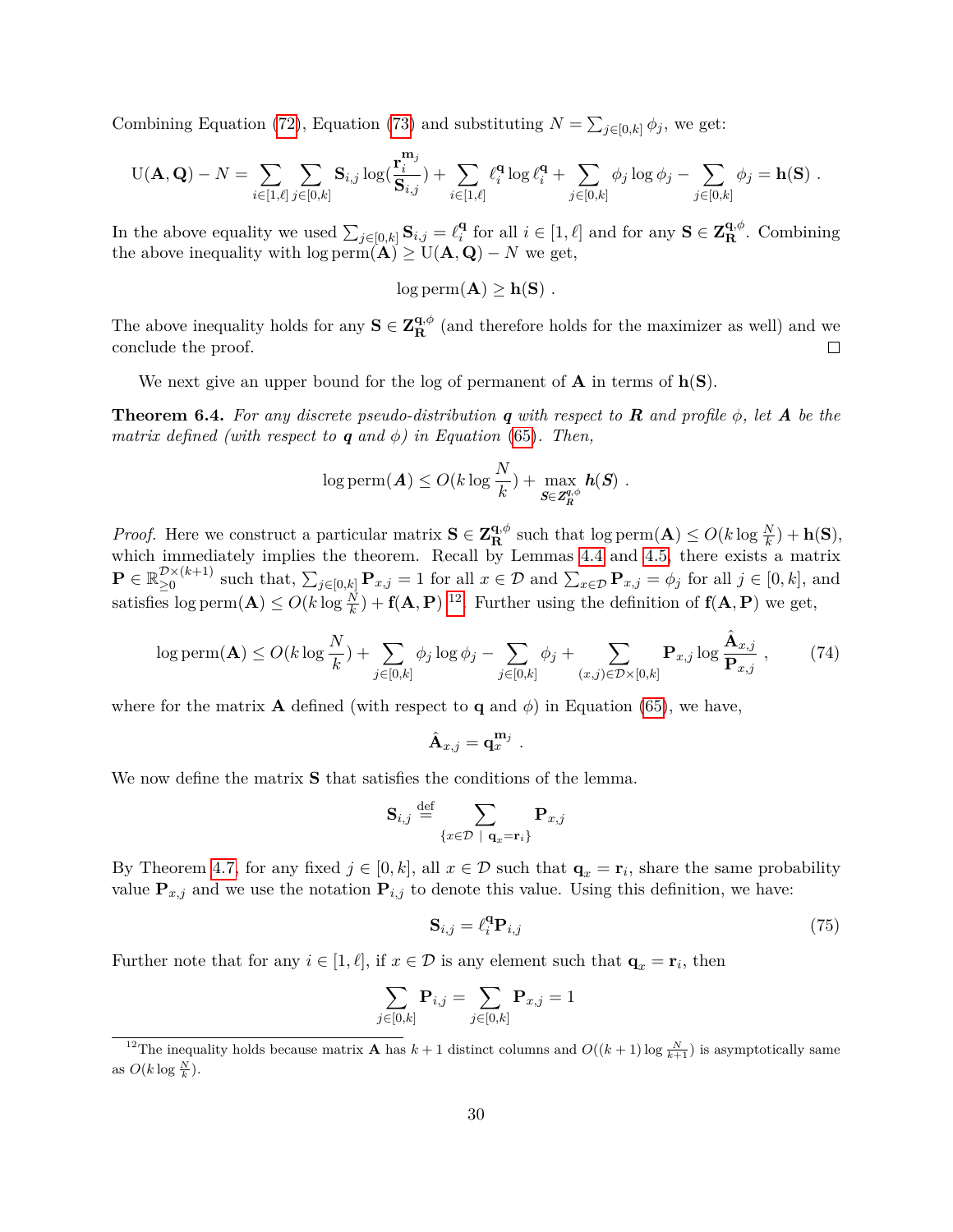We wish to show that  $S \in \mathbb{Z}_{\mathbb{R}}^{q,\phi}$ . We first analyze the row sum constraint. For each  $i \in [1,\ell],$ 

$$
\sum_{j \in [0,k]} \mathbf{S}_{i,j} = \sum_{j \in [0,k]} \ell_i^{\mathbf{q}} \mathbf{P}_{i,j} = \ell_i^{\mathbf{q}}
$$

We now analyze the column constraint. For each  $j \in [0, k]$ ,

$$
\sum_{i\in[1,\ell]}{\bf S}_{i,j}=\sum_{i\in[1,\ell]}\sum_{\{x\in\mathcal{D}\ |\ {\bf q}_x={\bf r}_i\}}{\bf P}_{x,j}=\sum_{x\in\mathcal{D}}{\bf P}_{x,j}=\phi_j
$$

In the remainder of the proof we show that the matrix **S** defined earlier satisfies  $\log \text{perm}(A) \leq$  $O(k \log \frac{N}{k}) + \mathbf{h}(\mathbf{S})$ . We start by simplifying the term  $\sum_{(x,j) \in \mathcal{D} \times [0,k]} \mathbf{P}_{x,j} \log \frac{\hat{\mathbf{A}}_{x,j}}{\mathbf{P}_{x,j}}$  in Equation [\(74\)](#page-30-2),

<span id="page-31-0"></span>
$$
\sum_{(x,j)\in\mathcal{D}\times[0,k]} \mathbf{P}_{x,j} \log \frac{\hat{\mathbf{A}}_{x,j}}{\mathbf{P}_{x,j}} = \sum_{j\in[0,k]} \sum_{i\in[1,\ell]} \sum_{\{x\in\mathcal{D} \mid \mathbf{q}_x = \mathbf{r}_i\}} \mathbf{P}_{x,j} \log \frac{\hat{\mathbf{A}}_{x,j}}{\mathbf{P}_{x,j}} = \sum_{j\in[0,k]} \sum_{i\in[1,\ell]} \sum_{\{x\in\mathcal{D} \mid \mathbf{q}_x = \mathbf{r}_i\}} \mathbf{P}_{i,j} \log \frac{\mathbf{r}_i^{\mathbf{m}_j}}{\mathbf{P}_{i,j}}
$$
\n
$$
= \sum_{j\in[0,k]} \sum_{i\in[1,\ell]} \ell_i^{\mathbf{q}} \mathbf{P}_{i,j} \log \frac{\mathbf{r}_i^{\mathbf{m}_j}}{\mathbf{P}_{i,j}} = \sum_{i\in[1,\ell]} \sum_{j\in[0,k]} \mathbf{S}_{i,j} \log \frac{\mathbf{r}_i^{\mathbf{m}_j} \ell_i^{\mathbf{q}}}{\mathbf{S}_{i,j}}
$$
\n
$$
= \sum_{i\in[1,\ell]} \sum_{j\in[0,k]} \mathbf{S}_{i,j} \log \frac{\mathbf{r}_i^{\mathbf{m}_j}}{\mathbf{S}_{i,j}} + \sum_{i\in[1,\ell]} \ell_i^{\mathbf{q}} \log \ell_i^{\mathbf{q}}
$$
\n(76)

In the second equality, we used  $\hat{\mathbf{A}}_{x,j} = \mathbf{r}_i^{\mathbf{m}_j}$  $\mathbf{P}_{i,j}$  and further by the definition of  $\mathbf{P}_{i,j}$  we have  $\mathbf{P}_{x,j} = \mathbf{P}_{i,j}$ for all  $x \in \mathcal{D}$  that satisfy  $\mathbf{q}_x = \mathbf{r}_i$ . In the third equality, we used  $\sum_{\{x \in \mathcal{D} \mid \mathbf{q}_x = \mathbf{r}_i\}} 1 = \ell_i^{\mathbf{q}}$  $i<sup>q</sup>$ . In the fourth equality we used Equation [\(75\)](#page-30-3). In the final equality, we used  $\sum_{i\in[1,\ell]}\sum_{j\in[0,k]}$   $S_{i,j}$  log  $\frac{\mathbf{r}_i^{m_j}\ell_i^{\mathbf{q}}}{S_{i,j}} =$  $\sum_{i \in [1,\ell]} \sum_{j \in [0,k]} \mathbf{S}_{i,j} \log \frac{\mathbf{r}^{\mathbf{m}_j}_i}{\mathbf{S}_{i,j}} + \sum_{i \in [1,\ell]} \sum_{j \in [0,k]} \mathbf{S}_{i,j} \log \ell_i^{\mathbf{q}}$  $\frac{q}{i}$  and the final term further simplifies to the following,  $\sum_{i\in[1,\ell]}\sum_{j\in[0,k]}$   $\mathbf{S}_{i,j}$  log  $\ell_i^{\mathbf{q}} = \sum_{i\in[1,\ell]}$  log  $\ell_i^{\mathbf{q}}$ **s**<sup>*{s*</sup>} $\sum_{j \in [0,k]}$   $\mathbf{S}_{i,j} = \sum_{i \in [1,\ell]} \ell_i^{\mathbf{q}}$  $\sum_{i}^{\mathbf{q}}\log \ell_i^{\mathbf{q}}$ *i* . We conclude the proof by combining equations [74](#page-30-2) and [76](#page-31-0) and using  $\sum_{j\in[0,k]}$   $\mathbf{S}_{i,j} = \ell_i^{\mathbf{q}}$  $i$ <sup> $\alpha$ </sup> for any

$$
\mathbf{S} \in \mathbf{Z}_{\mathbf{R}}^{\mathbf{q},\phi}.
$$

Note using Theorem [6.3](#page-28-1) and [6.4,](#page-30-0) for matrix **A** defined (with respect to **q** and  $\phi$ ) in Equation [\(65\)](#page-26-1), we showed the following,

<span id="page-31-2"></span>
$$
\max_{\mathbf{S}\in\mathbf{Z}_{\mathbf{R}}^{\mathbf{q},\phi}}\mathbf{h}(\mathbf{S}) \le \log \mathrm{perm}(\mathbf{A}) \le O(k \log \frac{N}{k}) + \max_{\mathbf{S}\in\mathbf{Z}_{\mathbf{R}}^{\mathbf{q},\phi}}\mathbf{h}(\mathbf{S})\ .
$$
 (77)

Our final goal of this section is to maximize  $\mathbb{P}(\mathbf{q},\phi) \propto \frac{1}{\phi_0}$  $\frac{1}{\phi_0!}$  perm(**A**) over discrete pseudodistributions **q** but let us take a step back and just focus on writing an upper bound. Consider the term  $\max_{S \in \mathbb{Z}_R^{\mathbf{q},\phi}} \mathbf{h}(S)$  in the expression above, it depends on discrete pseudo-distribution **q** at two different places. The first is the constraint set  $\mathbf{Z}_{\mathbf{R}}^{\mathbf{q},\phi}$  and the second is the function  $\mathbf{h}(\mathbf{S})$  (because it contains the  $\phi_0$  term in its expression). We address the first issue by defining the following new set that encodes the constraint set  $\mathbf{Z}_{\mathbf{R}}^{\mathbf{q},\phi}$  for all discrete pseudo-distributions simultaneously.

 $\mathbf{Definition}$  6.5. Let  $\mathbf{Z}_\mathbf{R}^\phi \subset \mathbb{R}_{\geq 0}^{\ell \times (k+1)}$  $\sum_{k=0}^{\ell} (k+1)$  be the set of non-negative matrices, such that any  $S \in \mathbb{Z}_{\mathbb{R}}^{\phi}$ **R** satisfies,

<span id="page-31-1"></span>
$$
\sum_{i \in [1,\ell]} \mathbf{S}_{i,j} = \phi_j \text{ for all } j \in [1,k], \sum_{j \in [0,k]} \mathbf{S}_{i,j} \in \mathbb{Z}_+ \text{ for all } i \in [1,\ell] \text{ and } \sum_{i \in [1,k]} \mathbf{r}_i \sum_{j \in [0,k]} \mathbf{S}_{i,j} \le 1. \tag{78}
$$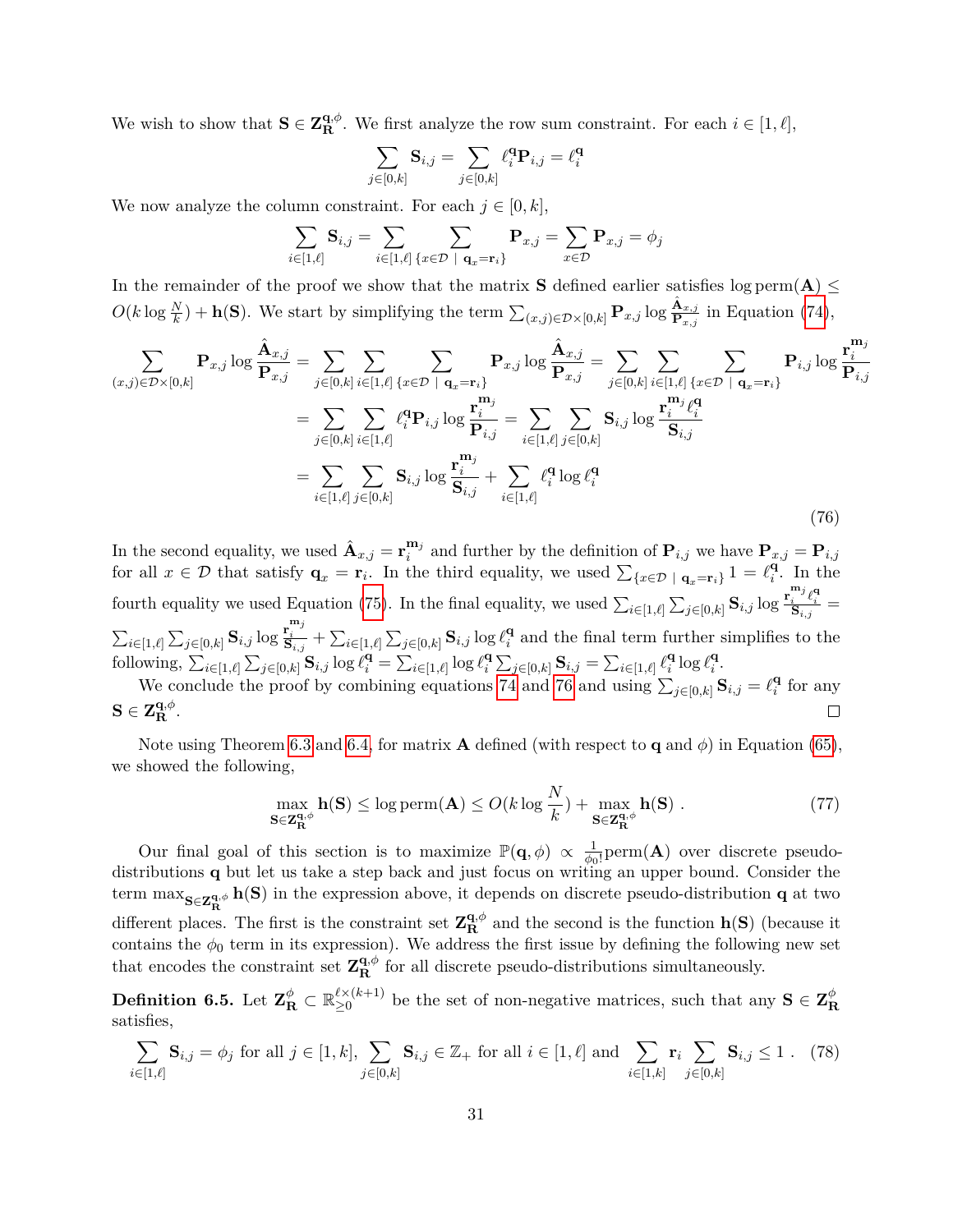Note in the definition of  $\mathbf{Z}_{\mathbf{R}}^{\phi}$  we removed the constraint related to  $\phi_0$  and recall  $\phi_0$  denotes the number of unseen domain elements. Not having constraint with respect to  $\phi_0$  helps us encode discrete pseudo-distributions (with respect to **R**) of different domain sizes. Further for any  $S \in \mathbb{Z}_{R}^{\phi}$ , there is a discrete pseudo-distribution associated with it and we define it next.

<span id="page-32-0"></span>**Definition 6.6.** For any  $S \in \mathbb{Z}_{\mathbb{R}}^{\phi}$ , the discrete pseudo-distribution  $\mathbf{q}_{\mathbf{S}}$  associated with S is defined as follows: For any arbitrary  $\sum_{j\in[0,k]}$  **S***i,j* number of domain elements assign probability  $\mathbf{r}_i$ .

Note in the definition above  $q<sub>S</sub>$  is a valid pseudo-distribution because of the third condition in Equation [\(78\)](#page-31-1). Further note that, for any discrete pseudo-distribution **q** and **S**  $\in \mathbb{Z}_{\mathbb{R}}^{\mathbf{q},\phi}$ , the distribution **q**<sub>**S**</sub> associated with respect to **S** is a permutation of distribution **q**. Since the probability of a profile is invariant under permutations of distribution, we treat all these distributions the same and do not distinguish between them.

We now handle the second issue that corresponds to removing the dependency of discrete pseudo-distribution **q** from the function **h**(**S**). To handle this issue, we define a new function **g**(**S**) that when maximized over the set  $\mathbf{Z}_{\mathbf{R}}^{\mathbf{q},\phi}$  and  $\mathbf{Z}_{\mathbf{R}}^{\phi}$  approximates the value  $\mathbb{P}(\mathbf{q},\phi)$  and  $\max_{\mathbf{q}\in\Delta_{\mathbf{R}}^{\mathcal{D}}}\mathbb{P}(\mathbf{q},\phi)$ respectively (See next theorem for the formal statement). For any  $\mathbf{S} \in \mathbb{R}_{\geq 0}^{\ell \times (k+1)}$  $\sum_{n=0}^{\infty}$  (k<sup>+1)</sup>, the function **g(S)** is defined as follows,

$$
\mathbf{g(S)} \stackrel{\text{def}}{=} \exp\left(\sum_{i \in [1,\ell]} \sum_{j \in [0,k]} \left[\mathbf{S}_{i,j} \log(\frac{\mathbf{r}_i^{\mathbf{m}_j}}{\mathbf{S}_{i,j}})\right] + \sum_{i \in [1,\ell]} \left(\sum_{j \in [0,k]} \mathbf{S}_{i,j}\right) \log\left(\sum_{j \in [0,k]} \mathbf{S}_{i,j}\right)\right) \tag{79}
$$

Note that we switch gears and define the function **g**(**S**) as an exponential function. **g**(**S**) approximates the value  $\mathbb{P}(\mathbf{q},\phi)$  instead of log of it and it helps with proof readability. The following theorem summarizes this result.

<span id="page-32-1"></span>**Theorem 6.7.** *Let R be a probability discretization set. Given a profile φ and discrete pseudodistribution q with respect to R. The following inequality holds,*

$$
\exp(-O(k\log(N+n))) \cdot C_{\phi} \cdot \max_{\mathbf{S} \in \mathbf{Z}_{R}^{q,\phi}} \mathbf{g}(\mathbf{S}) \leq \mathbb{P}(\mathbf{q}, \phi) \leq \exp\left(O\left(k\log\frac{N}{k}\right)\right) \cdot C_{\phi} \cdot \max_{\mathbf{S} \in \mathbf{Z}_{R}^{q,\phi}} \mathbf{g}(\mathbf{S}) \tag{80}
$$

*Further,*

$$
\exp(-O(k\log(N+n))) \cdot C_{\phi} \cdot \max_{\mathbf{S} \in \mathbf{Z}_{R}^{\phi}} \mathbf{g}(\mathbf{S}) \le \max_{\mathbf{q} \in \Delta_{R}^{\mathcal{D}}} \mathbb{P}(\mathbf{q}, \phi) \le \exp\left(O\left(k\log\frac{N}{k}\right)\right) \cdot C_{\phi} \cdot \max_{\mathbf{S} \in \mathbf{Z}_{R}^{\phi}} \mathbf{g}(\mathbf{S}) \tag{81}
$$

*Proof.* For any discrete pseudo-distribution **q** with respect to **R** and profile  $\phi$ , let **A** be the matrix defined (with respect to **q** and  $\phi$ ) in Equation [\(65\)](#page-26-1). Then, by Equation [\(77\)](#page-31-2) we have,

$$
\max_{\mathbf{S}\in \mathbf{Z}_{\mathbf{R}}^{\mathbf{q},\phi}} \mathbf{h}(\mathbf{S}) \le \log \mathrm{perm}(\mathbf{A}) \le O(k \log \frac{N}{k}) + \max_{\mathbf{S}\in \mathbf{Z}_{\mathbf{R}}^{\mathbf{q},\phi}} \mathbf{h}(\mathbf{S}) .
$$

Further by Equation [\(4\)](#page-7-2) we have,

$$
\mathbb{P}(\mathbf{q},\phi) = C_{\phi} \cdot \left( \prod_{j \in [0,k]} \frac{1}{\phi_j!} \right) \cdot \mathrm{perm}(\mathbf{A}^{\mathbf{q},\phi}) \ .
$$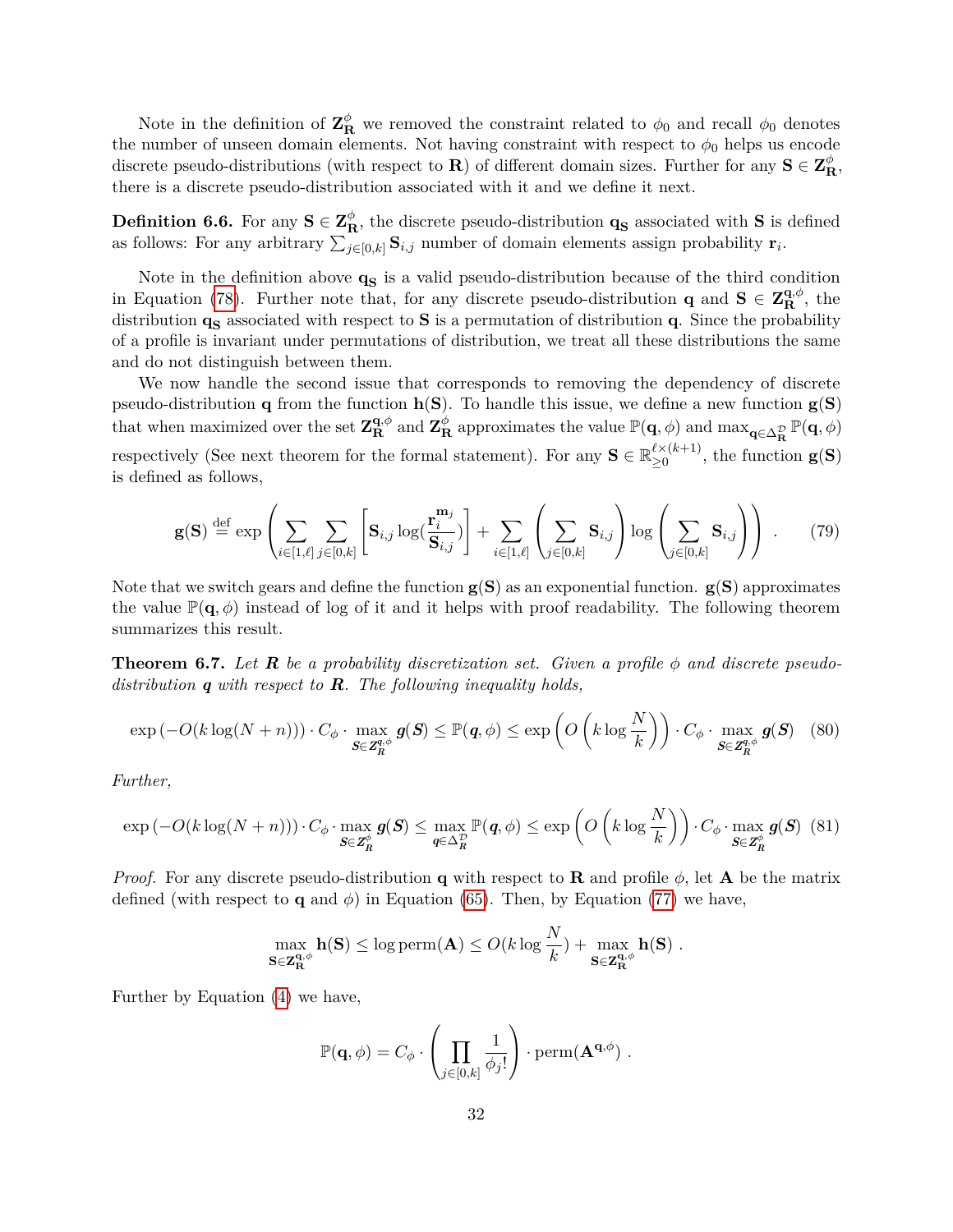Combining the above two equations we have,

<span id="page-33-3"></span>
$$
C_{\phi} \cdot \left( \prod_{j \in [0,k]} \frac{1}{\phi_j!} \right) \cdot \max_{\mathbf{S} \in \mathbf{Z}_{\mathbf{R}}^{\mathbf{q},\phi}} \exp\left(\mathbf{h}(\mathbf{S})\right) \leq \mathbb{P}(\mathbf{q},\phi) \leq \exp\left(O\left(k \log \frac{N}{k}\right)\right) \cdot C_{\phi} \cdot \left(\prod_{j \in [0,k]} \frac{1}{\phi_j!}\right) \cdot \max_{\mathbf{S} \in \mathbf{Z}_{\mathbf{R}}^{\mathbf{q},\phi}} \exp\left(\mathbf{h}(\mathbf{S})\right)
$$
\n(82)

We now simplify the term  $\left(\prod_{j\in[0,k]}\frac{1}{\phi_j}\right)$ *φ<sup>j</sup>* !  $\cdot$  exp ( $\mathbf{h}(\mathbf{S})$ ) in the above expression. First note that for any  $S \in \mathbf{Z}_{\mathbf{R}}^{\mathbf{q},\phi}$ ,

$$
\exp(\mathbf{h}(\mathbf{S})) = \mathbf{g}(\mathbf{S}) \cdot \exp\left(\sum_{j \in [0,k]} \phi_j \log \phi_j - \sum_{j \in [0,k]} \phi_j\right) .
$$

<span id="page-33-1"></span>Therefore,

$$
\left(\prod_{j\in[0,k]}\frac{1}{\phi_j!}\right)\cdot\exp\left(\mathbf{h}(\mathbf{S})\right)=\left(\prod_{j\in[0,k]}\frac{1}{\phi_j!}\right)\cdot\mathbf{g}(\mathbf{S})\cdot\exp\left(\sum_{j\in[0,k]}\phi_j\log\phi_j-\sum_{j\in[0,k]}\phi_j\right)\ .\tag{83}
$$

By Lemma [2.8](#page-6-3) (Stirling's approximation) we have,

<span id="page-33-0"></span>
$$
\exp\left(-O\left(k\log(N+n)\right)\right) \le \left(\prod_{j\in[0,k]} \frac{1}{\phi_j!}\right) \cdot \exp\left(\sum_{j\in[0,k]} \phi_j \log \phi_j - \sum_{j\in[0,k]} \phi_j\right) \le 1. \tag{84}
$$

The first inequality follows because for each  $j \in [0, k]$ , we have  $\frac{1}{\phi_j!} \exp(\phi_j \log \phi_j - \phi_j) \ge \Omega(\frac{1}{\sqrt{\phi_j}})$  $\frac{1}{\phi_j+1}$ ), which by using  $\phi_j \leq N + n$  is further lower bounded by  $\Omega(\frac{1}{\sqrt{N}})$  $\frac{1}{N+n}$ ) ≥ exp( $-O(\log(N+n))$ ). Equation [\(84\)](#page-33-0) follows by taking product over all  $j \in [0, k]$ . Now combining Equation (84) and Equation [\(83\)](#page-33-1) we have,

<span id="page-33-2"></span>
$$
\exp(-O(k\log(N+n))) \cdot \mathbf{g}(\mathbf{S}) \le \left(\prod_{j \in [0,k]} \frac{1}{\phi_j!}\right) \cdot \exp(\mathbf{h}(\mathbf{S})) \le \mathbf{g}(\mathbf{S}) . \tag{85}
$$

The first statement of the lemma follows by combining the above Equation [\(85\)](#page-33-2) with Equation [\(82\)](#page-33-3), that is we have,

<span id="page-33-4"></span>
$$
\exp\left(-O(k\log(N+n))\right)\cdot C_{\phi}\cdot \max_{\mathbf{S}\in\mathbf{Z}_{\mathbf{R}}^{\mathbf{q},\phi}}\mathbf{g}(\mathbf{S})\leq \mathbb{P}(\mathbf{q},\phi)\leq \exp\left(O\left(k\log\frac{N}{k}\right)\right)\cdot C_{\phi}\cdot \max_{\mathbf{S}\in\mathbf{Z}_{\mathbf{R}}^{\mathbf{q},\phi}}\mathbf{g}(\mathbf{S})\ .\tag{86}
$$

Given a profile  $\phi$ , for any discrete pseudo-distribution  $q \in \Delta_R^{\mathcal{D}}$  we have  $\mathbf{Z}_{\mathbf{R}}^{q,\phi} \subseteq \mathbf{Z}_{\mathbf{R}}^{\phi}$  and further combining it with above inequality we get,

$$
\max_{\mathbf{q}\in\Delta_{\mathbf{R}}^{\mathcal{D}}} \mathbb{P}(\mathbf{q},\phi) \le \exp\left(O\left(k\log\frac{N}{k}\right)\right) \cdot C_{\phi} \cdot \max_{\mathbf{S}\in\mathbf{Z}_{\mathbf{R}}^{\phi}} \mathbf{g}(\mathbf{S}) \ .
$$

Note that for any  $S \in \mathbb{Z}_{\mathbb{R}}^{\phi}$ , we also have  $S \in \mathbb{Z}_{\mathbb{R}}^{\phi,q_s}$ , where  $q_S$  is the discrete pseudo-distribution associated with respect to **S** (See Definition [6.6\)](#page-32-0). Therefore,

$$
\exp(-O(k\log(N+n)))\cdot C_{\phi}\cdot \max_{\mathbf{S}\in\mathbf{Z}^{\phi}_{\mathbf{R}}}\mathbf{g}(\mathbf{S})\leq \exp(-O(k\log(N+n)))\cdot C_{\phi}\cdot \max_{\mathbf{q}\in\Delta^{\mathcal{D}}_{\mathbf{R}}}\max_{\mathbf{S}\in\mathbf{Z}^{\mathbf{q},\phi}_{\mathbf{R}}}\mathbf{g}(\mathbf{S})\leq \max_{\mathbf{q}\in\Delta^{\mathcal{D}}_{\mathbf{R}}}\mathbb{P}(\mathbf{q},\phi).
$$

For the last inequality in the above derivation we used Equation [\(86\)](#page-33-4). Now combining the previous two inequalities we conclude the proof.  $\Box$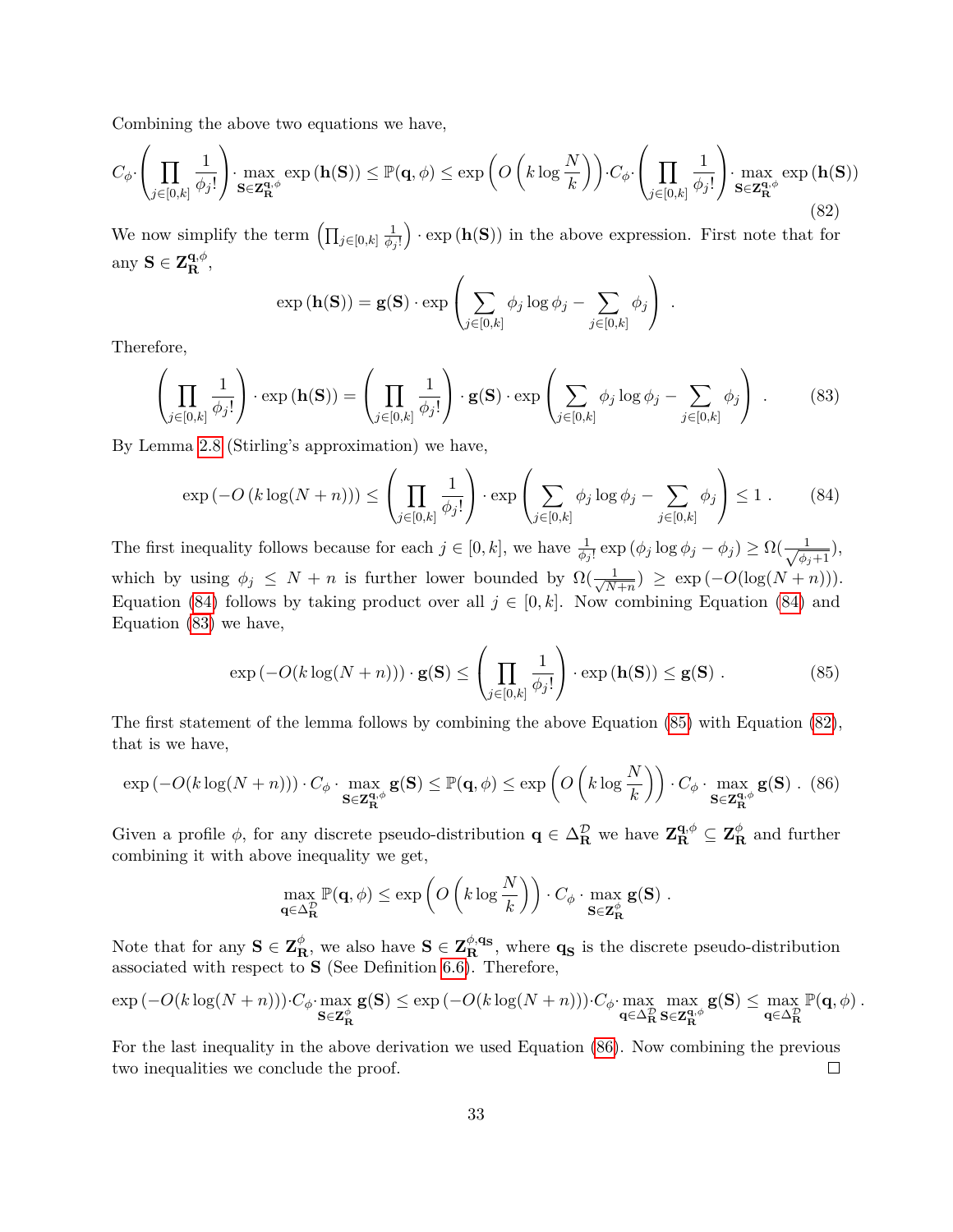The previous theorem provides an upper bound for the probability of profile with respect to any discrete pseudo-distribution. However one issue with this upper bound is that it is not efficiently computable because the set  $\mathbf{Z}_{\mathbf{R}}^{\phi}$  is not a convex set (because of the integrality constraints). We relax these integrality constraints and define the following new set.

 $\textbf{Definition 6.8.} \text{ Let } \textbf{Z}_\textbf{R}^{\phi, frac} \subseteq \mathbb{R}_{\geq 0}^{\ell \times (k+1)}$  $\sum_{n=0}^{\ell \times (\ell+1)}$  be the set of non-negative matrices, such that any **S** ∈  $\mathbf{Z}_{\mathbf{R}}^{\phi,frac}$  satisfies,

$$
\sum_{i \in [1,\ell]} \mathbf{S}_{i,j} = \phi_j \text{ for all } j \in [1,k] \text{ and } \sum_{i \in [1,k]} \mathbf{r}_i \sum_{j \in [0,k]} \mathbf{S}_{i,j} \le 1. \tag{87}
$$

<span id="page-34-3"></span>**Lemma 6.9.** *Let R be a probability discretization set. Given a profile φ, the following holds,*

$$
\max_{\boldsymbol{q}\in\Delta_{\boldsymbol{R}}^{\mathcal{D}}} \mathbb{P}(\boldsymbol{q},\phi) \le \exp\left(O\left(k\log\frac{N}{k}\right)\right) \cdot C_{\phi} \cdot \max_{\boldsymbol{S}\in\mathbf{Z}_{\boldsymbol{R}}^{\phi,frac}} g(\boldsymbol{S})
$$
\n(88)

*Proof.* By Theorem [6.7](#page-32-1) we already have,

$$
\max_{\mathbf{q}\in\Delta_{\mathbf{R}}^{\mathcal{D}}} \mathbb{P}(\mathbf{q},\phi) \le \exp\left(O\left(k\log\frac{N}{k}\right)\right) \cdot C_{\phi} \cdot \max_{\mathbf{S}\in\mathbf{Z}_{\mathbf{R}}^{\phi}} \mathbf{g}(\mathbf{S}) \ .
$$

 $\Box$ 

The lemma holds because  $\mathbf{Z}_{\mathbf{R}}^{\phi} \subseteq \mathbf{Z}_{\mathbf{R}}^{\phi, frac}$ .

Note in the above lemma, the upper bound only depends on the profile <sup>[13](#page-34-1)</sup> and we removed all dependencies related to distributions (and also  $\phi_0$ ). Next we show that this upper bound can be efficiently computed by using the result that function **g**(**S**) is log concave in **S**.

**Lemma 6.10** (Lemma 4.16 in [\[CSS19\]](#page-54-7)). *Function*  $g(S)$  *is log concave in*  $S$ *.* 

<span id="page-34-4"></span>**Theorem 6.11** (Theorem 4.17 in [\[CSS19\]](#page-54-7)). *Given a profile*  $\phi \in \Phi^n$ , the optimization problem  $\max_{S \in \mathbb{Z}_R^{\phi,frac}} \log g(S)$  *can be solved in time*  $\widetilde{O}(k^2\ell)$ *.* <sup>[14](#page-34-2)</sup>

## <span id="page-34-0"></span>**6.2 Rounding Algorithm**

In the previous section we provided an efficiently computable upper bound for the probability of profile  $\phi$  with respect to any discrete pseudo-distribution  $q \in \Delta_{\mathbf{R}}^{\mathcal{D}}$ . This upper bound returns a solution  $S \in \mathbb{Z}_{R}^{\phi, frac}$  and we need to round this solution to construct a discrete pseudo-distribution that approximates this upper bound. In this section we provide a rounding algorithm that takes  $\mathbf{S} \in \mathbf{Z}_{\mathbf{R}}^{\phi, frac}$  and returns a solution  $\mathbf{S}^{\text{ext}} \in \mathbf{Z}_{\mathbf{R}^{\text{ext}}}^{\phi}$ , where  $\mathbf{R}^{\text{ext}}$  is an extended probability discretization set. Further using  $S^{\text{ext}} \in \mathbb{Z}_{R^{\text{ext}}}^{\phi}$ , we construct a discrete pseudo-distribution  $\mathbf{q}_{S^{\text{ext}}}$  with respect to  $\mathbf{R}^{\text{ext}}$  such that  $\mathbb{P}(\mathbf{q}_{\mathbf{S}^{\text{ext}}}, \phi)$  approximates the upper bound and therefore is an approximate PML distribution. Our rounding algorithm is technical and we next provide a overview to better understand it.

**Overview of the rounding algorithm:** The goal of the rounding algorithm is to take a fractional  $S \stackrel{\text{def}}{=} \arg \max_{\mathbf{S}' \in \mathbf{Z}_{\mathbf{R}}^{\phi, frac}} \log \mathbf{g}(\mathbf{S}')$  as input and round each row sum to an integral value while preserving the column sums and **g**(**S**) value. Our rounding algorithm proceeds in three steps:

<span id="page-34-1"></span><sup>&</sup>lt;sup>13</sup> $C_{\phi}$  has no dependency on  $\phi_0$ .

<span id="page-34-2"></span><sup>&</sup>lt;sup>14</sup>Note here we hide the logarithmic dependence on  $n$ , the size of sample.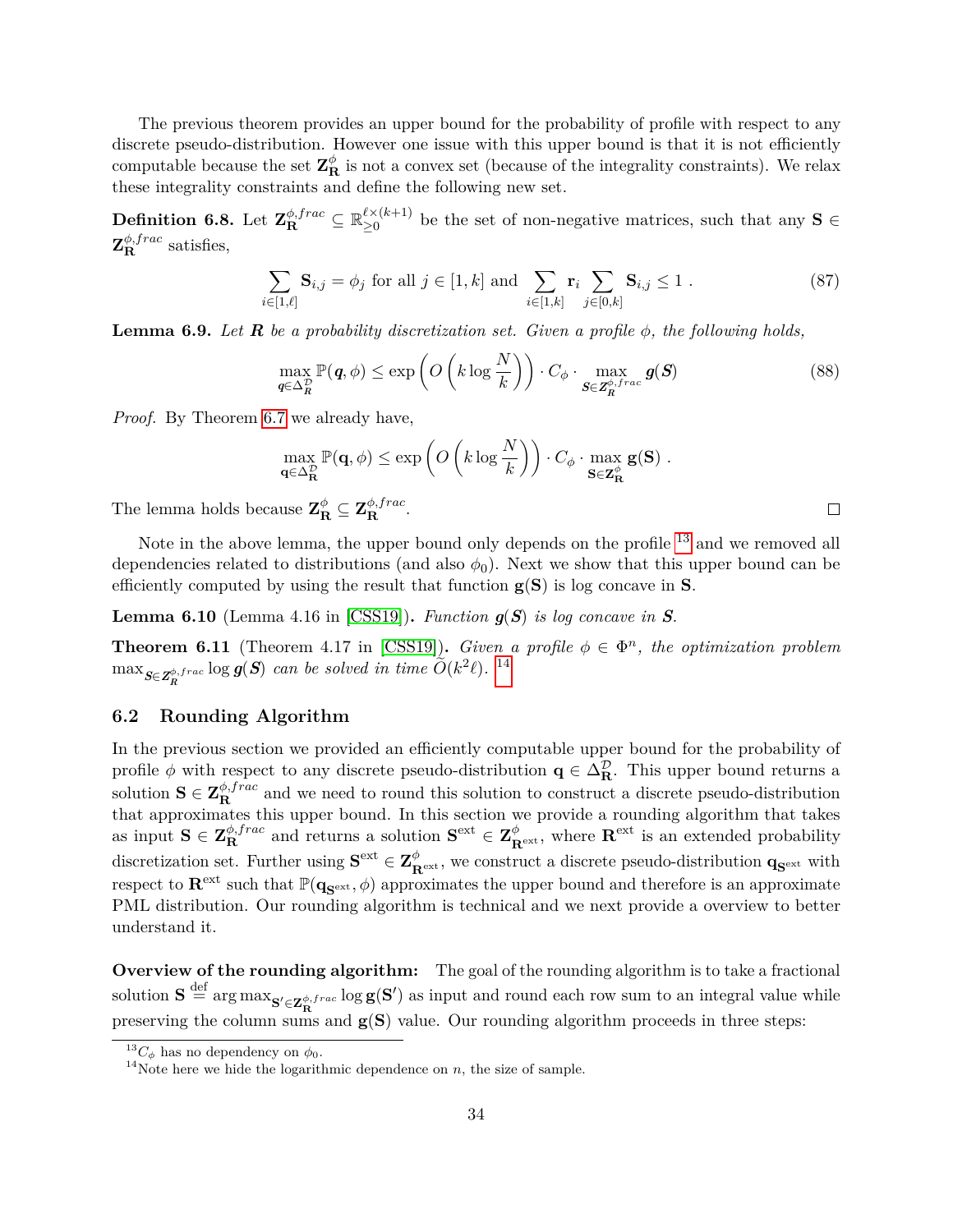**Step 1:** Consider the fractional solution  $\mathbf{S} \in \mathbb{R}_{>0}^{\ell \times (k+1)}$  $\sum_{k=0}^{\ell \times (\kappa+1)}$  and recall the rows are indexed by the elements of set **R** (which represent probability values). We first round the rows corresponding to the higher probability values by simply taking the floor (rounding down to the nearest integer) of each entry. This procedure ensures the integrality of the row sums (corresponding to higher probability values) but violates the column sum constraints. To satisfy the column sum constraints and the distributional constraint (i.e. last condition in Equation [\(78\)](#page-31-1)) simultaneously, we create rows corresponding to new probability values using Algorithm [2.](#page-37-0) However to ensure that all these new rows also have integral row sums, we modify the (old) rows corresponding to lower probability values accordingly. Let  $S^{(1)}$  be the solution returned by the first step of the rounding algorithm. Algorithm [2](#page-37-0) ensures that the  $\mathbf{g}(\mathbf{S}^{(1)})$  value is not much smaller than  $\mathbf{g}(\mathbf{S})$ . In  $\mathbf{S}^{(1)}$ , all the new rows and (old) rows corresponding to higher probability values have integral row sums and we round the remaining rows corresponding to smaller probability values next.

**Step 2:** In this step, we round all the rows corresponding to the smaller probability values. For each of these rows, we scale all the entries in a particular row by the same factor to ensure that the row sum is rounded down to the nearest integer. Similar to the step 1, using Algorithm [2](#page-37-0) we create rows corresponding to new probability values to maintain the column sum constraints and the distributional constraint; all these new rows further correspond to small probability values. Unlike in the previous step, the new rows created in step two may not have integral row sums but these rows have a nice diagonal structure. Let  $S^{(2)}$  be this intermediate solution created in step 2. Algorithm [2](#page-37-0) ensures that the  $g(S^{(2)})$  value is not much smaller than  $g(S^{(1)})$  (and hence  $g(S)$ ). Note all the row sums in  $S^{(2)}$  are integral except the new rows created in step 2 that all have small probability values and have diagonal structure.

**Step 3:** In this final step, using Algorithm [1](#page-36-0) we round the new rows created in step 2. Algorithm 1 exploits the low probability and diagonal structure in these rows. The diagonal structure ensures that there is just one non-zero entry in any particular row and we modify the solution  $S^{(2)}$  (from the previous step) as follows. We transfer the mass from a non-integral lower probability value row to an immediate higher probability value row until the (lower probability value) row sum is integral. This process might violate the distributional constraint and we rescale the probability values accordingly to satisfy this constraint. Let  $S<sup>ext</sup>$  be the solution returned by step 3. We ensure that all column sums are preserved, all row sums are integral and the  $g(S<sup>ext</sup>)$  value is not much smaller than  $g(S^{(2)})$  (and hence not much smaller than  $g(S)$ ).

In the remainder of this section we state all three algorithms and the results corresponding to them. For continuity of reading, we defer the proofs of these results to Section [6.4.](#page-41-0) For convenience, we first state Algorithm [1](#page-36-0) that rounds the rows corresponding to the low probability values in step 3 of our main rounding algorithm (Algorithm [3\)](#page-38-0). We follow up this algorithm with a lemma that summarizes the guarantees provided by it. Later we state Algorithm [2](#page-37-0) that creates rows corresponding to new probability values to preserve the column sums and the distributional constraint. This algorithm is invoked as a subroutine in both step 1 and 2 of Algorithm [3.](#page-38-0) Finally, we state our main rounding algorithm that consists of three different steps. We then state results analyzing each of these steps separately. The final result (Theorem [6.16\)](#page-39-1), is the main theorem of this subsection that summarizes the final guarantees promised by our rounding algorithm.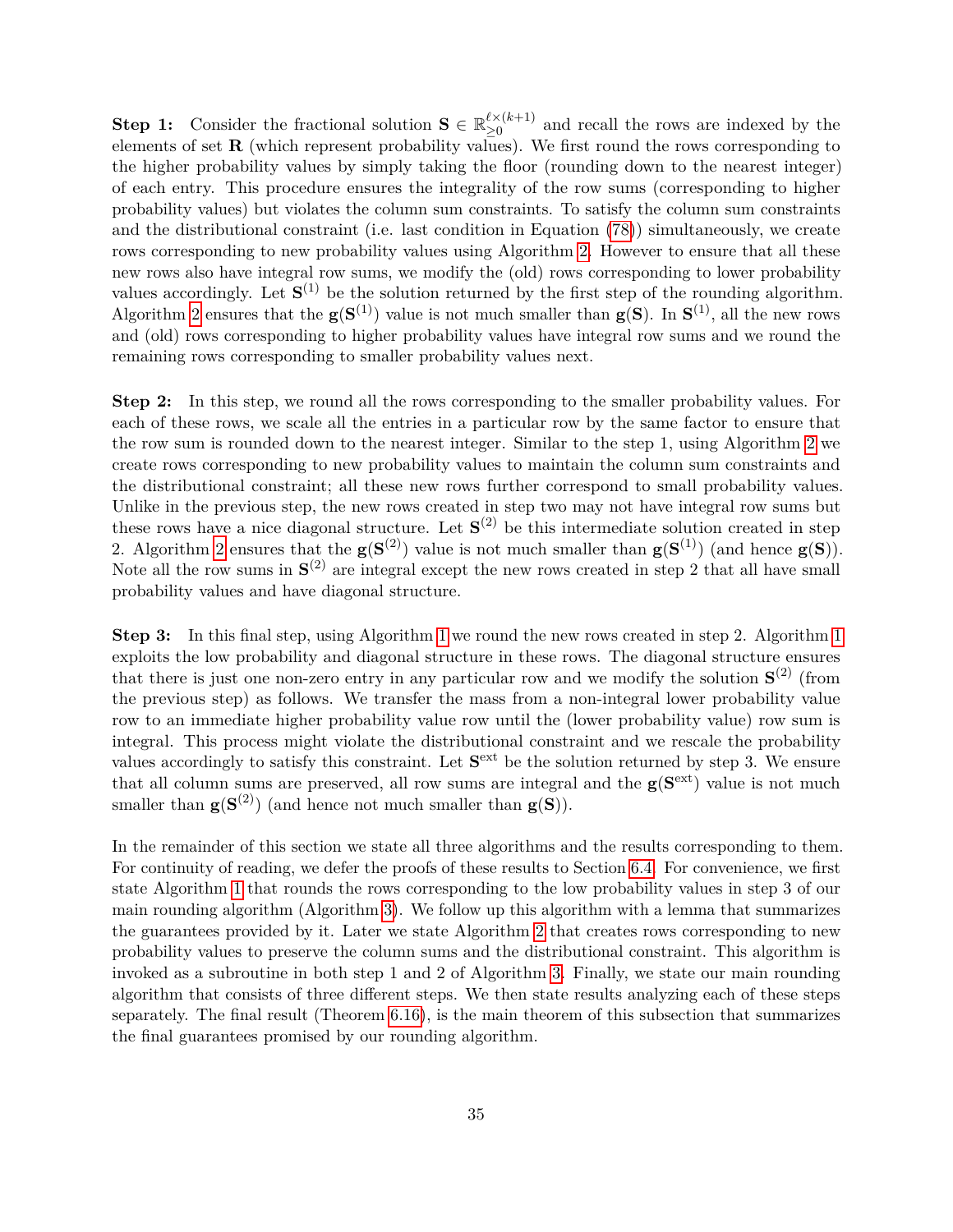#### **Algorithm 1** Structured Rounding Algorithm

- 1: **procedure**  $STRUCTUREDROWDING(x, w, a)$
- 2: **Input**:  $x \in (0,1)_{\mathbb{R}}^{[0,k]}, w \in \mathbb{R}^{[0,k]}$  and  $a = \sum_{j \in [0,k]} x_j \in \mathbb{Z}_+$ .
- 3: **Output**:  $z \in \mathbb{R}^{[0,k] \times [0,k]}$  and  $s \in \mathbb{R}^a$ .
- 4: Initialize  $z = \mathbf{0}^{[0,k] \times [0,k]}$ .
- 5: For each  $i \in [1, a]$ , let  $s_i$  denote the smallest index such that  $\sum_{j \leq s_i} x_j > i 1$  and let  $s_{a+1} = k.$
- 6: **for**  $i \in [1, a]$  **do**

$$
z_{s_i,j} = \begin{cases} x_j & \text{if } s_i < j < s_{i+1} ,\\ \sum_{j' \le s_i} x_{j'} - (i-1) & \text{if } j = s_i ,\\ 1 - \sum_{s_i \le j' < s_{i+1}} z_{s_i,j'} & \text{if } j = s_{i+1} . \end{cases}
$$
(89)

- 7: **end for**
- <span id="page-36-2"></span>8: **Return** *z* and *s*.

## <span id="page-36-0"></span>9: **end procedure**

The next lemma summarizes the quality of the solution produced by Algorithm [1.](#page-36-0)

<span id="page-36-3"></span>**Lemma 6.12.** *Given a set of reals*  $x_j \in (0,1)$  *for all*  $j \in [0,k]$  *such that*  $\sum_{j\in [0,k]} x_j \in \mathbb{Z}_+$ *, weights*  $w_j$  *for all*  $j \in [0, k]$  *and exponents*  $m_j \in \mathbb{Z}_+$  *for all*  $j \in [0, k]$  <sup>[15](#page-36-1)</sup>*. Using Algorithm* [1,](#page-36-0) we can efficiently *compute a matrix*  $z \in [0,1]^{[0,k] \times [0,k]}$  *such that the following conditions hold,* 

1.  $\sum_{j\in[0,k]}z_{i,j}\in\{0,1\}$  for all  $i\in[0,k]$  and  $\sum_{i\in[0,k]}z_{i,j}=x_j$  for all  $j\in[0,k]$ .

2. 
$$
\sum_{i \in [0,k]} \left( \sum_{j \in [0,k]} z_{i,j} \right) w_i \leq \sum_{j \in [0,k]} x_j w_j + \max_{j \in [0,k]} w_j.
$$

3. 
$$
\prod_{j \in [0,k]} w_j^{m_j x_j} \leq \prod_{i \in [0,k]} \prod_{j \in [0,k]} w_i^{m_j z_{i,j}}
$$
.

We next provide description of Algorithm [2.](#page-37-0) The algorithm takes input  $(\mathbf{B}, \mathbf{C}, \mathbf{R}, \phi)$  and creates a new probability discretization set  $\mathbb{R}'$  (lines 6-10). The solution  $\mathbb{B}'$  outputted by the algorithm belongs to  $\mathbf{Z}_{\mathbf{R}'}^{\phi, frac}$ , has same column sums as **B** and the value  $\mathbf{g}(\mathbf{B}')$  is lower bounded by  $\mathbf{g}(\mathbf{B})$ .

<span id="page-36-1"></span><sup>&</sup>lt;sup>15</sup>Here  $m_0$  need not be equal to zero.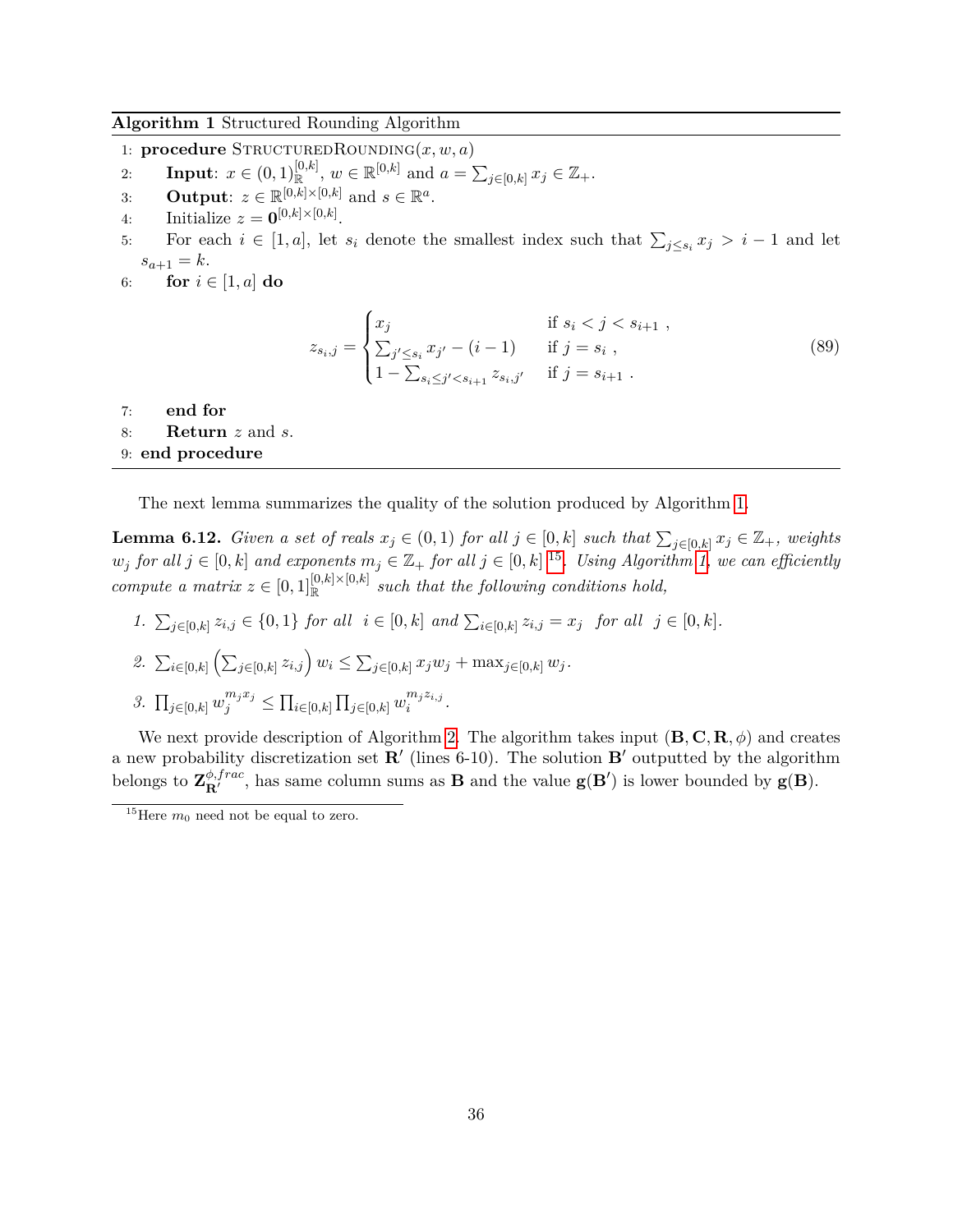**Algorithm 2** Create New Probability Values

- 1: **procedure** CreateNewProbabilityValues(**B***,* **C***,* **R***, φ*)
- 2: **Input**: Probability discretization set **R** ( $|\mathbf{R}| = t$ ), profile  $\phi$  (let *k* be the number of distinct  $\mathbf{E} = \mathbf{Z}_{\mathbf{R}}^{\phi, frac} \subseteq \mathbb{R}^{[1,t] \times [0,k]}$  and  $\mathbf{C} \in \mathbb{R}^{[1,t] \times [0,k]}$  such that  $\mathbf{C}_{i,j} \leq \mathbf{B}_{i,j}$  for all  $i \in [1, t]$  and  $j \in [0, k]$ . Let  $\mathbf{r}_i$  be the *i*'th element of **R**.
- 3: **Output**: Probability discretization set  $\mathbf{R}'$  and  $\mathbf{B}' \in \mathbb{R}^{[1,t+(k+1)] \times [0,k]}$ .
- 4: Initialize  $\mathbf{B}' = \mathbf{0}^{[1,t+(k+1)] \times [0,k]}$ .
- 5: **B**<sup>'</sup><sub>ij</sub> = **C**<sub>ij</sub> for all  $i \in [1, t], j \in [0, k]$ .
- 6: **for**  $j \in [0, k]$  **do**

7: Create a new row with probability value  $\mathbf{r}_{t+1+j} = \frac{\sum_{i \in [1,t]} f(i)}{\sum_{i \in [1,t]} f(i)}$  $({\bf B}_{ij}$ − ${\bf C}_{ij}){\bf r}_i$  $\frac{\sum_{i\in[1,t]}(-i)^{j-i}}{i\in[1,t]}$  (**B**<sub>*ij*</sub>−**C**<sub>*ij*</sub>)</sub>.

- 8: Assign  $\mathbf{B}'_{t+1+j,j} = \sum_{i \in [1,t]} (\mathbf{B}_{ij} \mathbf{C}_{ij}).$
- 9: **end for**
- 10: Define  $\mathbf{R}' \stackrel{\text{def}}{=} \mathbf{R} \cup \{\mathbf{r}_{t+1+j}\}_{j\in[0,k]}.$
- 11: **Return: R'** and  $\dot{\mathbf{B}}'$ .
- <span id="page-37-0"></span>12: **end procedure**

The next lemma summarizes the quality of the solution produced by Algorithm [2.](#page-37-0)

<span id="page-37-1"></span>**Lemma 6.13.** *The solution*  $(R', B')$  *returned by Algorithm* [2](#page-37-0) *satisfies the following conditions:* 

- *1.*  $\sum_{j \in [0,k]} B'_{i,j} = \sum_{j \in [0,k]} C_{i,j}$  *for all*  $i \in [1,t]$ *.*
- 2. For any  $i \in [t+1, t+(k+1)]$  let  $j \in [0, k]$  be such that  $i = t+1+j$  then  $B'_{t+1+j, j'} = 0$  for all  $j' \in [0, k]$  *and*  $j' \neq j$ *.* (Diagonal Structure)
- 3. For any  $i \in [t+1, t+(k+1)]$  let  $j \in [0, k]$  be such that  $i = t+1+j$ , then  $\sum_{j' \in [0, k]} B'_{i,j'} =$  $B'_{t+1+j,j} = \phi_j - \sum_{i' \in [1,t]} C_{i',j}$ .
- 4.  $B' \in Z_{R'}^{\phi, frac}$  and  $\sum_{i \in [1,t+(k+1)]} \sum_{j \in [0,k]} B'_{i,j} = \sum_{i \in [1,t]} \sum_{j \in [0,k]} B_{i,j}$ .
- 5. Let  $\alpha_i \stackrel{\text{def}}{=} \sum_{j \in [0,k]} \mathbf{B}_{i,j} \sum_{j \in [0,k]} \mathbf{C}_{i,j}$  for all  $i \in [1,t]$  and  $\Delta \stackrel{\text{def}}{=} \max(\sum_{i \in [1,t]} (\mathbf{B} \overrightarrow{1})_i, t \times k)$ , *then*  $g(B') \ge \exp\left(-O\left(\sum_{i \in [1,t]} \alpha_i \log \Delta\right)\right) g(B)$ .
- *6.* For each  $j \in [0, k]$ , the new row corresponds to the probability value,  $r_{t+1+j} = \frac{\sum_{i \in [1,t]} f(i)}{\sum_{i \in [1,t]} f(i)}$  $(B_{ij}-C_{ij})r_i$  $\frac{C[1,t]\setminus -U}{C[1,t]}(B_{ij}-C_{ij})$ .

In the remainder of this section, we state and analyze our rounding algorithm. Our algorithm works in three steps, and we show that all the solutions produced during the intermediate and final steps all have the desired approximation guarantee. We divide the analysis into three lemmas. Each of the lemmas [6.14,](#page-38-1) [6.15](#page-38-2) and [6.16](#page-39-1) analyze the guarantees provided by the intermediate solutions  $S^{(1)}$ ,  $S^{(2)}$  and final solution  $S<sup>ext</sup>$  respectively.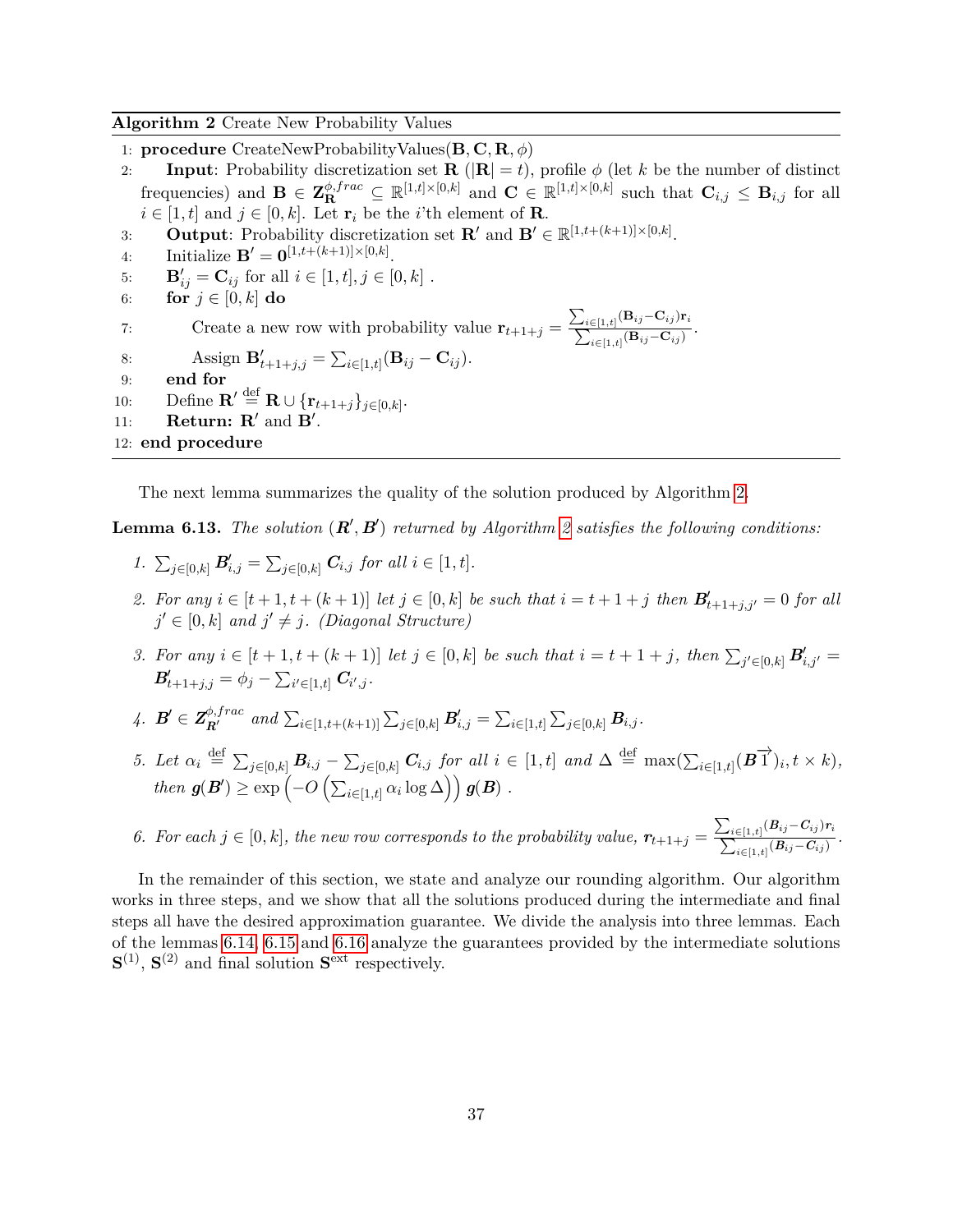**Algorithm 3** Rounding Algorithm

1: **procedure** ROUNDING(S) 2: **Input**: Probability discretization set **R**, profile  $\phi \in \Phi^n$  and  $\mathbf{S} \in \mathbf{Z}_{\mathbf{R}}^{\phi, frac} \subseteq \mathbb{R}^{[1,\ell] \times [0,k]}$ . 3: **Output:** Probability discretization set  $\mathbf{R}^{\text{ext}}$  and  $\mathbf{S}^{\text{ext}}$ . 4: **Step 1**: 5: Initialize  $\mathbf{A} = \mathbf{0}^{[1,\ell] \times [0,k]}$ . Let  $\mathbf{r}_i$  be the *i*'th element of **R**. 6: Define  $\mathbf{H} \stackrel{\text{def}}{=} \{i \in [1, \ell] \mid \mathbf{r}_i > \gamma\}$  and  $\mathbf{L} \stackrel{\text{def}}{=} \{i \in [1, \ell] \mid \mathbf{r}_i \leq \gamma\}.$ 7:  $\mathbf{A}_{ij} = [\mathbf{S}_{ij}]$  for all  $i \in \mathbf{H}, j \in [0, k]$ .  $\mathbf{A}_{ij} = \mathbf{S}_{i,j} \frac{|\sum_{i \in \mathbf{L}} \mathbf{S}_{i,j}|}{\sum_{i \in \mathbf{L}} \mathbf{S}_{i,j}}$  $\sum_{i \in \mathbf{L}} \mathbf{S}_{i,j}$  for all  $i \in \mathbf{L}, j \in [0, k]$ . 9:  $(\mathbf{S}^{(1)}, \mathbf{R}^{(1)}) = \text{CreateNewProbabilityValues}(\mathbf{S}, \mathbf{A}, \mathbf{R}).$ 10: **Step 2**: 11: Note  $|\mathbf{R}^{(1)}| = \ell + (k+1)$  and  $\mathbf{S}^{(1)} \subseteq \mathbb{R}^{[1,\ell+(k+1)] \times [0,k]}$ . Let  $\mathbf{r}_i^{(1)}$  $i^{(1)}$  be the *i*'th element of  $\mathbf{R}^{(1)}$ . 12: Let  $\mathbf{H}^{(1)} \stackrel{\text{def}}{=} \{i \in [1, \ell + (k+1)] \mid \mathbf{r}_i^{(1)} > \gamma\}$  and  $\mathbf{L}^{(1)} \stackrel{\text{def}}{=} \{i \in [1, \ell + (k+1)] \mid \mathbf{r}_i^{(1)} \leq \gamma\}.$ 13: Define  $\mathbf{A}^{(1)} = \mathbf{0}^{[1,\ell+(k+1)] \times [0,k]}$ . 14:  $\mathbf{A}_{ij}^{(1)} = \mathbf{S}_{ij}^{(1)}$  for all  $i \in \mathbf{H}^{(1)}, j \in [0, k]$ . 15:  $\mathbf{A}_{ij}^{(1)} = \mathbf{S}_{ij}^{(1)}$ *ij*  $\lfloor (\mathbf{S}^{(1)}\overrightarrow{1})_i \rfloor$  $(\mathbf{S}^{(1)}\mathbf{I})_i\mathbf{S}$  for all  $i \in \mathbf{L}^{(1)}, j \in [0, k]$ . 16:  $(\mathbf{S}^{(2)}, \mathbf{R}^{(2)}) = \text{CreateNewProbabilityValues}(\mathbf{S}^{(1)}, \mathbf{A}^{(1)}, \mathbf{R}^{(1)}).$ 17: **Step 3**: 18: Note  $|\mathbf{R}^{(2)}| = \ell + 2(k+1)$  and  $\mathbf{S}^{(2)} \subseteq \mathbb{R}^{[1,\ell+2(k+1)] \times [0,k]}$ . Let  $\mathbf{r}_i^{(2)}$  $i^{(2)}$  be the *i*'th element of  $\mathbf{R}^{(2)}$ . 19: Let  $w, x \in \mathbb{R}^{[0,k]}$ , such that  $w_j \stackrel{\text{def}}{=} \mathbf{r}_{\ell+1}^{(2)}$  $\sum_{\ell+(k+1)+1+j}^{(2)}$  and  $x_j \stackrel{\text{def}}{=} \mathbf{S}_{\ell+(k+1)+1+j}^{(2)} - \lfloor \mathbf{S}_{\ell+1}^{(2)} \rfloor$  $\binom{2}{k+(k+1)+1+j}$  for all  $j \in [0, k]$ . Define  $a \stackrel{\text{def}}{=} \sum_{j \in [0, k]} x_j$ . 20: Let  $(z, s) \stackrel{\text{def}}{=}$  StructuredRounding $(x, w, a)$ . 21: Initialize  $S^{\text{ext}} = 0^{[1,\ell+2(k+1)] \times [0,k]}$ . 22: Assign  $S_{i,j}^{\text{ext}} = S_{i,j}^{(2)}$  for all  $i \in [1, \ell + (k+1)]$  and  $j \in [0, k]$ . 23: Assign  $\mathbf{S}_{\ell+(k+1)+1+j,j'}^{\text{ext}} = [\mathbf{S}_{\ell+(k+1)+1+j,j'}^{(2)}] + z_{j,j'}$  for all  $j, j' \in [0, k]$ . 24: Define  $\mathbf{R}^{\text{ext}} \stackrel{\text{def}}{=} \left\{ \frac{\mathbf{r}_i^{(2)}}{1+\gamma} \mid \text{for all } i \in [1, \ell+2(k+1)] \right\}.$ 25: **return R**<sup>ext</sup> and  $S$ <sup>ext</sup>. 26: **end procedure**

<span id="page-38-0"></span>The next lemma summarizes the quality of the intermediate solution  $(\mathbf{S}^{(1)}, \mathbf{R}^{(1)})$  produced by Step 1 of Algorithm [3.](#page-38-0)

<span id="page-38-1"></span>**Lemma 6.14.** *The solution*  $(S^{(1)}, R^{(1)})$  *returned by the step 1 of Algorithm [3](#page-38-0) satisfies the following:* 

1. 
$$
(\mathbf{S}^{(1)}\vec{\mathbf{1}})_i \in \mathbb{Z}_+
$$
 for all  $i \in \mathbf{H}^{(1)}$ .  
\n2.  $\mathbf{S}^{(1)} \in \mathbf{Z}_{\mathbf{R}^{(1)}}^{b, frac}$  and  $\sum_{i \in [1,\ell+(\ell+1)]} \sum_{j \in [0,k]} \mathbf{S}_{i,j}^{(1)} = \sum_{i \in [1,\ell]} \sum_{j \in [0,k]} \mathbf{S}_{i,j}.$   
\n3.  $\mathbf{g}(\mathbf{S}^{(1)}) \ge \exp\left(-O\left(\left(\frac{1}{\gamma} + k\right) \log \Delta\right)\right) \mathbf{g}(\mathbf{S}), \text{ where } \Delta = \max(\sum_{i \in [1,\ell]} (\mathbf{S}\vec{\mathbf{1}})_i, \ell \times k).$ 

<span id="page-38-2"></span>Using Lemma [6.14](#page-38-1) we now provide the guarantees for the solution  $S^{(2)}$  returned by the step 2 of Algorithm [3.](#page-38-0)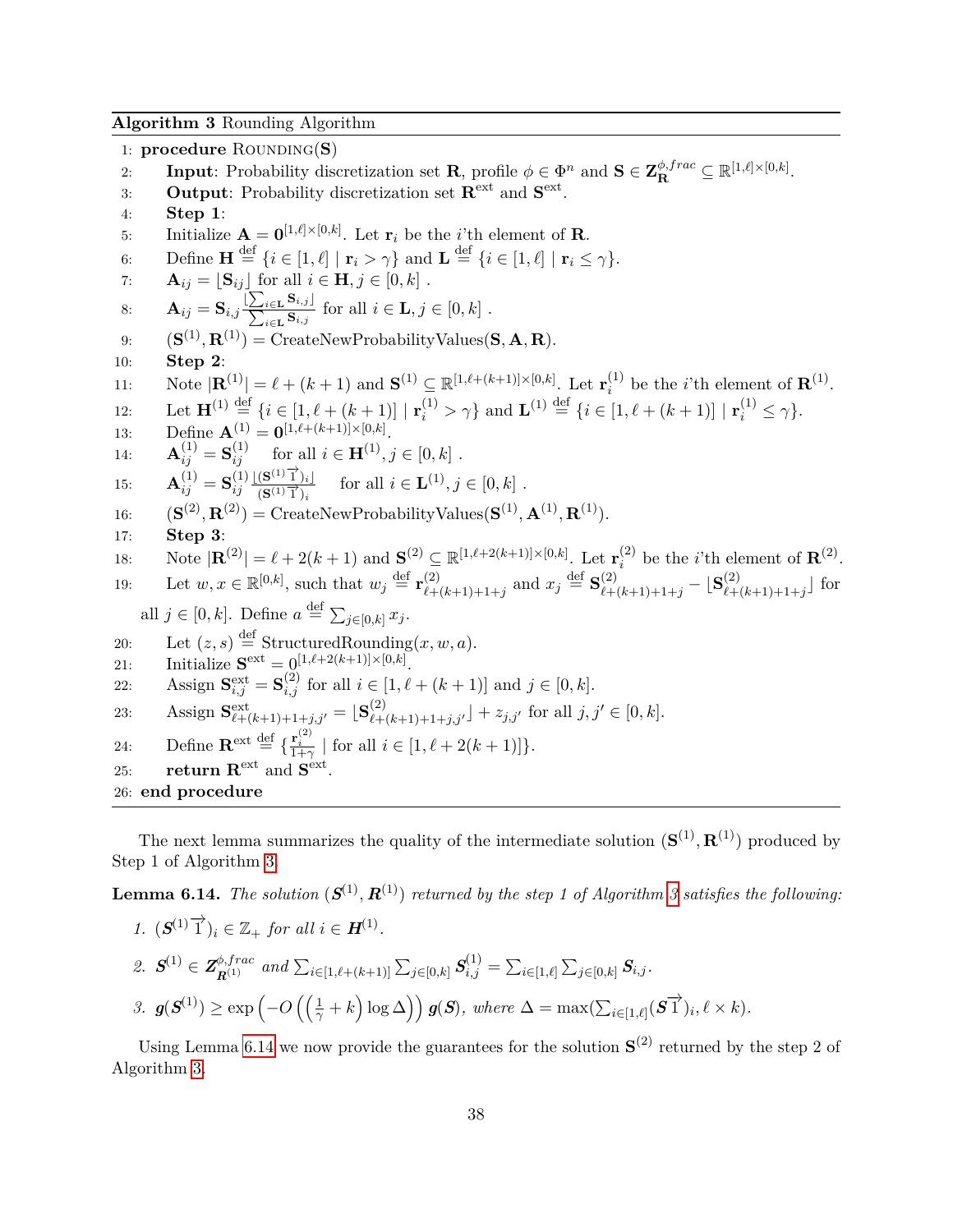**Lemma 6.15.** *The solution*  $(S^{(2)}, R^{(2)})$  *returned by the step 2 of Algorithm [3](#page-38-0) satisfies the following,* 

\n- 1. 
$$
(S^{(2)}\vec{1})_i \in \mathbb{Z}_+
$$
 for all  $i \in [1, \ell + (k+1)].$
\n- 2.  $S^{(2)}_{\ell+(k+1)+1+j,j'} = 0$  for all  $j, j' \in [0, k]$  and  $j \neq j'$  (Diagonal Structure).
\n- 3.  $S^{(2)} \in \mathbb{Z}_{R^{(2)}}^{\phi, frac}$  and  $\sum_{i \in [1, \ell+2(k+1)]} \sum_{j \in [0,k]} S^{(2)}_{i,j} = \sum_{i \in [1, \ell+(k+1)]} \sum_{j \in [0,k]} S^{(1)}_{i,j}.$
\n- 4.  $\sum_{i \in [\ell+(k+1)+1, \ell+2(k+1)]} (S^{(2)}\vec{1})_i \in \mathbb{Z}_+.$
\n- 5. For any  $j \in [0, k]$ ,  $r^{(2)}_{\ell+(k+1)+1+j} \leq \gamma$ .
\n- 6.  $g(S^{(2)}) \geq \exp(-O\left(\left(\frac{1}{\gamma} + \ell + k\right) \log \Delta\right)) g(S).$
\n

Using Lemma  $6.15$  we now provide the guarantees for the final solution  $S<sup>ext</sup>$  returned by Algorithm [3.](#page-38-0)

<span id="page-39-1"></span>**Theorem 6.16.** The final solution returned  $(\mathbf{S}^{\text{ext}}, \mathbf{R}^{\text{ext}})$  by Algorithm [3](#page-38-0) satisfies the following,

*1.*  $S^{\text{ext}} \in \mathbb{Z}_{R^{\text{ext}}}^{\phi}$ .  $2.$   $g(\mathcal{S}^{\text{ext}}) \ge \exp\left(-O\left(\left(\frac{1}{\gamma} + \ell + k + \gamma n\right) \log \Delta\right)\right) g(\mathcal{S}).$ 

#### <span id="page-39-0"></span>**6.3 Combining everything together**

Here we combine the analysis from previous two sections to provide an efficient algorithm to compute an exp ( $\sqrt{n} \log n$ ) approximate PML distribution. The main contribution of this section is to define a probability discretization set **R** that guarantees existence of a discrete pseudo-distrbution **q** with respect to **R** that is also an  $exp(\sqrt{n}\log n)$  approximate PML pseudo-distribution. We further use this probability discretization set **R** and combine it with results from the previous two sections to finally output an  $\exp(\sqrt{n}\log n)$  approximate PML distribution. In this direction, we first provide definition of **R** that has desired guarantees and such a set **R** was already constructed in [\[CSS19\]](#page-54-7) and we formally state results from [\[CSS19\]](#page-54-7) that help us define such a set **R**.

<span id="page-39-3"></span>**Lemma 6.17** (Lemma 4.1 in [\[CSS19\]](#page-54-7)). For any profile  $\phi \in \Phi^n$ , there exists a distribution  $q'' \in \Delta^{\mathcal{D}}$ *such that*  $q''$  *is an*  $\exp(-6)$ *-approximate PML distribution and*  $\min_{x \in \mathcal{D}: q''_x \neq 0} q''_x \geq \frac{1}{2n^2}$ *.* 

The above lemma allows to define a region in which our approximate PML takes all its probability values and we use idea similar to [\[CSS19\]](#page-54-7) to define this region.

Let  $\mathbf{R} \stackrel{\text{def}}{=} \{(1+\epsilon)^{1-i}\}_{i \in [\ell]}$  be a discretization of probability space, where  $\ell = O(\frac{\log n}{\epsilon})$  $\frac{g n}{\epsilon}$ ) is the smallest integer such that  $\frac{1}{4n^2} \leq (1+\epsilon)^{1-\ell} \leq \frac{1}{2n^2}$  for some  $\epsilon \in (0,1)$ . Fix any arbitrary order for the elements of set  $\mathbf{R}$ , we use  $\mathbf{r}_i$  to denote the *i*'th element of this set. We next state a result in [\[CSS19\]](#page-54-7) that captures the effect of this discretization.

<span id="page-39-2"></span>**Lemma 6.18** (Lemma 4.4 in [\[CSS19\]](#page-54-7)). For any profile  $\phi \in \Phi^n$  and distribution  $p \in \Delta^{\mathcal{D}}$ , its discrete  $pseudo-distribution$   $q = \text{disc}(p) \in \Delta_R^{\mathcal{D}}$  *satisfies:* 

$$
\mathbb{P}(\mathbf{p},\phi) \geq \mathbb{P}(\mathbf{q},\phi) \geq \exp(-\epsilon n) \, \mathbb{P}(\mathbf{p},\phi) \; .
$$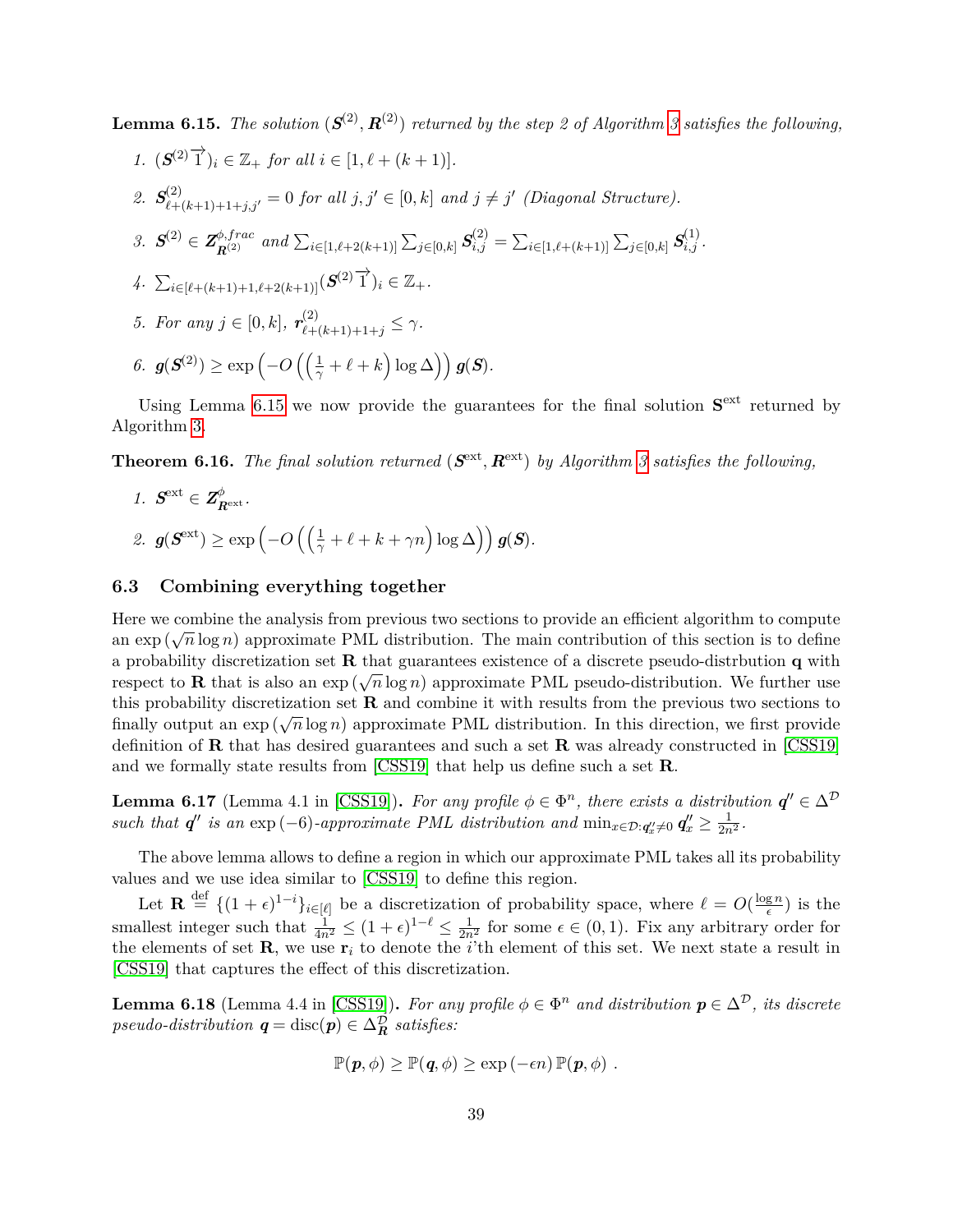We are now ready to state our final algorithm. Following this algorithm, we prove that it returns an approximate PML distribution.

<span id="page-40-0"></span>**Algorithm 4** Algorithm for approximate PML

1: **procedure** APPROXIMATE  $PML(\phi, \mathbf{R})$ 

- 2: **Input**: Profile  $\phi \in \Phi^n$  and probability discretization set **R**.
- 3: **Output:** A distribution  $\mathbf{p}_{approx}$ .
- 4: Solve **S** =  $\arg \max_{\mathbf{A} \in \mathbf{Z}_{\mathbf{R}}^{\phi, frac}} \log \mathbf{g}(\mathbf{A}).$
- 5: Use Algorithm [3](#page-38-0) to round the fractional solution **S** to integral solution  $S^{ext} \in \mathbf{Z}_{\mathbf{R}^{ext}}^{\phi}$ .
- 6: Construct discrete pseudo-distribution  $\mathbf{q}_{\mathbf{S}^{\text{ext}}}$  with respect to  $\mathbf{S}^{\text{ext}}$  (See Definition [6.6\)](#page-32-0).
- 7: **return**  $\mathbf{p}_{\text{approx}} \stackrel{\text{def}}{=} \frac{\mathbf{q}_{\text{sext}}}{\|\mathbf{q}_{\text{sext}}\|}$  $\frac{\mathbf{q_{sext}}}{\|\mathbf{q_{sext}}\|_1}.$
- 8: **end procedure**

**Theorem 3.4** ( $\exp(\sqrt{n}\log n)$ -approximate PML). For any given profile  $\phi \in \Phi^n$ , Algorithm [4](#page-40-0) *computes an*  $\exp(-O(\sqrt{n}\log n))$ *-approximate PML distribution in*  $\widetilde{O}(n^{1.5})$  *time.* 

*Proof.* Choose  $\epsilon = \frac{\log n}{\sqrt{n}}$  and let the probability discretization space  $\mathbf{R} \stackrel{\text{def}}{=} \{(1 + \frac{1}{\sqrt{n}})\}$  $(\frac{1}{n})^{1-i}$ *}*<sub>*i*∈[ $\ell$ ]</sub> and  $\ell \stackrel{\text{def}}{=} |\mathbf{R}|$  be the smallest integer such that  $\frac{1}{2n^2} \geq (1 + \frac{1}{\sqrt{\ell}})$  $\frac{1}{\sqrt{n}}$ <sup>1- $\ell \geq \frac{1}{4n^2}$  and therefore  $\ell \in O(\sqrt{n})$ . Let **r**<sub>*i*</sub></sup> be the *i*'th element of set **R** and we have  $\mathbf{r}_i \geq \frac{1}{4n^2}$ .

Given profile  $\phi$ , let  $\mathbf{p}_{pml}$  be the PML distribution. Define  $\mathbf{q}_{pml} \stackrel{\text{def}}{=} \lfloor \mathbf{p}_{pml} \rfloor_{\mathbf{R}}$  and by Lemma [6.18](#page-39-2) (and choice of  $\epsilon$ ) we have,

<span id="page-40-1"></span>
$$
\mathbb{P}(\mathbf{q}_{pml},\phi) \ge \exp(-O(\sqrt{n}\log n)) \mathbb{P}(\mathbf{p}_{pml},\phi) . \tag{90}
$$

Let  $S \stackrel{\text{def}}{=} \arg \max_{A \in \mathbf{Z}_{\mathbf{R}}^{\phi, frac}} g(A)$ , then by Lemma [6.9](#page-34-3) we have,

<span id="page-40-2"></span>
$$
\max_{\mathbf{q}\in\Delta_{\mathbf{R}}^{\mathcal{D}}} \mathbb{P}(\mathbf{p},\phi) \le \exp\left(O\left(k\log\frac{N}{k}\right)\right) \cdot C_{\phi} \cdot \mathbf{g}(\mathbf{S})\ .
$$
\n(91)

Note  $\mathbf{q}_{pm} \in \Delta_{\mathbf{R}}^{\mathcal{D}}$ , therefore  $\mathbb{P}(\mathbf{q}_{pml}, \phi) \leq \max_{\mathbf{q} \in \Delta_{\mathbf{R}}^{\mathcal{D}}} \mathbb{P}(\mathbf{q}, \phi)$  and further combined with equations [90](#page-40-1) and [91](#page-40-2) we have,

<span id="page-40-3"></span>
$$
\mathbb{P}(\mathbf{p}_{pml}, \phi) \le \exp\left(O\left(k \log \frac{N}{k} + \sqrt{n} \log n\right)\right) \cdot C_{\phi} \cdot \mathbf{g}(\mathbf{S}) . \tag{92}
$$

Let  $S<sup>ext</sup>$  and  $R<sup>ext</sup>$  be the solution returned by Algorithm [3,](#page-38-0) then by the second condition of Theorem [6.16](#page-39-1) we have,

<span id="page-40-4"></span>
$$
\mathbf{g}(\mathbf{S}^{\text{ext}}) \ge \exp\left(-O\left(\left(\frac{1}{\gamma} + \ell + k + \gamma n\right) \log \Delta\right)\right) \mathbf{g}(\mathbf{S})\tag{93}
$$

Combining equations [92](#page-40-3) and [93](#page-40-4) we have,

<span id="page-40-5"></span>
$$
\mathbb{P}(\mathbf{p}_{pml}, \phi) \le \exp\left(O\left(k \log \frac{N}{k} + \sqrt{n} \log n + \left(\frac{1}{\gamma} + \ell + k + \gamma n\right) \log \Delta\right)\right) \cdot C_{\phi} \cdot \mathbf{g}(\mathbf{S}^{\text{ext}}) \,. \tag{94}
$$

We now simplify the above expression by providing the bounds and values for parameters  $k, \ell, \gamma, N$ and  $\Delta$ . We choose  $\gamma = \frac{1}{\sqrt{2}}$  $\frac{1}{n}$  and recall  $\ell \in O(\sqrt{n})$ . Given *n* samples, the number of distinct frequencies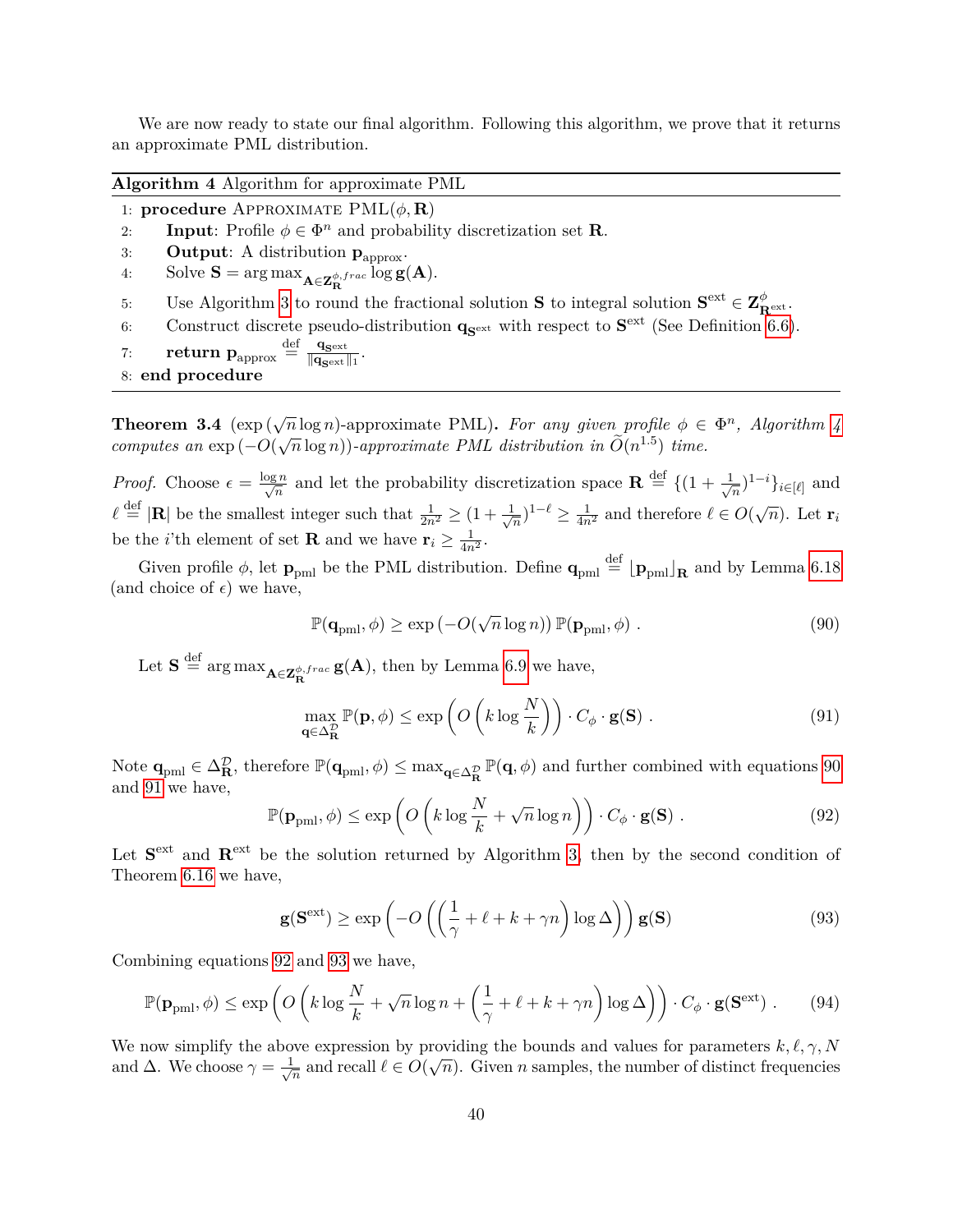in upper bounded by  $\sqrt{n}$  and therefore  $k \leq \sqrt{n}$ . By Lemma [6.17,](#page-39-3) up to constant multiplicative loss we can assume that the minimum non-zero probability value of our approximate PML distribution is at least  $\frac{1}{4n^2}$  and therefore the support  $N \le 4n^2$ . Recall by the third condition of Lemma [6.14,](#page-38-1) we have  $\Delta = \max(\sum_{i \in [1,\ell]} (\mathbf{S}^{\text{max}})_{i}, \ell \times k).$  The condition  $\mathbf{S} \in \mathbf{Z}_{\mathbf{R}}^{\phi,frac}$  implies  $\sum_{i \in [1,\ell]} \mathbf{r}_{i} (\mathbf{S}^{\text{max}})_{i} \leq 1$  and further using  $\mathbf{r}_i \geq \frac{1}{4n^2}$  for all  $i \in [1, \ell]$  we have  $\sum_{i \in [1, \ell]} (\mathbf{S} \vec{\mathbf{1}})_i \leq 4n^2$ . Therefore  $\Delta \leq \max(4n^2, \ell \times k) \in O(n^2)$ .

Substituting these values in Equation [\(94\)](#page-40-5) we get,

<span id="page-41-1"></span>
$$
\mathbb{P}(\mathbf{p}_{pml}, \phi) \le \exp\left(O\left(\sqrt{n}\log n\right)\right) \cdot C_{\phi} \cdot \mathbf{g}(\mathbf{S}^{\text{ext}}) \tag{95}
$$

By the first condition of Theorem [6.16](#page-39-1) we have  $S^{\text{ext}} \in \mathbb{Z}_{R^{\text{ext}}}^{\phi}$ . Let  $q_{S^{\text{ext}}}$  be the discrete pseudo- $\mathbf{S}_{\text{ext}}$  is  $\mathbf{S}_{\text{ext}}$ , then the condition  $\mathbf{S}_{\text{ext}} \in \mathbf{Z}_{\text{R}_{\text{ext}}}^{\phi}$  further implies  $\mathbf{S}_{\text{ext}} \in \mathbf{Z}_{\text{R}_{\text{ext}}}^{\mathbf{q}_{\text{ext}},\phi}$ **R**ext and combined with Theorem [6.7](#page-32-1) we have,

<span id="page-41-2"></span>
$$
\exp(-O(k\log(N+n))) \cdot C_{\phi} \cdot \mathbf{g}(\mathbf{S}^{\text{ext}}) \leq \mathbb{P}(\mathbf{q}_{\mathbf{S}^{\text{ext}}}, \phi)
$$
\n(96)

Combining equations [95,](#page-41-1) [96,](#page-41-2)  $k \leq \sqrt{n}$  and  $N \leq 4n^2$  we have,

<span id="page-41-3"></span>
$$
\mathbb{P}(\mathbf{q}_{\mathbf{S}^{\text{ext}}}, \phi) \ge \exp(-O\left(\sqrt{n}\log n\right)) \mathbb{P}(\mathbf{p}_{\text{pml}}, \phi) \tag{97}
$$

Define  $\mathbf{p}_{\text{approx}} \stackrel{\text{def}}{=} \frac{\mathbf{q}_{\text{sext}}}{\|\mathbf{q}_{\text{sext}}\|}$  $\frac{\mathbf{q}_{\mathbf{S}^{\text{ext}}}}{\|\mathbf{q}_{\mathbf{S}^{\text{ext}}}\|_1}$ , then  $\mathbf{p}_{\text{approx}}$  is a distribution,  $\mathbb{P}(\mathbf{p}_{\text{approx}}, \phi) \geq \mathbb{P}(\mathbf{q}_{\mathbf{S}^{\text{ext}}}, \phi)$  (because  $\mathbf{q}_{\mathbf{S}^{\text{ext}}}$ ) is a pseudo-distribution and  $\|\mathbf{q}_{\mathbf{S}^{\text{ext}}}\|_1 \leq 1$  and combined with Equation [\(97\)](#page-41-3) we get,

$$
\mathbb{P}(\mathbf{p}_{\text{approx}}, \phi) \ge \exp(-O\left(\sqrt{n}\log n\right)) \mathbb{P}(\mathbf{p}_{\text{pml}}, \phi) \tag{98}
$$

Therefore  $\mathbf{p}_{\text{approx}}$  is an  $\exp(-O(\sqrt{n}\log n))$ -approximate PML distribution.

In the remainder of the proof we argue about the running time of our final algorithm for  $\alpha$  approximate PML. Step 4 of the algorithm, that is the convex program  $\arg\max_{\mathbf{A}\in\mathbf{Z}_{\mathbf{R}}^{\phi,frac}\{R}}\log g(\mathbf{A})$ can be solved in  $\widetilde{O}(k^2\ell)$  time (See Theorem [6.11\)](#page-34-4). Algorithm [2](#page-37-0) (CreateNewProbabilityValues) and Algorithm [1](#page-36-0) (StructuredRounding) can be implemented in  $\widetilde{O}(k\ell)$  and  $\widetilde{O}(k^2)$  time respectively; therefore, the Algorithm [3](#page-38-0) (Rounding algorithm) can be implemented in  $O(k\ell)$  time. Combining everything together our final algorithm (Algorithm [4\)](#page-36-2) can be implemented in  $\tilde{O}(k^2\ell)$  time. Further using  $k, \ell \in O(\sqrt{n})$ , we conclude the proof.  $\Box$ 

#### <span id="page-41-0"></span>**6.4 Missing Proofs from Section [6.2](#page-34-0)**

Here we provide the proofs for all the lemmas and theorems in Section [6.2](#page-34-0)

*Proof of Lemma [6.12.](#page-36-3)* Without loss of generality assume  $w_0 \geq w_1 \geq w_2 \cdots \geq w_k$ . Let  $a \stackrel{\text{def}}{=}$  $\sum_{j\in[0,k]}x_j$ , we invoke Algorithm [1](#page-36-0) with inputs  $(x, w, a)$ . Let  $s \in \mathbb{Z}_+^a$  and  $z \in \mathbb{R}^{[0,k]\times[0,k]}$  be the output of Algorithm [1.](#page-36-0) We now provide the proof for the three conditions in the lemma.

**Condition 1**: By construction of Algorithm [1,](#page-36-0) for any  $s \in \{s_i\}_{i \in [1,a]}$  we have  $\sum_{j \in [0,k]} z_{s,j} = 1$ (Line 6) and for any other  $s \in [0,k] \setminus \{s_i\}_{i \in [1,a]}$  we have  $\sum_{j \in [0,k]} z_{s,j} = 0$ . Therefore the first part of condition 1 holds.

For any  $j \in [0, k]$ , one of the following two cases holds,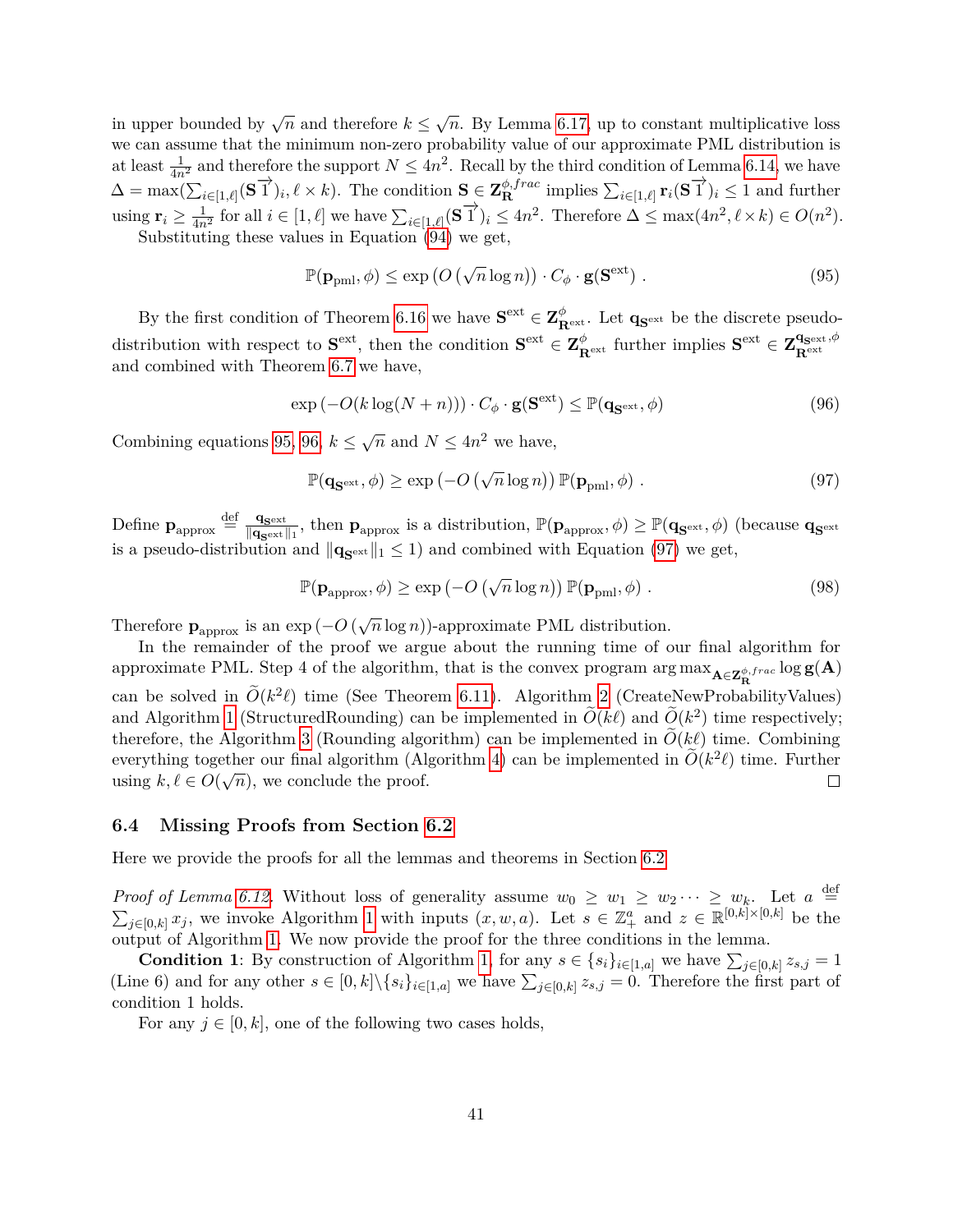1. If  $j \in \{s_i\}_{i \in [1,a]}$  and in this case let  $i \in [1,a]$  be such that  $s_i = j$ . By line 6 (third case) of the algorithm we have,

<span id="page-42-0"></span>
$$
z_{s_{i-1},j} = 1 - \left(\sum_{j' \le s_{i-1}} x_{j'} - (i-2) + \sum_{s_{i-1} < j' < s_i} x_{j'}\right) = (i-1) - \sum_{j' < s_i} x_{j'} \tag{99}
$$

We now analyze the term  $\sum_{i' \in [0,k]} z_{i',j}$ ,

$$
\sum_{i' \in [0,k]} z_{i',j} = z_{s_i,j} + z_{s_{i-1},j} = \sum_{j' \le s_i} x_{j'} - (i-1) + (i-1) - \sum_{j' < s_i} x_{j'} = x_{s_i} = x_j.
$$

The first equality follows because for  $i' \in [0, k] \setminus \{s_i, s_{i-1}\}\$  we have  $z_{i', j} = 0$  and this follows by the second and third case in line 6 of the algorithm. In the second equality we substituted values for  $z_{s_i,s_i}$  and  $z_{s_{i-1},s_i}$  using second case (Line 6) and Equation [\(99\)](#page-42-0) respectively.

2. Else  $j \in [0,k] \setminus \{s_i\}_{i \in [1,a]}$ , and in this case let  $i \in [1,a]$  be such that  $s_i < j < s_{i+1}$ . Then by the first case in line 6 of the algorithm we have,

$$
\sum_{i' \in [0,k]} z_{i',j} = z_{s_i,j} = x_j .
$$

**Condition 2:** Consider  $\sum_{i \in [0,k]} \left( \sum_{j \in [0,k]} z_{i,j} \right) w_i$ 

<span id="page-42-1"></span>
$$
\sum_{i \in [0,k]} \left( \sum_{j \in [0,k]} z_{i,j} \right) w_i = \sum_{i \in [1,a]} \left( \sum_{s_i \leq j \leq s_{i+1}} z_{s_i,j} \right) w_{s_i} \leq \sum_{i \in [1,a]} \sum_{s_i \leq j \leq s_{i+1}} z_{s_i,j} (w_j + w_{s_i} - w_{s_{i+1}})
$$
\n
$$
\leq \sum_{i \in [1,a]} \sum_{s_i \leq j \leq s_{i+1}} z_{s_i,j} w_j + \sum_{i \in [1,a]} \sum_{s_i \leq j \leq s_{i+1}} z_{s_i,j} (w_{s_i} - w_{s_{i+1}})
$$
\n
$$
= \sum_{i \in [1,a]} \sum_{j \in [0,k]} z_{s_i,j} w_j + \sum_{i \in [1,a]} \sum_{s_i \leq j \leq s_{i+1}} z_{s_i,j} (w_{s_i} - w_{s_{i+1}}).
$$
\n(100)

The first equality follows because rest of the other entries are zero. In the second inequality we used  $j \leq s_{i+1}$  and therefore  $w_j \geq w_{s_{i+1}}$  by our assumption at the beginning of the proof. In the remainder, we simplify both the terms. Consider the first term in the final expression above,

<span id="page-42-2"></span>
$$
\sum_{i \in [1,a]} \sum_{j \in [0,k]} z_{s_i,j} w_j = \sum_{j \in [0,k]} w_j \sum_{i \in [1,a]} z_{s_i,j} = \sum_{j \in [0,k]} w_j x_j . \qquad (101)
$$

In the first equality we interchanged the summations. In the second equality we used  $\sum_{i\in[1,a]} z_{s_i,j} =$  $\sum_{i' \in [0,k]} z_{i',j}$  and further invoked condition 1 of the lemma. Now consider the second term in the final expression of Equation [\(100\)](#page-42-1),

<span id="page-42-3"></span>
$$
\sum_{i \in [1,a]} \sum_{s_i \leq j \leq s_{i+1}} z_{s_i,j}(w_{s_i} - w_{s_{i+1}}) = \sum_{i \in [1,a]} (w_{s_i} - w_{s_{i+1}}) \sum_{s_i \leq j \leq s_{i+1}} z_{s_i,j} = \sum_{i \in [1,a]} (w_{s_i} - w_{s_{i+1}})
$$
\n
$$
= (w_{s_1} - w_{s_{s+1}}) \leq \max_{j \in [0,k]} w_j.
$$
\n(102)

The second equality follows by line 6 of the algorithm. Condition 2 follows by combining equations [100,](#page-42-1) [101](#page-42-2) and [102.](#page-42-3)

**Condition 3:** First we show that  $z_{i,j} > 0$  implies  $i \leq j$ . Consider  $j \in [0, k]$ ,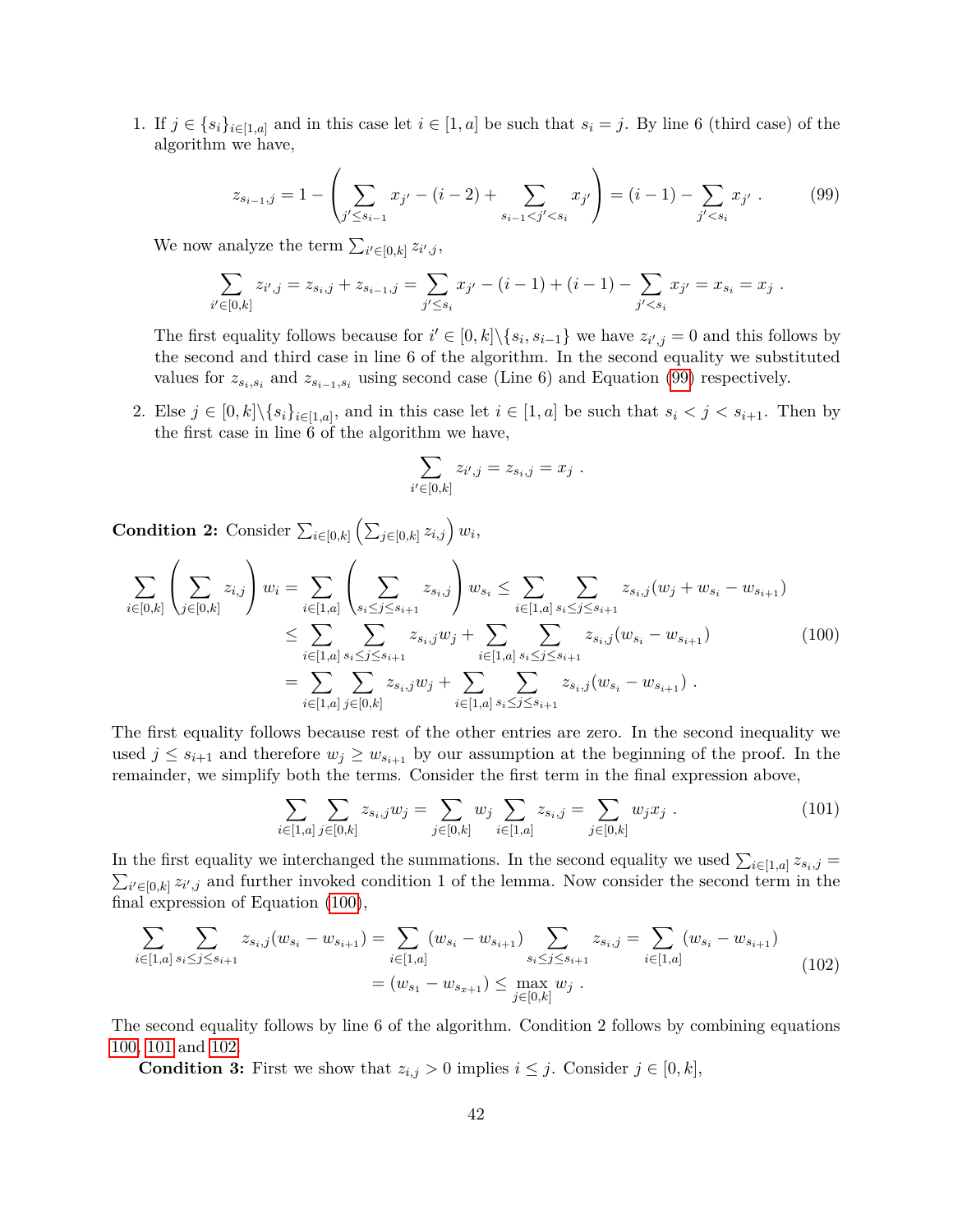- 1. If  $j \in \{s_i\}_{i \in [1,a]}$ , in this case let  $i \in [1,a]$  be such that  $s_i = j$ . Then by the second and third case in line 6 of the algorithm we have,  $z_{i',j} > 0$  implies  $i' \in \{s_i, s_{i-1}\}$ . Further, using  $s_{i-1} < s_i$ and  $s_i = j$  we have  $i' \leq j$ .
- 2. Else  $j \in [0, k] \setminus \{s_i\}_{i \in [1, a]}$  and in this case let  $i \in [1, a]$  be such that  $s_i < j < s_{i+1}$ . Then by the first case in line 6 of the algorithm we have,  $z_{i',j} > 0$  implies  $i' = s_i$ . Further, using  $s_i < j$  we have  $i' < j$ .

Using the above implication we have,

$$
\prod_{j \in [0,k]} w_j^{m_j x_j} = \prod_{j \in [0,k]} w_j^{m_j \sum_{i \in [0,k]} z_{i,j}} = \prod_{i \in [0,k]} \prod_{j \in [0,k]} w_j^{m_j z_{i,j}} \le \prod_{i \in [0,k]} \prod_{j \in [0,k]} w_i^{m_j z_{i,j}} \tag{103}
$$

In the first equality we used  $x_j = \sum_{i \in [0,k]} z_{i,j}$  for all  $j \in [0,k]$  (Condition 1). In the final inequality, we used the result  $z_{i,j} > 0$  implies  $i \leq j$  and further combined it with the assumption at the begining of the proof, that is,  $w_i \geq w_j$  for all  $i, j \in [0, k]$  and  $i \leq j$ .  $\Box$ 

*Proof of Lemma [6.13.](#page-37-1)* Define  $\phi_0 \stackrel{\text{def}}{=} \sum_{i \in [1,t]} \mathbf{B}_{i,0}$ . In the following we provide the proof for each case.

**Condition 1:** For each  $i \in [1, t]$ ,  $\mathbf{B}'_{i,j} = \mathbf{C}_{i,j}$  for all  $j \in [0, k]$  and the first condition holds.

**Condition 2:** Note **B**' is initialized to a zero matrix (Line 4). Further for any  $i \in [t+1, t+(k+1)]$ let  $j \in [0, k]$  be such that  $i = t + 1 + j$ , then the algorithm only updates the  $\mathbf{B}'_{t+1+j,j}$  th entry in the *i*'th row and keeps rest of the entries unchanged. Therefore the second condition holds.

**Condition 3:** For each  $i \in [t+1, t+(k+1)]$  let  $j \in [0, k]$  be such that  $i = t+1+j$ , then  $\sum_{j'\in[0,k]} \mathbf{B}'_{i,j'} = \mathbf{B}'_{t+1+j,j} = \sum_{i'\in[1,t]} (\mathbf{B}_{i',j} - \mathbf{C}_{i',j}) = \phi_j - \sum_{i'\in[1,t]} \mathbf{C}_{i',j}.$  The first equality holds because of the Condition 2. The third equality follows from the Line 8 of the algorithm. The last equality holds because  $\mathbf{B} \in \mathbf{Z}_{\mathbf{R}}^{\phi, frac}$  and we have  $\sum_{i \in [1,\ell]} \mathbf{B}_{i,j} = \phi_j$ .

**Condition 4:** Here we provide the proof for  $\mathbf{B}' \in \mathbf{Z}_{\mathbf{R}'}^{\phi, frac}$ . For any  $j \in [0, k]$ , we first show that  $\sum_{i \in [1, t + (k+1)]} \mathbf{B}'_{i,j} = \phi_j.$ 

$$
\sum_{i \in [1, t+(k+1)]} \mathbf{B}'_{i,j} = \sum_{i \in [1,t]} \mathbf{B}'_{i,j} + \sum_{i \in [t+1, t+(k+1)]} \mathbf{B}'_{i,j} = \sum_{i \in [1,t]} \mathbf{C}_{i,j} + \mathbf{B}'_{t+1+j,j}
$$

$$
= \sum_{i \in [1,t]} \mathbf{C}_{i,j} + \phi_j - \sum_{i \in [1,t]} \mathbf{C}_{i,j} = \phi_j
$$

The second equality follows because  $\mathbf{B}'_{i,j} = \mathbf{C}_{i,j}$  for all  $i \in [1, t]$  and  $j \in [0, k]$  (Line 6) and  $\sum_{i\in[t+1,t+(k+1)]} \mathbf{B}'_{i,j} = \mathbf{B}'_{t+1+j,j}$  (Condition 2). The third equality follows from the Condition 3.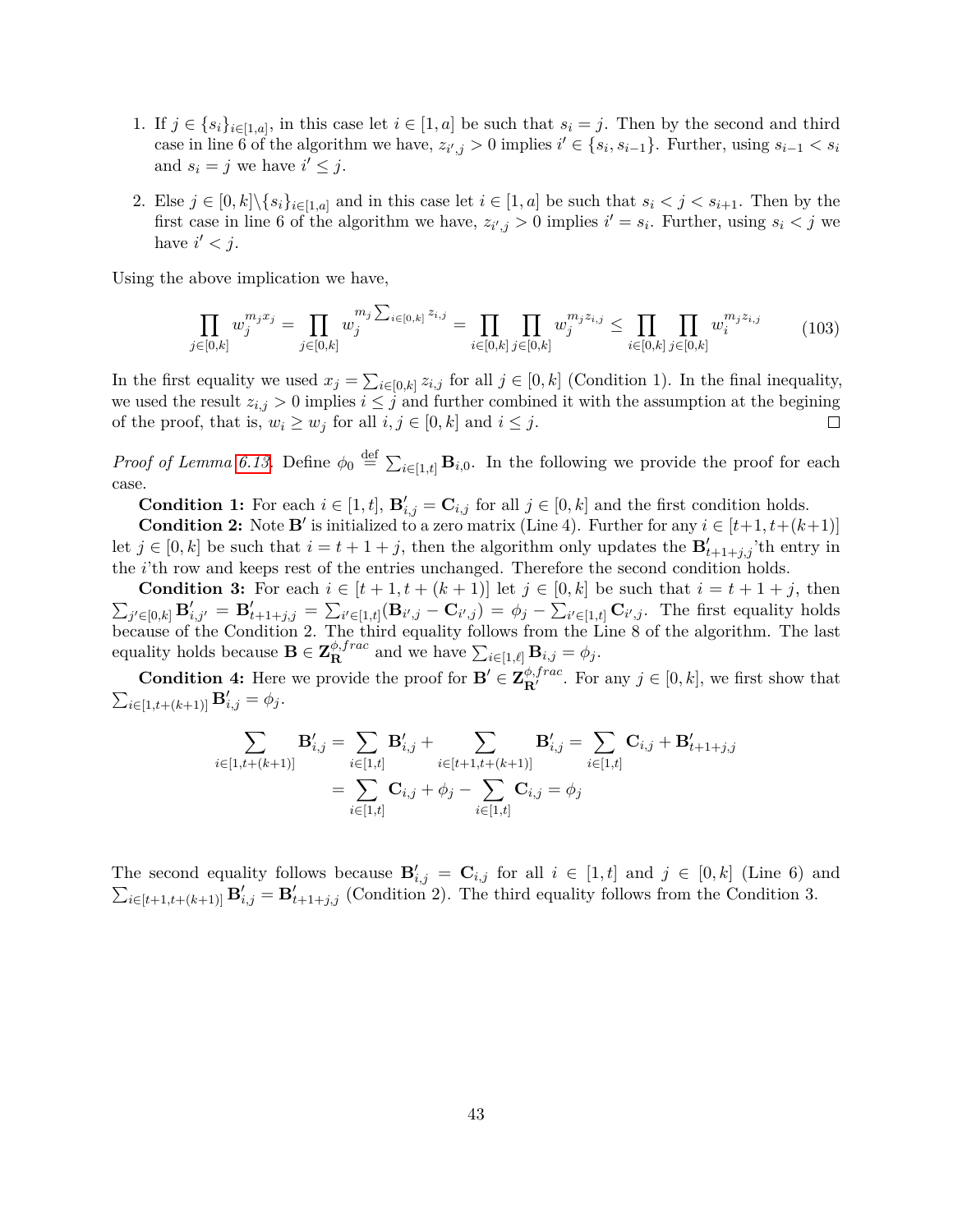We next show that  $\sum_{i\in[1,t+(k+1)]} \mathbf{r}_i \left( \sum_{j\in[0,k]} \mathbf{B}'_{i,j} \right) \leq 1.$ 

$$
\sum_{i \in [1, t+(k+1)]} \mathbf{r}_{i} \left( \sum_{j \in [0,k]} \mathbf{B}'_{i,j} \right) = \sum_{i \in [1,t]} \mathbf{r}_{i} \left( \sum_{j \in [0,k]} \mathbf{B}'_{i,j} \right) + \sum_{j \in [0,k]} \mathbf{r}_{t+1+j} \mathbf{B}'_{t+1+j,j} \n= \sum_{i \in [1,t]} \mathbf{r}_{i} \left( \sum_{j \in [0,k]} \mathbf{C}_{i,j} \right) + \sum_{j \in [0,k]} \frac{\sum_{i \in [1,t]} (\mathbf{B}_{ij} - \mathbf{C}_{ij}) \mathbf{r}_{i}}{\sum_{i \in [1,t]} (\mathbf{B}_{ij} - \mathbf{C}_{ij})} \left( \sum_{i \in [1,t]} (\mathbf{B}_{i,j} - \mathbf{C}_{i,j}) \right) \n= \sum_{i \in [1,t]} \mathbf{r}_{i} \left( \sum_{j \in [0,k]} \mathbf{C}_{i,j} \right) + \sum_{j \in [0,k]} \sum_{i \in [1,t]} (\mathbf{B}_{ij} - \mathbf{C}_{ij}) \mathbf{r}_{i} \n= \sum_{i \in [1,t]} \mathbf{r}_{i} \left( \sum_{j \in [0,k]} \mathbf{B}_{i,j} \right) \le 1
$$
\n(104)

In the first equality, we divided the summation into two parts and for the second part we used Condition 3. In the second equality we used Line 7 and 8 of the algorithm. In the third and fourth equality we simplified the expression. In the final inequality we used  $\mathbf{B} \in \mathbf{Z}_{\mathbf{R}}^{\phi, frac}$ .

Combining all the conditions together we have  $\mathbf{B}' \in \mathbf{Z}_{\mathbf{R}'}^{\phi, frac}$ . In the remainder we show that  $\sum_{i \in [1, t+(k+1)]} \sum_{j \in [0,k]} \mathbf{B}'_{i,j} = \sum_{i \in [1,t]} \sum_{j \in [0,k]} \mathbf{B}_{i,j}.$ 

Recall we already showed that  $\sum_{i\in[1,t+(k+1)]} \mathbf{B}'_{i,j} = \phi_j$  for all  $j \in [0,k]$ . Recall  $\phi_0 = \sum_{i\in[1,t]} \mathbf{B}_{i,0}$ and  $\mathbf{B} \in \mathbf{Z}_{\mathbf{R}}^{\phi, frac}$  implies  $\phi_j = \sum_{i \in [1,t]} \mathbf{B}_{i,j}$  for all  $j \in [1, k]$ . Therefore we have,

$$
\sum_{i \in [1,t+(k+1)]} \sum_{j \in [0,k]} \mathbf{B}'_{i,j} = \sum_{i \in [1,t]} \sum_{j \in [0,k]} \mathbf{B}_{i,j}
$$

**Condition 5:** We first provide the explicit expressions for  $g(B')$  and  $g(B)$  below:

$$
\mathbf{g}(\mathbf{B}') = \left(\prod_{i \in [1,t]} \mathbf{r}_{i}^{(\mathbf{B}'\overrightarrow{\mathbf{n}})_{i}} \frac{\exp\left((\mathbf{B}'\overrightarrow{1})_{i}\log(\mathbf{B}'\overrightarrow{1})_{i}\right)}{\prod_{j \in [0,k]} \exp\left(\mathbf{B}'_{ij}\log\mathbf{B}'_{ij}\right)}\right) \left(\prod_{j \in [0,k]} \mathbf{r}_{t+1+j}^{\overrightarrow{\mathbf{m}}_{j}\mathbf{B}'_{t+1+j,j}} \cdot 1\right)
$$

$$
\mathbf{g}(\mathbf{B}) = \prod_{i \in [1,t]} \left(\mathbf{r}_{i}^{(\mathbf{B}\overrightarrow{\mathbf{n}})_{i}} \frac{\exp\left((\mathbf{B}\overrightarrow{1})_{i}\log(\mathbf{B}\overrightarrow{1})_{i}\right)}{\prod_{j \in [0,k]} \exp\left(\mathbf{B}_{ij}\log\mathbf{B}_{ij}\right)}\right)
$$

Note in the expression for  $g(B')$  we used Condition 2. In the above two definitions for  $g(B')$  and  $g(B)$ , we refer to the expression involving  $r_i$ 's as the probability term and the rest as the counting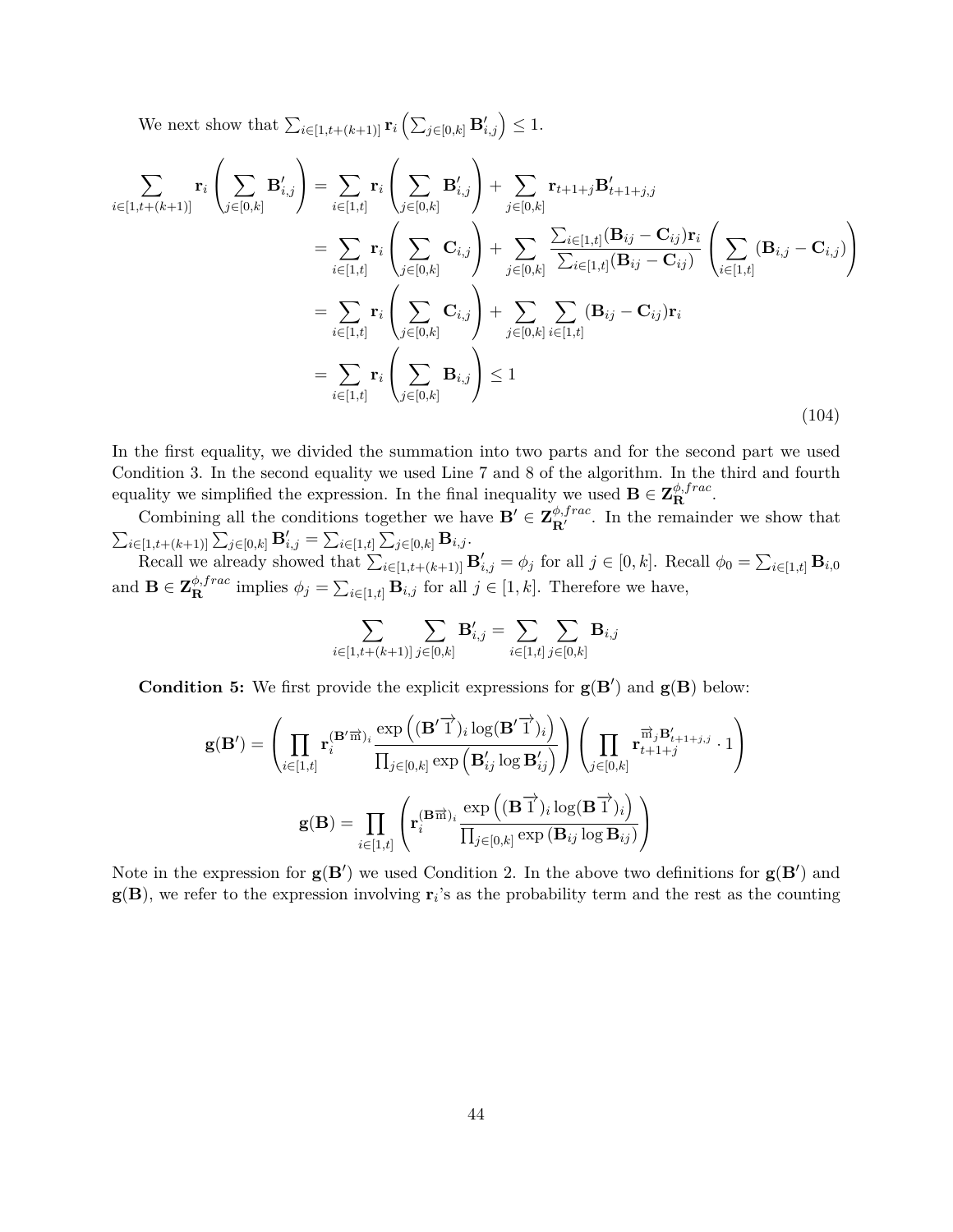term. We start the analysis of Condition 5 by first bounding the probability term:

$$
\prod_{i\in[1,t]} \mathbf{r}_{i}^{(\mathbf{B}\overrightarrow{\mathbf{n}})_{i}} = \left(\prod_{i\in[1,t]} \mathbf{r}_{i}^{(\mathbf{B}'\overrightarrow{\mathbf{n}})_{i}}\right) \left(\prod_{i\in[1,t]} \mathbf{r}_{i}^{\sum_{j\in[0,k]} \overrightarrow{\mathbf{m}}_{j}(\mathbf{B}_{ij} - \mathbf{B}'_{ij})}\right) = \left(\prod_{i\in[1,t]} \mathbf{r}_{i}^{(\mathbf{B}'\overrightarrow{\mathbf{n}})_{i}}\right) \left(\prod_{j\in[0,k]} \prod_{i\in[1,t]} \mathbf{r}_{i}^{\overrightarrow{\mathbf{m}}_{j}(\mathbf{B}_{ij} - \mathbf{B}'_{ij})}\right)
$$
\n
$$
= \left(\prod_{i\in[1,t]} \mathbf{r}_{i}^{(\mathbf{B}'\overrightarrow{\mathbf{n}})_{i}}\right) \left(\prod_{j\in[0,k]} \left(\prod_{i\in[1,t]} \mathbf{r}_{i}^{(\mathbf{B}_{ij} - \mathbf{B}'_{ij})}\right)^{\overrightarrow{\mathbf{m}}_{j}}\right) = \left(\prod_{i\in[1,t]} \mathbf{r}_{i}^{(\mathbf{B}'\overrightarrow{\mathbf{n}})_{i}}\right) \left(\prod_{j\in[0,k]} \left(\prod_{i\in[1,t]} \mathbf{r}_{i}^{(\mathbf{B}_{ij} - \mathbf{C}_{ij})}\right)^{\overrightarrow{\mathbf{m}}_{j}}\right)
$$
\n
$$
\leq \left(\prod_{i\in[1,t]} \mathbf{r}_{i}^{(\mathbf{B}'\overrightarrow{\mathbf{n}})_{i}}\right) \left(\prod_{j\in[0,k]} \left(\frac{\sum_{i\in[1,t]} \mathbf{r}_{i}(\mathbf{B}_{ij} - \mathbf{C}_{ij})}{\sum_{i\in[1,t]} (\mathbf{B}_{ij} - \mathbf{C}_{ij})}\right)^{\overrightarrow{\mathbf{m}}_{j} \sum_{i\in[1,t]} (\mathbf{B}_{ij} - \mathbf{C}_{ij})}\right)
$$
\n
$$
\leq \left(\prod_{i\in[1,t]} \mathbf{r}_{i}^{(\mathbf{B}'\overrightarrow{\mathbf{n}})_{i}}\right) \left(\prod_{j\in[0,k]} \frac{\overrightarrow{\mathbf{n}}_{j} \mathbf{B}'_{i+1+j,j}}{\sum_{i\in[1,t]}
$$

The first three inequalities simplify the expression. The fourth equality follows because  $\mathbf{B}'_{i,j} = \mathbf{C}_{i,j}$ for all  $i \in [1, t]$  and  $j \in [0, k]$ . The fifth inequality follows from AM-GM inequality. The final expression above is the probability term associated with  $B'$  and the equation above shows that our rounding procedure only increases the probability term and it remains to bound the counting term.

$$
\frac{\mathbf{g}(\mathbf{B}')}{\mathbf{g}(\mathbf{B})} \geq \prod_{i \in [1,t]} \frac{\exp((\mathbf{B}'\vec{\mathbf{1}})_i \log(\mathbf{B}'\vec{\mathbf{1}})_i - (\mathbf{B}\vec{\mathbf{1}})_i \log(\mathbf{B}\vec{\mathbf{1}})_i)}{\prod_{j \in [0,k]} \exp(\mathbf{B}'_{ij} \log \mathbf{B}'_{ij} - \mathbf{B}_{ij} \log \mathbf{B}_{ij})}
$$
\n
$$
= \prod_{i \in [1,t]} \frac{\exp((\mathbf{C}\vec{\mathbf{1}})_i \log(\mathbf{C}\vec{\mathbf{1}})_i - (\mathbf{B}\vec{\mathbf{1}})_i \log(\mathbf{B}\vec{\mathbf{1}})_i)}{\prod_{j \in [0,k]} \exp(\mathbf{C}_{ij} \log \mathbf{C}_{ij} - \mathbf{B}_{ij} \log \mathbf{B}_{ij})}.
$$
\n(106)

Consider the numerator in the above expression, for each  $i \in [1, t]$  let  $s_i \stackrel{\text{def}}{=} (\mathbf{C} \overrightarrow{1})_i$ , then

$$
\prod_{i \in [1,t]} \exp\left((\mathbf{C}^{\top})_i \log(\mathbf{C}^{\top})_i - (\mathbf{B}^{\top})_i \log(\mathbf{B}^{\top})_i\right) = \prod_{i \in [1,t]} \exp\left(s_i \log s_i - (s_i + \alpha_i) \log(s_i + \alpha_i)\right)
$$
\n
$$
= \prod_{i \in [1,t]} \exp\left(s_i \log \frac{s_i}{s_i + \alpha_i} - \alpha_i \log(s_i + \alpha_i)\right)
$$
\n
$$
\geq \prod_{i \in [1,t]} \exp\left(s_i \frac{-\alpha_i}{s_i} - \alpha_i \log(s_i + \alpha_i)\right)
$$
\n
$$
\geq \exp\left(-O\left(\log(\sum_{i \in [1,t]} s_i) \sum_{i \in [1,t]} \alpha_i\right)\right)
$$
\n
$$
\geq \exp\left(-O\left(\sum_{i \in [1,t]} \alpha_i \log \Delta\right)\right).
$$
\n(107)

In the third inequality we used  $log(1 + x) \ge \frac{x}{1+x}$  $\frac{x}{1+x}$  for all  $x \ge -1$ . The final inequality follows because  $\sum_{i\in[1,t]} s_i \leq \sum_{i\in[1,t]} (\mathbf{B}^{\text{T}})_i \leq \Delta$ . Now consider the denominator in the above expression, let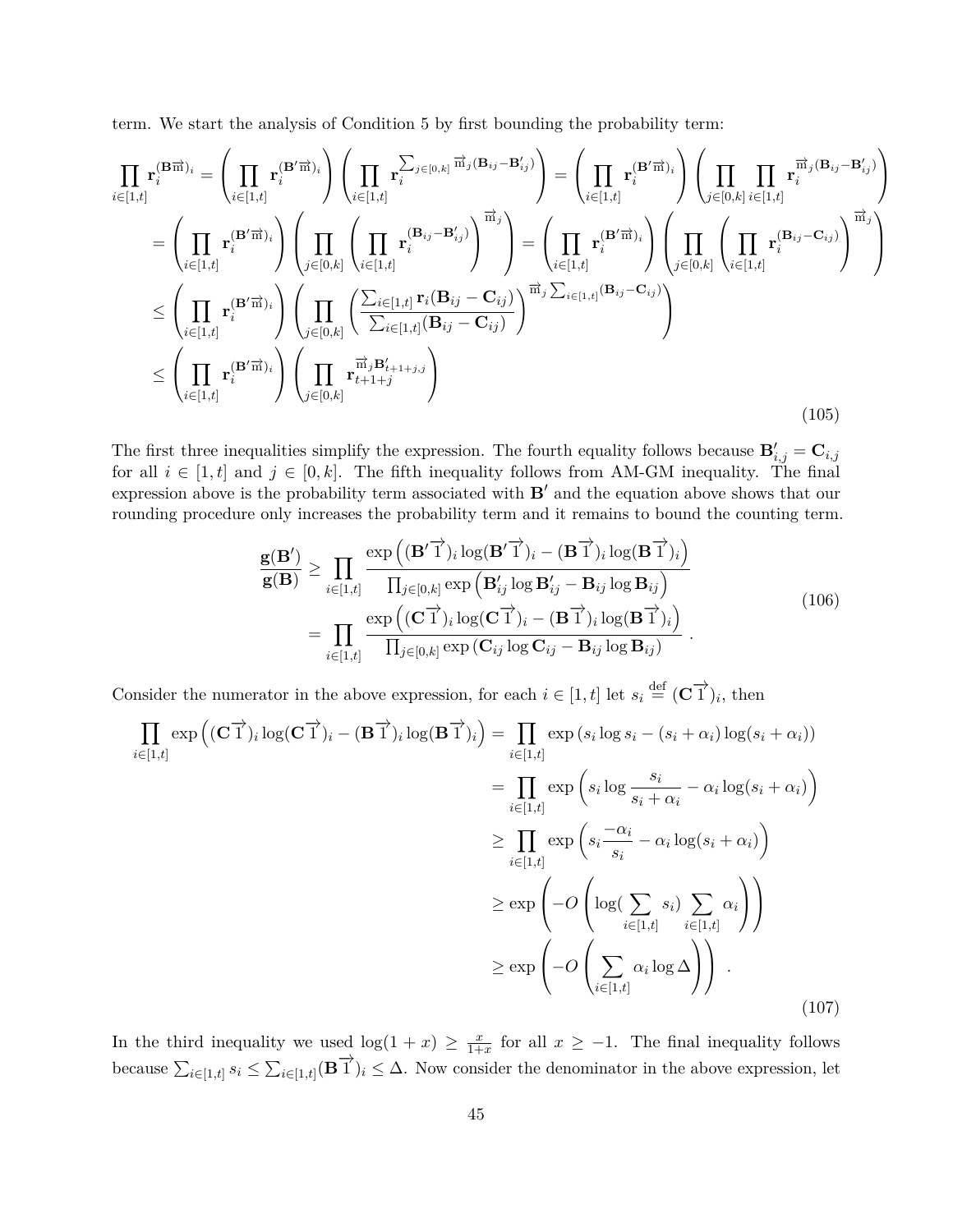$\alpha_{i,j} = \mathbf{B}_{i,j} - \mathbf{C}_{i,j}$  for all  $i \in [1, t]$  and  $j \in [0, k]$ , then

 $\Pi$   $\Pi$  $i ∈ [1,t]$   $j ∈ [0,k]$ *j*∈[0*,k*]  $\exp\left(\mathbf{C}_{ij}\log\mathbf{C}_{ij}-\mathbf{B}_{ij}\log\mathbf{B}_{ij}\right)=\prod_{i=1}^{n}$ *i*∈[1*,t*]  $\Pi$ *j*∈[0*,k*]  $\exp\left(\mathbf{C}_{ij}\log\mathbf{C}_{ij}-(\mathbf{C}_{ij}+\alpha_{i,j})\log(\mathbf{C}_{ij}+\alpha_{i,j})\right)$ 

<span id="page-46-0"></span>
$$
= \prod_{i \in [1,t]} \prod_{j \in [0,k]} \exp \left( \mathbf{C}_{ij} \log \frac{\mathbf{C}_{ij}}{\mathbf{C}_{ij} + \alpha_{i,j}} - \alpha_{i,j} \log(\mathbf{C}_{ij} + \alpha_{i,j}) \right)
$$
  
\n
$$
\leq \prod_{i \in [1,t]} \prod_{j \in [0,k]} \exp \left( -\alpha_{i,j} \log(\mathbf{C}_{ij} + \alpha_{i,j}) \right)
$$
  
\n
$$
\leq \prod_{i \in [1,t]} \prod_{j \in [0,k]} \exp \left( -\alpha_{i,j} \log \alpha_{i,j} \right) \leq \exp \left( O \left( \log(t \times k) \sum_{i \in [1,t]} \alpha_i \right) \right)
$$
  
\n
$$
\leq \exp \left( O \left( \sum_{i \in [1,t]} \alpha_i \log \Delta \right) \right).
$$
\n(108)

In the third inequality we used  $\alpha_{i,j} \geq 0$  and therefore  $\mathbf{C}_{ij} \log \frac{\mathbf{C}_{ij}}{\mathbf{C}_{ij} + \alpha_{i,j}} \leq 0$ . In the fourth inequality we used  $\log(\mathbf{C}_{ij} + \alpha_{i,j}) \geq \log \alpha_{i,j}$ . In the fifth inequality we used  $\sum_{j \in [0,k]} \alpha_{i,j} = \alpha_i$  for all  $i \in [1, t]$  and further  $\sum_{i \in [1, t]} \sum_{j \in [0, k]} -\alpha_{i,j} \log \alpha_{i,j} = \sum_{i \in [1, t]} \alpha_i \left( \sum_{j \in [0, k]} -\frac{\alpha_{i,j}}{\alpha_i} \right)$  $\frac{\alpha_{i,j}}{\alpha_i} \log \frac{\alpha_{i,j}}{\alpha_i} - \log \alpha_i \right) \leq$  $\log(k+1) \sum_{i\in[1,t]} \alpha_i - \sum_{i\in[1,t]} \alpha_i \log \alpha_i$ . Now consider the term  $-\sum_{i\in[1,t]} \alpha_i \log \alpha_i$  and note that  $-\sum_{i\in[1,t]}\alpha_i\log\alpha_i=(\sum_{i\in[1,t]}\alpha_i)\left(-\sum_{i\in[1,t]}\frac{\alpha_i}{\sum_{i\in[1,t]}\alpha_i}\log\frac{\alpha_i}{\sum_{i\in[1,t]}\alpha_i}-\log\sum_{i\in[1,t]}\alpha_i\right)\leq (1+\log t)\sum_{i\in[1,t]}\alpha_i.$ The fifth inequality in Equation [\(108\)](#page-46-0) follows by combining the previous two derivations together. The final inequality follows because  $t \times k \leq \Delta$ .

 $\Box$ 

**Condition 6:** This condition follows immediately from Line 7 of the algorithm.

*Proof of Lemma [6.14.](#page-38-1)* In the following we provide the proof for the claims in the lemma.

**Condition 1:** Note  $\mathbf{H}^{(1)} \subseteq \mathbf{H} \cup [\ell+1, \ell+(k+1)]$ , where  $[\ell+1, \ell+(k+1)]$  are the indices corresponding to the new rows created by the procedure CreateNewProbabilityValues (Algorithm [2\)](#page-37-0). Consider any  $i \in H^{(1)}$ , then one the following two cases hold,

- 1. If  $i \in H$ , then by the first condition of Lemma [6.13](#page-37-1) we have  $(S^{(1)}\vec{1})_i = (A\vec{1})_i =$  $\sum_{j \in [0,k]} \mathbf{A}_{i,j} = \sum_{j \in [0,k]} [\mathbf{S}_{i,j}] \in \mathbb{Z}_+.$
- 2. Else  $i \in [\ell+1, \ell+(k+1)]$  and in this case we have  $\sum_{i\in[1,\ell]} \mathbf{A}_{i,j} = \sum_{i\in\mathbf{H}} \mathbf{A}_{i,j} + \sum_{i\in\mathbf{L}} \mathbf{A}_{i,j} =$  $\sum_{i\in\mathbf{H}}[\mathbf{S}_{i,j}]+[\sum_{i\in\mathbf{L}}\mathbf{S}_{i,j}]\in\mathbb{Z}_+$ . The second equality in the previous derivation follows from Line 7 and 8 of the algorithm. The previous derivation combined with third condition of Lemma [6.13](#page-37-1) we get,  $(\mathbf{S}^{(1)}\vec{1})_i = \phi_j - \sum_{i\in[1,\ell]} \mathbf{A}_{i,j} \in \mathbb{Z}_+$ .

 $({\bf S}^{(1)}\overrightarrow{1})_i \in \mathbb{Z}_+$  in both the cases and the condition 1 follows.

**Condition 2:** This condition follows immediately from the fourth condition of Lemma [6.13.](#page-37-1) **Condition 3:** Let  $\alpha_i = \sum_{j \in [0,k]} \mathbf{S}_{i,j} - \sum_{j \in [0,k]} \mathbf{A}_{i,j}$  for all  $i \in [1,\ell]$ . First we upper bound the term  $\sum_{i\in\mathbf{H}}\alpha_i$ . Consider  $\sum_{i\in\mathbf{H}}\alpha_i \leq \sum_{i\in\mathbf{H}}\sum_{j\in[0,k]}$   $\mathbf{S}_{i,j} \leq \frac{1}{\gamma}$  $\frac{1}{\gamma}$ . The last inequality follows because of  $\sum_{i \in [1,\ell]} \mathbf{r}_i \sum_{j \in [0,k]} \mathbf{S}_{i,j} \leq 1 \text{ (}\mathbf{S} \in \mathbf{Z}_{\mathbf{R}}^{\phi,frac}$  and  $\mathbf{r}_i > \gamma \text{ for all } i \in \mathbf{H}$ .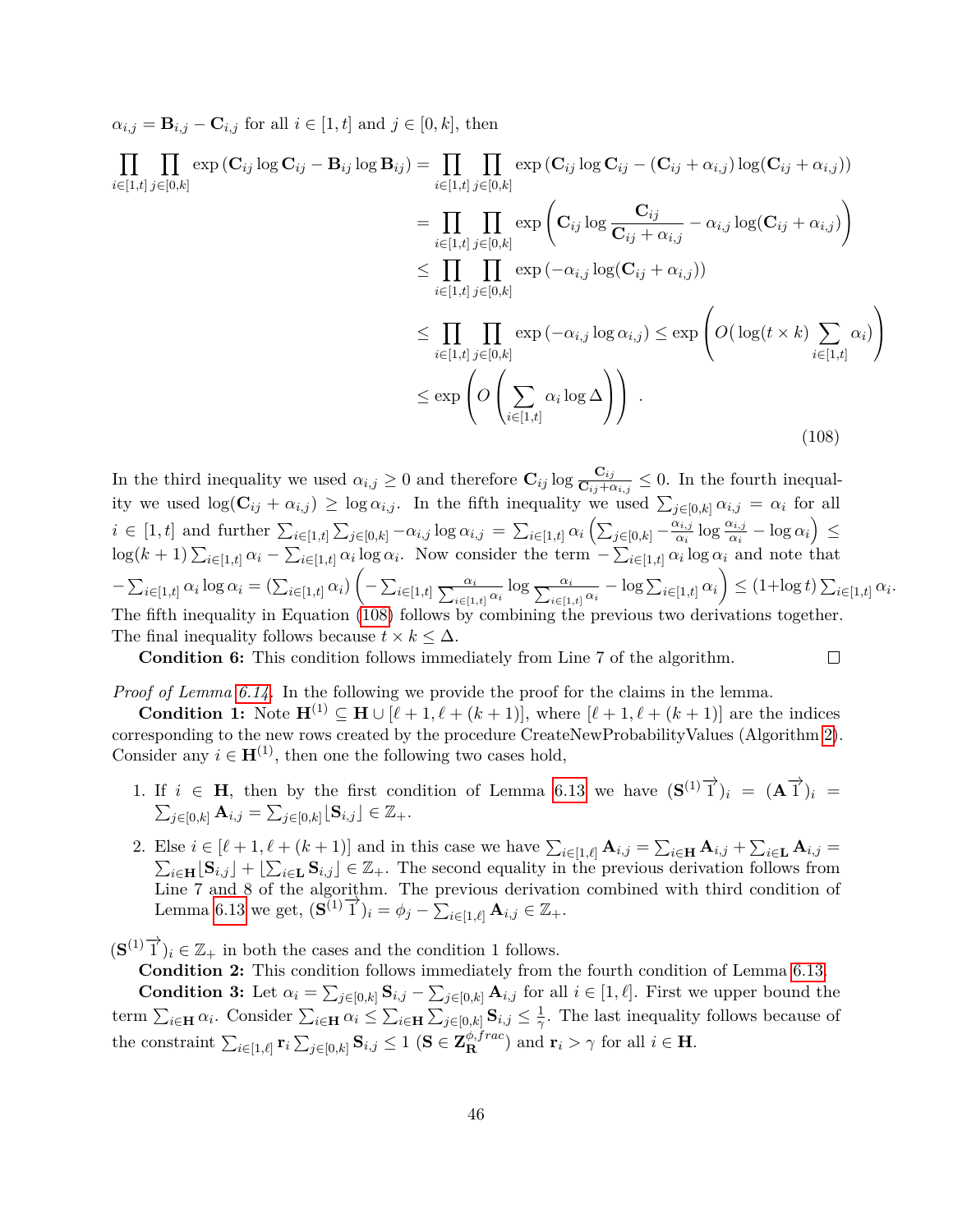We now upper bound the term  $\sum_{i\in \mathbf{L}} \alpha_i$ . Consider  $\sum_{i\in \mathbf{L}} \alpha_i = \sum_{i\in \mathbf{L}} \left( \sum_{j\in [0,k]} \mathbf{S}_{i,j} - \sum_{j\in [0,k]} \mathbf{A}_{i,j} \right) =$  $\sum_{j\in[0,k]}(\sum_{i\in\mathbf{L}}\mathbf{S}_{i,j}-\sum_{i\in\mathbf{L}}\mathbf{A}_{i,j})$ . Further  $\sum_{i\in\mathbf{L}}\mathbf{A}_{i,j}=\lfloor\sum_{i\in\mathbf{L}}\mathbf{S}_{i,j}\rfloor$  for all  $j\in[0,k]$  (Line 8 of the algorithm) and we get  $\sum_{i \in \mathbf{L}} \alpha_i \leq k+1$ .

Therefore  $\sum_{i\in[\ell]} \alpha_i = \sum_{i\in\mathbf{H}} \alpha_i + \sum_{i\in\mathbf{L}} \alpha_i \leq \frac{1}{\gamma} + k + 1$  and combined with fifth condition Lemma [6.13](#page-37-1) we have,

$$
\mathbf{g}(\mathbf{S}^{(1)}) \ge \exp\left(-O\left(\left(\frac{1}{\gamma} + k\right)\log \Delta\right)\right) \mathbf{g}(\mathbf{S}) \ .
$$

## *Proof of Lemma [6.15.](#page-38-2)* In the following we provide proof for all the conditions in the lemma. **Condition 1:** For all  $i \in [1, \ell + (k+1)]$ , one of the following two conditions hold,

- 1. If  $i \in H^{(1)}$ , then by the first condition of Lemma [6.13](#page-37-1) we have  $({\bf S}^{(2)}\vec{\uparrow})_i = ({\bf A}^{(1)}\vec{\uparrow})_i =$  $({\bf S}^{(1)}\vec{\bf 1})_i \in \mathbb{Z}_+$ . The last expression follows from first condition of Lemma [6.14.](#page-38-1)
- 2. Else  $i \in L^{(1)}$ , then again by the first condition of Lemma [6.13](#page-37-1) we have  $({\bf S}^{(2)}\overrightarrow{1})_i = ({\bf A}^{(1)}\overrightarrow{1})_i =$  $\lfloor (\mathbf{S}^{(1)}\mathbf{T})_i \rfloor \in \mathbb{Z}_+$ . The last equality follows from Line 15 of the algorithm.
- For all  $i \in [1, \ell + (k+1)]$ , we have  $(\mathbf{S}^{(2)}\overrightarrow{1})_i \in \mathbb{Z}_+$  and therefore condition 1 holds.
	- **Condition 2:** This condition follows immediately from the second condition of Lemma [6.13.](#page-37-1) **Condition 3:** This condition follows immediately from the fourth condition of Lemma [6.13.](#page-37-1) **Condition 4:** Consider the term  $\sum_{i \in [\ell+(k+1)+1,\ell+2(k+1)]} (\mathbf{S}^{(2)} \mathbf{I})_i$ ,

$$
\sum_{i \in [\ell + (k+1) + 1, \ell + 2(k+1)]} (\mathbf{S}^{(2)} \mathbf{I})_i = \sum_{i \in [1, \ell + 2(k+1)]} (\mathbf{S}^{(2)} \mathbf{I})_i - \sum_{i \in [1, \ell + (k+1)]} (\mathbf{S}^{(2)} \mathbf{I})_i
$$
\n
$$
= \sum_{j \in [0, k]} \phi_j - \sum_{i \in [1, \ell + (k+1)]} (\mathbf{A}^{(1)} \mathbf{I})_i
$$
\n
$$
= \sum_{j \in [0, k]} \phi_j - \left( \sum_{i \in \mathbf{H}^{(1)}} (\mathbf{A}^{(1)} \mathbf{I})_i + \sum_{i \in \mathbf{L}^{(1)}} (\mathbf{A}^{(1)} \mathbf{I})_i \right)
$$
\n
$$
= \sum_{j \in [0, k]} \phi_j - \left( \sum_{i \in \mathbf{H}^{(1)}} (\mathbf{S}^{(1)} \mathbf{I})_i + \sum_{i \in \mathbf{L}^{(1)}} [\mathbf{S}^{(1)} \mathbf{I})_i] \right) \in \mathbb{Z}_+
$$
\n(109)

In the first equality we add and substract  $\sum_{i\in[1,\ell+(k+1)]} (\mathbf{S}^{(2)}\overrightarrow{1})_i$  term. The first term in the second equality follows because  $\sum_{i\in[1,\ell+2(k+1)]} (\mathbf{S}^{(2)}\overrightarrow{1})_i = \sum_{j\in[0,k]} \sum_{i\in[1,\ell+2(k+1)]} \mathbf{S}_{i,j}^{(2)} = \sum_{j\in[0,k]} \phi_j$  and the last equality follows because  $\mathbf{S}^{(2)} \in \mathbf{Z}_{\mathbf{R}^{(2)}}^{\phi, frac}$  (Condition 3). The second term in the second equality follows by the first condition of Lemma [6.13.](#page-37-1) In the third equality we divided the summation terms over  $\mathbf{H}^{(1)}$  and  $\mathbf{L}^{(1)}$ . In the fourth equality we used Line 14 of the algorithm and further for any *i* ∈ **L**<sup>(1)</sup> Line 15 implies  $(\mathbf{A}^{(1)}\vec{\mathbf{T}})_i = \sum_{j \in [0,k]} \mathbf{S}_{ij}^{(1)}$ *ij*  $\lfloor (\mathbf{S}^{(1)}\overrightarrow{1})_i \rfloor$  $\frac{(\mathbf{S}^{(1)}\vec{\mathbf{T}})_{i}}{(\mathbf{S}^{(1)}\vec{\mathbf{T}})_{i}} = [(\mathbf{S}^{(1)}\vec{\mathbf{T}})_{i}].$  Finally by first condition of Lemma [6.14](#page-38-1) we have  $(\mathbf{S}^{(1)}\vec{\mathbf{T}})_i \in \mathbb{Z}_+$  for all  $i \in \mathbf{H}^{(1)}$  and  $\phi_j \in \mathbb{Z}_+$  for all  $j \in [0, k]$ . Therefore,  $\sum_{i \in [\ell + (k+1)+1, \ell + 2(k+1)]} (\mathbf{S}^{(2)} \mathbf{I}^{'})_i \in \mathbb{Z}_+$  and the condition 4 holds.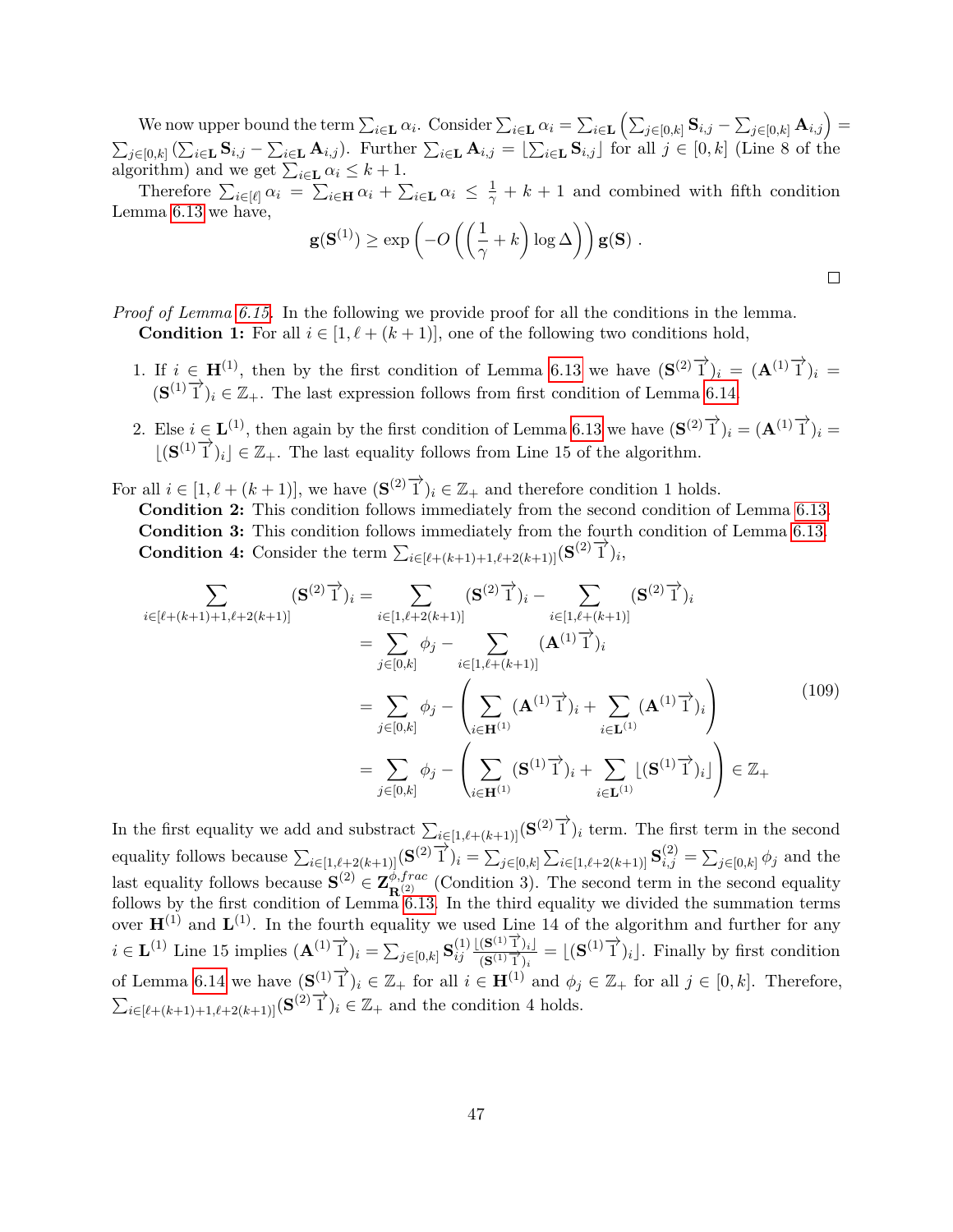**Condition 5:** For any  $j \in [0, k]$  we have,

$$
\mathbf{r}_{\ell+(k+1)+1+j}^{(2)} = \frac{\sum_{i\in[1,\ell+(k+1)]} (\mathbf{S}_{ij}^{(1)} - \mathbf{A}_{ij}^{(1)}) \mathbf{r}_i^{(1)}}{\sum_{i\in[1,\ell+(k+1)]} (\mathbf{S}_{ij}^{(1)} - \mathbf{A}_{ij}^{(1)})} = \frac{\sum_{i\in\mathbf{L}^{(1)}} (\mathbf{S}_{ij}^{(1)} - \mathbf{A}_{ij}^{(1)}) \mathbf{r}_i^{(1)}}{\sum_{i\in\mathbf{L}^{(1)}} (\mathbf{S}_{ij}^{(1)} - \mathbf{A}_{ij}^{(1)})}
$$
\n
$$
\leq \gamma \frac{\sum_{i\in\mathbf{L}^{(1)}} (\mathbf{S}_{ij}^{(1)} - \mathbf{A}_{ij}^{(1)})}{\sum_{i\in\mathbf{L}^{(1)}} (\mathbf{S}_{ij}^{(1)} - \mathbf{A}_{ij}^{(1)})} \leq \gamma.
$$
\n(110)

The first equality follows from the sixth condition of Lemma [6.13.](#page-37-1) The second equality follows because  $S_{i,j}^{(1)} = A_{i,j}^{(1)}$  for all  $i \in H^{(1)}$  and  $j \in [0, k]$  (Line 14). The third inequality follows because  $\mathbf{S}_{i,j}^{(1)} \geq \mathbf{A}_{i,j}^{(1)}$  for all  $i \in \mathbf{L}^{(1)}$  and  $j \in [0,k]$  (Line 15) and further  $\mathbf{r}_i^{(1)} \leq \gamma$  for all  $i \in \mathbf{L}^{(1)}$  (Line 12).

**Condition 6:** For any  $i \in [1, \ell + (k+1)]$ , let  $\alpha_i = \sum_{j \in [0,k]} \mathbf{S}_{i,j}^{(1)} - \sum_{j \in [0,k]} \mathbf{A}^{(1)}$ . Note  $\alpha_i = 0$ for all  $i \in \mathbf{H}^{(1)}$  (Line 14) and  $\alpha_i = (\mathbf{S}^{(1)}\vec{1})_i - \lfloor (\mathbf{S}^{(1)}\vec{1})_i \rfloor \leq 1$  for all  $i \in \mathbf{L}^{(1)}$  (Line 15). Therefore  $\sum_{i\in[1,\ell+(k+1)]}\alpha_i \leq |\mathbf{L}^{(1)}| \leq \ell+(k+1)$  and further combined with the fifth condition of Lemma [6.13](#page-37-1) we have  $$ have  $\mathbf{g}(\mathbf{S}^{(1)}) \ge \exp\left(-O\left(\left(\frac{1}{\gamma}+k\right)\log \Delta\right)\right) \mathbf{g}(\mathbf{S})$ . Combining the previous two inequalities we get  $g(S^{(2)}) \ge \exp\left(-O\left((\ell + k + \frac{1}{\alpha})\right)\right)$  $(\frac{1}{\gamma}) \log \Delta$ ) **g(S)** and condition 6 holds.  $\Box$ 

*Proof of Theorem [6.16.](#page-39-1)* In the following we provide proof for the two conditions of the theorem. **Condition 1:** Here we provide the proof for the condition  $S^{\text{ext}} \in \mathbb{Z}_{R^{\text{ext}}}^{\phi}$ .

1. For all  $i \in [1, \ell + 2(k+1)],$  consider  $(\mathbf{S}^{\text{ext}}\overrightarrow{1})_i$ . If  $i \in [1, \ell + (k+1)],$  then  $(\mathbf{S}^{\text{ext}}\overrightarrow{1})_i = (\mathbf{S}^{(2)}\overrightarrow{1})_i \in$  $\mathbb{Z}_+$ . The first equality follows by line 22 of the algorithm and the last expression follows by first condition of Lemma [6.15.](#page-38-2) Else  $i \in [\ell + (k+1) + 1, \ell + 2(k+1)]$ , let *j* be such that  $i = \ell + (k+1)$ 1) + 1 + j, then  $(\mathbf{S}^{\text{ext}}^{\top})_i = \sum_{j' \in [0,k]} \mathbf{S}^{\text{ext}}_{\ell+(k+1)+1+j,j'} = \sum_{j' \in [0,k]} \left( [\mathbf{S}^{(2)}_{\ell+(k+1)+1+j,j'}] + z_{j,j'} \right) =$  $\left[\mathbf{S}_{\ell+(k+1)+1+j,j}^{(2)}\right] + \sum_{j' \in [0,k]} z_{j,j'} \in \mathbb{Z}_+$ . The second equality follows by line 23 of the algorithm. The third equality follows from the second condition of Lemma [6.15.](#page-38-2) Finally by the first condition of Lemma [6.12](#page-36-3) we have  $\sum_{j' \in [0,k]} z_{j,j'} \in \{0,1\}$  for all  $j \in [0,k]$  and therefore  $(\mathbf{S}^{\text{ext}} \overrightarrow{1})_i \in \mathbb{Z}_+ \text{ for any } i \in [\ell + (k+1) + 1, \ell + 2(k+1)].$ 

Combining the analysis of cases  $i \in [1, \ell + (k+1)]$  and  $i \in [\ell + (k+1) + 1, \ell + 2(k+1)]$  the condition 1 holds.

<span id="page-48-0"></span>2. For all  $j \in [0, k]$ ,

$$
\sum_{i \in [1,\ell+2(k+1)]} \mathbf{S}_{i,j}^{\text{ext}} = \sum_{i \in [1,\ell+(k+1)]} \mathbf{S}_{i,j}^{\text{ext}} + \sum_{i \in [\ell+(k+1)+1,\ell+2(k+1)]} \mathbf{S}_{i,j}^{\text{ext}}
$$
\n
$$
= \sum_{i \in [1,\ell+(k+1)]} \mathbf{S}_{i,j}^{(2)} + \sum_{j' \in [0,k]} \left( \lfloor \mathbf{S}_{\ell+(k+1)+1+j',j}^{(2)} \rfloor + z_{j',j} \right) . \tag{111}
$$

The second equality follows because  $S_{i,j}^{\text{ext}} = S_{i,j}^{(2)}$  for all  $i \in [1, \ell + (k+1)]$  (Line 22) and  $\mathbf{S}_{i,j}^{\text{ext}}=\lfloor \mathbf{S}_{\ell+}^{(2)} \rfloor$  $\chi^{(2)}_{\ell+(k+1)+1+j',j}$  +  $z_{j',j}$  for all  $i \in [\ell+(k+1)+1,\ell+2(k+1)]$  (Line 23). We next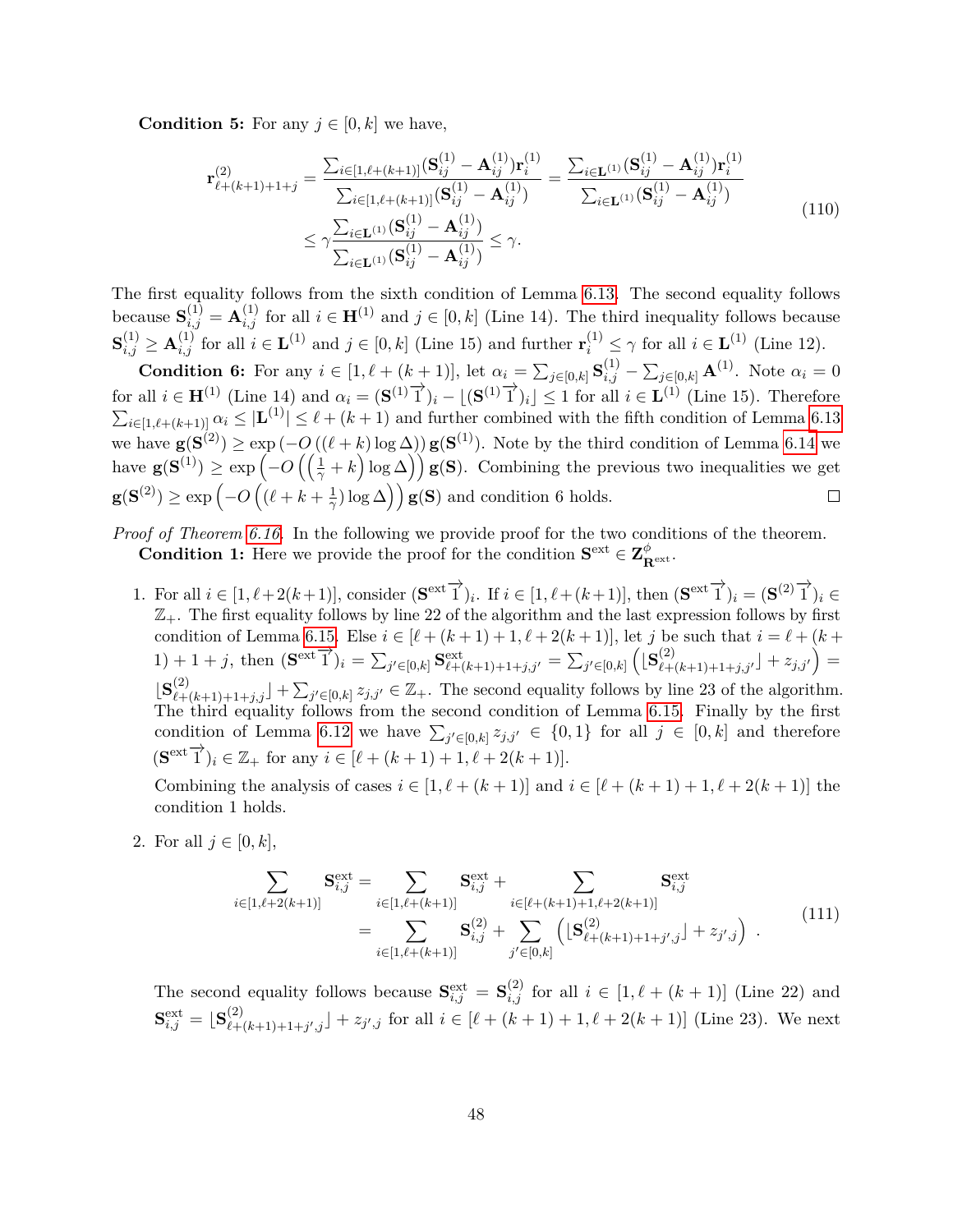simplify the second term in the above expression.

<span id="page-49-0"></span>
$$
\sum_{j' \in [0,k]} \left( \left[ \mathbf{S}_{\ell+(k+1)+1+j',j}^{(2)} \right] + z_{j',j} \right) = \left[ \mathbf{S}_{\ell+(k+1)+1+j,j}^{(2)} \right] + \sum_{j' \in [0,k]} z_{j',j} = \left[ \mathbf{S}_{\ell+(k+1)+1+j,j}^{(2)} \right] + x_j
$$
\n
$$
= \mathbf{S}_{\ell+(k+1)+1+j,j}^{(2)} = \sum_{i \in [\ell+(k+1)+1,\ell+2(k+1)]} \mathbf{S}_{i,j}^{(2)} .
$$
\n(112)

In the first and final equality we used the second condition of Lemma [6.15](#page-38-2) (Diagonal Structure). In the second equality we used the first condition of Lemma [6.12.](#page-36-3) In the third equality we used the definition of  $x_j$  (Line 19). Combining equations [111](#page-48-0) and [112](#page-49-0) we get,

$$
\sum_{i \in [1,\ell+2(k+1)]} \mathbf{S}_{i,j}^{\text{ext}} = \sum_{i \in [1,\ell+2(k+1)]} \mathbf{S}_{i,j}^{(2)} = \phi_j
$$

In the last inequality we used  $\mathbf{S}^{(2)} \in \mathbf{Z}_{\mathbf{R}^{(2)}}^{\phi, frac}$ .

3. Let  $\mathbf{r}^{\text{ext}}_i$  for all  $i \in [1, \ell+2(k+1)]$  be the *i*'th element of  $\mathbf{R}^{\text{ext}}$ . Consider  $\sum_{i \in [1, \ell+2(k+1)]} \mathbf{r}^{\text{ext}}_i(\mathbf{S}^{\text{ext}})$ ; we have,

<span id="page-49-1"></span>
$$
\sum_{i \in [1,\ell+2(k+1)]} \mathbf{r}_{i}^{\text{ext}}(\mathbf{S}^{\text{ext}} \overrightarrow{1})_{i} = \sum_{i \in [1,\ell+2(k+1)]} \frac{\mathbf{r}_{i}^{(2)}}{1+\gamma} (\mathbf{S}^{\text{ext}} \overrightarrow{1})_{i}
$$
\n
$$
= \frac{1}{1+\gamma} \sum_{i \in [1,\ell+(k+1)+1]} \mathbf{r}_{i}^{(2)}(\mathbf{S}^{(2)} \overrightarrow{1})_{i} + \frac{1}{1+\gamma} \sum_{i \in [\ell+(k+1)+1,\ell+2(k+1)]} \mathbf{r}_{i}^{(2)}(\mathbf{S}^{\text{ext}} \overrightarrow{1})_{i}.
$$
\n(113)

The first equality follows from Line 24 of the algorithm. In the second equality we divided the summation into two parts and used  $\mathbf{S}_{i,j}^{\text{ext}} = \mathbf{S}_{i,j}^{(2)}$  for all  $i \in [1, \ell + (k+1) + 1]$  and  $j \in [0, k]$ (Line 22) for the first part. We now simplify the second part of the above expression.

<span id="page-49-2"></span>
$$
\sum_{i \in [\ell+(k+1)+1,\ell+2(k+1)]} \mathbf{r}_{i}^{(2)}(\mathbf{S}^{\text{ext}}\vec{1})_{i} = \sum_{j \in [0,k]} \mathbf{r}_{\ell+(k+1)+1+j}^{(2)} \sum_{j' \in [0,k]} \left( [\mathbf{S}_{\ell+(k+1)+1+j,j'}^{(2)}] + z_{j,j'} \right)
$$
\n
$$
= \sum_{j \in [0,k]} w_{j} (\mathbf{S}_{\ell+(k+1)+1+j,j}^{(2)} - x_{j}) + \sum_{j \in [0,k]} w_{j} \sum_{j' \in [0,k]} z_{j,j'}
$$
\n
$$
\leq \sum_{j \in [0,k]} w_{j} (\mathbf{S}_{\ell+(k+1)+1+j,j}^{(2)} - x_{j}) + \sum_{j \in [0,k]} w_{j}x_{j} + \max_{j \in [0,k]} w_{j}
$$
\n
$$
= \sum_{i \in [\ell+(k+1)+1,\ell+2(k+1)]} \mathbf{r}_{i}^{(2)}(\mathbf{S}^{(2)}\vec{1})_{i} + \gamma .
$$
\n(114)

In the first equality we expanded the  $(\mathbf{S}^{\text{ext}})$ <sup>*i*</sup>)<sub>*i*</sub> term. Further we used  $\mathbf{S}^{\text{ext}}_{\ell+(k+1)+1+j,j'}$  $\mathbf{S}^{(2)}_{\ell+(k+1)+1+j,j'}$  +  $z_{j,j'}$  for all  $j, j' \in [0, k]$  (Line 23). In the second equality we used the second condition of Lemma [6.15](#page-38-2) (Diagonal Structure) and further combined it with definitions of  $w_j$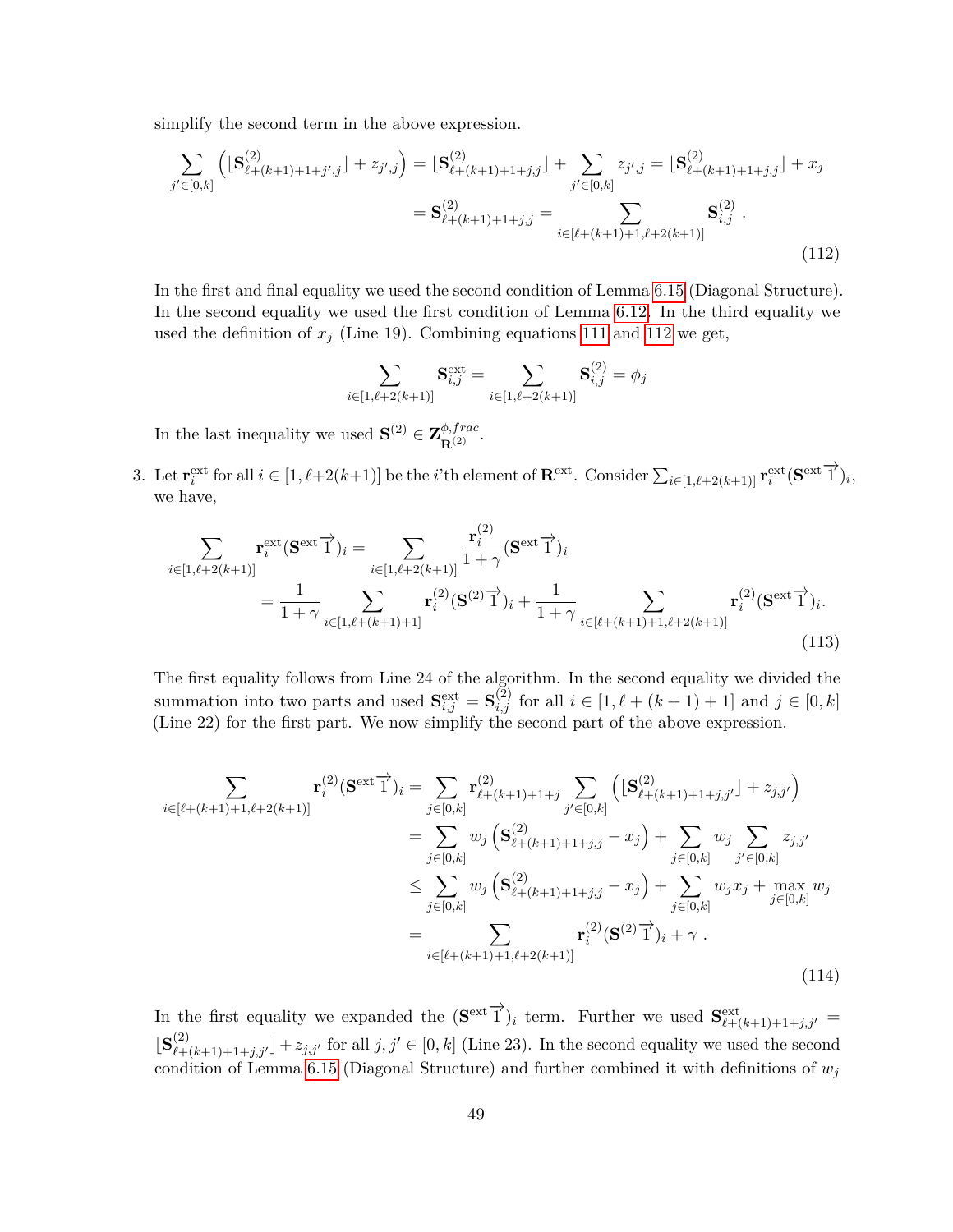and  $x_j$  from Line 19 of the algorithm. The third inequality follows from second condition of Lemma [6.12.](#page-36-3) In the final inequality we used  $\max_{j\in[0,k]} w_j \leq \gamma$  that follows from the definition of  $w_j$  and fifth condition of Lemma [6.15.](#page-38-2) Further we combined it with  $\mathbf{S}^{(2)}_{\ell+(k+1)+1+j,j} = (\mathbf{S}^{(2)}\overrightarrow{1})_i$ that follows from the second condition of Lemma [6.15.](#page-38-2)

Combining equations [113](#page-49-1) and [114](#page-49-2) we have,

$$
\sum_{i\in[1,\ell+2(k+1)]}\mathbf{r}_i^{\text{ext}}(\mathbf{S}^{\text{ext}}\overrightarrow{1})_i \leq \frac{1}{1+\gamma}\left(\sum_{i\in[1,\ell+2(k+1)]}\mathbf{r}_i^{(2)}(\mathbf{S}^{(2)}\overrightarrow{1})_i+\gamma\right)\leq 1.
$$

In the final inequality we used  $\mathbf{S}^{(2)} \in \mathbf{Z}_{\mathbf{R}^{(2)}}^{\phi, frac}$  and therefore  $\sum_{i \in [1,\ell+2(k+1)]} \mathbf{r}_i^{(2)}$  $i^{(2)}$ **(S**<sup>(2)</sup>  $\overrightarrow{1}$ <sup>)</sup> $i \leq 1$ .

The condition 1 holds by combining the analysis of all the above three cases.

**Condition 2:** Recall the definition of  $g(S<sup>ext</sup>)$ ,

$$
\mathbf{g}(\mathbf{S}^\mathrm{ext}) = \prod_{i \in [1,\ell+2(k+1)]} \left( \mathbf{r}^\mathrm{ext(\mathbf{S}^\mathrm{ext} \overrightarrow{m})_i} \frac{\exp\left((\mathbf{S}^\mathrm{ext} \overrightarrow{1})_i \log(\mathbf{S}^\mathrm{ext} \overrightarrow{1})_i\right)}{\prod_{j \in [0,k]} \exp\left(\mathbf{S}^\mathrm{ext}_{ij} \log \mathbf{S}^\mathrm{ext}_{ij}\right)} \right)
$$

In the above expression consider the probability term,

<span id="page-50-1"></span>
$$
\prod_{i \in [1,\ell+2(k+1)]} \mathbf{r}_{i}^{\text{ext}(S^{\text{ext}}\overrightarrow{m})_{i}} = \prod_{i \in [1,\ell+2(k+1)]} \left(\frac{\mathbf{r}_{i}^{(2)}}{1+\gamma}\right)^{S^{\text{ext}}\overrightarrow{m})_{i}}
$$
\n
$$
\geq \exp(-O(\gamma n)) \left(\prod_{i \in [1,\ell+(k+1)]} \mathbf{r}_{i}^{(2)(S^{\text{ext}}\overrightarrow{m})_{i}}\right) \left(\prod_{i \in [\ell+(k+1)+1,\ell+2(k+1)]} \mathbf{r}_{i}^{(2)(S^{\text{ext}}\overrightarrow{m})_{i}}\right)
$$
\n
$$
= \exp(-O(\gamma n)) \left(\prod_{i \in [1,\ell+(k+1)]} \mathbf{r}_{i}^{(2)(S^{\text{ext}}\overrightarrow{m})_{i}}\right) \left(\prod_{i \in [\ell+(k+1)+1,\ell+2(k+1)]} \mathbf{r}_{i}^{(2)(S^{\text{ext}}\overrightarrow{m})_{i}}\right).
$$
\n(115)

In the first equality we used line 24 of the algorithm. In the second inequality we used  $\sum_{i\in [1,\ell+2(k+1)]} (\mathbf{S}^{\text{ext}} \overrightarrow{m})_i =$ *n* that further implies  $(1 + \gamma)^{-\sum_{i \in [1, \ell+2(k+1)]} (\mathbf{S}^{\text{ext}} \overrightarrow{n})_i} \geq \exp(-O(\gamma n))$ . In the third equality we used  $\mathbf{S}_{i,j}^{\text{ext}} = \mathbf{S}_{i,j}^{(2)}$  for all  $i \in [1, \ell + (k+1)]$  and  $j \in [0, k]$  (Line 22). We now analyze the second product term in the final expression above,

<span id="page-50-0"></span>
$$
\prod_{i \in [\ell+(k+1)+1,\ell+2(k+1)]} \mathbf{r}_{i}^{(2)} \mathbf{S}^{\text{ext}}^{\text{ext}}^{\text{int}}_{i}^{i} = \prod_{j \in [0,k]} \mathbf{r}_{\ell+(k+1)+1+j}^{(2)} \sum_{j' \in [0,k]} \mathbf{S}^{\text{ext}}_{\ell+(k+1)+1+j,j'} \overline{\mathbf{m}}_{j'}
$$
\n
$$
= \prod_{j \in [0,k]} \mathbf{r}_{i+(k+1)+1+j}^{(2)} \sum_{j' \in [0,k]} \left( [\mathbf{S}^{(2)}_{\ell+(k+1)+1+j,j'}] + z_{j,j'} \right) \overline{\mathbf{m}}_{j'}
$$
\n
$$
= \left( \prod_{j \in [0,k]} \mathbf{r}_{\ell+(k+1)+1+j}^{(2)} \sum_{j' \in [0,k]} \sum_{\ell+(k+1)+1+j} \mathbf{S}^{(2)}_{\ell+(k+1)+1+j} \right) \left( \prod_{j \in [0,k]} \mathbf{r}_{\ell+(k+1)+1+j}^{(2)} \sum_{j' \in [0,k]} z_{j,j'} \overline{\mathbf{m}}_{j'} \right).
$$
\n(116)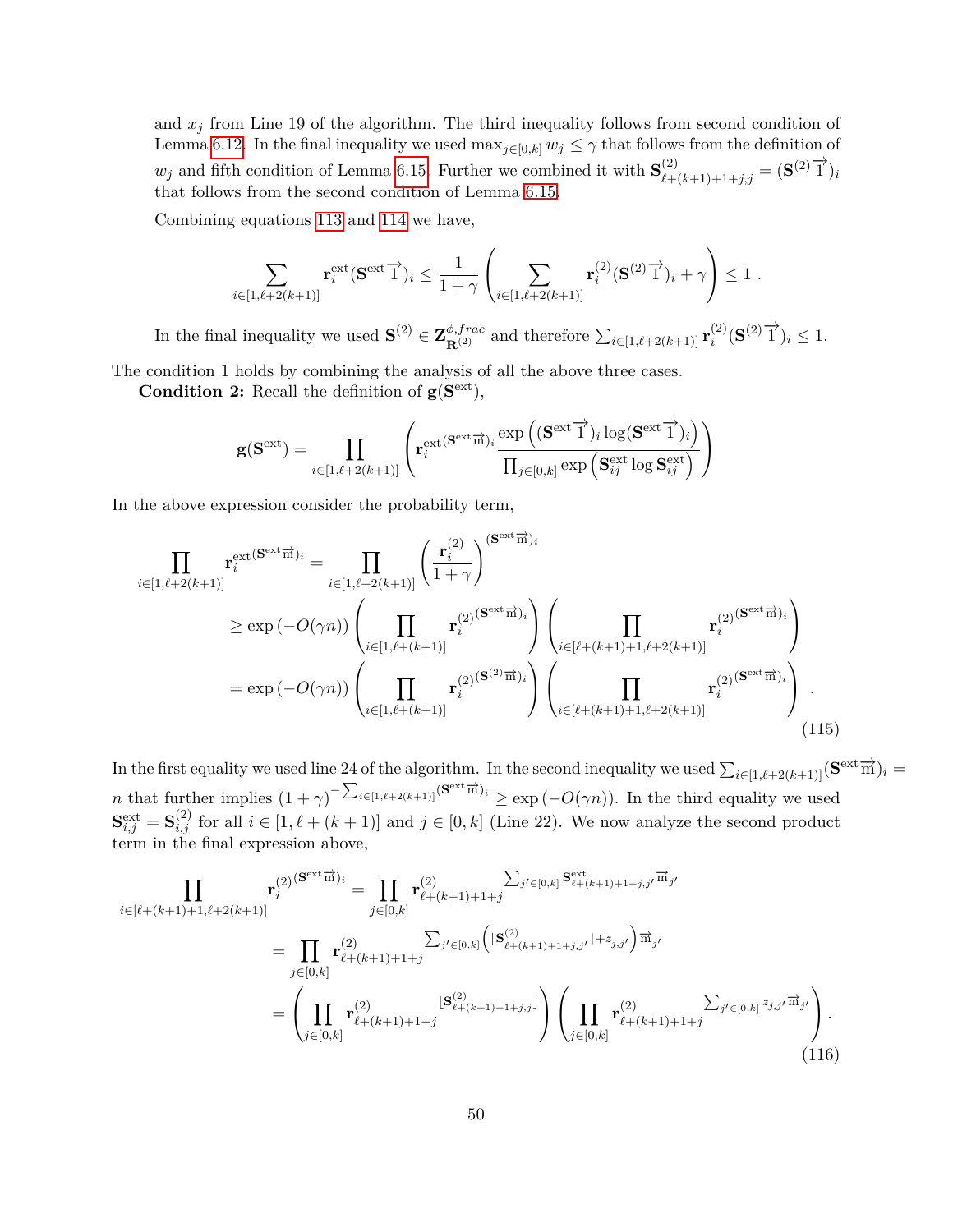The second equality follows from line 23 of the algorithm. The third equality follows from the second condition of Lemma [6.15](#page-38-2) (Diagonal Structure).

<span id="page-51-0"></span>Now consider the second product term in the above expression.

$$
\prod_{j\in[0,k]} \mathbf{r}_{\ell+(k+1)+1+j}^{(2)} \sum_{j'\in[0,k]} z_{j,j'} \vec{m}_{j'} = \prod_{j\in[0,k]} w_j^{\sum_{j'\in[0,k]} z_{j,j'} \vec{m}_{j'}} \ge \prod_{j\in[0,k]} w_j^{x_j \vec{m}_j} . \tag{117}
$$

*.*

In the first equality we used the definition of  $w_j$  (Line 19). The second inequality follows from the third condition of Lemma [6.12.](#page-36-3)

Combining equations [116,](#page-50-0) [117](#page-51-0) and further using  $x_j = \mathbf{S}^{(2)}_{\ell+(k+1)+1+j,j} - \lfloor \mathbf{S}^{(2)}_{\ell+(k+1)+1+j,j} \rfloor$  for all  $j \in [0, k]$  (Line 19) we have,

<span id="page-51-1"></span>
$$
\prod_{i \in [\ell + (k+1) + 1, \ell + 2(k+1)]} \mathbf{r}_{i}^{(2)(\mathbf{S}^{\text{ext}}\overrightarrow{n})_{i}} \geq \prod_{j \in [0,k]} \mathbf{r}_{\ell + (k+1) + 1 + j}^{(2)} \xrightarrow{\mathbf{S}_{\ell + (k+1) + 1 + j, j}^{(2)}\overrightarrow{m}_{j}} = \prod_{i \in [\ell + (k+1) + 1, \ell + 2(k+1)]} \mathbf{r}_{i}^{(2)(\mathbf{S}^{(2)}\overrightarrow{m})_{i}}
$$
\n(118)

In the final inequality we used the second condition of Lemma [6.15](#page-38-2) (Diagonal Structure).

Combining equations [115](#page-50-1) and [118](#page-51-1) we have,

$$
\prod_{i\in[1,\ell+2(k+1)]}\mathbf{r}_i^{\text{ext}}(\mathbf{S}^{\text{ext}}^{\overrightarrow{\text{m}}})_i \ge \exp\left(-O(\gamma n)\right)\prod_{i\in[1,\ell+2(k+1)]}\mathbf{r}_i^{(2)}(\mathbf{S}^{(2)}^{\overrightarrow{\text{m}}})_i
$$

Using the above expression we have,

<span id="page-51-2"></span>
$$
\frac{\mathbf{g}(\mathbf{S}^{\text{ext}})}{\mathbf{g}(\mathbf{S}^{(2)})} \geq \exp(-O(\gamma n)) \prod_{i \in [1,\ell+2(k+1)]} \left( \frac{\exp\left((\mathbf{S}^{\text{ext}} \vec{\mathbf{1}})_i \log(\mathbf{S}^{\text{ext}} \vec{\mathbf{1}})_i - (\mathbf{S}^{(2)} \vec{\mathbf{1}})_i \log(\mathbf{S}^{(2)} \vec{\mathbf{1}})_i\right)}{\prod_{j' \in [0,k]} \exp\left(\mathbf{S}^{\text{ext}}_{i,j'} \log \mathbf{S}^{\text{ext}}_{i,j'} - \mathbf{S}^{(2)}_{i,j'} \log \mathbf{S}^{(2)}_{i,j'}\right)} \right)
$$
\n
$$
= \exp(-O(\gamma n)) \prod_{i \in [\ell+(k+1)+1,\ell+2(k+1)]} \left( \frac{\exp\left((\mathbf{S}^{\text{ext}} \vec{\mathbf{1}})_i \log(\mathbf{S}^{\text{ext}} \vec{\mathbf{1}})_i - (\mathbf{S}^{(2)} \vec{\mathbf{1}})_i \log(\mathbf{S}^{(2)} \vec{\mathbf{1}})_i\right)}{\prod_{j' \in [0,k]} \exp\left(\mathbf{S}^{\text{ext}}_{i,j'} \log \mathbf{S}^{\text{ext}}_{i,j'} - \mathbf{S}^{(2)}_{i,j'} \log \mathbf{S}^{(2)}_{i,j'}\right)} \right)
$$
\n
$$
= \exp(-O(\gamma n)) \prod_{i \in [\ell+(k+1)+1,\ell+2(k+1)]} \exp\left((\mathbf{S}^{\text{ext}} \vec{\mathbf{1}})_i \log(\mathbf{S}^{\text{ext}} \vec{\mathbf{1}})_i - \sum_{j' \in [0,k]} \mathbf{S}^{\text{ext}}_{i,j'} \log \mathbf{S}^{\text{ext}}_{i,j'}\right).
$$
\n(119)

In the second equality we used  $\mathbf{S}_{i,j}^{\text{ext}} = \mathbf{S}_{i,j}^{(2)}$  for all  $i \in [1, \ell + (k+1)]$  and  $j \in [0, k]$  (Line 22). The third inequality follows by the second condition of Lemma [6.15](#page-38-2) (Diagonal Structure). In the remainder of the proof we lower bound the term in the final expression.

For each  $i \in [\ell + (k+1) + 1, \ell + 2(k+1)]$  let  $j \in [0, k]$  be such that  $i = \ell + (k+1) + 1 + j$ , then  $(\mathbf{S}^{\text{ext}})^{i}$   $j = \sum_{j' \in [0,k]} (\lfloor \mathbf{S}_{\ell+(k+1)+1+j,j'}^{(2)} \rfloor + z_{j,j'}) = \lfloor \mathbf{S}_{\ell+(k+1)+1+j,j}^{(2)} \rfloor + \sum_{j' \in [0,k]} z_{j,j'}$ . The first equality follows from line 23 of the algorithm. The second equality follows by the second condition of Lemma [6.15](#page-38-2) (Diagonal Structure). Using first condition of Lemma [6.12,](#page-36-3) one of the following two cases hold,

1. If  $\sum_{j' \in [0,k]} z_{j,j'} = 0$ , then  $z_{j,j'} = 0$  for all  $j' \in [0,k]$ . Using second condition of Lemma [6.15](#page-38-2) (Diagonal Structure), we have  $S_{\ell+(k+1)+1+j,j'}^{\text{ext}} = [S_{\ell+(k+1)+1+j,j'}^{(2)}] + z_{j,j'} = 0$  for all  $j' \in [0,k]$ and  $j' \neq j$ . Further note,  $(\mathbf{S}^{\text{ext}})^{j}$  =  $[\mathbf{S}^{(2)}_{\ell+(k+1)+1+j,j}] + \sum_{j' \in [0,k]} z_{j,j'} = \mathbf{S}^{\text{ext}}_{\ell+(k+1)+1+j,j}$ .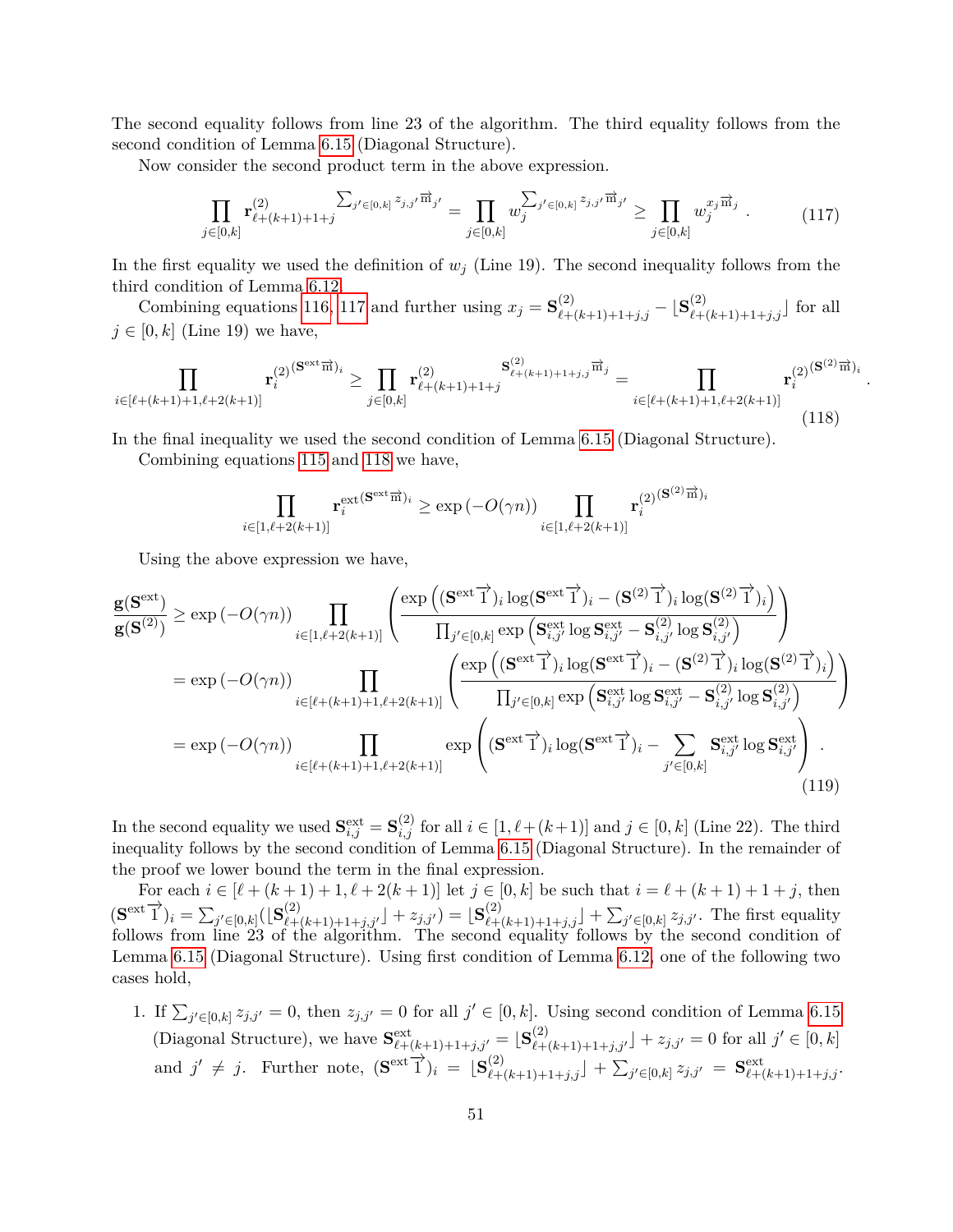Combining previous two equalities we have,  $(\mathbf{S}^{\text{ext}}\overrightarrow{1})_i \log(\mathbf{S}^{\text{ext}}\overrightarrow{1})_i - \sum_{j' \in [0,k]} \mathbf{S}^{\text{ext}}_{i,j'} \log \mathbf{S}^{\text{ext}}_{i,j'} = 0.$ Therefore,

<span id="page-52-0"></span>
$$
\exp\left( (\mathbf{S}^{\text{ext}} \overrightarrow{1})_i \log(\mathbf{S}^{\text{ext}} \overrightarrow{1})_i - \sum_{j' \in [0,k]} \mathbf{S}^{\text{ext}}_{i,j'} \log \mathbf{S}^{\text{ext}}_{i,j'} \right) \ge 1. \tag{120}
$$

2. If  $\sum_{j' \in [0,k]} z_{j,j'} = 1$ , then  $z_{j,j'} \in [0,1]$  for all  $j' \in [0,k]$ . Using second condition of Lemma [6.15](#page-38-2) (Diagonal Structure), we have  $S_{i,j'}^{\text{ext}} = S_{\ell+(k+1)+1+j,j'}^{\text{ext}} = S_{\ell+(k+1)+1+j,j'}^{(2)} = \frac{S_{\ell+(k+1)+1+j,j'}^{(2)}}{S_{\ell+(k+1)+1+j,j'}} = \frac{S_{\ell+(k+1)+1+j,j'}^{(2)}}{S_{\ell+(k+1)+1+j,j'}}$  $z_{j,j'}$  for all  $j' \in [0,k]$  and  $j' \neq j$ . Therefore,  $\sum_{j' \in [0,k]} S^{\text{ext}}_{i,j'} \log S^{\text{ext}}_{i,j'} = (S^{(2)}_{\ell+(k+1)+1+j,j}] +$  $(z_{j,j}) \log(\lfloor \mathbf{S}^{(2)}_{\ell+(k+1)+1+j,j}\rfloor + z_{j,j}) + \sum_{j'\neq j} z_{j,j'} \log z_{j,j'} \leq (\lfloor \mathbf{S}^{(2)}_{\ell+(k+1)+1+j,j}\rfloor + z_{j,j}) \log(\lfloor \mathbf{S}^{(2)}_{\ell+(k+1)+1+j,j}\rfloor + z_{j,j'})$ *z*<sub>*j,j*</sub>). The final inequality follows because  $z_{j,j'} \in [0,1]$ <sub>R</sub> and  $z_{j,j'} \log z_{j,j'} \leq 0$  for all  $j' \in [0,k]$ .  $\text{Further note, } (\mathbf{S}^{\text{ext}} \overrightarrow{1})_i = [\mathbf{S}^{(2)}_{\ell+(k+1)+1+j,j}] + \sum_{j' \in [0,k]} z_{j,j'} = [\mathbf{S}^{(2)}_{\ell+(k+1)+1+j,j}] + 1.$  Combining previous two inequalities we have,  $(\mathbf{S}^{\text{ext}}\vec{\mathbf{1}})_i \log(\mathbf{S}^{\text{ext}}\vec{\mathbf{1}})_i - \sum_{j' \in [0,k]} \mathbf{S}^{\text{ext}}_{i,j'} \log \mathbf{S}^{\text{ext}}_{i,j'} \geq$  $(\lfloor {\bf S}_{\ell+(k+1)+1+j,j}^{(2)} \rfloor + 1) \log(\lfloor {\bf S}_{\ell+(k+1)+1+j,j}^{(2)} \rfloor + 1) - (\lfloor {\bf S}_{\ell+(k+1)+1+j,j}^{(2)} \rfloor + z_{j,j}) \log(\lfloor {\bf S}_{\ell+(k+1)+1+j,j}^{(2)} \rfloor + z_{j,j})$  $z_{j,j}$   $\geq$  0. The last inequality follows because of the following: If  $\left[\mathbf{S}_{\ell+(k+1)+1+j,j}^{(2)}\right]=0$ , then the inequality follows because  $z_{j,j} \in [0,1]$  and  $z_{j,j} \log z_{j,j} \leq 0$ . Else  $\left[\mathbf{S}^{(2)}_{\ell+(k+1)+1+j,j}\right] \geq 1$ , in this case we use the fact that  $x \log x$  is a monotonically increasing for  $x \geq 1$ . Therefore

<span id="page-52-1"></span>
$$
\exp\left( (\mathbf{S}^{\text{ext}} \overrightarrow{1})_i \log(\mathbf{S}^{\text{ext}} \overrightarrow{1})_i - \sum_{j' \in [0,k]} \mathbf{S}^{\text{ext}}_{i,j'} \log \mathbf{S}^{\text{ext}}_{i,j'} \right) \ge 1. \tag{121}
$$

Combining equations [120](#page-52-0) and [121,](#page-52-1) for all  $i \in [\ell + (k+1) + 1, \ell + 2(k+1)]$  we have,

$$
\exp\left( (\mathbf{S}^{\text{ext}}\overrightarrow{1})_i \log(\mathbf{S}^{\text{ext}}\overrightarrow{1})_i - \sum_{j' \in [0,k]} \mathbf{S}^{\text{ext}}_{i,j'} \log \mathbf{S}^{\text{ext}}_{i,j'} \right) \ge 1 \; .
$$

Substituting previous inequality in Equation [\(119\)](#page-51-2) we get,

$$
\frac{\mathbf{g}(\mathbf{S}^{\text{ext}})}{\mathbf{g}(\mathbf{S}^{(2)})} \ge \exp(-O(\gamma n)) \enspace .
$$

Further the condition 2 of the theorem follows by combining the above inequality with the sixth condition of Lemma [6.15.](#page-38-2)  $\Box$ 

## **7 Acknowledgments**

We thank Jayadev Acharya and Yanjun Han for helpful conversations. We thank the anonymous reviewer for pointing out the alternative proof of the quality of scaled Sinkhorn and Bethe approximations on approximating the permanent of matrices with a bounded number of distinct columns (see Section [3.1](#page-10-0) and Appendix [A\)](#page-57-9).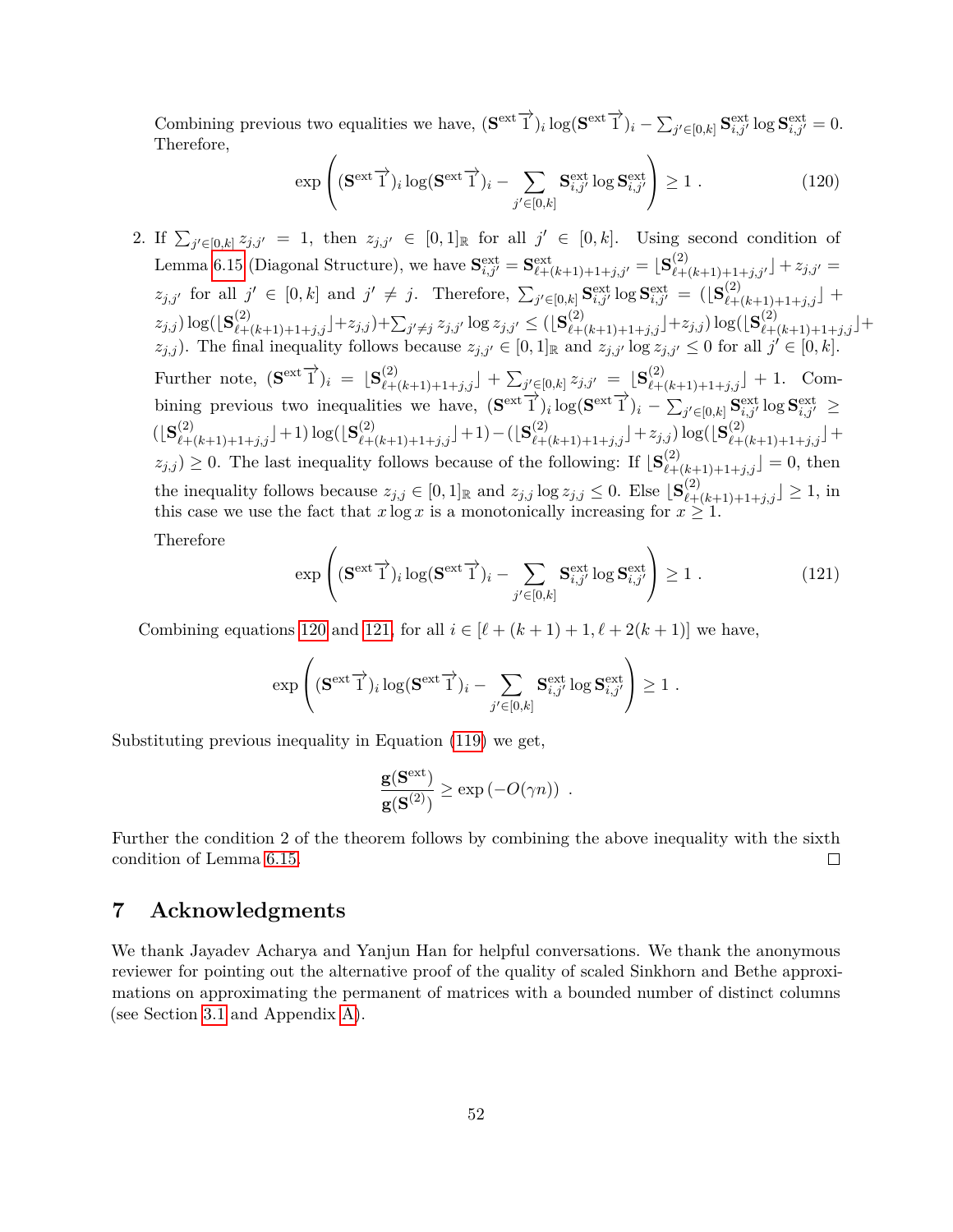# **References**

<span id="page-53-13"></span><span id="page-53-12"></span><span id="page-53-11"></span><span id="page-53-10"></span><span id="page-53-9"></span><span id="page-53-8"></span><span id="page-53-7"></span><span id="page-53-6"></span><span id="page-53-5"></span><span id="page-53-4"></span><span id="page-53-3"></span><span id="page-53-2"></span><span id="page-53-1"></span><span id="page-53-0"></span>

| [AA11]                      | Scott Aaronson and Alex Arkhipov. The computational complexity of linear optics.<br>In Proceedings of the Forty-third Annual ACM Symposium on Theory of Computing,<br>STOC '11, pages 333–342, New York, NY, USA, 2011. ACM.                                                                                  |
|-----------------------------|---------------------------------------------------------------------------------------------------------------------------------------------------------------------------------------------------------------------------------------------------------------------------------------------------------------|
| $[ADM+10]$                  | J. Acharya, H. Das, H. Mohimani, A. Orlitsky, and S. Pan. Exact calculation<br>of pattern probabilities. In 2010 IEEE International Symposium on Information<br><i>Theory</i> , pages 1498–1502, June 2010.                                                                                                   |
| [ADOS16]                    | Jayadev Acharya, Hirakendu Das, Alon Orlitsky, and Ananda Theertha Suresh. A<br>unified maximum likelihood approach for optimal distribution property estimation.<br>$CoRR$ , abs/1611.02960, 2016.                                                                                                           |
| [AOST14]                    | Jayadev Acharya, Alon Orlitsky, Ananda Theertha Suresh, and Himanshu Tyagi.<br>The complexity of estimating rényi entropy. In Proceedings of the Twenty-Sixth<br>Annual ACM-SIAM Symposium on Discrete Algorithms, 2014.                                                                                      |
| [AOST17]                    | Jayadev Acharya, Alon Orlitsky, Ananda Theertha Suresh, and Himanshu Tyagi.<br>Estimating renyi entropy of discrete distributions. IEEE Trans. Inf. Theor., $63(1)$ :38–<br>56, January 2017.                                                                                                                 |
| [AR18]                      | Nima Anari and Alireza Rezaei. A tight analysis of bethe approximation for perma-<br>nent. $CoRR$ , abs/1811.02933, 2018.                                                                                                                                                                                     |
| [AS04]                      | Noga Alon and Joel H Spencer. The probabilistic method. John Wiley & Sons, 2004.                                                                                                                                                                                                                              |
| $\left[\text{Bar96}\right]$ | Alexander I Barvinok. Two algorithmic results for the traveling salesman problem.<br>Mathematics of Operations Research, 21(1):65–84, 1996.                                                                                                                                                                   |
| $\left[\text{Bar17}\right]$ | Alexander Barvinok. Combinatorics and Complexity of Partition Functions. Springer<br>Publishing Company, Incorporated, 1st edition, 2017.                                                                                                                                                                     |
| [BF93]                      | John Bunge and Michael Fitzpatrick. Estimating the number of species: a review.<br>Journal of the American Statistical Association, 88(421):364-373, 1993.                                                                                                                                                    |
| [Bre73]                     | L. M. Bregman. Certain properties of nonnegative matrices and their permanents.<br>1973.                                                                                                                                                                                                                      |
| [BZLV16]                    | Y. Bu, S. Zou, Y. Liang, and V. V. Veeravalli. Estimation of kl divergence between<br>large-alphabet distributions. In 2016 IEEE International Symposium on Information<br><i>Theory (ISIT)</i> , pages $1118-1122$ , July 2016.                                                                              |
| $[CCG+12]$                  | Robert K Colwell, Anne Chao, Nicholas J Gotelli, Shang-Yi Lin, Chang Xuan Mao,<br>Robin L Chazdon, and John T Longino. Models and estimators linking individual-<br>based and sample-based rarefaction, extrapolation and comparison of assemblages.<br><i>Journal of plant ecology</i> , $5(1):3-21$ , 2012. |
| [Cha84]                     | A Chao. Nonparametric estimation of the number of classes in a population. scandi-<br>navianjournal of statistics11, 265-270. Chao26511Scandinavian Journal of Statis-<br>tics1984, 1984.                                                                                                                     |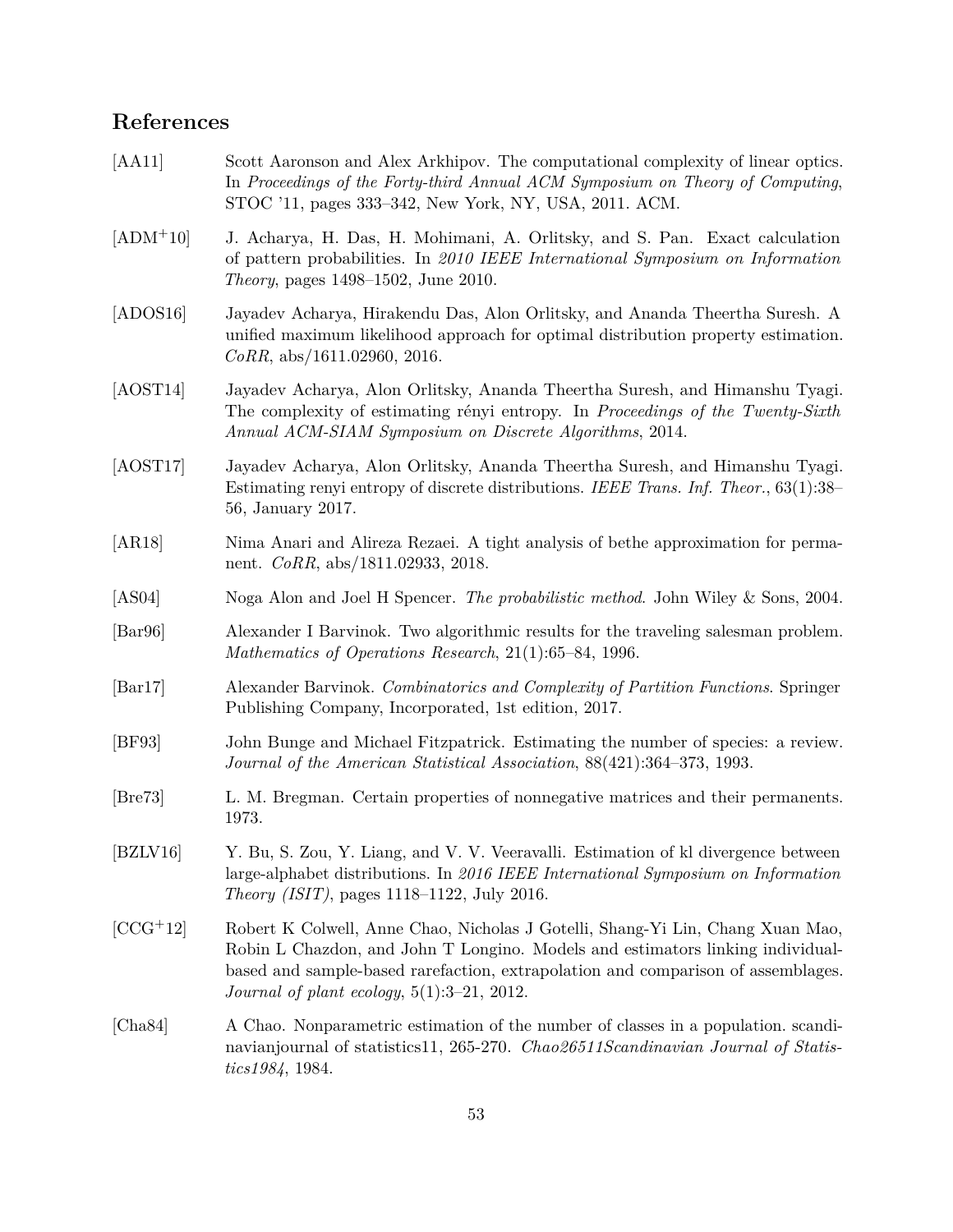<span id="page-54-13"></span><span id="page-54-12"></span><span id="page-54-11"></span><span id="page-54-10"></span><span id="page-54-9"></span><span id="page-54-8"></span><span id="page-54-7"></span><span id="page-54-6"></span><span id="page-54-5"></span><span id="page-54-4"></span><span id="page-54-3"></span><span id="page-54-2"></span><span id="page-54-1"></span><span id="page-54-0"></span>

| [CL92]   | Anne Chao and Shen-Ming Lee. Estimating the number of classes via sample<br>coverage. Journal of the American statistical Association, $87(417):210-217$ , 1992.                                                                                                                          |
|----------|-------------------------------------------------------------------------------------------------------------------------------------------------------------------------------------------------------------------------------------------------------------------------------------------|
| [CSS19]  | Moses Charikar, Kirankumar Shiragur, and Aaron Sidford. Efficient profile maximum<br>likelihood for universal symmetric property estimation. In Proceedings of the 51st<br>Annual ACM SIGACT Symposium on Theory of Computing, STOC 2019, pages<br>780–791, New York, NY, USA, 2019. ACM. |
| [DS13]   | Timothy Daley and Andrew D Smith. Predicting the molecular complexity of<br>sequencing libraries. Nature methods, $10(4):325$ , $2013$ .                                                                                                                                                  |
| [ET76]   | Bradley Efron and Ronald Thisted. Estimating the number of unseen species: How<br>many words did shakespeare know? <i>Biometrika</i> , $63(3):435-447$ , 1976.                                                                                                                            |
| [Fix 05] | Johannes Fürnkranz. Web mining. In Data mining and knowledge discovery handbook,<br>pages 899–920. Springer, 2005.                                                                                                                                                                        |
| [GS14]   | Leonid Gurvits and Alex Samorodnitsky. Bounds on the permanent and some<br>applications. $arXiv$ e-prints, page $arXiv:1408.0976$ , Aug 2014.                                                                                                                                             |
| [GS18]   | Daniel Grier and Luke Schaeffer. New hardness results for the permanent using<br>linear optics. In Proceedings of the 33rd Computational Complexity Conference,<br>CCC '18, pages 19:1–19:29, Germany, 2018. Schloss Dagstuhl-Leibniz-Zentrum fuer<br>Informatik.                         |
| [GTPB07] | Zhan Gao, Chi-hong Tseng, Zhiheng Pei, and Martin J Blaser. Molecular analysis of<br>human forearm superficial skin bacterial biota. Proceedings of the National Academy<br>of Sciences, $104(8):2927-2932$ , 2007.                                                                       |
| [Gur05]  | Leonid Gurvits. On the complexity of mixed discriminants and related problems.<br>In Proceedings of the 30th International Conference on Mathematical Foundations<br>of Computer Science, MFCS'05, pages 447–458, Berlin, Heidelberg, 2005. Springer-<br>Verlag.                          |
| [Gur11]  | Leonid Gurvits. Unleashing the power of Schrijver's permanental inequality with the<br>help of the Bethe Approximation. $arXiv$ e-prints, page $arXiv:1106.2844$ , Jun 2011.                                                                                                              |
| [HHRB01] | Jennifer B Hughes, Jessica J Hellmann, Taylor H Ricketts, and Brendan JM Bo-<br>hannan. Counting the uncountable: statistical approaches to estimating microbial<br>diversity. <i>Appl. Environ. Microbiol.</i> , $67(10):4399-4406$ , 2001.                                              |
| [HJM17]  | Yanjun Han, Jiantao Jiao, and Rajarshi Mukherjee. On Estimation of $L_{r}$ .<br>Norms in Gaussian White Noise Models. arXiv e-prints, page arXiv:1710.03863, Oct<br>2017.                                                                                                                 |
| [HJW16]  | Yanjun Han, Jiantao Jiao, and Tsachy Weissman. Minimax estimation of KL<br>divergence between discrete distributions. $CoRR$ , abs/1605.09124, 2016.                                                                                                                                      |
| [HJW18]  | Yanjun Han, Jiantao Jiao, and Tsachy Weissman. Local moment matching: A unified<br>methodology for symmetric functional estimation and distribution estimation under<br>wasserstein distance. $arXiv$ preprint $arXiv:1802.08405$ , 2018.                                                 |
|          |                                                                                                                                                                                                                                                                                           |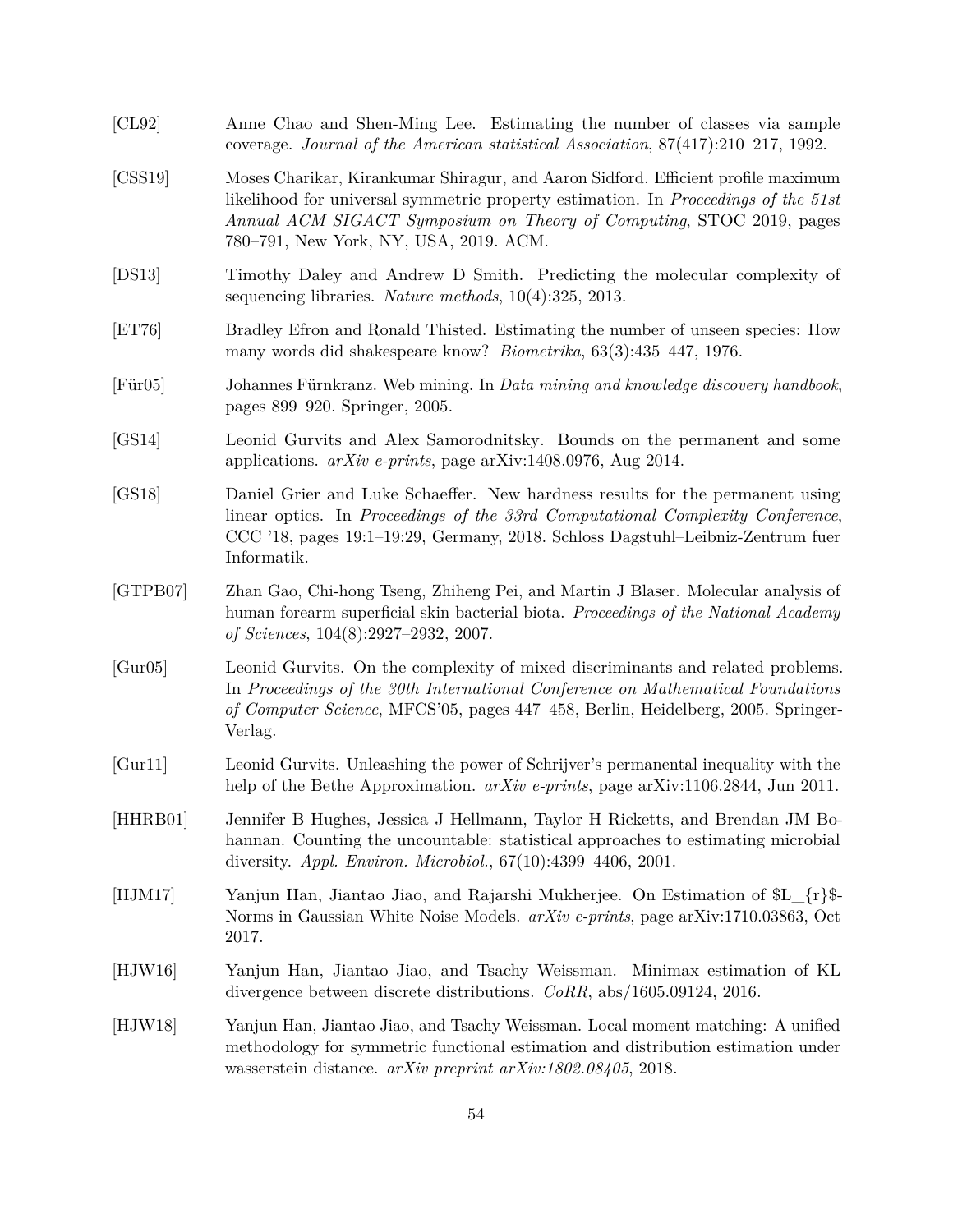- <span id="page-55-3"></span>[HJWW17] Yanjun Han, Jiantao Jiao, Tsachy Weissman, and Yihong Wu. Optimal rates of entropy estimation over Lipschitz balls. *arXiv e-prints*, page arXiv:1711.02141, Nov 2017.
- <span id="page-55-9"></span>[HO19] Yi Hao and Alon Orlitsky. The Broad Optimality of Profile Maximum Likelihood. *arXiv e-prints*, page arXiv:1906.03794, Jun 2019.
- <span id="page-55-6"></span>[JHW16] J. Jiao, Y. Han, and T. Weissman. Minimax estimation of the l1 distance. In *2016 IEEE International Symposium on Information Theory (ISIT)*, pages 750–754, July 2016.
- <span id="page-55-10"></span>[JSV04] Mark Jerrum, Alistair Sinclair, and Eric Vigoda. A polynomial-time approximation algorithm for the permanent of a matrix with nonnegative entries. *J. ACM*, 51(4):671– 697, July 2004.
- <span id="page-55-5"></span>[JVHW15] J. Jiao, K. Venkat, Y. Han, and T. Weissman. Minimax estimation of functionals of discrete distributions. *IEEE Transactions on Information Theory*, 61(5):2835–2885, May 2015.
- <span id="page-55-1"></span>[KLR99] Ian Kroes, Paul W Lepp, and David A Relman. Bacterial diversity within the human subgingival crevice. *Proceedings of the National Academy of Sciences*, 96(25):14547– 14552, 1999.
- <span id="page-55-11"></span>[LSW98] Nathan Linial, Alex Samorodnitsky, and Avi Wigderson. A deterministic strongly polynomial algorithm for matrix scaling and approximate permanents. In *Proceedings of the Thirtieth Annual ACM Symposium on Theory of Computing*, STOC '98, pages 644–652, New York, NY, USA, 1998. ACM.
- <span id="page-55-7"></span>[OSS+04] A. Orlitsky, S. Sajama, N. P. Santhanam, K. Viswanathan, and Junan Zhang. Algorithms for modeling distributions over large alphabets. In *International Symposium on Information Theory, 2004. ISIT 2004. Proceedings.*, pages 304–304, 2004.
- <span id="page-55-4"></span>[OSW16] Alon Orlitsky, Ananda Theertha Suresh, and Yihong Wu. Optimal prediction of the number of unseen species. *Proceedings of the National Academy of Sciences*, 113(47):13283–13288, 2016.
- <span id="page-55-8"></span>[OSZ03] A. Orlitsky, N. P. Santhanam, and J. Zhang. Always good turing: asymptotically optimal probability estimation. In *44th Annual IEEE Symposium on Foundations of Computer Science, 2003. Proceedings.*, pages 179–188, Oct 2003.
- <span id="page-55-2"></span>[PBG+01] Bruce J Paster, Susan K Boches, Jamie L Galvin, Rebecca E Ericson, Carol N Lau, Valerie A Levanos, Ashish Sahasrabudhe, and Floyd E Dewhirst. Bacterial diversity in human subgingival plaque. *Journal of bacteriology*, 183(12):3770–3783, 2001.
- <span id="page-55-0"></span>[PGM+01] A. Porta, S. Guzzetti, N. Montano, R. Furlan, M. Pagani, A. Malliani, and S. Cerutti. Entropy, entropy rate, and pattern classification as tools to typify complexity in short heart period variability series. *IEEE Transactions on Biomedical Engineering*, 48(11):1282–1291, Nov 2001.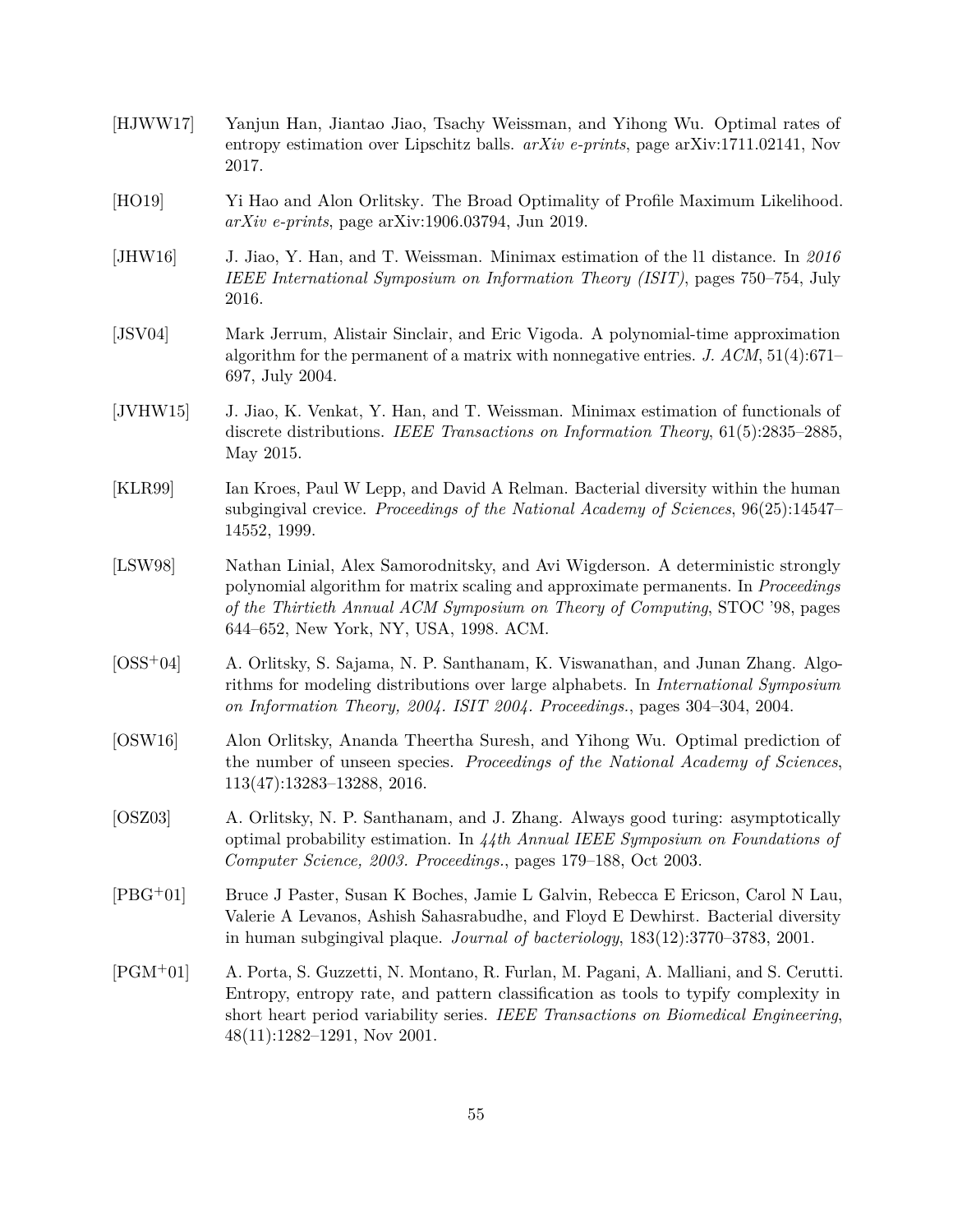- <span id="page-56-8"></span>[PJW17] D. S. Pavlichin, J. Jiao, and T. Weissman. Approximate Profile Maximum Likelihood. *ArXiv e-prints*, December 2017.
- <span id="page-56-2"></span>[PW96] Nina T. Plotkin and Abraham J. Wyner. *An Entropy Estimator Algorithm and Telecommunications Applications*, pages 351–363. Springer Netherlands, Dordrecht, 1996.
- <span id="page-56-14"></span>[Rad97] Jaikumar Radhakrishnan. An entropy proof of bregman's theorem. *Journal of Combinatorial Theory, Series A*, 77(1):161 – 164, 1997.
- <span id="page-56-4"></span>[RCS+09] Harlan S Robins, Paulo V Campregher, Santosh K Srivastava, Abigail Wacher, Cameron J Turtle, Orsalem Kahsai, Stanley R Riddell, Edus H Warren, and Christopher S Carlson. Comprehensive assessment of t-cell receptor *β*-chain diversity in *αβ* t cells. *Blood*, 114(19):4099–4107, 2009.
- <span id="page-56-6"></span>[RRSS07] S. Raskhodnikova, D. Ron, A. Shpilka, and A. Smith. Strong lower bounds for approximating distribution support size and the distinct elements problem. In *48th Annual IEEE Symposium on Foundations of Computer Science (FOCS'07)*, pages 559–569, Oct 2007.
- <span id="page-56-5"></span>[RVZ17] Aditi Raghunathan, Gregory Valiant, and James Zou. Estimating the unseen from multiple populations. *CoRR*, abs/1707.03854, 2017.
- <span id="page-56-0"></span>[RWdRvSB99] Fred Rieke, Davd Warland, Rob de Ruyter van Steveninck, and William Bialek. *Spikes: Exploring the Neural Code*. MIT Press, Cambridge, MA, USA, 1999.
- <span id="page-56-13"></span>[Sch78] A Schrijver. A short proof of minc's conjecture. *Journal of Combinatorial Theory, Series A*, 25(1):80 – 83, 1978.
- <span id="page-56-10"></span>[Sch98] Alexander Schrijver. Counting 1-factors in regular bipartite graphs. *Journal of Combinatorial Theory, Series B*, 72(1):122 – 135, 1998.
- <span id="page-56-12"></span>[Spe82] E. Spence. H. minc, permanents (encyclopedia of mathematics and its applications, vol. 6, addison-wesley advanced book programme, 1978), xviii 205 pp., 21.50. *Proceedings of the Edinburgh Mathematical Society*, 25(1):110–110, 1982.
- <span id="page-56-3"></span>[TE87] Ronald Thisted and Bradley Efron. Did shakespeare write a newly-discovered poem? *Biometrika*, 74(3):445–455, 1987.
- <span id="page-56-11"></span>[Val79] L.G. Valiant. The complexity of computing the permanent. *Theoretical Computer Science*, 8(2):189 – 201, 1979.
- <span id="page-56-1"></span>[VBB+12] Martin Vinck, Francesco P. Battaglia, Vladimir B. Balakirsky, A. J. Han Vinck, and Cyriel M. A. Pennartz. Estimation of the entropy based on its polynomial representation. *Phys. Rev. E*, 85:051139, May 2012.
- <span id="page-56-9"></span>[Von11] Pascal O. Vontobel. The bethe permanent of a non-negative matrix. *CoRR*, abs/1107.4196, 2011.
- <span id="page-56-7"></span>[Von12] Pascal O. Vontobel. The bethe approximation of the pattern maximum likelihood distribution. pages 2012–2016, 07 2012.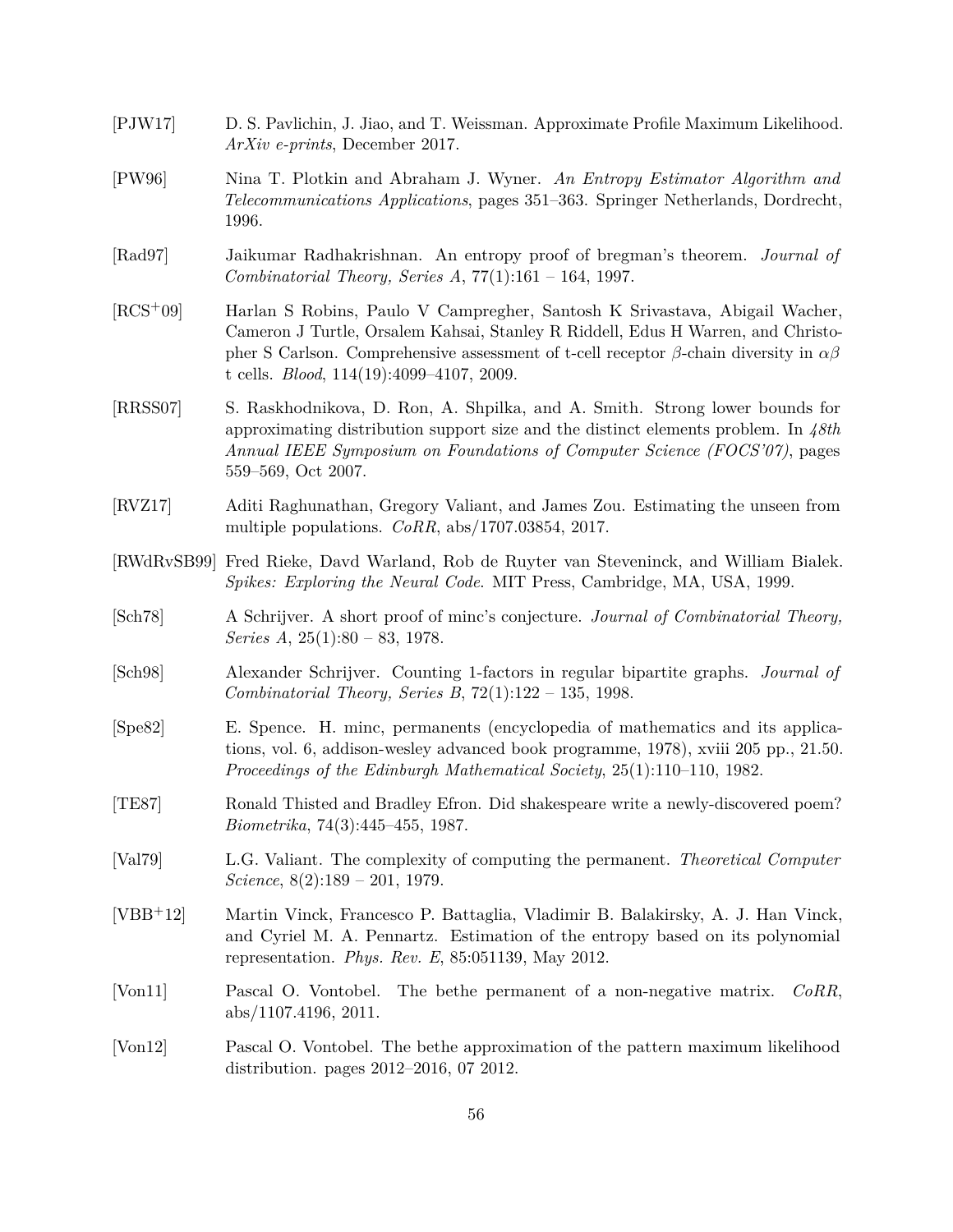- <span id="page-57-8"></span>[Von13] P. O. Vontobel. The bethe permanent of a nonnegative matrix. *IEEE Transactions on Information Theory*, 59(3):1866–1901, March 2013.
- <span id="page-57-6"></span>[Von14] P. O. Vontobel. The bethe and sinkhorn approximations of the pattern maximum likelihood estimate and their connections to the valiant-valiant estimate. In *2014 Information Theory and Applications Workshop (ITA)*, pages 1–10, Feb 2014.
- <span id="page-57-5"></span>[VV11a] G. Valiant and P. Valiant. The power of linear estimators. In *2011 IEEE 52nd Annual Symposium on Foundations of Computer Science*, pages 403–412, Oct 2011.
- <span id="page-57-3"></span>[VV11b] Gregory Valiant and Paul Valiant. Estimating the unseen: An  $n/log(n)$ -sample estimator for entropy and support size, shown optimal via new clts. In *Proceedings of the Forty-third Annual ACM Symposium on Theory of Computing*, STOC '11, pages 685–694, New York, NY, USA, 2011. ACM.
- <span id="page-57-2"></span>[WY15] Y. Wu and P. Yang. Chebyshev polynomials, moment matching, and optimal estimation of the unseen. *ArXiv e-prints*, April 2015.
- <span id="page-57-4"></span>[WY16a] Y. Wu and P. Yang. Minimax rates of entropy estimation on large alphabets via best polynomial approximation. *IEEE Transactions on Information Theory*, 62(6):3702–3720, June 2016.
- <span id="page-57-1"></span>[WY16b] Yihong Wu and Pengkun Yang. Sample complexity of the distinct elements problem. *arXiv e-prints*, page arXiv:1612.03375, Dec 2016.
- <span id="page-57-7"></span>[YFW05] J. S. Yedidia, W. T. Freeman, and Y. Weiss. Constructing free-energy approximations and generalized belief propagation algorithms. *IEEE Transactions on Information Theory*, 51(7):2282–2312, July 2005.
- <span id="page-57-0"></span>[ZVV+16] James Zou, Gregory Valiant, Paul Valiant, Konrad Karczewski, Siu On Chan, Kaitlin Samocha, Monkol Lek, Shamil Sunyaev, Mark Daly, and Daniel G. MacArthur. Quantifying unobserved protein-coding variants in human populations provides a roadmap for large-scale sequencing projects. *Nature Communications*, 7:13293 EP –, 10 2016.

## <span id="page-57-9"></span>**A Alternative proof for the distinct column case.**

Here we provide an alternative and simpler proof for Lemma [4.1](#page-12-2) which was pointed to us by an anonymous reviewer. This alternative proof is derived using Corollary 3.4.5 in Barvinok's book [\[Bar17\]](#page-53-7) (which is further derived using the Bregman-Minc inequality) and we formally state it below.

<span id="page-57-10"></span>**Lemma A.1** (Corollary 3.4.5 from [\[Bar17\]](#page-53-7)). Suppose that  $Q$  is a  $N \times N$  doubly stochastic matrix *that satisfies,*

$$
Q_{i,j} \leq \frac{1}{b_i} \text{ for all } i \in [N], j \in [N]
$$

*for some positive integers*  $b_1, \ldots, b_N$ *. Then,* 

$$
\mathrm{perm}(\textbf{\textit{Q}})\leq \prod_{i\in[N]}\frac{(b_i!)^{1/b_i}}{b_i}\ .
$$